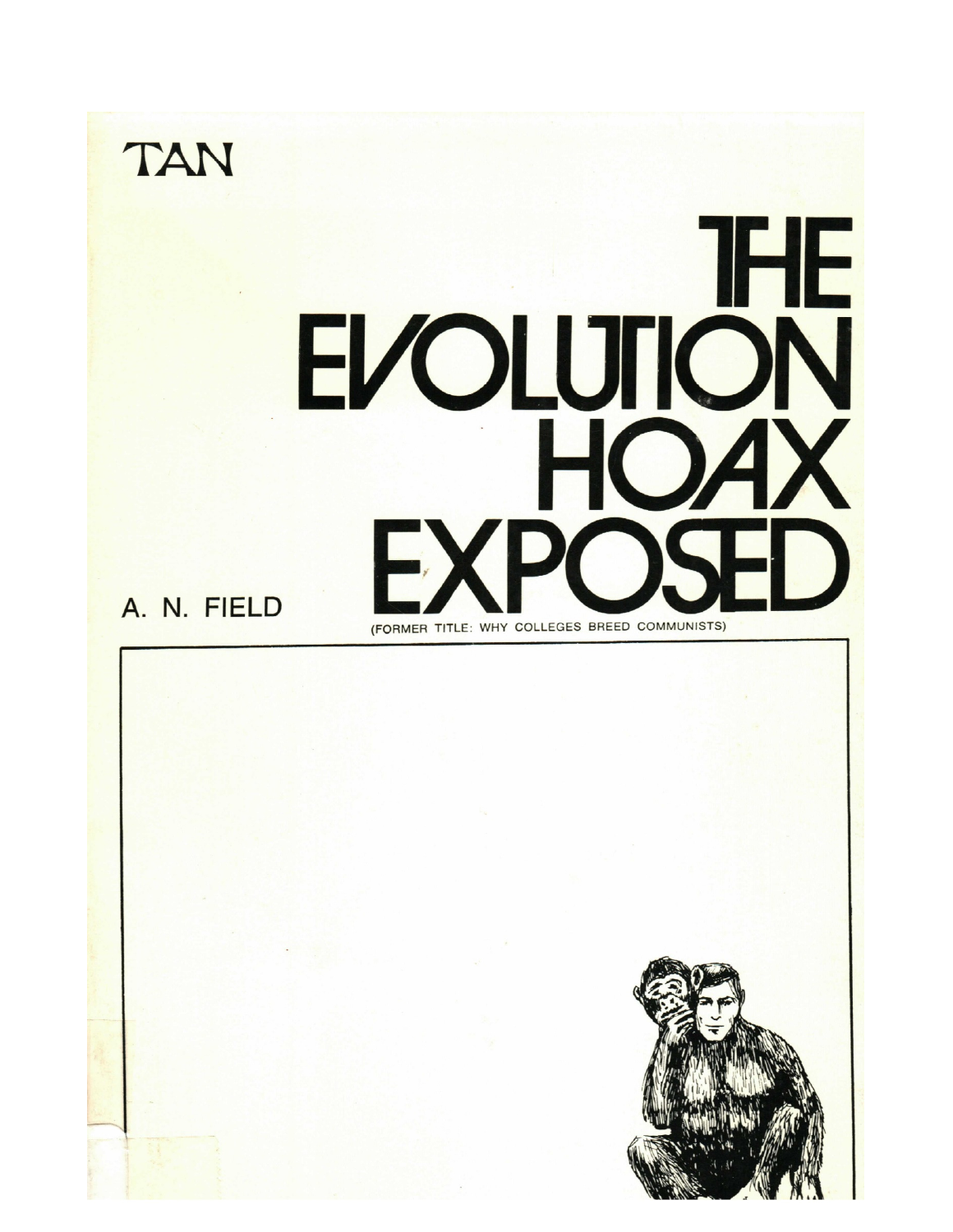#### PREFACE

#### First published 1941

Evolutionism is the subject which the author examines. It is a subject the implications of which are, for some, obscured by the rodomontade of certain scientists. More dangerously, the true character of evolutionism is clouded for many by the vapourings of professional religionists, and in particular by such as choose to dispense that peculiar mixture of clergianity and Marxism known as the Social Gospel. In the mass media of England, the T.V., the press and the wireless, evolutionism is sacrosanct, and its speculative basis must not be discussed. The more vocal propagandists of the cult, however, have been granted access to the schools and universities. It is as paid educationalists that these are now licensed to press their atheism upon captive audiences, and, where and whenever possible, to overthrow the faith of children.

In this compact survey, Mr. Field shows evolutionism to be a scientific fraud. He brings forward the facts which enabled him to recognise the modern university college as a machine for de-Christianising and demoralising the community.

In his chapter, Evolution's Offspring, the author opens up a very fruitful line of research, and reveals the origin of much of the spiritual and intellectual unrest of our times. This is generated by the wilful abandonment of Scripture; yet there are signs that the wheel is coming full circle. Again, one here, one there, is prompted to return to, and to dare to believe what God has written.

May this book play some part in encouraging that return.

THE PUBLISHERS.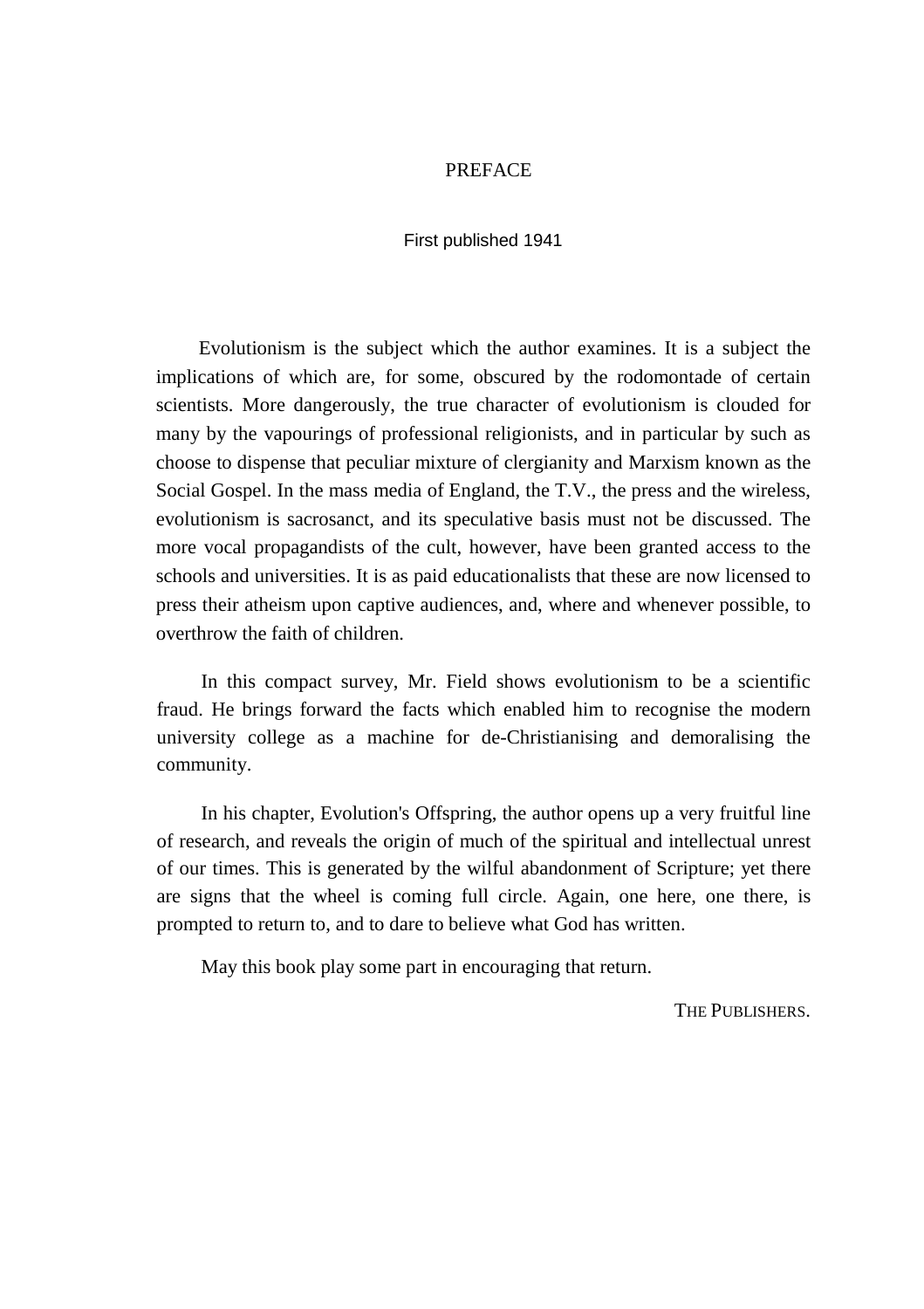#### **CONTENTS**

#### CHAPTER PAGE I THEORY VERSUS REALITY, ................................................... 9

False theory of evolution invades all sides of life—Subversion in universities— London and Harvard questionnaires—Our theory-ridden intellectuals— Injurious effects on national policy—League of Nations fiasco—Federal Union craze— root of trouble

#### II THE SKELETON IN THE CUPBOARD.......................................... 12

Transformist ideas ancient—French Revolution and evolution —Darwin's theory—Glosses over lack of proof—Huxley more candid—Darwin's private admission—Later admissions —All evolution theories collapse—No new species producible —Breeding experiments fail

#### III EVOLUTION'S CASE TODAY........................................................................... 18

What is proof—Nose-counting—Encyclopaedia says evidence overwhelming—A changed tune—Common plan no proof— How Darwin distributes species— Imagined origin of life— Useless organs prove useful—Nascent organs unknown— Embryology fades away.

IV FOOTPRINTS ON THE SANDS OF TIME ............................... 24 What the fossils show—Succession, not transition—Earliest life fully developed—Missing links still missing—Only minor modification seen—The famed horse fossils—Earliest plants unchanged—Insects remain insects— Darwinians say fossil-isation a miracle—Statistics show otherwise—Magical transformations—The whale.

#### V THE MONKEY-MAN FABLE..................................................... 32

A libel on mankind—Neanderthal Man—Rhodesian man— Heidelberg man— Java man—Chimpanzee skull cap and human thigh-bone sorted from bone heap—withheld facts— Discoverer now discards as an ape—Piltdown man a conjecture—Peking man is Java man without human thigh— True man older than any missing link—How the public is hoodwinked—American monkeyman proves to be a pig— Tennessee anti-evolution case.

# VI How EVOLUTION WAS BORN...................................................44

Not observed in nature—Darwin gets basic idea out of a book— Forestalled by A. R. Wallace with same idea from same book —Malthus on Population— Malthus gets his idea from Benjamin Franklin—Voltaire the supposed originator—Political economy, Marxism, birth control, and evolution based on idea of population increasing faster than food supply— Modern research finds no pressure of animals on food supply —No case of natural selection known— Inutility of specific characters belies evolution—A scientific fraud—Darwin's minor theories collapse.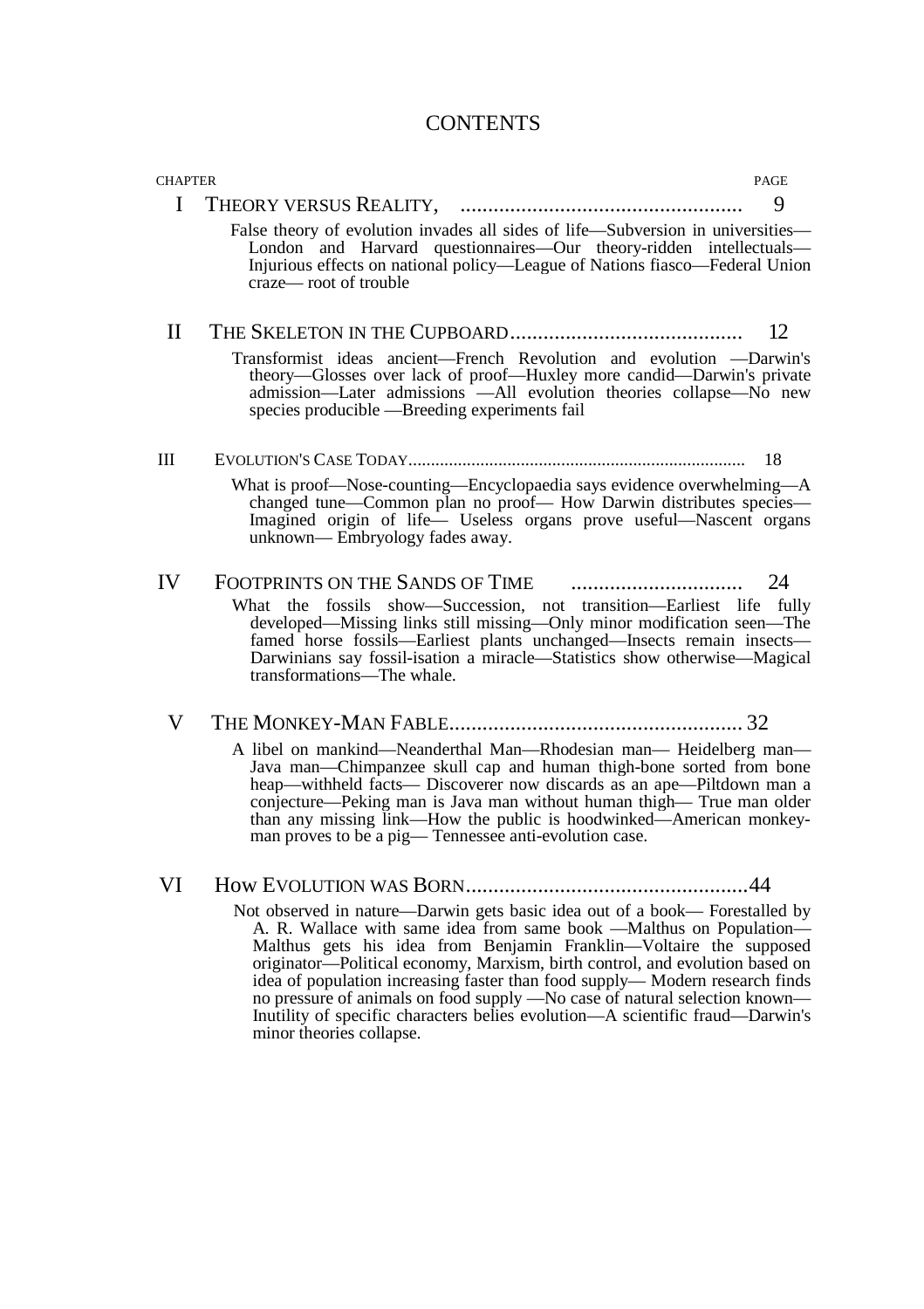| <b>VII</b> | FROM BOOM TO RACKET<br>$\ldots$ 52<br>Darwin's astounding success—Reasons for it—French Institute resists—Fleeming<br>Jenkin picks a hole—Darwin patches it up—"The master art of wriggling"—<br>Sir R. Owen "mad with envy"—Mivart annoys Darwin—Darwin's nose proves<br>case—Sedgwick condems his materialism—Agassiz on the weakest spot—<br>American science council says evolution is established fact—Disbelieving<br>scientists now outlawed—No billets for such—Press and book trade<br>captured-B.B.C. bans anti-evolution and admits communism. |
|------------|-----------------------------------------------------------------------------------------------------------------------------------------------------------------------------------------------------------------------------------------------------------------------------------------------------------------------------------------------------------------------------------------------------------------------------------------------------------------------------------------------------------------------------------------------------------|
|            | Evolution empties the churches—Mainstay of materialism and atheism—Darwin<br>and Huxley abandon religion for evolution—Their theological views—No<br>design in living things— Dice-box aids research—Pleasure the basis of<br>morality— Huxley worried for his family—Rationalist Press Association —No<br>evidence of religion—Less of evolution—Materialism and credulity—<br>Knowledge versus values—The real test.                                                                                                                                    |
|            | Evolution as sales talk for revolution—Spencer's evolutionist philosophy—The<br>theory will not fit inorganic nature—This fact dodged—Huxley on man's<br>ascent by cunning and brutality—Nietzsche's Prussianistic philosophy based on<br>Darwin—Socialism and evolution—Socialism's borrowed moral principles—<br>Evolutionist worship of Bolshevism— Bolshevism reciprocates—Psycho-<br>analysis based on monkey-man belief-Determinism and Behaviourism<br>likewise— Sedgwick's warning recalled.                                                      |
|            | Evolutionists themselves undermining theory—Darwin on mutability of species—<br>Modern science impressed by their constancy—Evolution's crazy<br>chronology—Years by the thousand million—Nature's endless individual<br>variety— Present view of species—The units of creation—Early Christian<br>teaching—Evolution leaves science for theology— Scientists' leanings prevent<br>neutrality—Strong atheistical background in incubation of theory.                                                                                                      |
|            | XI MAN AND CIVILISATION<br>Archaeologists find no primitive beginnings to civilisation— Decay more<br>common than progress. Anthroplogists report savage races provide no                                                                                                                                                                                                                                                                                                                                                                                 |

common than progress—Anthroplogists report savage races provide no evidence of upward evolution—Much evidence of retrogression—Diffusionists say all early culture spread from a common centre—All notion of evolution in human history rejected—No increase in man's mental powers—Civilisation only occurred twice—Progress due to exceptional individuals—How decay can come—Evolution applied to history minimises value of individual effort: everything due to environment—Socialist-evolutionists say able and industrious men not entitled to full produce oi their labour—Their ability and energy a product of evolution— Research shows human ability due to heredity and not environment—What intelligence tests reveal—No surplus of ability— Value of family tradition—Present-day policies counter to facts.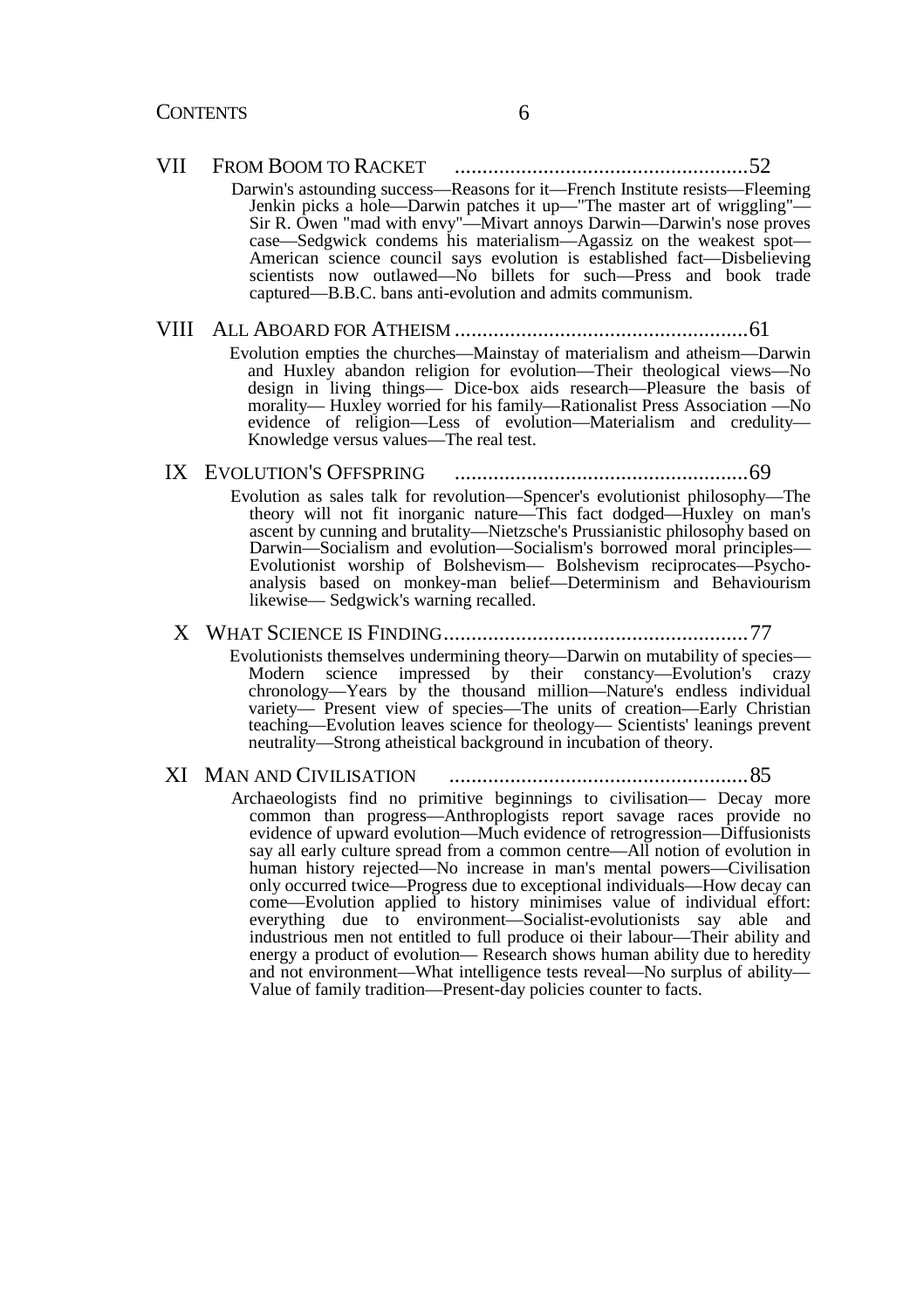# CONTENTS 7

| Evolution a fundamental fallacy—A revival of the atheism and revolutionary |                                                                                                                                                                                                                                                                                       |
|----------------------------------------------------------------------------|---------------------------------------------------------------------------------------------------------------------------------------------------------------------------------------------------------------------------------------------------------------------------------------|
| ideas preceding French Revolution—That event engineered by hidden forces—  |                                                                                                                                                                                                                                                                                       |
|                                                                            |                                                                                                                                                                                                                                                                                       |
|                                                                            |                                                                                                                                                                                                                                                                                       |
|                                                                            |                                                                                                                                                                                                                                                                                       |
| Zealand schools closed to Christianity but open to de-Christianising       |                                                                                                                                                                                                                                                                                       |
| evolution—Government's out-of-date ideas on latter—Oxford book on human    |                                                                                                                                                                                                                                                                                       |
|                                                                            |                                                                                                                                                                                                                                                                                       |
|                                                                            | Those forces very ancient —"Satanism and the World Order"—Britain's<br>downfall the present object—Naturalism versus Supernaturalism—Barren<br>results of revolution—A Russian writer's view of mankind's alternatives—New<br>evolution—Social worthlessness of University influence. |

APPENDIX ................................................................................................. 102

Scientists who reject evolution.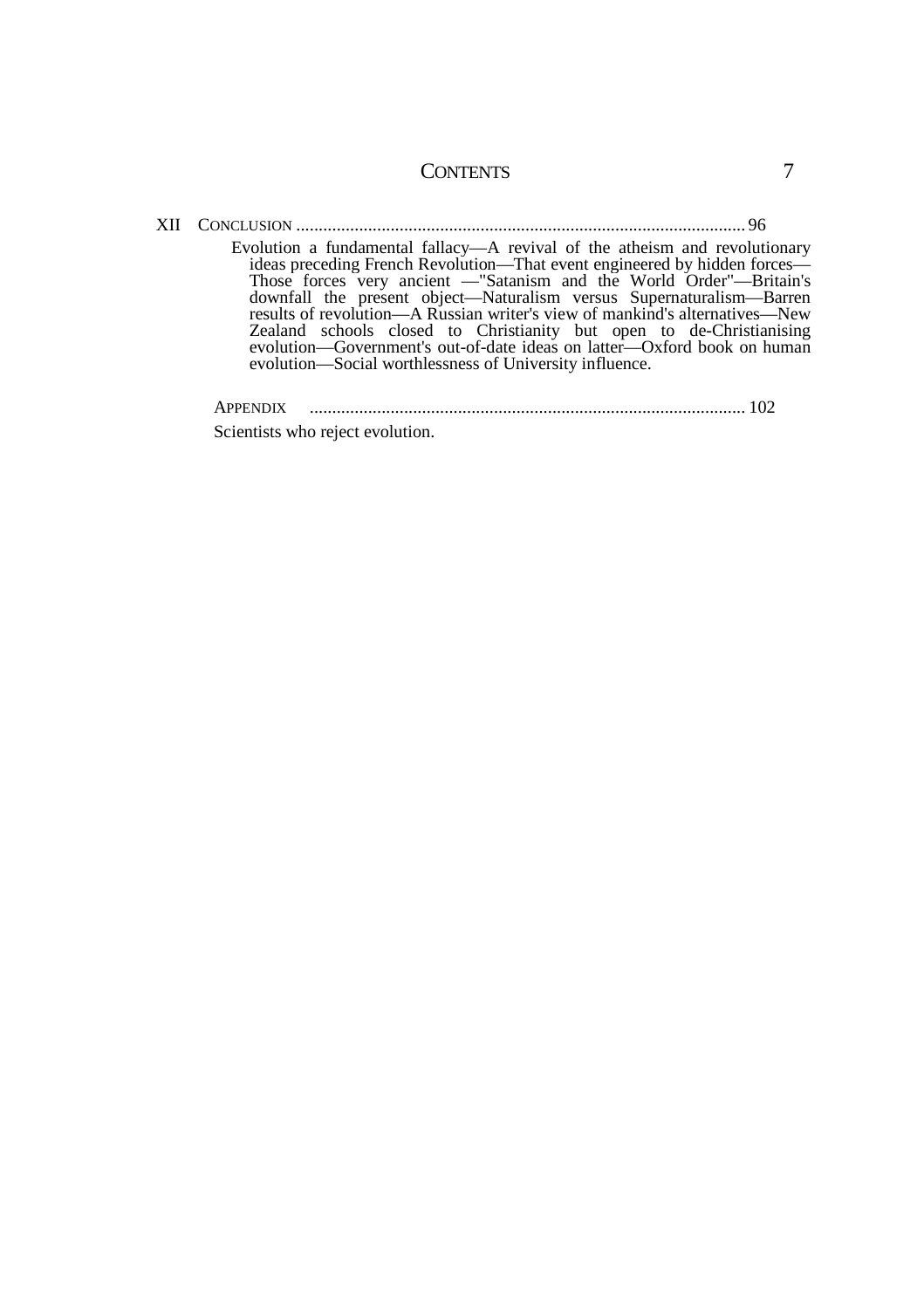## Chapter I

### THEORY VERSUS REALITY

THE PURPOSE of this book is to show the falsity of a theory which for threequarters of a century has dominated all British thought. Nominally, the theory of organic evolution is no more than a proposition in biological science. Actually, it is the parent and support of a whole host of subsidiary theories—political, economic, and scientific—all accepting as established truth things which are wholly unproven, and many of which are demonstrably untrue.

On evolution's twenty-first birthday in 1880, Thomas Huxley, chief propagandist of the Darwinian gospel, remarked that it was "the customary fate of new truths to begin as heresies, and to end as superstitions (Huxley's Life and Letters, ii, 12). Evolution, disguised as truth, has run this full course. In the light of all the facts it is no overstatement to say that it has made the universities and higher educational institutions of the British Empire, not centres of enlightenment but haunts of superstition and intellectual darkness. The theory of evolution is only kept going by constant distortion of observed fact, and its main result is wrong-headed thinking on all aspects of life.

In the universities of Britain, the British Empire, and the United States a strong under-current of subversive influence has been operating on the minds of students for many years past. Many people who have never had occasion to look into the matter closely regard this as due to nothing more than misguided ebullitions of youthful enthusiasm. There is evidence, however, of organised effort over many years in the work of deliberately pumping subversion into Britain's universities. Even a generation back it was recognised in New Zealand that the little trickle of university professors from Britain was bringing with it a steady insinuation of materialistic and subversive ideas into the minds of students. Since the outbreak of the present war public feeling on the matter has found emphatic expression in some parts of New Zealand. Evolutionist teaching prepares the ground for subversion.

It is well recognised that this mental infection is apt to colour the whole outlook on life of those who suffer it. Two professors of the University of London in 1933 were so impressed by this that they set out to collect statistics as to how far students supporting one "advanced," "progressive," or "unorthodox" movement tended to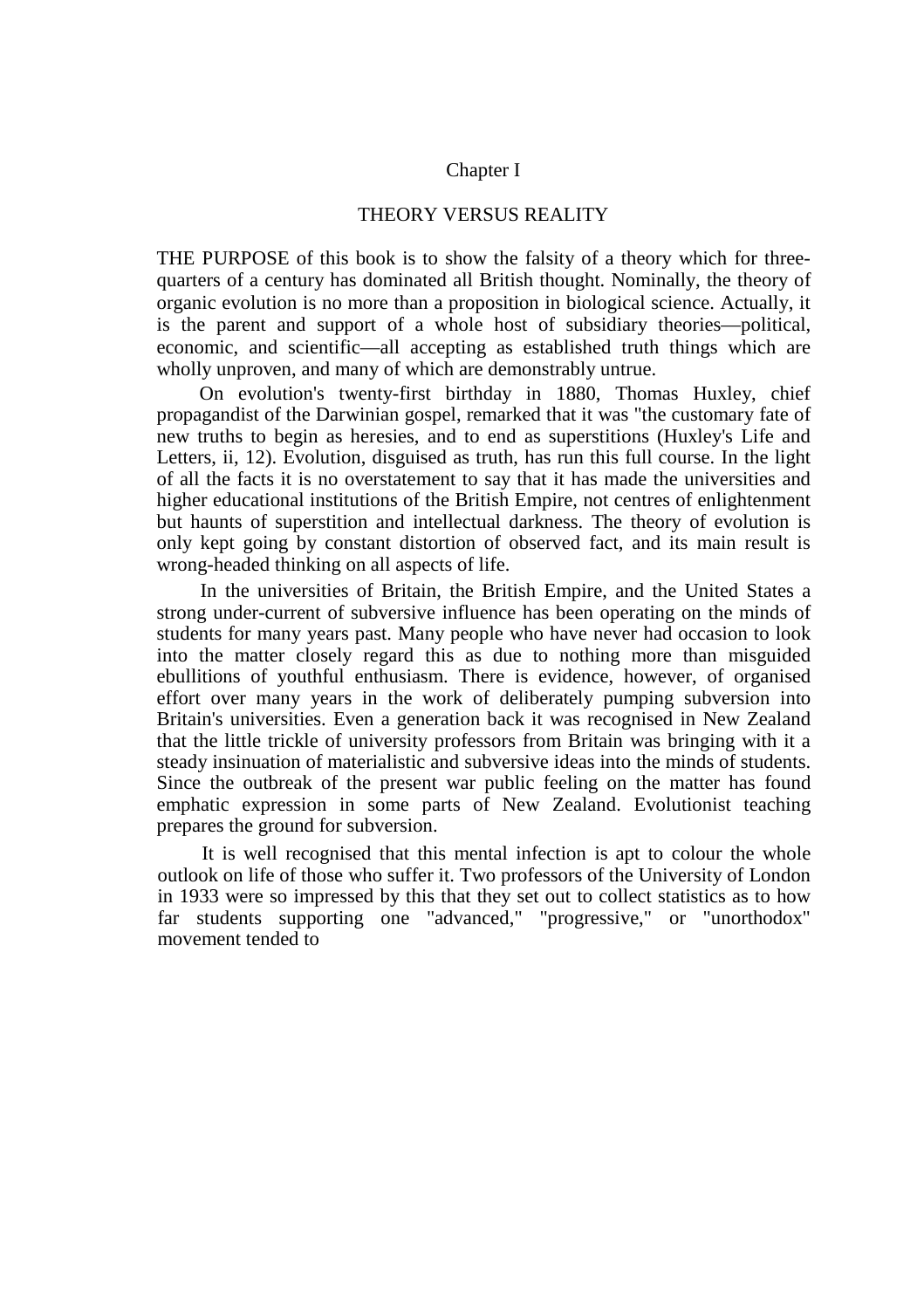support other such movements. The questionnaire did not inquire if the students believed in evolution, for this is nowadays taken for granted. According to the London Patriot of May 25, 1933, the numerous movements listed in the professorial questionnaire included birth control, abortion, sexual freedom, new education (without coercion), rationalism (atheism), nudism, psycho-analysis, anarchism, communism, socialism, refusal of military service, sterilisation, etc., etc. The universities were not established as hotbeds of propaganda for movements of the above character, but have become such.

In the United States in 1934 a somewhat similar questionnaire was circulated by an undergraduate organisation of Harvard University, the numerous questions in the forms distributed being, however, almost wholly on psychoanalytic sex lines with inquiry into students' views and habits (Boston Evening Transcript, March 14 and 15, 1934). These two inquiries bear sufficient testimony to a similar trend of infection in leading educational institutions in both Britain and the United States.

The practical outcome of university education today is the production of people with a boundless belief in all manner of unverified, and often unverifiable, theories. At the same time the general public is inspired with an equally boundless, and equally groundless, belief in anything labelled as Science. Experience is thrust out of the window as a useless teacher, and some little tomnoddy of a university graduate with a bagful of theories is blindly entrusted with the task of remaking heaven and earth.

In world affairs we see the fruits of modern university education in the present difficulties in which the British Empire finds itself involved, and from which the fortitude and resolution of the common people are left to extricate it. Throughout the nineteenth century, before the theorists took charge, British foreign policy was based on intelligent and practical principles. Ample armed force and minimum interference in European affairs was the rule. And long stretches of almost unbroken peace were the result.

At the end of the World War in 1918 our educated theorists got the bit properly between their teeth, and the edifice known as the League of Nations was exactly the sort of product to be expected from university-minded people. This scheme for the manufacture of peace on earth was all theory without any working parts whatever. Its principal promoter in the British Ministry during the last war got a Foreign Office report in 1916 on the draft plan, which report by Sir Eyre Crowe duly pointed out in detail that the projected League would do everything except operate as desired. This trifling shortcoming, however, was held in no way to detract from the theoretical beauty of the plan for remaking mankind. This text of this instructive report will be found in the Lloyd George War Memoirs (vol, iii).

In their worship of this Palace of Talk at Geneva our evolutionist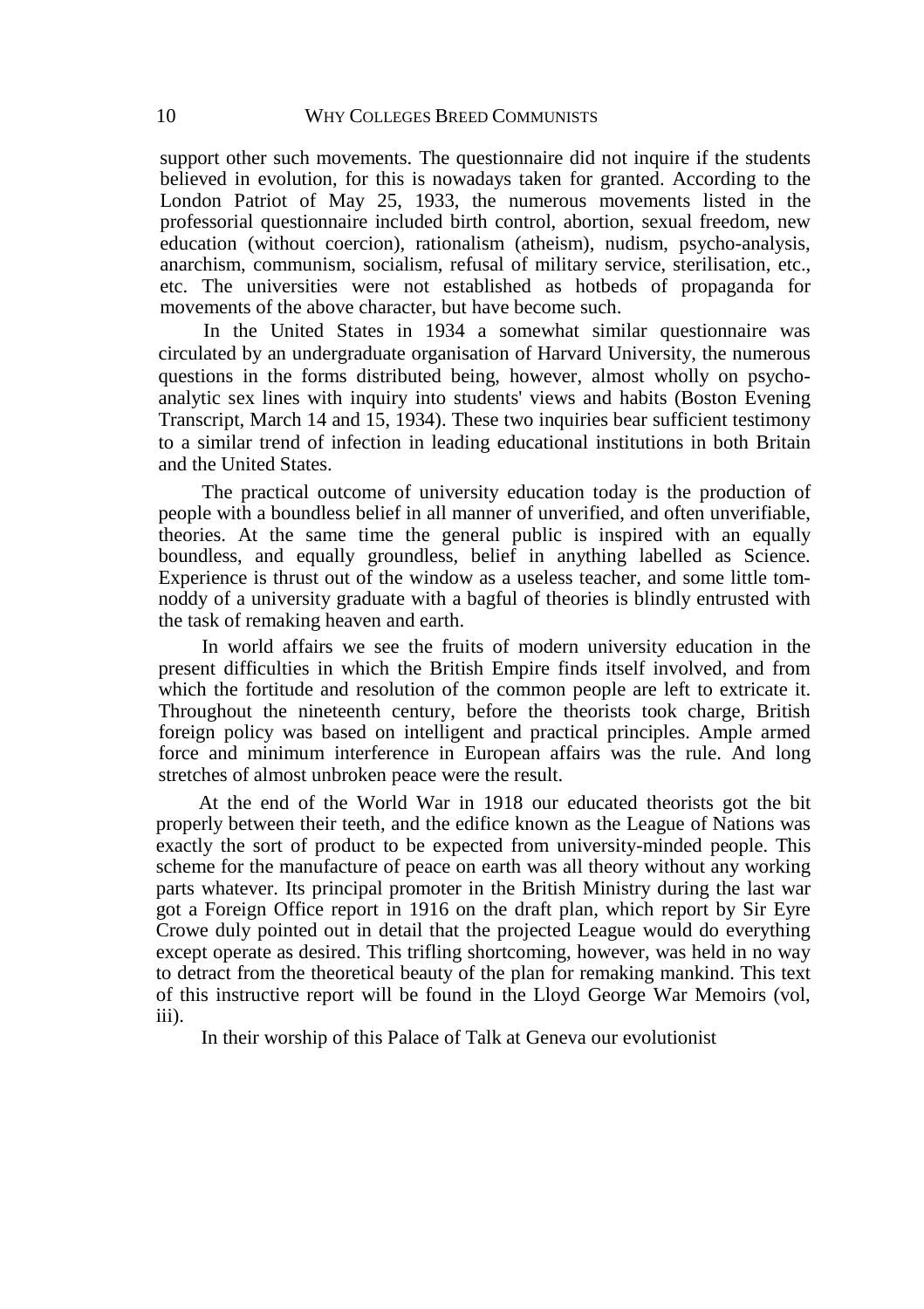university-minded intellectuals were prepared to neglect and sacrifice every British interest. The clamour of these theorists resulted in Britain first throwing away her arms, and then entangling herself in every possible and impossible direction in other people's business in Europe and elsewhere.

After four years of suffering and endurance by the common people, the British had emerged victorious from the last war. All the fruits of victory were flung away by the theorists. An amazing financial policy was pursued at the bidding of a private corporation of secret and possibly foreign ownership: and the result was unemployed workers by the million over a period of twenty years exactly as was predicted in the London Times in 1918 on the policy being first mooted. No effort worth speaking of was made to develop the nation's world-wide heritage. A great part of the time of the political heads was taken up in rushing from one international conference to the next, and signing pact after pact, each of which duly proved worthless almost before the ink was dry on it.

In the end, this twenty years of unreal politics based on unreal education collapsed like the house of cards it was. Britain found herself plunged into war under more disadvantageous circumstances in point of equipment and allies then ever before in her history. In this struggle the mass of the nation as before is exhibiting the high qualities of the British race.

As for the intellectuals, they have made the war the occasion for producing an even more flamboyant theoretical construction than their League of Nations Plan of the last war. Under the name of Federal Union this proposes a restoration of the gold standard for the benefit of the international financiers owning the world's gold stock; the dissolution of the British Empire; and, for all practical purposes, its virtual absorption by the United States. This remarkable project the present writer hopes to review at a later date.

Such are the fruits of our theory-mad age. And the fountain-head of these dreams and imaginings, divorced from reality is undoubtedly the theory of organic evolution produced by Charles Darwin just over eighty years ago. This is the grand river of falsity and corruption from which all sides of national life have been irrigated with the waters of untruth. The effects of this theory are so farreaching that they deserve the attention of all. In the following pages we will trace out the present position of the case for evolution, the origin and development of the theory, and some of its consequences.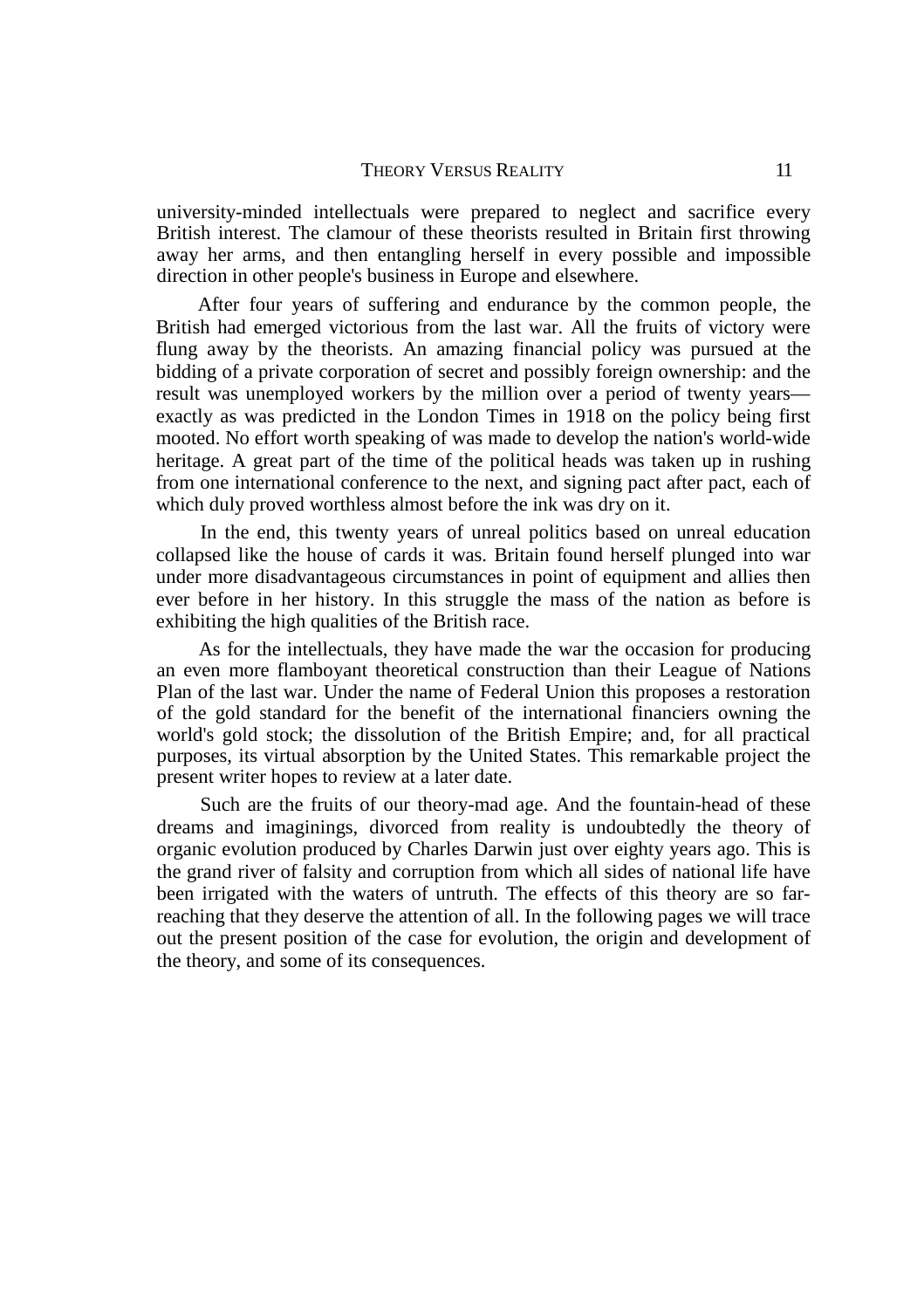### Chapter II

### THE SKELETON IN THE CUPBOARD

WITH oaks to be seen sprouting from acorns, grubs turning into butterflies, and chickens pecking their way out of eggs, it is not surprising that human fancy from an early date toyed with the notion of one kind of living thing being transformed into some other kind. This idea has been the stock-in-trade of folk-lore and fairy tales in all ages and all lands. It was the achievement of Charles Darwin to make it the foundation of modern biological science.

At the end of the eighteenth century there occurred that great event known as the French Revolution, described in various quarters as a landmark in the liberation of the human spirit. Incidentally, the student may learn from Alison's History of Europe how in the course of this episode the mob in the streets of Paris roasted and ate the bodies of the massacred Swiss Guard of the royal palace on August 10, 1792, and how fifteen months later the multitude assembled in the Cathedral of Notre Dame to worship the Goddess of Reason, personified by an actress, also well known to the public in another capacity, placed naked by Government decree upon the altar of the French Westminster Abbey. State and people having alike discarded Christianity as outworn superstition, attention was directed in scientific circles to discovering how the world had come into being without intervention of the Almighty.

Modern evolutionist theory dates from the writings of two French scientists of this period, the Comte de Buffon and M. Lamarck, the latter of whom propounded a theory of evolution by inheritance or acquired characters. Evolutionist ideas were also advanced in England by a medical man and author of Derby, Dr. Erasmus Darwin, correspondent and admirer of Jean Jacques Rousseau, chief philosopher of the French revolutionary era. Ideas of evolution began to float about, and in 1813, Dr. W. C. Wells aired the subject before the Royal Society in London.

Scientists in the first half of the nineteenth century were by no means all believers in Evolution. The Creationists were in a great majority, and the Evolutionists lacked a plausible theory of how evolution had occurred. This was all altered on the appearance of Charles Darwin's Origin of Species in 1859.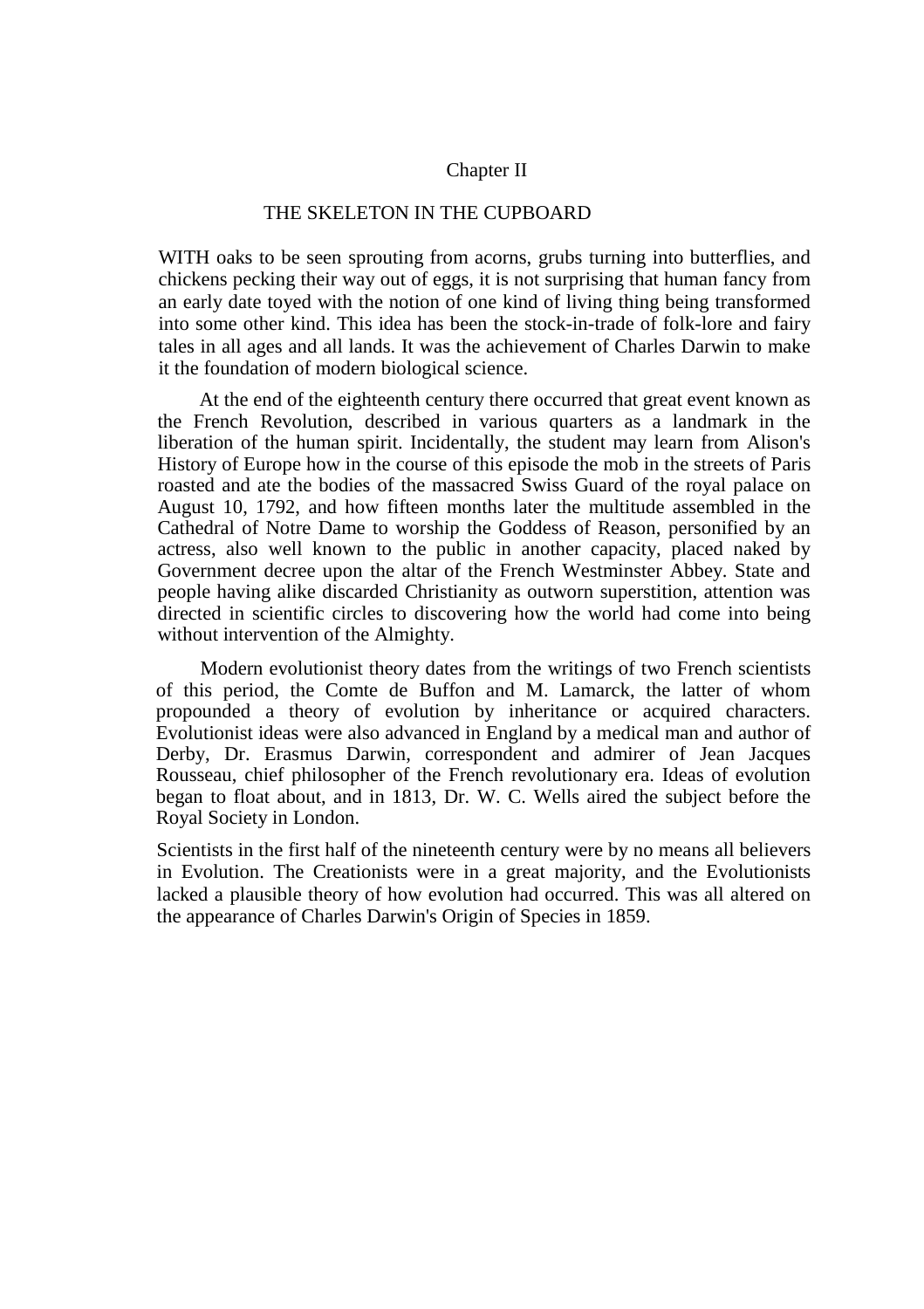## THE SKELETON IN THE CUPBOARD 13

Darwin's theory was that all species had evolved from primal protoplasm by Natural Selection, or survival of the fittest in the struggle for existence. As lambs still continued to appear with tails, despite the fact that their parents had had theirs cut off for generations back, Lamarck's idea of evolution by inheritance of acquired characters had failed to convince. Darwin not only provided a more attractive theory but he elaborated it in a big book. He directed attention to the way breeders of domestic animals and plants got new varieties by selective breeding. He quoted instances of small variations occurring in all directions in living things. He argued that the rate of multiplication of living things produced an intense struggle for existence exterminating those with unfavourable variations and permitting those with favourable variations to nourish and increase.

The idea of evolution as thus propounded met with immediate and astounding success. Not all scientists accepted it by any means, but it caught on and disbelievers were soon shouted down. In his presidential address to the British Association for the Advancement of Science in 1937 Sir Edward Poulton said the records showed that Dr. Wright back in 1881 was the last person to express disbelief in evolution at this British scientists' parliament. The article on evolution in the current (1929) edition of the Encyclopaedia Britannica affirms evolution to be an established fact supported by "overwhelming" evidence. In current newspaper and magazine literature evolution is similarly treated as a fact beyond dispute, and in colleges and schools is usually rammed down the pupils' throats as incontrovertible truth.

Nevertheless, there is a small, slight hiatus in the argument. There is, unfortunately for evolutionists, not a shred of evidence of any living thing ever evolving into some different kind of living thing capable of breeding but infertile with its parent stock. All that breeding experiments have produced is mere varieties fertile with their parent stock, or else sterile hybrids, incapable of breeding, such as the mule produced by a cross between horse and donkey. All living things go on obstinately producing young after their own kind and no other kind. Evolution has to show that living things can break through their natural breeding limits. And this is just what evolution has been quite unable to show.

This small defect in an otherwise pleasing theory Darwin glossed over in his books. Nevertheless, Darwin admitted in the introduction to his Origin of Species that evolution as a scientific theory "would be unsatisfactory, until it could be shown how the innumerable species inhabiting this world have been modified." Before he got to the end of his 700 pages Darwin ignored this requirement, for, without meeting it, he declared himself in his concluding chapter "thoroughly" convinced" of evolution.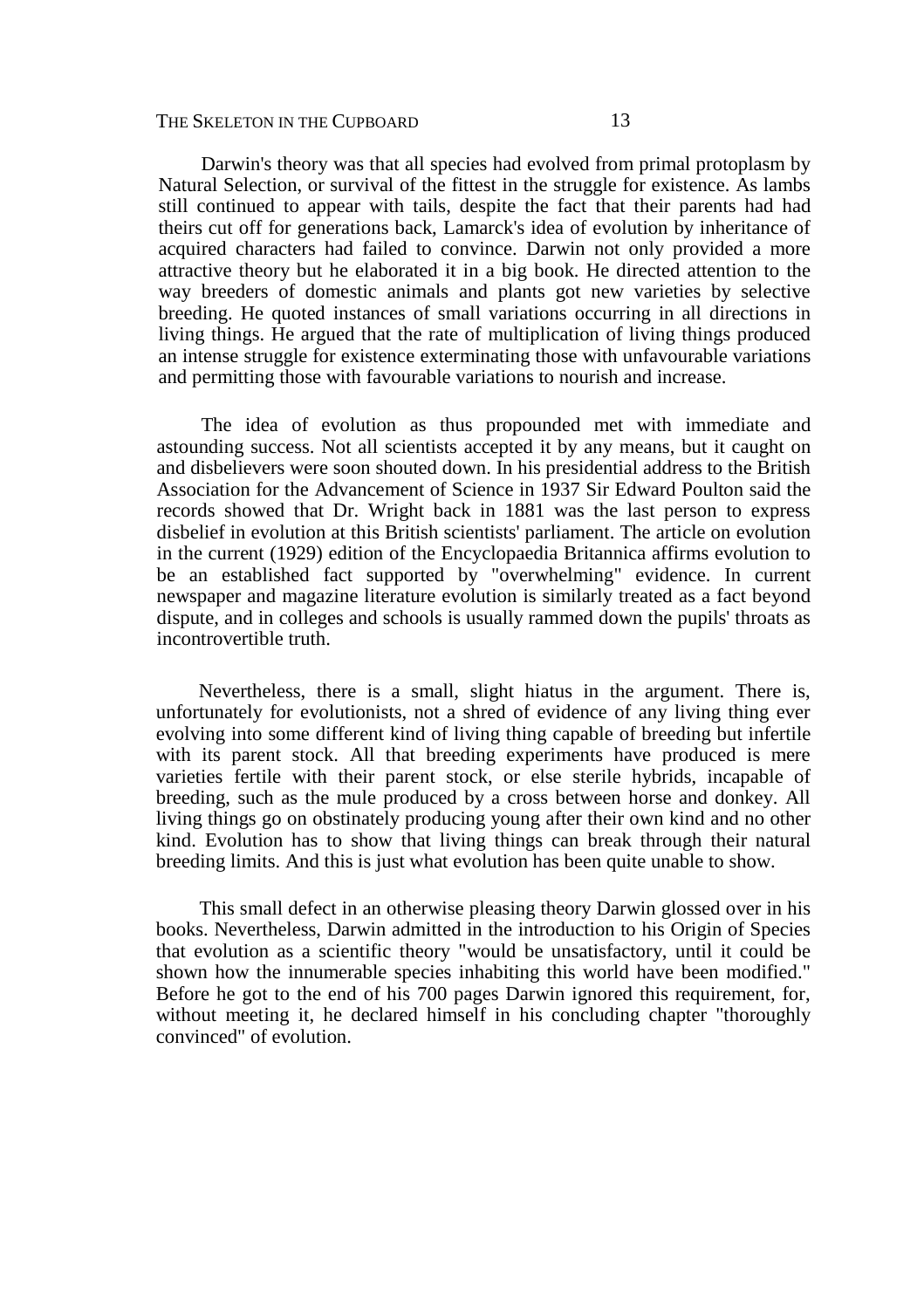Huxley, who from the outset constituted himself the chief propa gandist of Darwinism, was more logical. He made no bones about the total absence of any actual proof of evolution. In fact, he greatly annoyed Darwin by harping on the point, as anyone who cares to peruse the five volumes of Darwin's letters and the two volumes of Huxley's may discover for himself. " My God," wrote Darwin to Huxley in 1862, "is not the case difficult enough without its being, as I must think, falsely made more difficult. I believe it is all my own fault—my own d --------- d candour . . ." (More Letters of Charles Dar win, i, 230).

This outburst was in consequence of Huxley having pointed out in his lectures and books that so far it had not been possible by selective breeding to produce a form capable of breeding but infertile with the parent stock. Huxley, in admitting this lack of evidence, said in his Edinburgh lectures in 1861 that if it could be shown that such failure was "the necessary and inevitable result of all experiments" he would hold Mr. Darwin's hypothesis to be "utterly shattered." (Man's Place in Nature, Everyman edition, p. 256). He added, however, that he looked for early proof to be forthcoming. In a letter to Darwin, Huxley said he told his students that he was satisfied that twenty years' scientific breeding experiments with pigeons would provide the necessary proof (Huxley's Life and Letters, i, 195-6).

Although so heatedly rebuking Huxley in 1862, Darwin himself eight months later, privately admitted in a letter to Dr. Bentham the total absence of any proof of evolution. This is what he wrote under date of May 22, 1863 : "In fact belief in Natural Selection must at present be grounded entirely on general considerations. . . . When we descend to details, we can prove that no one species has changed (i.e., we cannot prove that a single species has changed); nor can we prove that the supposed changes are beneficial, which is the groundwork of the theory. Nor can we explain why some species have changed and others have not" (Darwin's Life and Letters, iii, 25).

Darwin died in 1882. Huxley died in 1895. Four years before he died Huxley wrote to Professor Romanes that evolution still stood without the evidence on which he had insisted thirty years before. He had always insisted, he said, on "the logical incompleteness of the theory so long as it was not backed by experimental proof" (Huxley's Life and Letters, ii, 291).

We now pass onwards another thirty years; and we find the noted English evolutionist, Professor Sir William Bateson, acknowledg ing exactly the same total absence of any proof of evolution. This is what he said to the congress of the American Association for the Advancement of Science in Toronto in 1921 :-

"When students of other sciences ask us what is now currently believed about the origin of species we have no clear answer to give...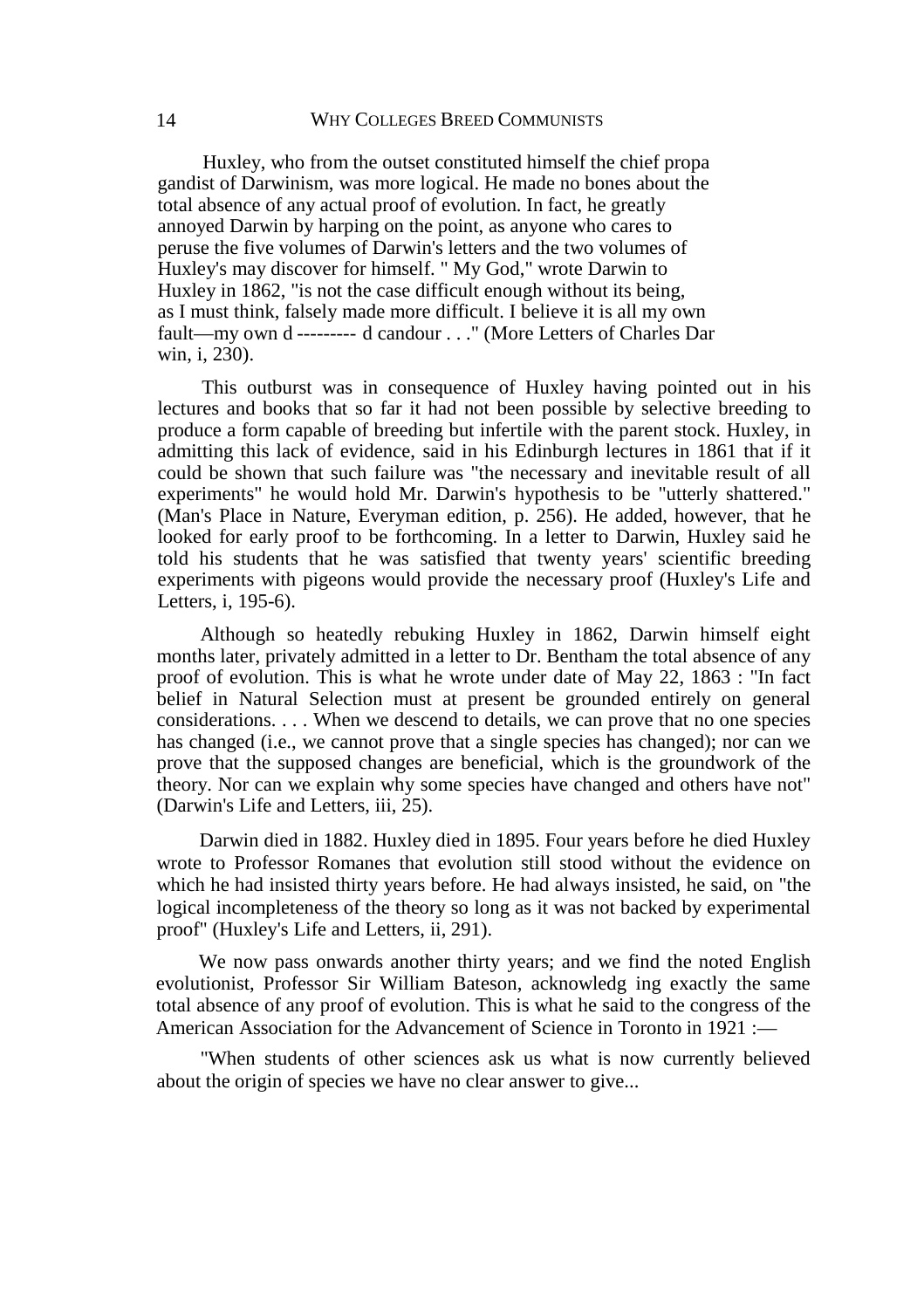The conclusion in which we were brought up, that species are a product of summation of variations, ignored the chief attribute of species, that the product of their crosses is frequently sterile in great or less degree. Huxley very early in the debate pointed out this grave defect in the evidence, but before breeding researches had been made on a large scale no one felt the objection to be serious. Extended work might be trusted to supply the deficiency. It has not done so, and the significance of the negative evidence can no longer be denied" (Nature, Ap. 29, 1922).

Six years later another prominent evolutionist, Professor J. B. S. Haldane, in his book Possible Worlds (p. 38) said in 1927 : "The barrier of inter-specific sterility is the most serious argument against Darwin's Organic Evolution." It is equally a barrier against any other kind of organic evolution.

In 1931 we find the great Professor H. F. Osborn, of the United States, described by Britain's Royal Society as the greatest palaeontologist of the day, making the following remarkable statement to a congress of the British Association :—

"We are more at a loss than ever to understand the causes of evolution. One after another the Buffonian, Lamarckian, Darwinian, Weissmannian, and De Vriesian theories of causation have collapsed ... All that we can say at present is that Nature does not waste time or effort with chance or fortuity or experiment, but that she proceeds directly and creatively to her marvellous adaptative ends of biomechanism" (Nature, September 28, 1931).

This is an admission by one of the high priests of science that all theories of evolution have collapsed. Buffon propounded a general theory of evolution; Lamarck, tutor to Buffon's children, followed with an idea of evolution by inheritance of acquired characters; Darwin advanced the idea of gradual small changes by natural selection; Weissman put all the emphasis on the germ plasm; and De Vries-put forward the idea of evolution by mutations or sudden large variations.

Two years later on again Professor James Ritchie, the great zoologist of Edinburgh University, wrote in Nature of September 30, 1933 : "The problem of the origin of species seems to be as far from solution as ever." In September, 1939, Professor Ritchie delivered the presidential address to the zoological section of the British Association and had nothing further to report. "The existence of life," he said, "must be considered as an elementary fact which cannot be explained," and, admitting life, the biologist "may build up a whole body of biological theory . . . logical in the logic of probability . . ." (Nature, September 23, 1939). Everything was down to mere shadowy "probability."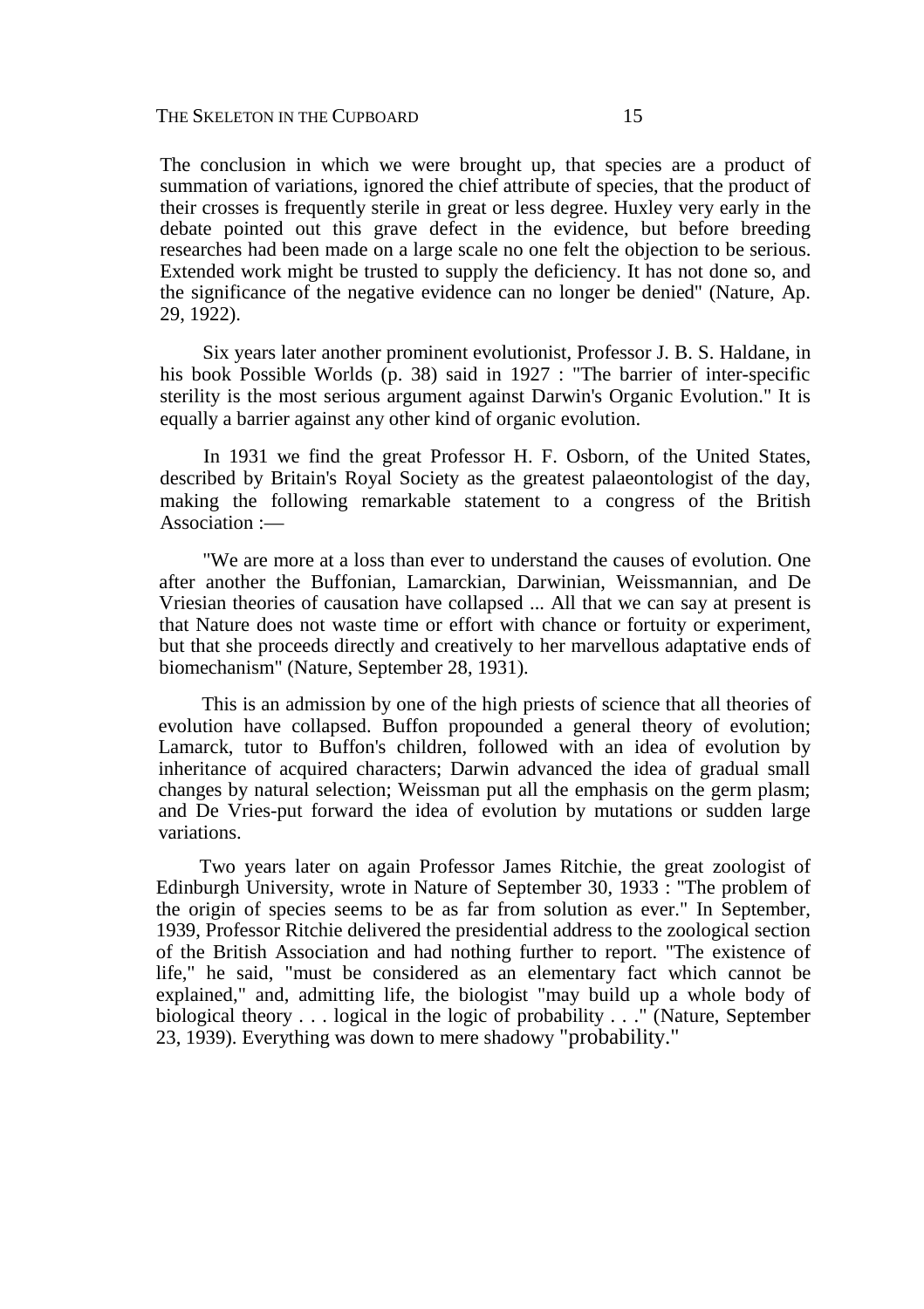The above series of pronouncements by front-rank biologists covers the entire period of eighty years since the first proclaiming of the Darwinian gospel. There is no more vestige of proof of evolution today than there was in those early days when Darwin privately, and Huxley openly, admitted its total absence.

Claims are made from time to time of the production by experiment of new species of living things, but they rapidly drop out of sight and the above series of statements at scientific headquarters is sufficient evidence that no such claim has survived examination. This evidence is vital to the evolution theory, and if it were forthcoming we may be quite sure it would be proclaimed from the house-tops for all the world to hear.

If this evidence is lacking it is not for want of seeking it. For example, a whole literature, so extensive that a bibliography of it was recently published, has grown up about the breeding experiments with the pumice fly Drosophila melanogaster. Mr. Douglas Dewar, a Fellow of the Zoological Society and one of the few British biologists rejecting evolution, in his Challenge to Evolutionists (pp. 20-21) relates how in 1910 Morgan and his collaborators hit upon the idea of experimenting with this quick-breeding fly.

This obliging little creature produces 25 generations a year at ordinary temperatures and more at higher temperatures. Over 800 generations of it have been bred with the object of transforming into something that is not a Drosophila melanogaster. It would take 20,000 years to get as many generations of human beings. Every device has been applied to this fly to make it vary its breeding. In 1927 it was discovered that by exposing it to X-rays the rate at which mutations, or marked variations, occurred could be increased by 15,000 per cent.

These breeding experiments are stated to have resulted in the production of some 400 varieties of this fly, some of them monstrosities, and some differing more from the parent form than the other wild species of Drosophila differ from one another. Nevertheless, all these varieties (unless they are too imperfect to breed at all) are stated to breed freely with the parent stock, whereas the different wild species of Drosophila on the rare occasions when they can be induced to cross, either yield no offspring at all or sterile hybrids. Immutability of species, like a mysterious angel with flaming sword, stands barring the way to the evolutionist Garden of Eden.

Summed up, the position is that there is no evidence of any interbreeding community of living things being able to change its breeding and become transformed into some different kind of thing infertile with the original stock. Evolution asserts that all species came into being in this way. And evolution is wholly unable to provide any vestige of proof of its assertion. Belief in evolution today must thus rest on "general considerations," just as Darwin privately confessed was the case awav back in 1863. In our next three chapters we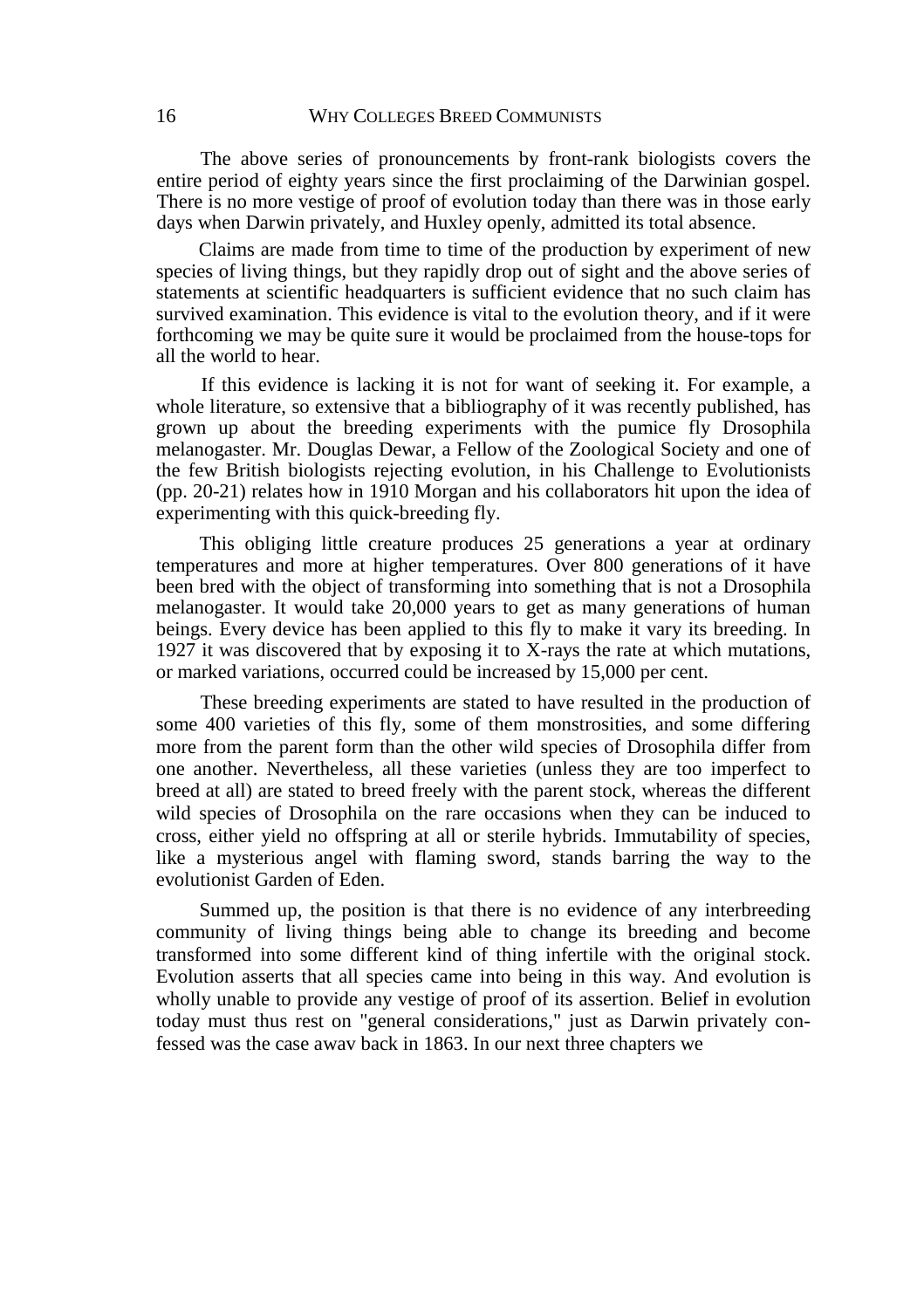shall discover how these general considerations—the cloud capp'd towers and gorgeous palaces of evolution—melt away like the baseless fabric of a vision when peered at too curiously.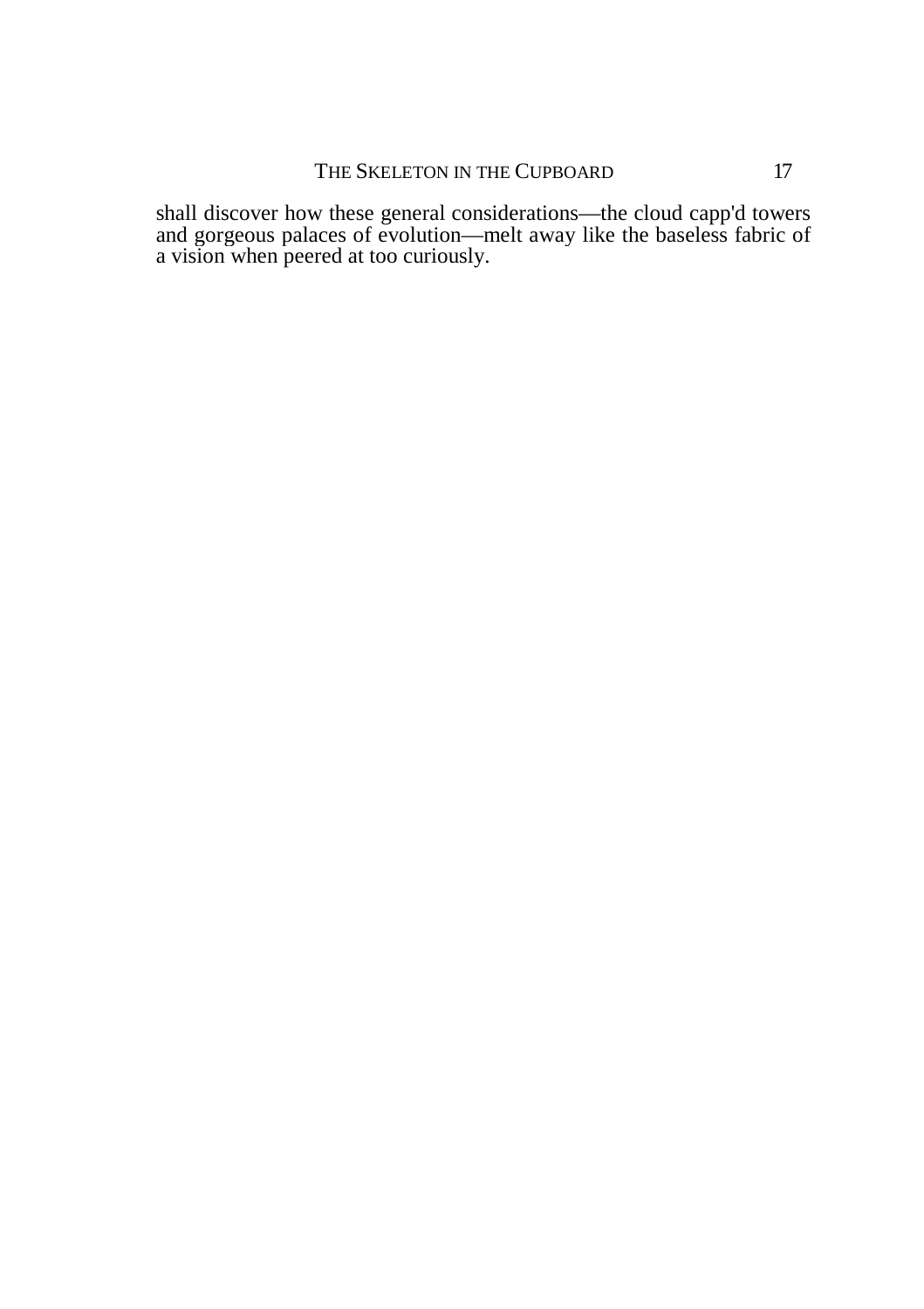#### Chapter III

## EVOLUTION'S CASE TODAY

THE first thing noticeable about modern presentations of the case for evolution is the widely different ideas held by various evolutionists as to what constitutes proof of a proposition. If we make our starting point the article on evolution in the current (1929) edition of Britain's standard reference book the Encyclopaedia Britan-nica, we read that evolution is supported by "overwhelming" evidence. If we turn to certain of the recent presidential addresses to the biological sections of the British Association, we shall find scientists there affirming on exactly the same evidence that evolution is not a proved fact but purely a matter of faith.

We live in an age of propaganda circulated throughout the world from obscure sources for obscure ends. Perusal of some articles in the successive postwar editions of the Encyclopaedia Britannica shows in various cases a haphazard reversal of view between one edition and the next, and in particular a change from a factual to a propagandist view of evolution in the three brief years between the thirteenth edition of this work of reference in 1926 and the fourteenth in 1929.

In the 1929 edition two eminent biologists combine to write the general article on evolution. There is a brief, very positive and very dogmatic introduction by the biological editor of the edition, Professor Julian Huxley, then professor of physiology at the Royal Institution; but when it comes down to cold hard facts a great part of the positive-ness fades away in the main part of the article written by Professor E. S. Goodrich, professor of zoology and comparative anatomy at Oxford University.

Both these ardent evolutionists make weak starts. The first item is an announcement by Professor Huxley that "among competent biologists and geologists there is not a single one who is not convinced that evolution has occurred and is occurring," and Professor Goodrich on taking up the running immediately asserts that "it is now universally held by all competent biologists" that evolution is a fact.

These statements are weak for two reasons. In the first place they suffer from the defect of being untrue. There are some fully competent biologists and geologists who have publicly rejected the entire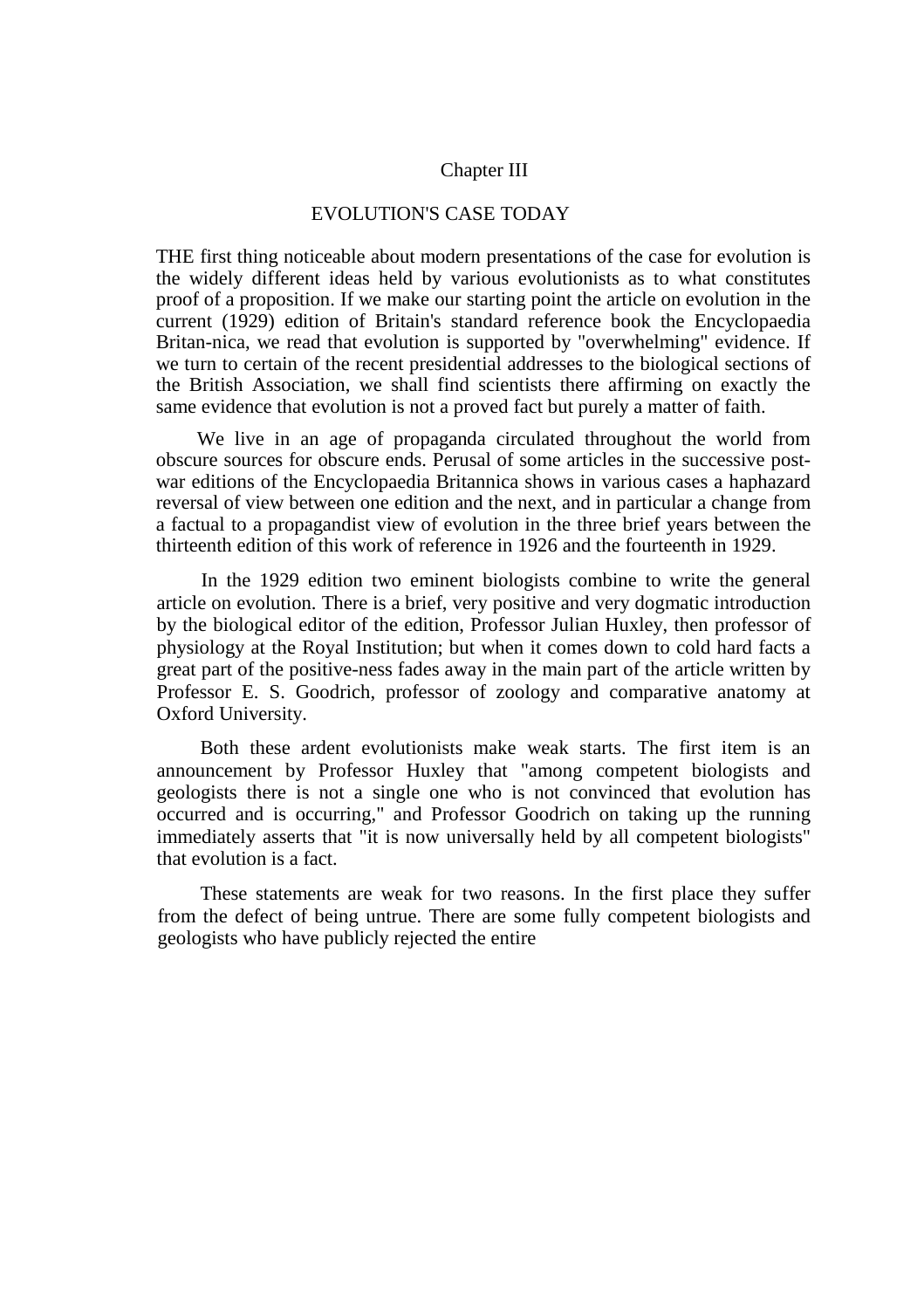theory of evolution as baseless. A list of them will be found on pp. 102- 105. In the second place, the statements are weak because the truth of a scientific proposition is not to be established by counting noses. Professor Julian Huxley's own eminent grandfather expressed himself very freely on this, matter of nose-counting. "Government by average opinion," he wrote," is merely a circuitous method of going to the devil. Those who profess to lead but in fact slavishly follow this average opinion, are simply the fastest runners and loudest speakers in the herd which is rushing blindly to its destruction" (Huxley's Life, ii, 125).

When theologians state that most people believe in the existence of God Almighty, evolutionsts like Professor Julian Huxley tell us this is merely evidence of the prevalence of superstition and credulity. On the other hand, credulity in scientific circles apparently turns fancy into fact. Besides being unreliable in their nose-counting, these two eminent encylopaedists are illogical in their deductions from it.

However, it appears that there is secondary support for evolution beyond the mass of scientific noses upholding the theory. Professor Huxley assures us in the encylopaedia that "by now the evidence is overwhelming." The evidence is as follows :—

(1) Fossils, which are stated to provide "complete proof,"

(2) Vestigial organs, that is to say, useless parts remaining from ancestral forms of being;

(3) Embryology, showing the embryo developing through ancestral forms of the species.

In addition, the general plan of plants and animals is said to bear witness to a common descent. Their geographical distribution is described as easy to explain on evolutionist lines, but difficult otherwise. Also, evolution is held to have "pragmatic value" in explaining things.

The foregoing are simply the "general considerations" which Darwin, as we have seen, referred to in 1863 in privately admitting the absence of any rag of proof that any living thing could change into any other kind of living thing infertile with the parent stock. Professor Julian Huxley passes over this total absence of real proof of evolution without notice.

The decline of the Encyclopaedia Britannica from a factual to a propagandist work of reference is evidenced by referring to the article on embryology appearing in the thirteenth edition three short years before Professor Julian Huxley was holding forth in the 1929 edition. This thirteenth edition article was written by Professor Adam Sedgwick, professor of zoology at the Imperial College of Science and Technology. Professor Sedgwick dismisses as baseless the idea that fossils, embryology, and vestigial organs provide any "proof" at all of evolution. In discussing the Darwinian theory as elaborated by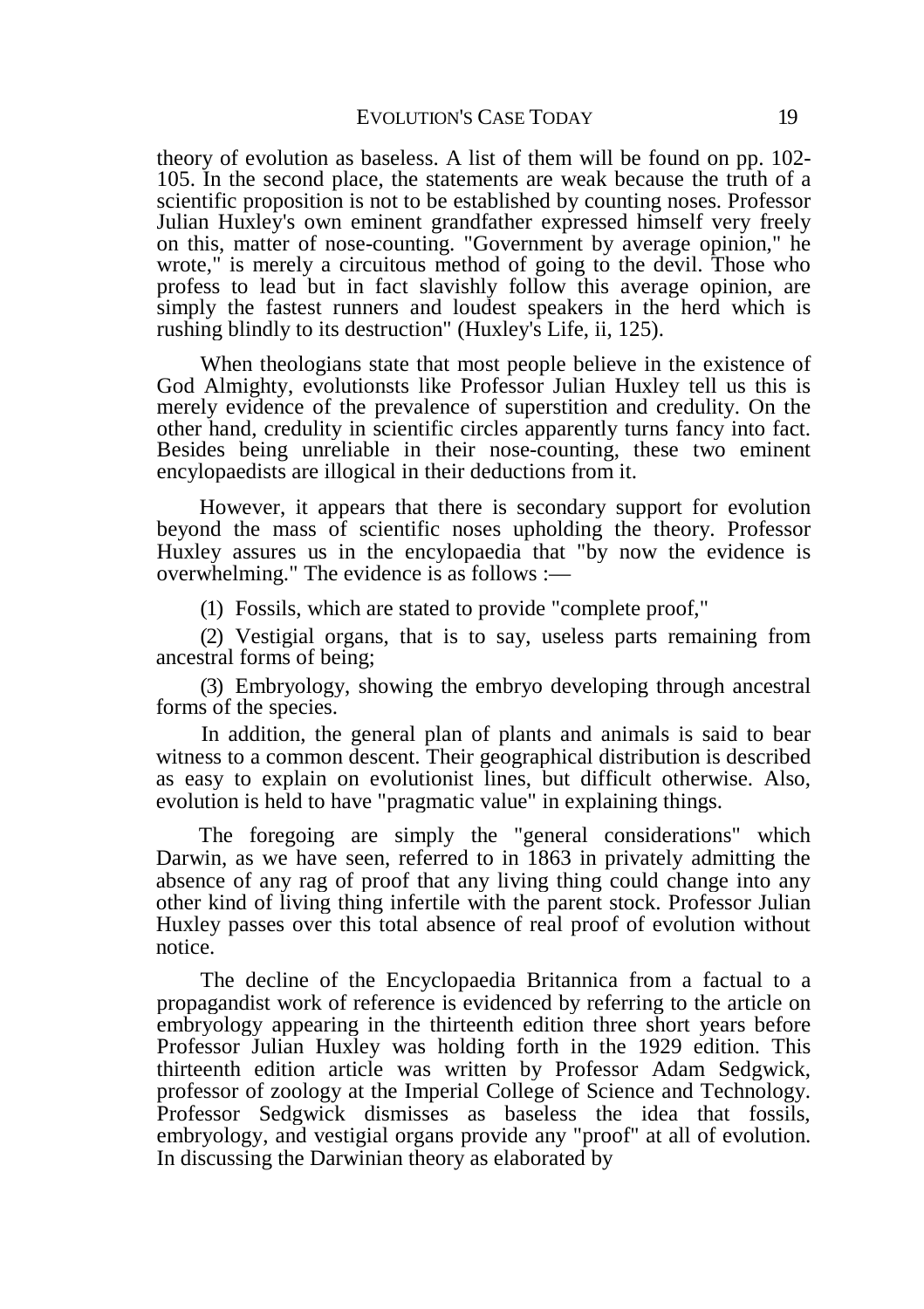Haeckel that the embryo in developing recapitulates the ancestral history of the species, Professor Sedgwick says of this class of "evidence":

"When we come to look for the facts upon which it is based, we find that they are non-existent, for the ancestors of all living animals are dead, and we have no means of knowing what they were like. It is true there are fossil remains of animals which have lived, but these are so imperfect as to be practically useless for present requirements. Moreover, if they were perfectly preserved, there would be no evidence to show that they are the ancestors of animals now living. They might have been animals which have become extinct and left no descendants.

"Thus the explanation ordinarily given of the embryonic structures referred to is purely a deduction from the evolution theory. Indeed, it is even less than this, for all that can be said is something of this kind : if the evolution theory is true, then it is conceivable. (Note : not 'it is certain,' or even 'it is probable') that the reason why the embryo of a bird passes through a stage in which its pharynx bears some resemblance to that of a fish is that a remote ancestor of the bird possessed a pharynx with lateral apertures, such as are at present found in fishes." Professor Sedgwick remarks incidentally that although fishes have teeth, no teeth are to be found in bird embryos.

In Professor Sedgwick's view what Professor Julian Huxley calls "overwhelming" evidence is no evidence at all. The evolutionist can find a succession of fossil remains of different types of animals in different geological strata : but that present animals are the descendants of extinct ones is pure assumption. The whole evolutionist case is made up of one assumption placed on top of another assumption. All is guesswork from start to finish.

Before going on to the main evolutionist line of "complete proof" in the fossils, the minor counts are worth looking over. With respect to the common plan of plants and animals, this amounts to little. All plants and animals have to live in a common environment of land, air, and water, and a common plan is just as much to be expected on Creationist as on Evolutionist belief. As to geographical distribution, Darwin wrote to Hooker that to get his species about the world, he was always ready to raise up "former immense tracts of land in oceans if any case required it in eminent degree," adding : "... at present I much prefer land in Antarctic regions . . . you have thus to invent much less land, and that more central ..." {More Letters, i, 115). If Darwin could do this, the Almighty should be able to manage it also. As to evolution's pragmatic value in explaining things, one finds an evolutionist author, Mr. A. Beebe, quoted as writing quite seriously in his book The Bird : "The idea of miraculous change which is supposed to be an exclusive prerogative of fairy tales is a common phenomenon of evolution." Does "pragmatic value"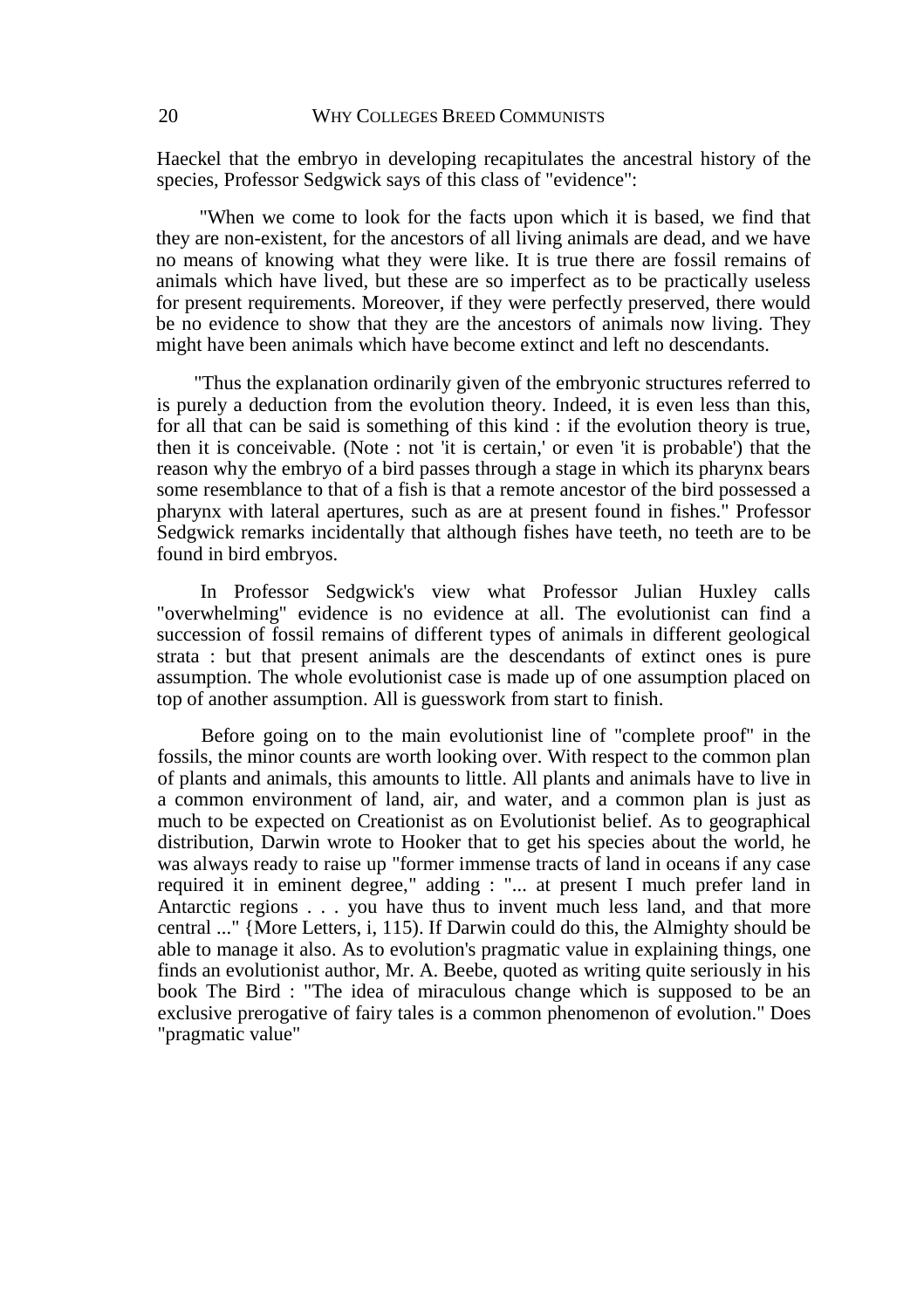simply mean that in scientific circles an untrue explanation is considered better than no explanation ?

Professor Goodrich, in coming down to the details in the fourteenth edition of the encyclopaedia, speedily loses the easy positive touch of Professor Huxley in opening the evolution article. Professor Goodrich begins by dispensing with the services of the Almighty altogether in his evolutionist Garden of Eden. Everything came from protoplasm, and "there must have been a time" when protoplasm first appeared. It "must be supposed" that inorganic substances started forming compounds, and that some of these kept on reforming themselves, and "once they started on this trick" they "would inevitably tend" to perpetuate themselves. These things "probably occurred" in the sea.

The actual fact of the matter is that neither Professor E. S. Goodrich, F.R.S., nor any other scientist, can produce for examination any inorganic substances which keep on forming compounds indefinitely and turning into living organisms. All the many attempts of scientists to produce living matter from non-living matter has been a dead flat failure. What Professor Goodrich talks of is no more producible than are Hans Andersen's witch with the tinder-box and dog with eyes as big as mill-wheels. The main difference is that Hans Andersen's flights of fancy are easier reading than professorial jargon.

Vestigial organs in animals and plants are stated by Professor Goodrich to be "numberless." The human vermiform appendix and the splint bones in horses' legs are two much-quoted vestigial organs. However, the professor proceeds in the encylopaedia with the following remarkable statements about such organs : "Unless they have been adapted to fulfil some new function, they are apt to diminish and disappear ... It is doubtful whether any useless parts are ever preserved for long unless they are insignificant, and many of the so-called vestigial organs are now known to fulfil important functions."

According to Darwin, evolution is proved (or nearly so) by the presence of organs "bearing the plain stamp of inutility" and "imperfect and useless." On the theory of creation, he argued, the presence of useless organs was inexplicable. On the theory of evolution, they were explainable as atrophied survivals from past forms of being. When Professor Goodrich talks of many vestigial organs fulfilling useful functions he at once knocks completely to pieces any claims such organs have as evidence of evolution. Grant them any use and they wholly cease to be vestigial organs in the Darwinian sense of useless survivals. The modern evolutionist tries to eat his cake and have it.

Mr. Douglas Dewar, F.Z.S., an anti-evolutionist, discusses these vestigial organs at length in his Difficulties of the Evolution Theory and More Difficulties of the Evolution Theory. He points out that the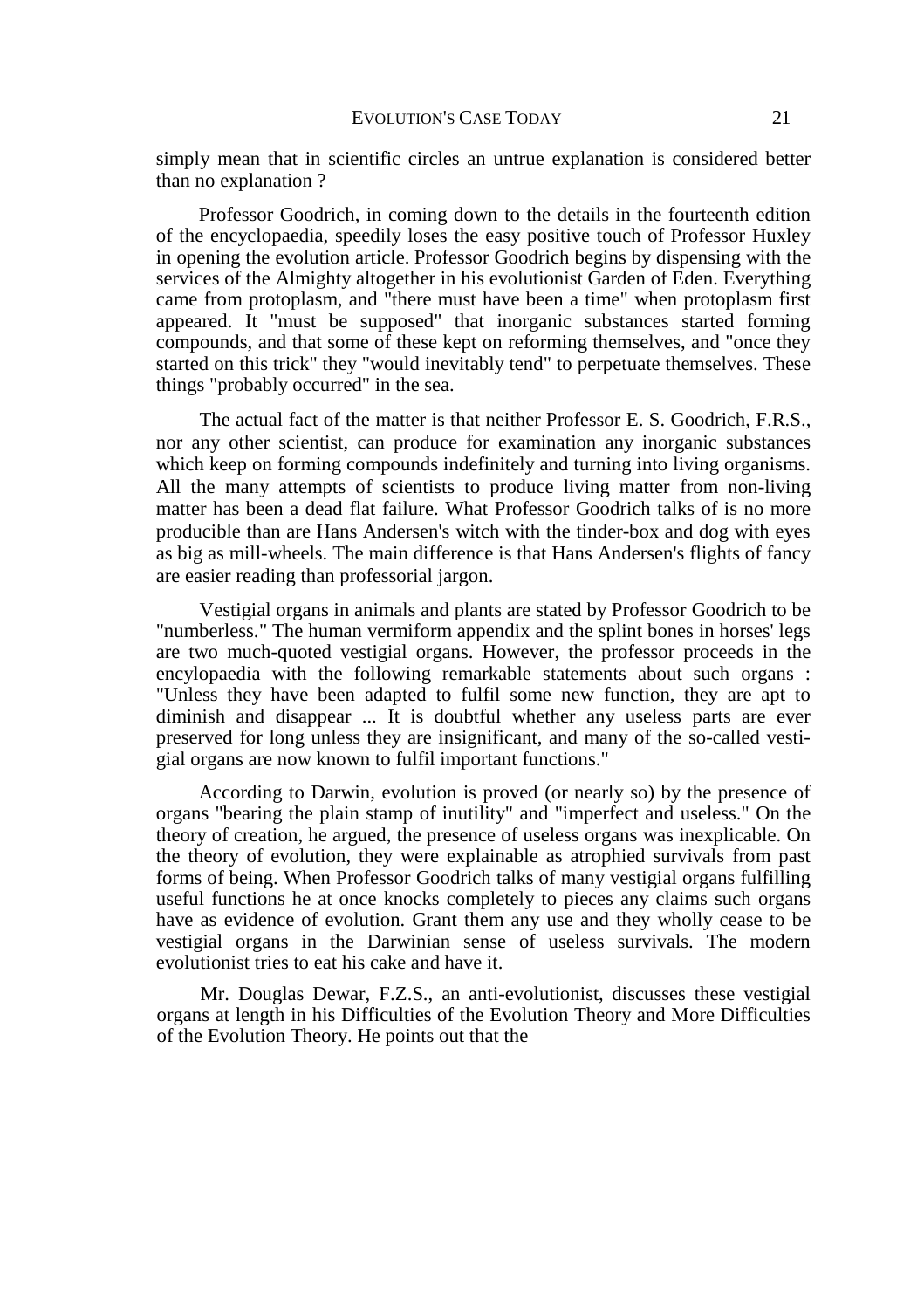number of supposedly useless organs decreases as biological knowledge increases, and he suggests that those which remain may represent no more than the measure of our ignorance. If biologists had not been so busy hunting for useless organs to prove evolution, the use of many might have been discovered already.

Evolutionists describe the splint bones in horses as vestigial remains of extra toes. Mr. Dewar in his More Difficulties (p. 54) quotes Hayes, an authority on the horse, as stating that these bones (1) strengthen the leg, (2) serve as an attachment for certain muscles, and (3) in conjunction with the canon bone form a groove in which lies the upper part of the suspensory ligament supporting the fetlock and counteracting the effects of weight. How much is left of their vestigial uselessness?

Since King Edward VII had his coronation postponed for a year in order to have his vermiform appendix removed, vast numbers of lesser persons have discovered that they can part with this portion of their anatomy without immediately fatal results. Mr. Dewar, in his Man, a Special Creation, notes Dr. Le Gros Clark, professor of anatomy at St. Thomas's Hospital, London, saying in 1934 in his book Early Forerunners of Man (p. 205) : "The significance of the vermiform appendix is still quite obscure, but in view of its rich blood supply it is almost certainly correct to regard it as a specialised and not a degenerate organ."

Mr. Dewar remarks that while Darwin wrote in a general way about nascent organs, no evolutionist has been able to point in either extinct or existing forms of life to any nascent organ in course of development; yet if evolution is a fact all organs must have had rudimentary beginnings. The complete absence of nascent organs is usually passed over in silence in evolutionist literature. Enough hurdles have to be jumped without looking for more.

Embryology is affirmed by Professor Goodrich in the encyclopaedia to afford "strong evidence" of evolution; but he admits that Haeckel's law of recapitulation is "a gross exaggeration." In the 1929 encyclopaedia article on embryology by Professor D. M. S. Watson, professor of zoology at London University, we learn that research to confirm Haeckel "can scarcely be said to have succeeded in its original aim."

In 1938 there was published at Oxford a book of essays entitled Evolution, and written by colleagues and former students of Professor Goodrich in commemoration of his seventieth birthday. The editor was Mr. G. R. De Beer, senior demonstrator in zoology and lecturer in embryology at Oxford. Here is all that Mr. De Beer will allow for embryology as "proof" of evolution :

"... Very soon, in their enthusiasm for the great new revelation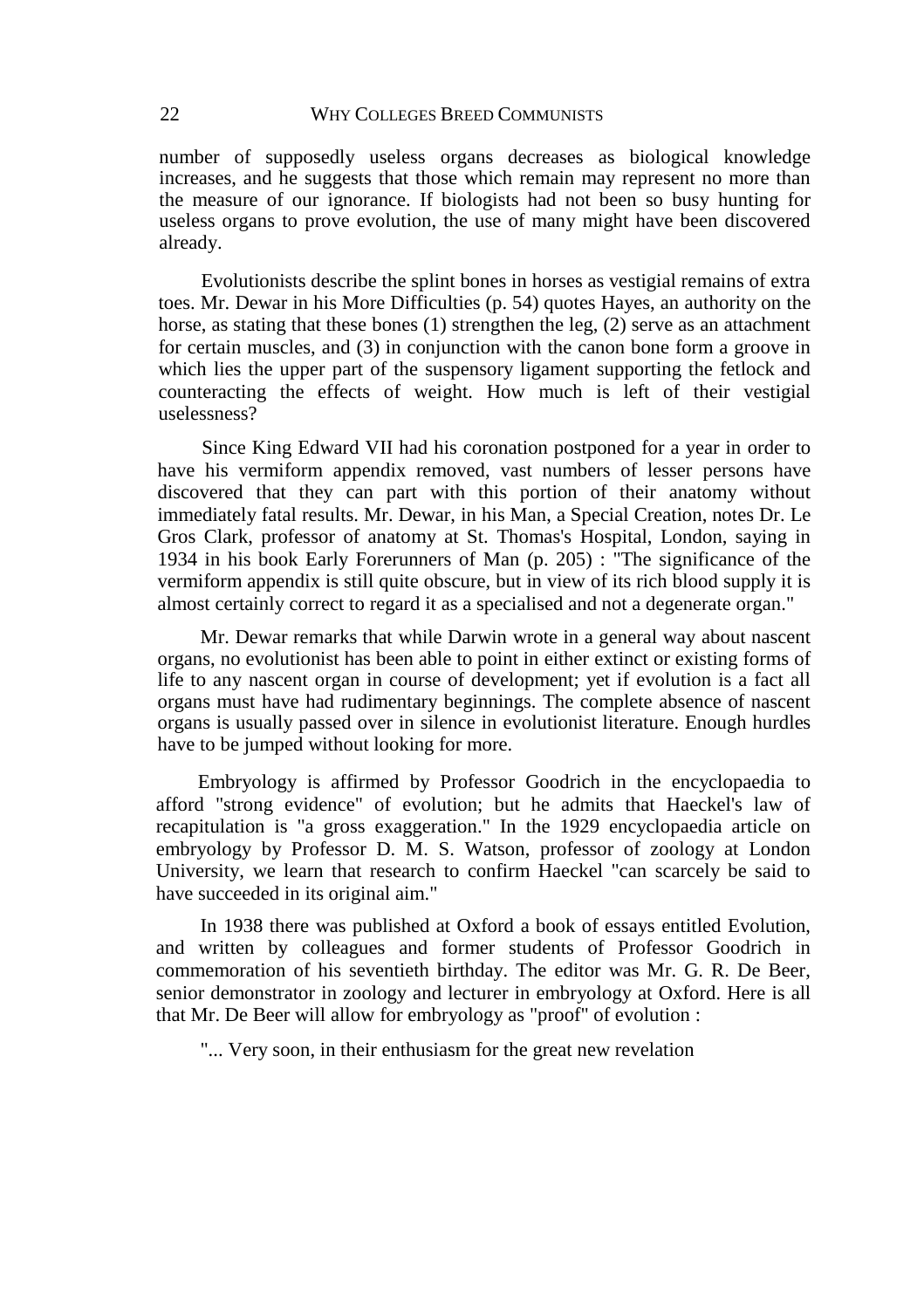(evolution), biological students were making embryological facts subservient to their evolutionary theories. . . Thus arose the famous theory of recapitulation ... as is so often the case with half-truths, this theory enjoyed wide acceptance . . . Nevertheless, it must be realised that the theory contained a fallacy which for two reasons impeded the progress of biological work and thought ... In many cases it can be proved that the developmental history cannot represent the phylogenetic (species) history" (pp. 57-58).

This is open admission by an ardent evolutionist of one of the chief counts brought by anti-evolutionists. They complain, and on good grounds, that the theory of evolution has led to continuous and wholesale distortion of observed fact in order to make it fit in with evolutionist preconceptions. To such an extent has this proceeded that in modern scientific literature, especially the popular variety, it is impossible to distinguish between what has been observed and what is speculative embellishment. Fact and fairy-tale are muddled up indiscriminately.

According to Mr. De Beer, the most that can be said for embryo-logical evidence of evolution is that "the structure of the adult ancestral form may sometimes be inferred (his italics) from that of the developmental stages of its descendants " (p.61). In other cases "little or no information" may be gleaned. On top of this, as Professor Sedgwick points out, nobody knows what the ancestral forms of any animal were, and what little remains of embryological "proof" of evolution thus subsides into moonshine.

Darwin wrote in the Origin of Species of gill-slits and a tail in the human embryo as evidence of fish and animal ancestry. Mr. Dewar and other evolutionist and anti-evolutionist writers point out that there are no slits at all, but simply depressions. These have nothing to do with breathing arrangements but develop into tissues connected with the ear, lower lip, tongue, cheek, and various other things. As for the embryonic tail, this bends inwards and forms the attachment for various muscles and also gives additional support to man's internal organs necessitated by his upright posture. Mr. Dewar remarks in his More Difficulties (p. 36) that in the human embryo a length of intestine also projects from the body for a period, but so far evolution has not claimed this as evidence of anything. All the indications, he states, are that the embryo wastes no time in meandering about repeating ancestral history, but develops in the most direct and expeditious manner possible in the circumstances.

Enough has been quoted in admissions from evolutionist sources to show that the miscellaneous exhibits in the shop window come down to very little indeed. None of the items provides any proof of anything, and the most that can be said of any is that it provides a basis for speculation. We now turn to the last remaining line of evidence, the fossils.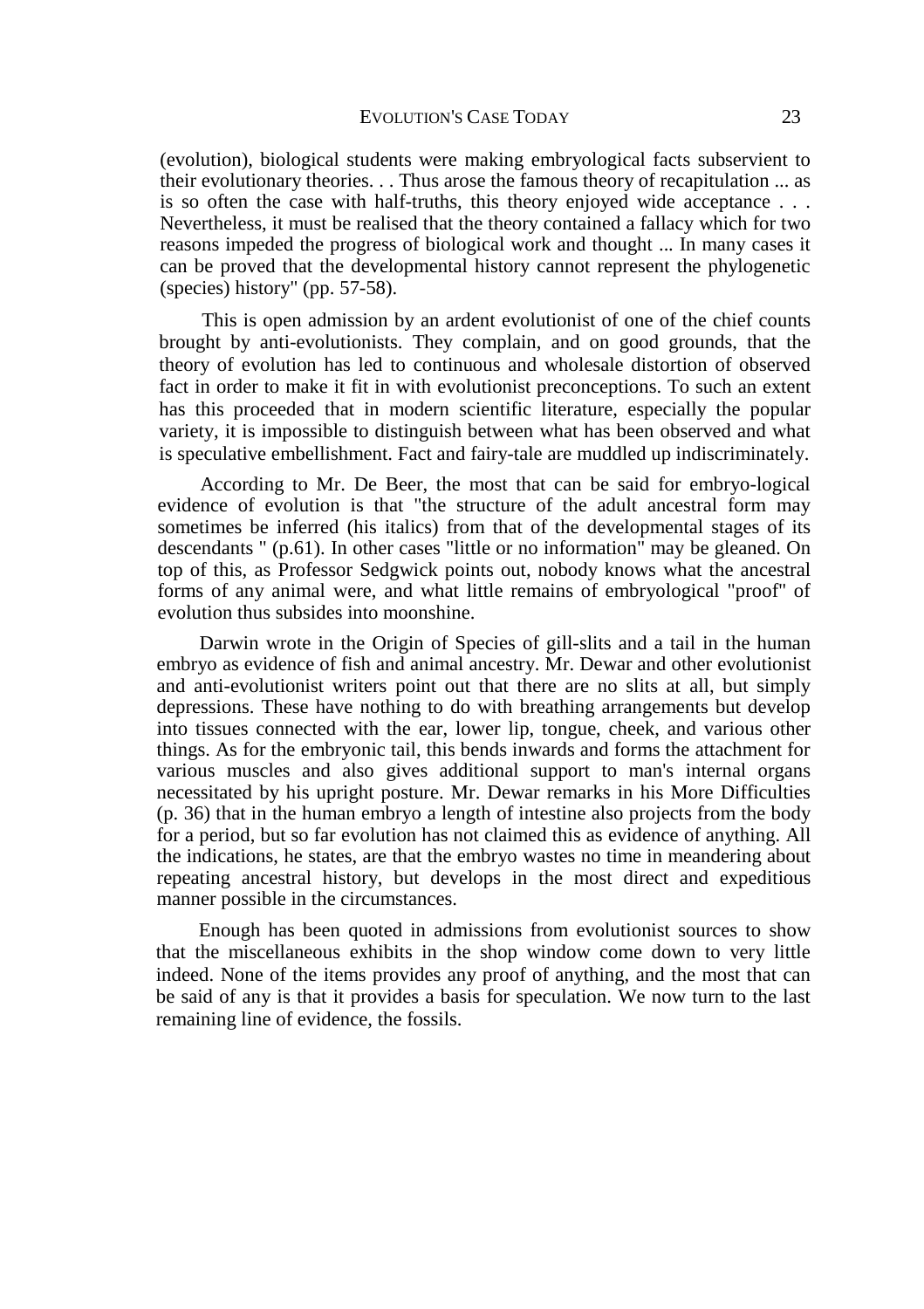## Chapter IV

## FOOTPRINTS ON THE SANDS OF TIME

IT has been said that a man studying the fossilised remains of plants and animals can take away from them any theory he brings with him at the outset. In other words, the fossils themselves are one thing, and the inferences drawn from them are another matter altogether. In dealing with this part of evolution's evidence, it is thus advisable to bear in mind just what the rocks show. To begin with, the geologists divide the succession of strata in which fossils are found into three great ages :

(1) The Palaeozoic Era (Ancient Life), the age of shells, corals, crabs, lobsters, and later the fishes; on land, scorpions and insects appear, and at the end of the period the earliest reptiles. Seaweeds are the earliest plants, followed by mosses and ferns on land, some growing to giant size in the swamp forests of the world's coal-bearing rocks of this era.

(2) The Mesozoic Era (MiddleLife), the age notably of giant reptiles, in which the birds later appear, all this life reproducing by spawn or eggs; the first mammals, producing their young alive, also appear; seed-plants and trees are also found.

(3) The Cainozoic Era (Newer Life), the age of mammals and of flowering plants.

These eras, also known as Primary, Secondary and Tertiary, are sub-divided into fifteen periods, the earliest period of the Palaeozoic era being known as the Cambrian. Each of the three geological ages is separated from the next by a marked physical break, with upheavals or outbreaks of volcanic activity.

The evolutionist contention is that the later forms of life seen in the rocks are the descendants of the earlier forms. The evolutionist infers this. The fossils themselves show no more than the order of succession in which the different types of plants and animals appeared. Transitional forms which must have existed if evolution is a fact, and for which names were allotted in advance after evolution became fashionable—pro-this and pro-that—have failed to appear, although the whole earth has been ransacked for them during the past eighty years.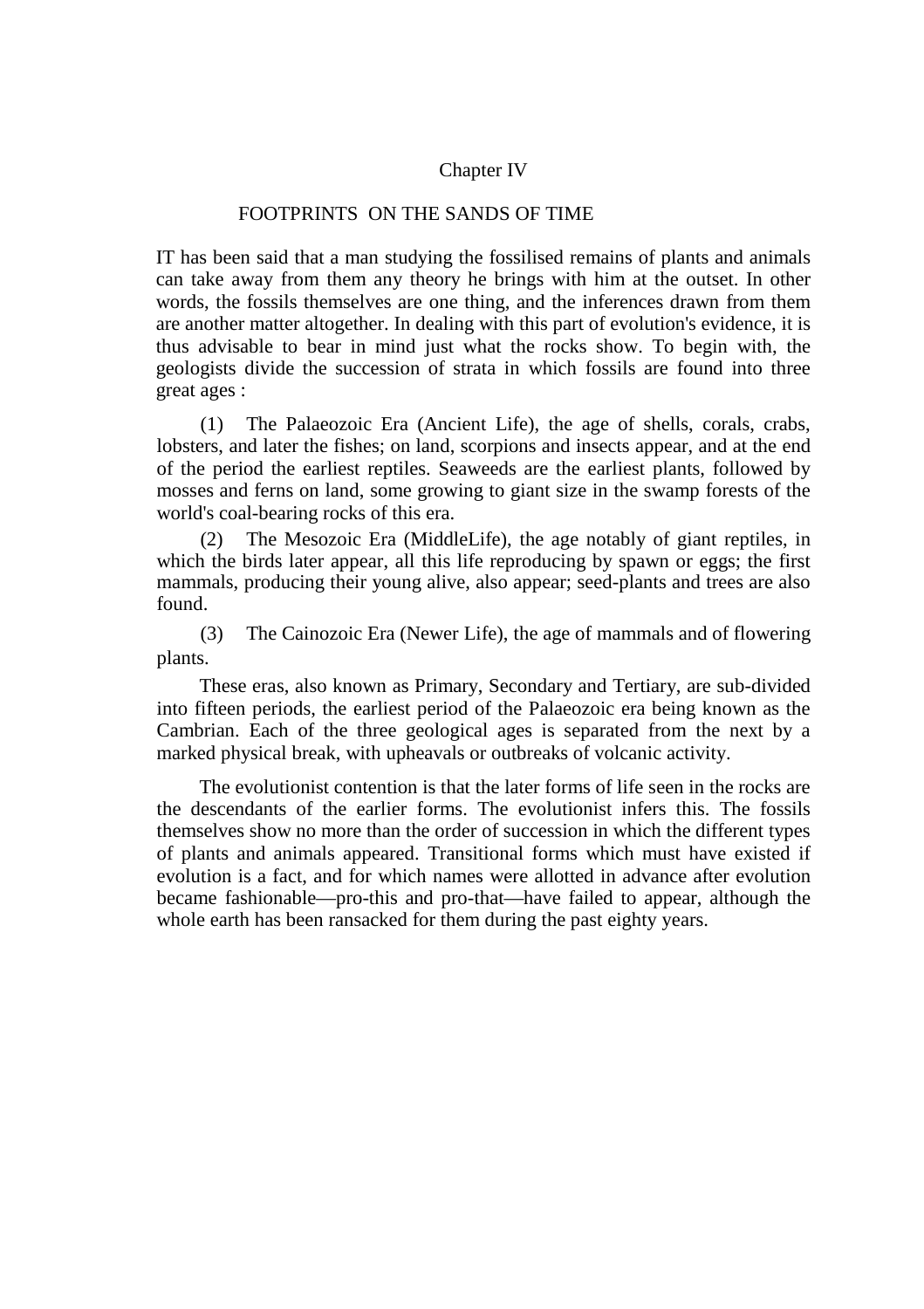The anti-evolutionists contend that the fossils do not in the least support the idea of evolution of species from a common stock. Even an evolutionist like Professor Max Westenhofer writes in 1937 in his Research and Progress (iii, 92) : "All the larger groups of animals, e.g., fishes, amphibians, reptiles, mammals seem to have appeared suddenly on the earth, spreading themselves, so to speak, in an explosive manner in their various shapes and forms. Nowhere is one able to observe or prove the transition of one species into another, variation only being possible within the species themselves" (as quoted in Dewar's More Difficulties, p. 94).

Dr. W. Bell Dawson, F.R.C.S., a Laureate of the French Academy of Sciences, and a well-known Canadian geologist, says of the fossils : "This sequence is evidently the same as in Genesis; for in both, the creatures that swarm in the sea come first, and the land animals last. When each type of creature comes into being, it continues to the present day; as, for example, the sea shells, the crabs, and the reptiles; but in each type there is a magnificence in the past from which it has now deteriorated. Many ancient species are identical with forms still living; and many organs of their bodies, such as the claw of the lobster or the multiple eye of the crab, are precisely the same as in the earliest ages without any sign of improvement. Whole categories of facts such as these, seem to be lost sight of by those whose vision is obscured by evolutionary theories; for they run counter to any conception of evolution" (The Bible Confirmed by Science, pp. 73- 74).

Another geologist, Joseph Le Conte, says : "The evidence of Geology today is that species seem to come into existence suddenly and in full perfection, remain substantially unchanged during the terms of their existence, and pass away in full perfection Other species take their place, apparently by substitution, not by transmutation" (as quoted by Dawson, op. cit., p. 75).

Evolution's first hurdle in the fossils is the sudden bursting into view in the Cambrian rocks of a highly developed aquatic fauna and flora. Scientists hold that the time required for life to reach the stage there exhibited was greater than for all the subsequent development. Yet they are unable to find evidence of this first half of evolution. In the earlier Pre-Cambrian rocks there is nothing save a few vague markings claimed by their discoverers as fossils, but everyone of which is disputed.

Mr. Dewar, in More Difficulties of the Evolution Theory (p. 114) states that, except for Walcott's supposed Beltina in North America and David and Tillyard's supposed Eurypterid in Australia (both of them kinds of sea-scorpions), the rest of the few alleged pre-Cambrian fossils are either supposed secretions, or marks made by animals or plants, or organisms that fit into no known group of animals or plants.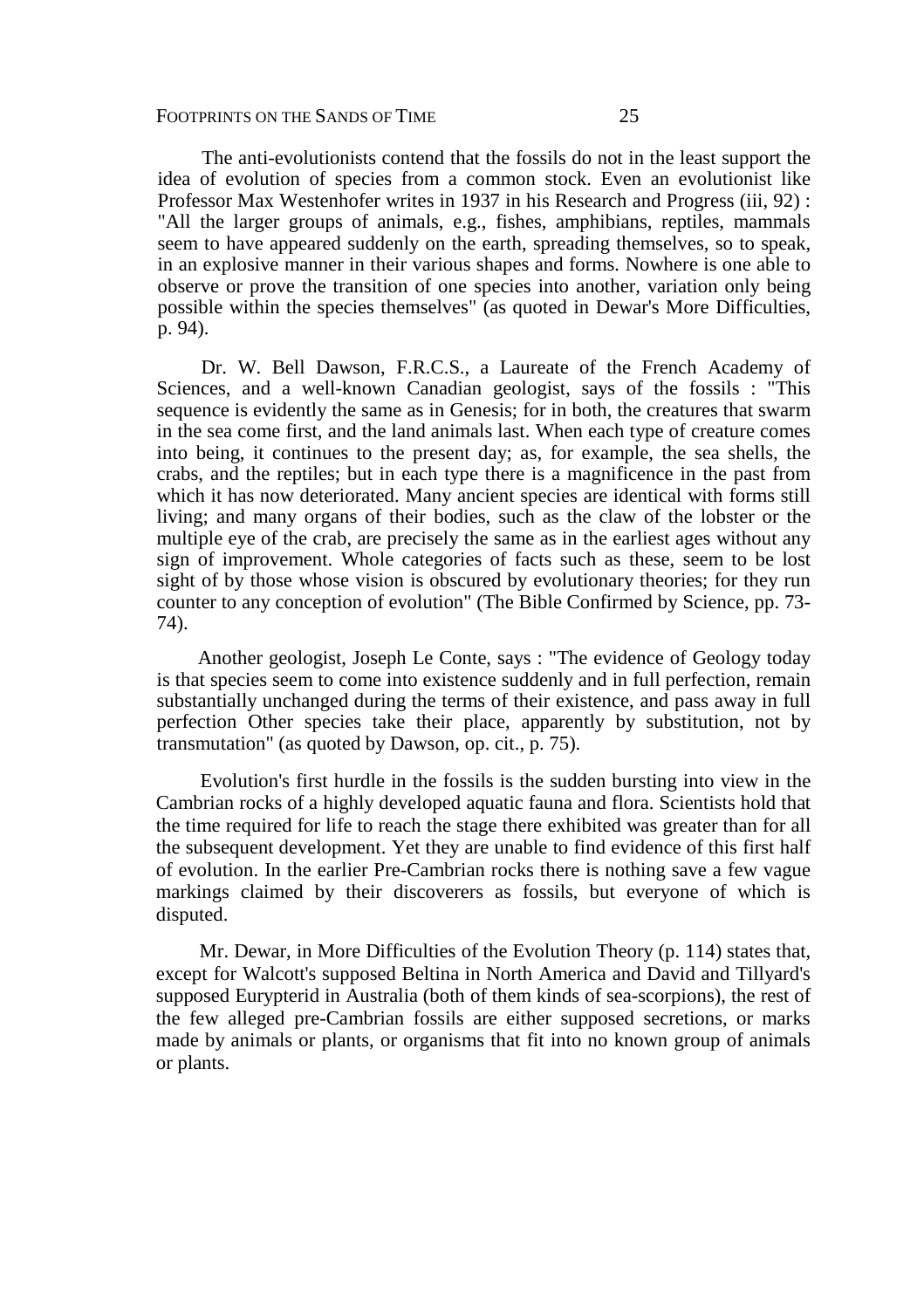The president of the American Palaeontological Society said in 1935 that Walcott's find could not be accepted until verified by further discoveries; and Britain's leading scientific journal Nature of December 12, 1936, described the Australian find as "unconvincing." Even if the whole little handful of these disputed Pre-Cambrian fossils is a'ccepted they still throw no light on the evolution of the mass of life abruptly appearing in the Cambrian rocks.

Evolution supposes that fishes turned into reptiles, and reptiles into birds, elephants, and men and so on. The innumerable transitional forms demanded by the theory cannot be found. At one time much was heard of the fossils, Archaeopteryx, a fully feathered bird with teeth, and Archaeornis, as links between bird and reptile, but even the Oxford University Evolution book of 1938 dismisses these as "indubitably birds" (p. 322). In Professor J. B. Pettigrew's Design in Nature (p. 207), Huxley is quoted as rejecting Archaeopteryx as a missing link as far back as 1876.

Mr. B. W. Tucker in this Oxford book devotes an essay to speculating on the kind of creature this "Pro-Avis" missing link may have been. Pycraft, he says, imagined an arboreal parachuting reptile taking flying leaps from tree to tree. Nopsca developed the idea of a two-legged running reptile waving its arms to increase speed. Mr. Tucker himself favoured the notion of an arboreal reptile with legs adapted for springing, a grasshopper kind of creature. Another scientist, Steiner, helped things on with a theory that wings developed by the edges of reptilian scales fraying out to form feathers. This problem in evolutionist "science" seems suitable for reference to the crossword puzzle fraternity. The fact of the matter is that the extinct giant flying reptiles had wings on quite a different plan from bird's wings. And there is no more evidence of how these wings were evolved than there is of the evolution of bird wings.

Putting these imaginings on one side, let us return to the Encyclopaedia Britannica for light on what has been actually observed in the rocks. Professor Julian Huxley in the encyclopaedia's evolution article has given us his word that the fossils provide "complete proof," and the reader is referred to the article on palaeontology to view this proof. There we are told that evolution is evidenced by the Ammonite series of fossils, the Zaphrentis coral series, the Micraster seaurchin series, and finally the great horse series. None of these series shows one kind of animal changing into another kind. All that is exhibited is minor modification. In the account of the Ammonites the words "it is claimed" appear throughout. Of the Zaphrentis corals, the encyclopaedia says, "It is difficult to select a single case which can be regarded as conclusively established."

The Micraster sea-urchin makes a better effort. Mr. Dewar in his More Difficulties (pp. 195-207) deals with him on the same lines as the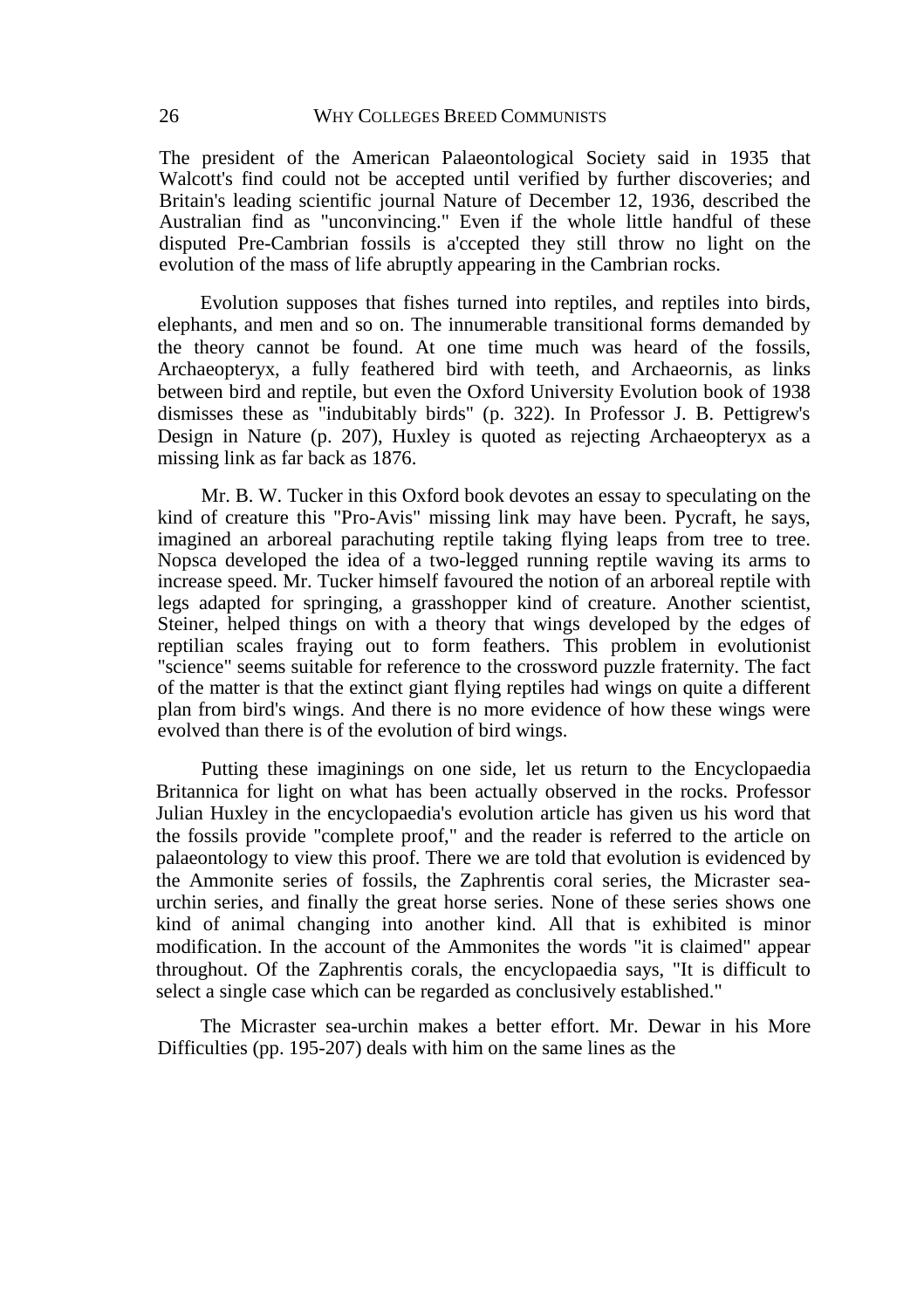encyclopaedia but more fully. It seems that Dr. Rowe, the great Micraster authority, sorted out 2,000 of these fossils according to geological age and traced out a continuing change in eighteen different characteristics. The Micraster changed his mouth in the course of ages from a circular to a crescent shape, he grew a lip, altered the lay-out of his spines, and so on. Yet when all was done he was just as much a Micraster sea-urchin as when he began. And there was nothing to show that the last Micraster of the series was any more than a variety fertile with the first. As nobody disputes the occurrence of variations, there is little here to help evolution.

However, the famed horse series of fossils is evolution's chief exhibit. The horse, according to the evolutionists, starts off about the size of a dog, and with five toes on his hind feet and four toes on his forefeet. Ke then decides that he has overdone evolution and starts shedding surplus toes until he finishes up with one per foot all round. Multi-toed horse fossils are found both in Europe and America. Some evolutionist horse pedigrees contain solely American fossils, some mix American and European fossils, and a less complete series can be made of European fossils only. Mr. Dewar prints in his More Difficulties (p. 144) two pedigrees by well-known palaeontologists, one with seven intermediate forms between Eohippus and the modern horse, and the other with five. The pedigrees have only two of these intermediate forms in common, and the rest of the ancestry is different.

This horse series, like the sea-urchin series, begins with a horse and ends with a horse. It does not exhibit any other kind of animal turning into a horse. There is nothing written on the fossils to say that the one-toed horse is descended from the many-toed horse. He may be, or he may not. According to the evolutionsts, the one-toed horse appeared later. The anti-evolutionists say these statements are not above suspicion. They quote instances of rocks being arbitrarily re-dated to a later age because one-toed horses have shown up in the fossils in these rocks. Major Wren's Evolution—Fact or Fiction ? (p. 86) says it is recorded as a well-authenticated fact that Mr. John T. Reid, a mining engineer, found fossil remains of a one-toed horse in a cretaceous formation in a coal-mine in Utah. If this is correct it makes the modern horse very much older than his supposed ancestors.

Mr. Dewar in his More Difficulties (pp. 139-148) thinks it possible that the one-toed horse may have been in existence all through. The present writer has no competence to express any opinion on the matter. All he can say is that there are so many admissions by evolutionists of faked or doctored evidence in different directions that a little more is neither here nor there. Everything is supposition. Evolution is supposed to be survival of the fittest, and the writer in turning over an old file of Nature noted Major Leonard Darwin saying in an address at the opening of Down House as a memorial to his famous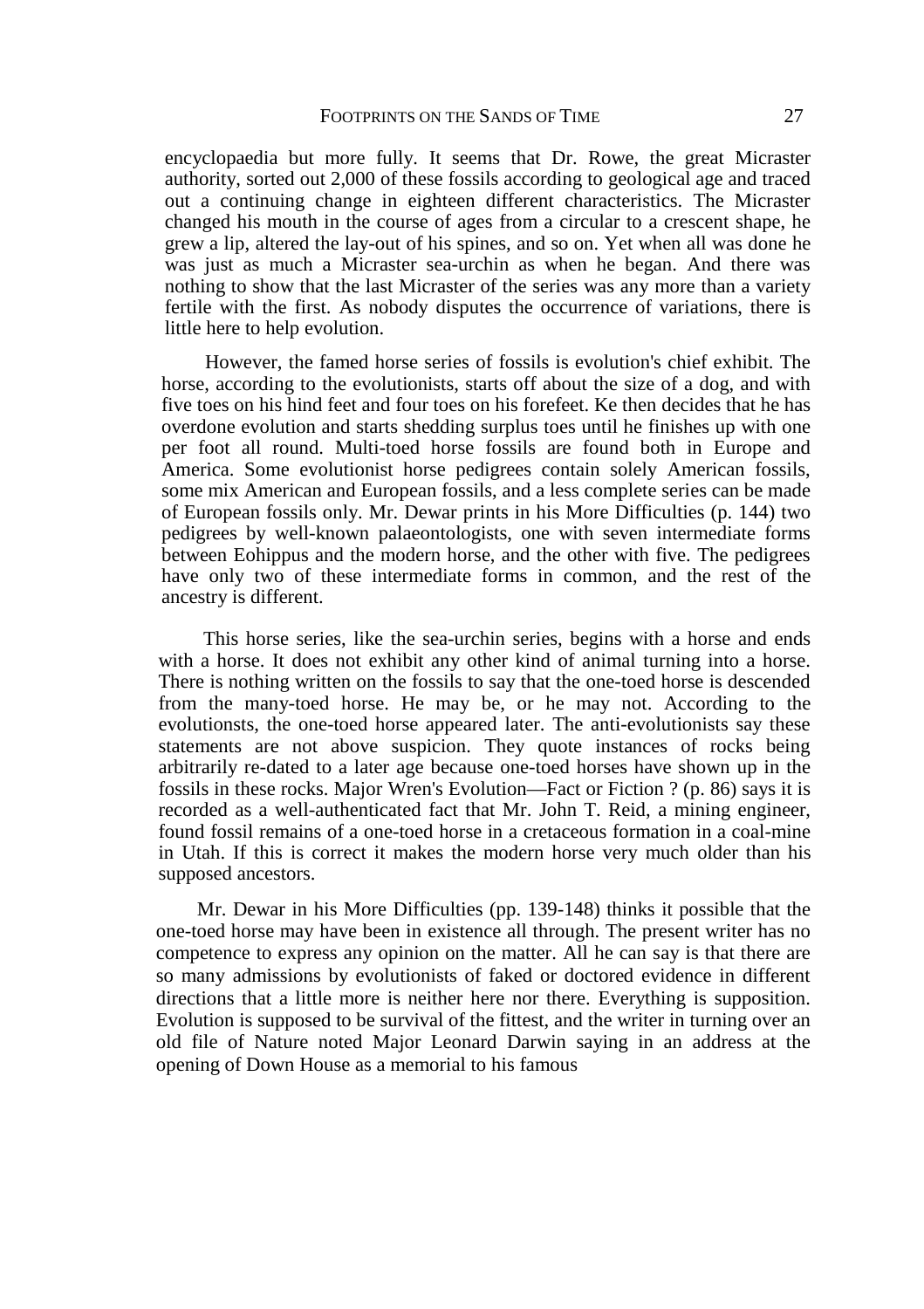father, that no one had been able to fathom what benefit the horse was supposed to have derived by shedding toes.

Two opinions by well-known scientists on the vexed horse question may be of interest. Deperet, the French palaeontologist, says in his Transformations of the Animal World (p. 105) : "The supposed pedigree of the horse is a deceitful delusion, which ... in no way enlightens us as to the palaeontological origin of the horse." Professor J. Bell Pettigrew, F.R.S., professor of anatomy at St. Andrews, said in his Design in Nature (1908, vol. i, p. 217) : "By no means a strong case has been made out for the descent of the horse from a five-toed extinct mammal. Perhaps even less can be said when the teeth of the horse and its supposed ancestor form the fulcra of the argument." It seems unnecessary to say more on the most-paraded item of evolutionist evidence from the fossils.

Of the other vertebrate fossils, the encyclopaedia says : "The equally complete stories of the camel, dogs, and titanotheres have not yet been published and cannot be intelligibly summarised." It is added that "the rhinoceros series is very complex." It is a reasonable inference that if these fossils provided any great evidence in support of evolution it would long ago have been placed on view.

The foregoing constitute the main items in the "complete proof" which evolutionists claim is to be found in the rocks. The anti-evolutionists do not appear irrational when they confess themselves unable to find any grounds therein for believing that fishes have turned into elephants. Mr. Dewar, in his More Difficulties remarks after sixty pages of detailed examination of the various evolutionary fossil series, that even if the claims are accepted at face value, the argument amounts to no more than inferring that a man can run 100,000,000 yards in 11,000,000 seconds because he has been timed to run 100 yards in 11 seconds.

Modern scientific literature enlarges on everything which can be made to support evolution, and passes over in silence all that lends no support to the theory. The public thus seldom has its attention directed to the fact that the earliest of all known plants show little signs of evolution. Yet the following statement made many years ago by Sir J. W. Dawson, F.R.S., F.G.S., in his Geological History of Plants still holds good : "The old Cambrian and Silurian seas were tenanted with seaweeds not very dissimilar from those of the present time." Present-day evolutionist chronology dates the Cambrian period to about  $600,000,000$  years ago, and the Silurian to about  $400,000,000$  years, and Homo sapiens to no more than 25,000 to 40,000 years back. The sea-weeds have had longer time than any other plants in which to transform themselves, and there is no transformation. Why ?

The most numerous by far of all animal things, and, according to evolutionists, older by far than reptiles, birds, and mammals, are the insects. Some entomologists estimate that of all animal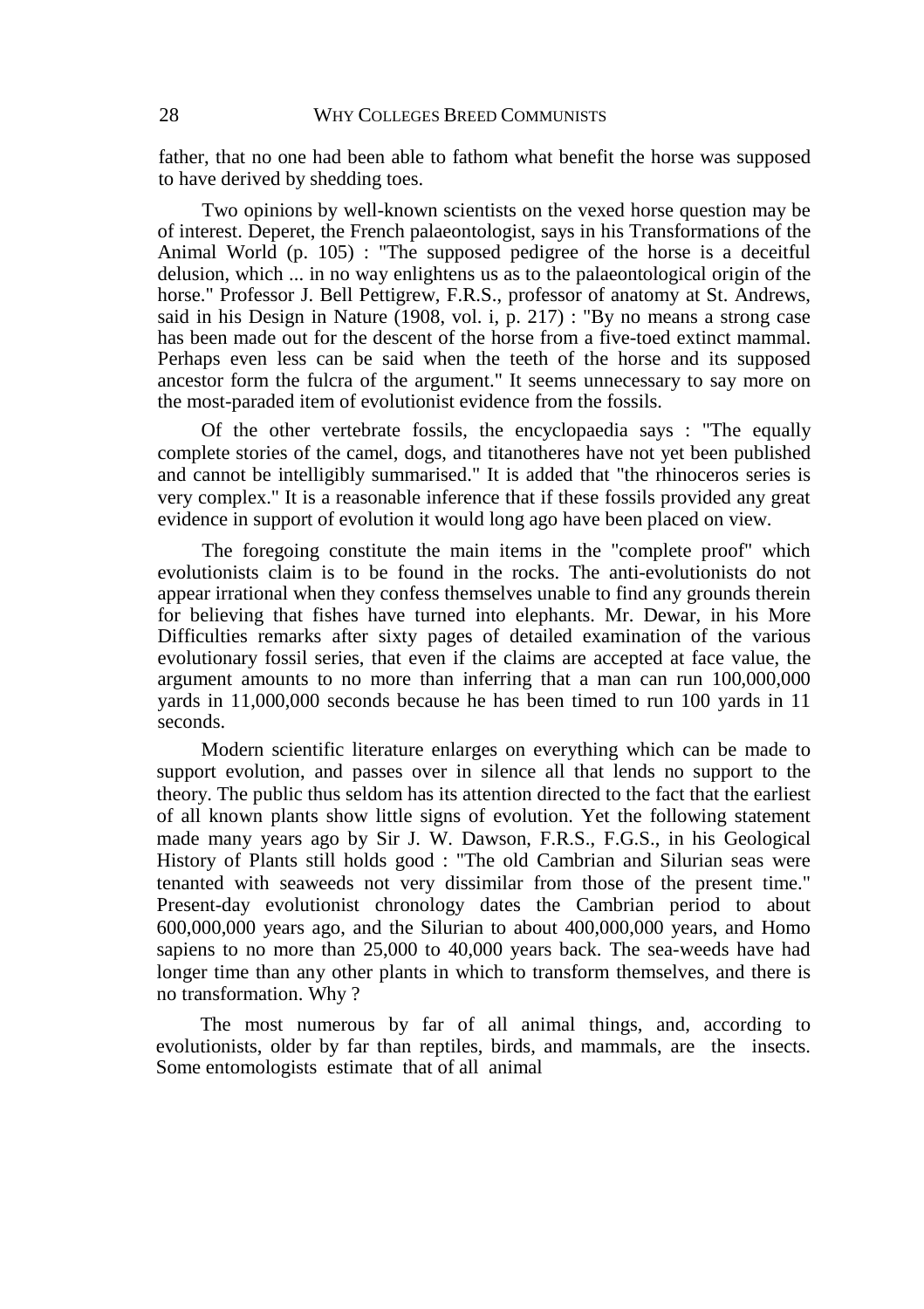species insect species account for 80 per cent. The lowest estimates show insect species as considerably over half the total of animal species. In total numbers of individuals, insects must be at least four-fifths of the world's animal population. Pick up the average evolutionist book, and you will find very little about this immense principality of the animal kingdom. What have the fossils to reveal of insects? In the Smithsonian Report for 1931 Mr. R. E. Snod-grass, of the Bureau of Entomology of the United States Department of Agriculture, writes (p. 443) : "The oldest known insects of the geological records are so much like modern insects that palaeontology gives little assistance in a study of insect structures. Probably no other group of animals have so effectively covered their evolutionary tracks as have the insects." According to the current timetable, insects first appeared about 350,000,000 years ago, and among the earliest were the silverfishes and cockroaches we have with us virtually unchanged today. Where is the evolution ?

The all-pervasive influence of evolutionist dogma is noticeable in Mr. Snodgrass's statement quoted above. In remarking that palaeontology provides little of no evidence of insect evolution, lip-service is at the same time paid to evolution theory : the insects are said to have "covered their evolutionary tracks." That of which there is no evidence is implicitly assumed. From Mr. Dewar's More Difficulties (p. 172) one gathers that scientists endeavour to give an illusion of evolution among insects by assigning different species names to identical insects when appearing in different geological formations.

Darwin and his disciples have never been short of theories to account for the lack of fossil evidence of evolution. Darwin in his Origin of Species after significantly heading his first chapter on the subject "The Imperfection of the Geological Record," went on to say that the succession of forms in the rocks was consistent with evolution, and that it would be very wrong to "falsely infer" because the supposed intermediate forms were not there, that they had not existed. "Negative evidence," he affirmed " is worthless." In his introduction Darwin had said there was no scientific advantage in evolutionist belief over creationist belief unless evolution could be established as fact. When he comes to fossils he says what cannot be found must be imagined to have existed.

To account for the total lack of fossils in the Pre-Cambrian rocks Darwin offered the reader a choice of two theories. One was that the continents and oceans had since changed places, and that the missing fossils are now under the sea. This cannot be either proved or disproved until someone finds a way of draining off the oceans and having a look. Alternatively, Darwin suggested that the weight of the later strata might have squashed the supposed Pre-Cambrian fossils out of existence. Mr. Dewar in his More Difficulties points out that some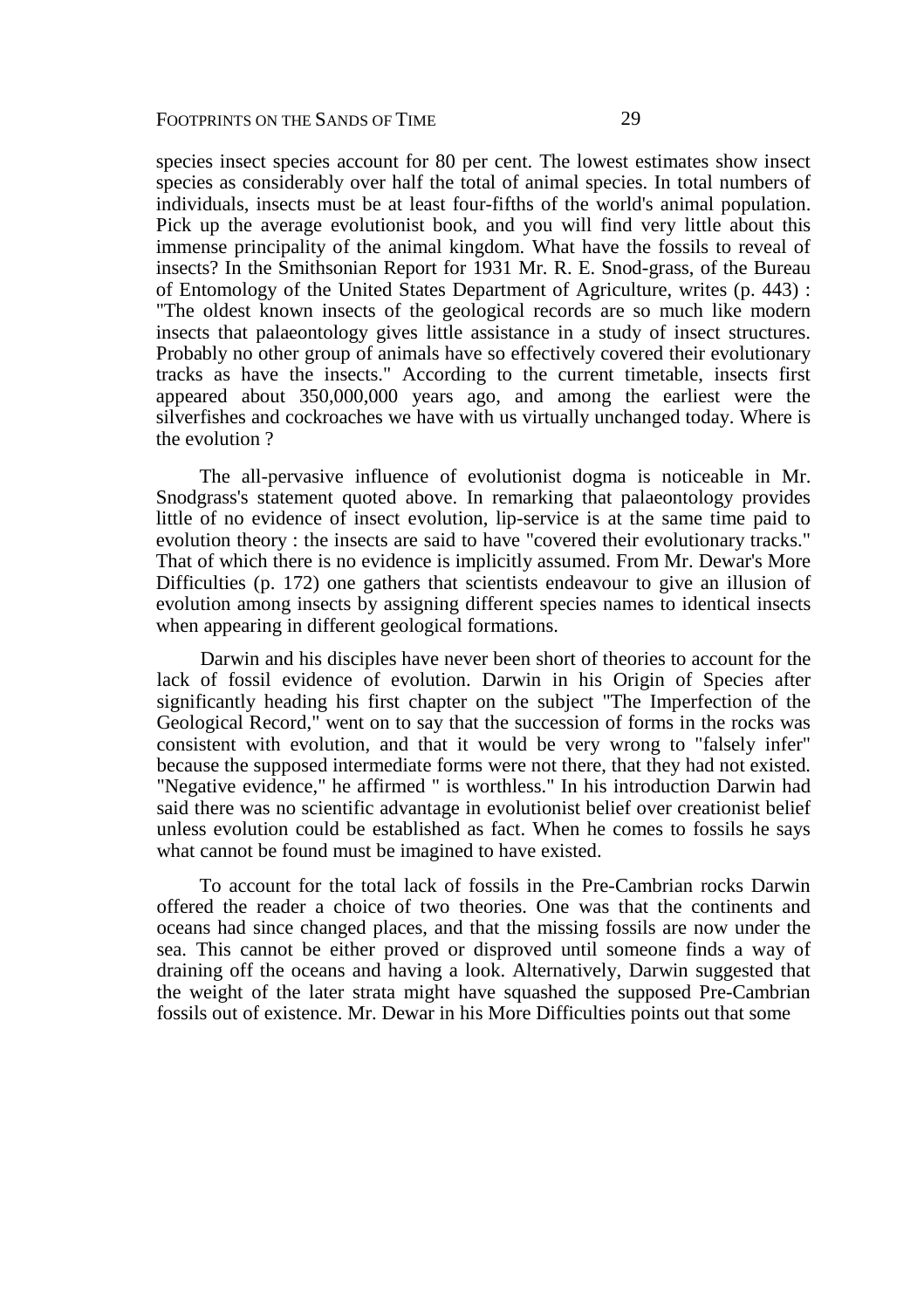Pre-Cambrian rocks still bear impressions of rain drops and of ripple-marks where water had run over them in the days when they were loose sand. If such things remain, it is odd that all the multitude of supposed fossils should have vanished. Mr. Dewar catalogues five main theories and various sub-theories advanced by later evolutionists to account for the absence of Pre-Cambrian fossils. If one theory is accepted all the rest must be rejected.

Darwin had another theory ready to account for the absence of the intermediate forms between species. He argues that the fossil-iferous beds were deposited during periods in which the land was subsiding, and that in between times were long stationary ages when no fossilisation of animal and plant remains took place. In these stationary periods all the evolutionary transformations of species occurred. Evolution is thus a highly private affair, with everything done off-stage altogether from protoplasm to the Cambrian fossils, and with retirement to the dressing rooms for every subsequent transformation.

The stock cry of evolutionists from Darwin's day to the present time has been "the imperfection of the geological record." It is next door to a miracle, they assert, for any living organism at all ever to become fossilised. Well, it so happens that Mr. Dewar, whose valuable work has been so freely quoted herein, and Mr. G. A. Levett-Yeats, both Fellows of the Zoological Society, went to some trouble to compile statistics about fossilisation. Their figures showed that fossilisation was by no means so miraculous as had been supposed.

Taking existing genera of land mammals (that is, all mammals except bats and aquatic ones) these zoologists found that in Europe, where fossil-hunting had been most intense, these mammals had 100 per cent, representation in fossils. North America came next with 90.14 per cent., followed by South America, 72.09 per cent.; Asia, 70.15 per cent.; Africa, 49.65 per cent.; and Australia, 45.83 per cent. The figures thus indicate that if you look hard enough and long enough you have good prospects of finding fossil remains of all existing land mammals. Mr. Dewar holds that "theoretical considerations indicate that the chances are great that some specimens of every genus having hard parts will become fossilised during the period of the existence of that genus."

The interesting and significant part of the story is that a paper embodying the results of these investigations was offered by Messrs. Dewar and Levett-Yeats to the Zoological Society of London, of which they were both fellows. The paper (subsequently accepted by the Victoria Institute, vol. lxiv, 1932), was rejected on the grounds that its results led to no useful conclusions. The result was certainly not "useful" in helping on evolution's argument that what cannot be found must be imagined to have existed. Mr. Dewar further records that on the leading scientific journal Nature in 1937 publishing an as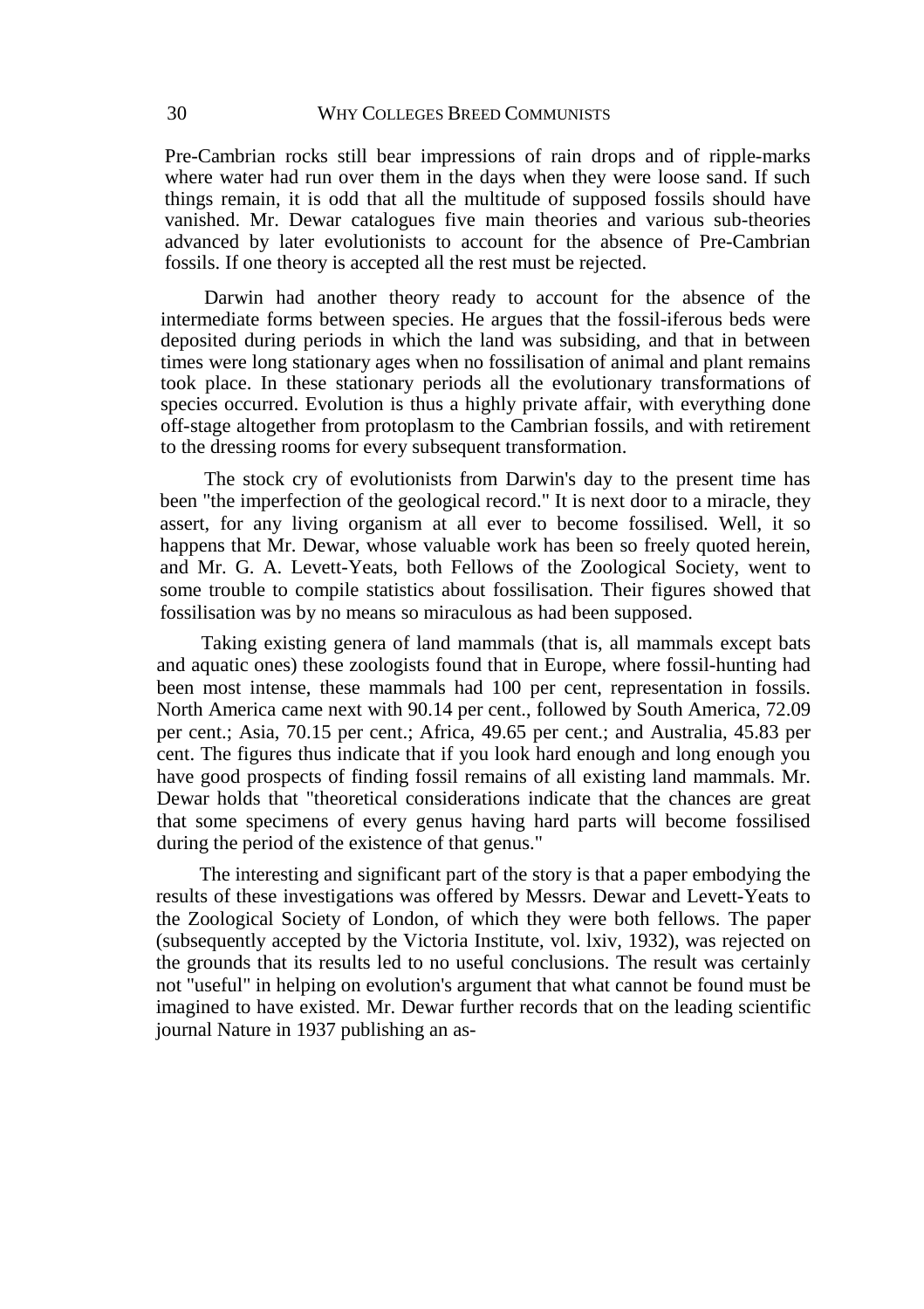sertion by a correspondent that fossilisation was "almost a miracle," he wrote a short letter giving statistics, and this letter Nature refused to publish. Such are the methods by which belief in evolution is maintained and propagated in scientific circles in this dark age of ours. The above facts appear in Mr. Dewar's More Difficulties, chapter xvi.

The theory, of evolution postulates some enormous transformations in animals. It further requires that every stage in these transformations, shall be beneficial to the animal. There is no question of closing down during reconstruction, or even of putting up with present discomfort for future gain. Darwin laid it down in a letter in 1859 that every stage in the change must in itself be of advantage. The eminent Professor Goodrich is similarly quoted in the Oxford Evolution book of 1938 (p. 274), and he adds, "it is often difficult to picture the intermediate conditions."

Mr. Dewar goes slightly further than Professor Goodrich. He says it is not "difficult" but "impossible" to imagine some of the required transformations. In his Challenge to Evolutionists (pp. 52-57) he defies anyone to picture the conversion, for example, of a land mammal into a whale—which conversion all evolutionists assert took place. Each stage, remember, must make the animal fitter for existence than it was before. The land mammal, says Mr. Dewar, must first be converted into a seal-like creature; it must give up using its hind legs and drag them about behind it until hind legs and tail eventually grow together. Its pelvis must shrink in size, and the portion of the body behind the pelvis must somehow twist round on the front part so that the sides come uppermost and undermost, and the lateral motion of the seal-like stage is converted into the vertical motion of the whale stage.

The whale, moreover, gives birth to its young in the sea and suckles it under water. The mother has to develop muscles enabling her to force milk into the mouth of the young one. She has also to develop a cap round her nipple into which the snout of the young one fits tightly. The young one also requires to have its windpipe prolonged above its gullet to prevent the milk ejected by the mother from entering its lungs. All these modifications have to be effected before the young ones are born in the water. There can be no intermediate stages, Mr. Dewar points out, between being suckled in<sub>i</sub>the air and suckled under water. Either sudden miraculous change must be imagined, or equally miraculous prophetic evolution with everything fixed up in advance of the event.

Such are the magical requirements of some evolutionist transformations, of the occurrence of which transformations neither the fossils nor anything else yields the slightest evidence. The imagination is required to take leap after leap. It now remains to view the summit of this monument of human credulity, the amazing collection of balderdash asserted to establish mankind's descent from the beasts of the field.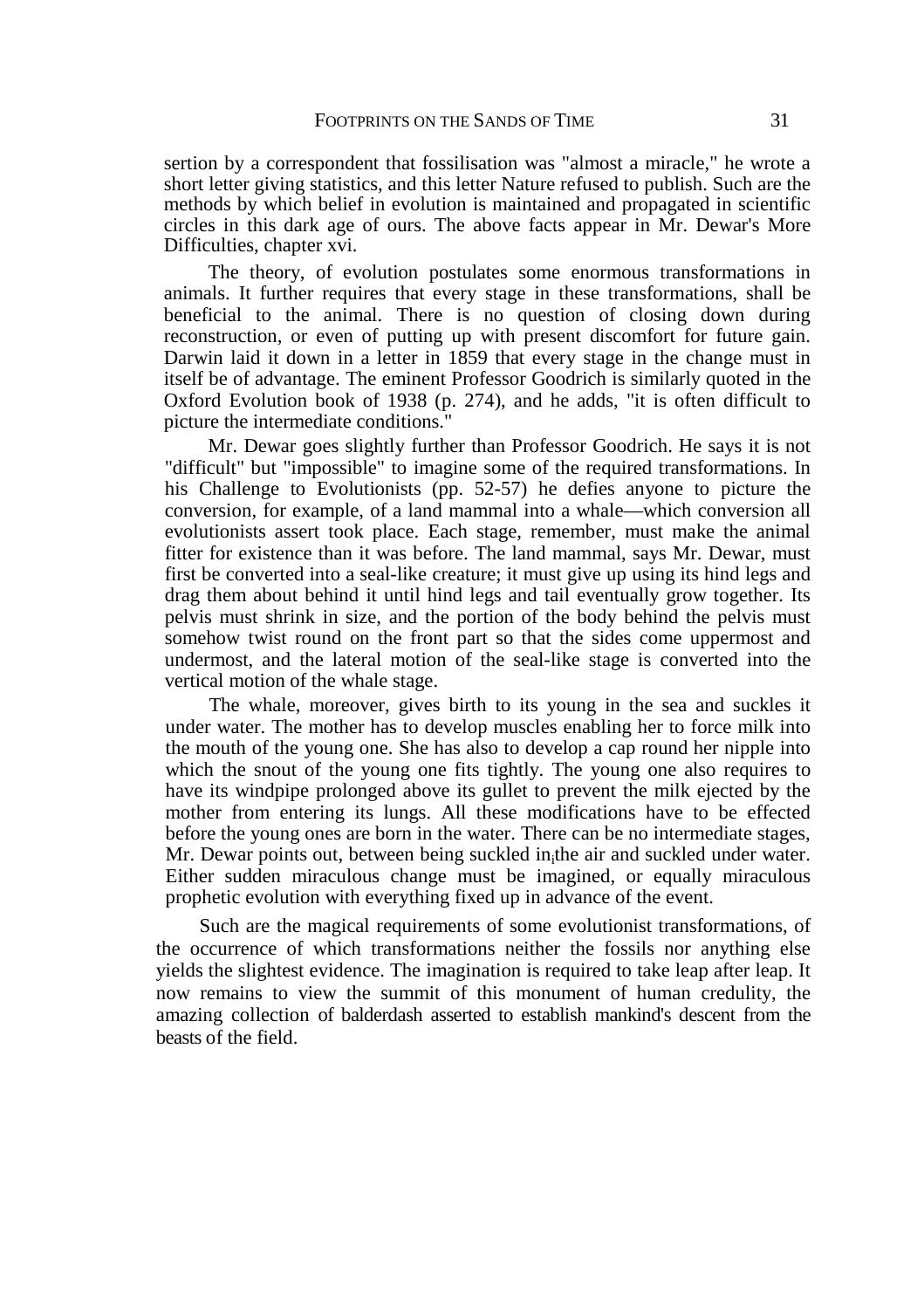#### Chapter V

#### THE MONKEY-MAN FABLE

DARWIN discreetly waited twelve years after 1859 before applying his evolutionary speculations to human ancestry. His first lieutenant, Huxley, wasted no time in beating about the bush. In his scientific addresses, writings, and lectures to working men and others, Huxley forthwith preached the kinship of man and ape. A large section of the public today believes man's descent to be a scientifically established fact. Actually, this portion of the evolution theory has not so much as a feather to fly with.

Some years ago a London jury awarded a certain peer of the realm £30,000 in damages against the proprietor of a newspaper which had wrongfully described him as of Jewish descent. It would be an excellent thing if those of us who resent the evolutionist libel that our ancestors were apes or other animals were to club together and bring into court all the publishing-houses, professors, etc., proclaiming it. Nothing more would ever be heard of evolution if evolutionists were forced to come to light with evidence that a judge and jury would accept. If they failed to prove their words damages on a much higher scale than in the case quoted could very justly be claimed, for the moral harm done by evolutionist lying is immense, and this particular lie is a vile one.

The evidence in the monkey-man case rests on certain fossilised remains. The first of these to appear, consisting of a skull-cap and some fragments, was found in a cave near Dusseldorf shortly before the Origin of Species was published. Numerous other skulls of similar type have since been discovered, and are known as Neanderthal man. The earlier skulls were too incomplete to show the position of the aperture by which the spinal cord entered the brain. It was thus impossible to tell whether Neanderthal man stood upright or not. In conformity with their evolutionist imaginings, scientists for a long time assumed that Neanderthal man was a shaggy, crouching, apelike creature. A reconstruction of him on these lines was made by the eminent Professor Boule, director of the Museum of Natural History in Paris. Similar models appeared in other museums, and pictures were freely published. A few scientists protested, but they were ignored. In 1929 some more complete remains were discovered at Rome,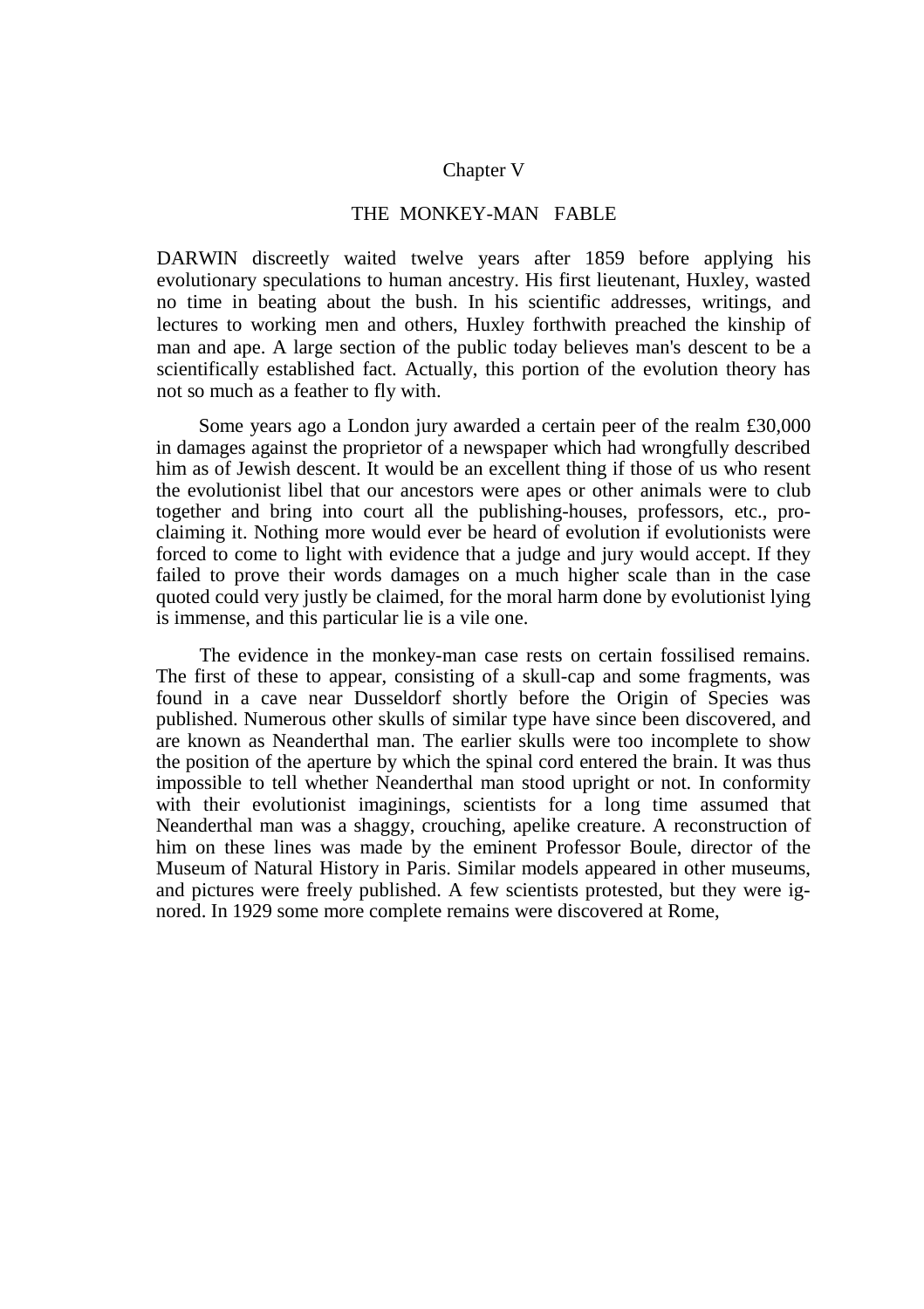and showed Neanderthal man to have had an erect human posture and the evolutionist assumptions to have been unfounded (Dewar, Man, p. 38). Dr. H. H. Woollard, F.R.S., professor of anatomy in the University of London, in Science Progress for July, 1938, describes Neanderthal man as a primitive being, below but nearer to the Australian black than the Australian black is to the modern European.

Rhodesian fossil man is now ranked as of Neanderthal type, and Professor Wood Jones in his Man's Place among the Mammals has pointed out how lack of "a little elementary anatomical knowledge" (coupled no doubt with evolutionist dreamings) similarly caused Mr. W. P. Pycraft in a British Museum report in 1928 unwarrantably to turn Rhodesian man into another crouching ape-like being (quoted by Dewar. Man, p. 38).

Today the three chief alleged fossil "missing links" between man and ape are Java man, Piltdown man discovered in England, and Peking man. Apart from these is Heidelberg man represented by nothing but a massive fossil jaw-bone described by most anthropologists as essentially human but with some simian characteristics. It may be noted that Whitaker's Almanack for 1931 recorded that the remains of Deeming, a notorious Australian murderer of 1892, had been exhumed and were reported by Sir Colin Mackenzie, director of the Australian Institute of Anthropology, to have remarkable simian characteristics. Heidelberg man may thus have had as much or as little connection with the apes as Deeming had.

Java man, otherwise Pithecanthropus erectus, or Trinil man, was discovered by Dr. Eugene Dubois. In 1887 Dr. Dubois, then holding a junior position on the staff of Amsterdam University, surprised his colleagues by refusing promotion, and announcing his intention of going out to Java as a Dutch army doctor in order to hunt for evolution's missing link between man and monkey (vide Prof. Elliot Smith in Smithsonian Report, 1931). In 1894 Dr. Dubois duly returned with his alleged monkey-man and became the lion of the scientific world.

These fossil remains, which have ever since been the subject of controversy, consist of a skull-cap of chimpanzee type, with no forehead and beetling brows; two molar teeth; and a diseased thigh-bone of human type and abut the size of that of a man 5ft. 7in. high. They were discovered by Dr. Dubois near Trinil in central Java, in a part of the bed of the Bangawan River only uncovered in the driest part of the dry season.

The point at issue is whether any ground exists for assuming these remains to have belonged to one and the same individual. The owner of the skull-cap obviously had a head very like that of a chimpanzee, but of exceptional size, for the largest existing ape has a cranial capacity of about 625 c.c., and the scientists figure it out that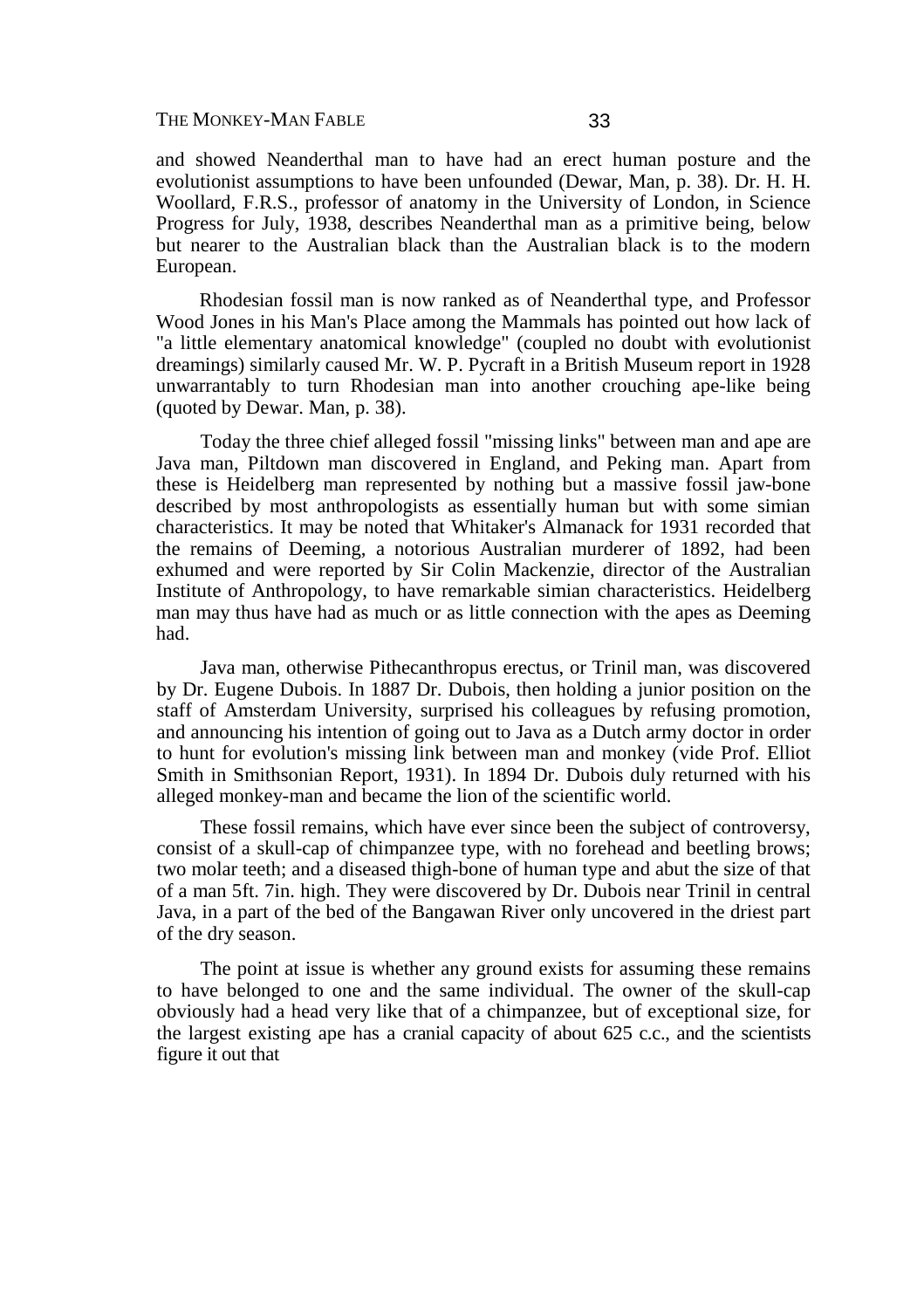the Java skull-top indicates a cranial capacity of about 900 c.c. Here it may be noted that an Australian aboriginal had a 1,250 c.c. brain-case, and a modern European averages around 1,400 c.c.

Whoever owned the Java thigh-bone very obviously stood upright, which no ape does. As for the two teeth, they are generally described as ape-like but unusual. Combine the fragments, and the result is a creature standing erect, with chimpanzee brows and no forehead, a human thigh, and with face, feet, body and arms left to be sketched in according to fancy.

Dr. Dubois' great discovery began with the finding of a tooth in the riverbed in September, 1891. A month later he discovered the skull-cap a yard away. Continuing his explorations of the same locality in September, 1892, he found the thigh-bone 50 feet away from where the skull-cap had been; and also the second tooth, 13 feet away from the thigh-bone and in the direction of the skull-cap. The skull-cap was water-worn and eroded. The teeth and the thigh-bone had their contours clear and sharp, and apparently had not moved since their original deposit.

Dr. Dubois attributed the erosion of the skull-cap to seepage from a cliff on the river-bank. In the report of the Smithsonian Institution of the U.S.A. for 1898 appears the text of an address delivered by Dr. Dubois to the Berlin Anthropological Society in 1896; and in the Smithsonian Report for 1913 is a very full paper on all the remains of fossilised man known to that date, compiled by Dr. A. Hrdlicka, curator of the Division of Anthropology of the U.S. National Museum, after a special mission to Europe to examine them for the Smithsonian Institution. From the plans, illustrations, and letterpress in these reports, it appears that the eroded Java skull-cap was up-stream from the uneroded teeth and thighbone. But no doubt water would run uphill to help on evolution.

In his Berlin address on his discoveries, Dr. Dubois stated that "associated with these bones" he had found fossil remains of Steg-odon (an extinct elephant) and of a small deer, and "further away" remains of buffalo, antelope, ox, pig, rhinoceros, and hyaena. Sir Arthur Keith in his Antiquity of Man says that altogether Dr. Dubois removed from this spot in the bed of the Bangawan River between 1891 and 1894 fossils of twenty-seven different kinds of mammals. A German expedition under Madame Selenka also spent two years from 1906 making much more extensive explorations in the same spot and unearthed an immense quantity of miscellaneous fossils, but got no traces of monkey-men.

It thus appears that the scanty fragments constituting Java man were sorted out by their discoverer from a pretty complete Noah's Ark bone-heap. This discoverer, moreover, is stated to have sacrificed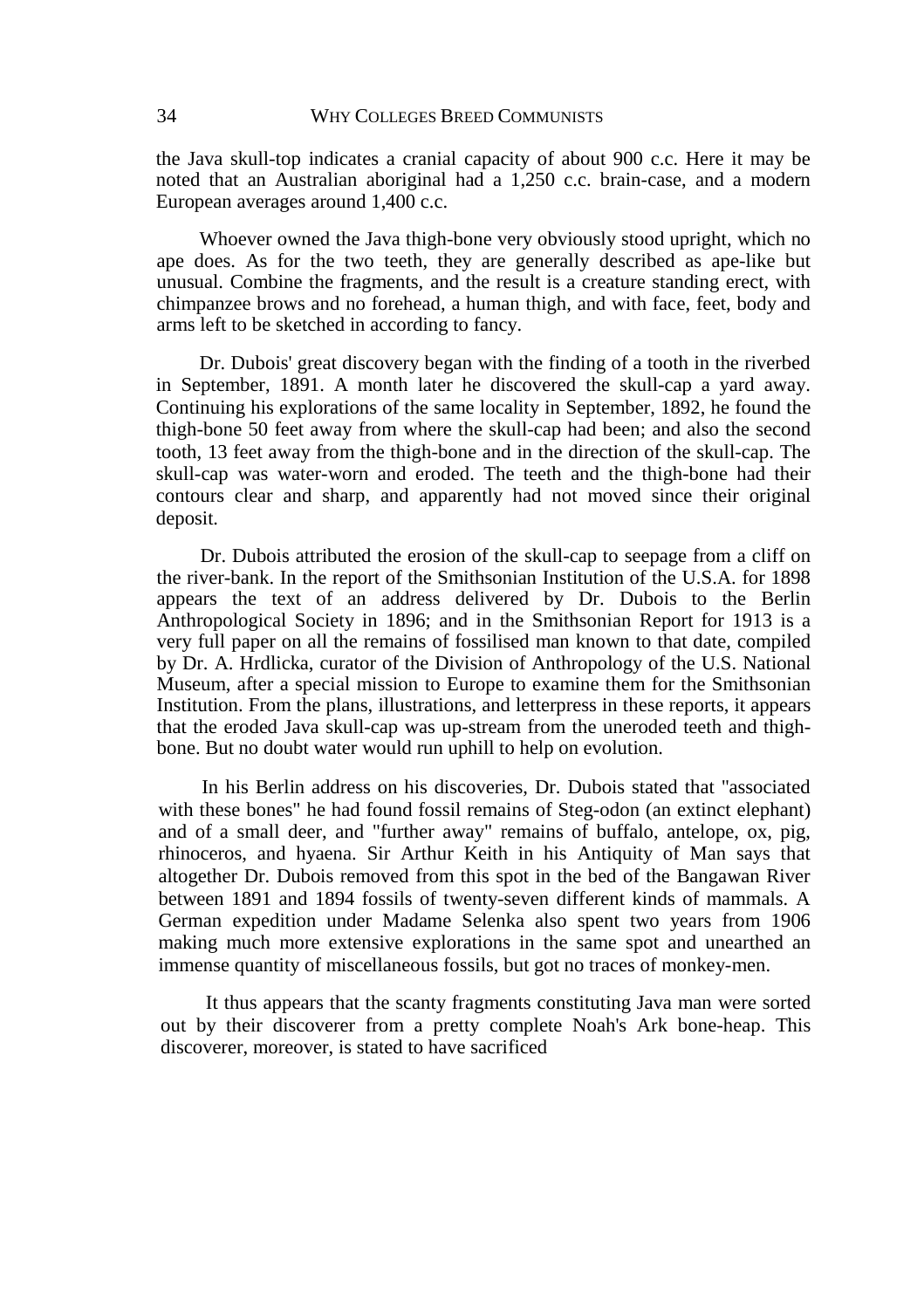a superior position in Amsterdam for an inferior position in Java for the express purpose of hunting for the monkey-man missing link predicted by evolution. Most of us in such case would be prone to view in the most hopeful light whatever oddments our digging in tropical riverbeds might produce. We would have our monkey-man or perish in the attempt.

Dr. Dubois told the Berlin savants in 1896 that "in other situations of the same stratum" he had found fossil remains of a gigantic scaly ant-eater and of hippopotamus. He did not tell them that in these "other situations" there had been discovered in 1889 at Wadjak about fifty miles from Trinil, a fossil human skull of Australian black type, and that he himself in 1890 had there unearthed a second fossil skull of the same type. These interesting facts Dr. Dubois strangely withheld from publication until 1920, fully thirty years on. According to Nature for January 6, 1921, he then casually disclosed them following on discussion of a find of fossil man at Talgai, Queensland. Possibly Dr. Dubois had good reasons for keeping quiet for so long. At the same time it requires no great powers of penetration to perceive that the cause of evolution might not have been helped by revealing true man as in existence along with his supposed monkey-man ancestor. As Sir Arthur Keith remarks, to have put all the articles on the table simultaneously would have provided the learned with more than they could digest—perhaps with more even than they could swallow.

Java man—still evolution's chief mainstay—appears throughout his career to have been shrouded from the gaze of profane eyes. One finds Dr. Hrdlicka writing thus in the Report of the Smithsonian Institution for 1913 : "All that has thus far been furnished to the scientific world is a cast of the skull-cap, the commercial replicas of which yield different measurements from those reported taken of the original, and several not thoroughly satisfactory illustrations: no reproductions can be had of the femur and the teeth, and not only the study, but even a view of the originals, which are still in the possession of their discoverer, are denied to scientific men." Dr. Hrdlicka, official emissary of the great Smithsonian Institution, presided over by the President and Chief Justice of the United States, was refused permission even to inspect the originals. He described the position as "anomalous."

Since 1936 two incomplete skulls and some skull fragments, similar to the Java man skull-cap, have been discovered at Sangiran in Java by Dr. G. H. R. von Koenigswald, as recorded in Nature of December 2, 1939. The most complete of these gives a cranial capacity of 835 c.c, according to its discoverer, as against the 900 c.c. estimated for the Dubois Java man. No human-like thigh-bones or other skeletal parts had been discovered up to the last report seen by the present writer.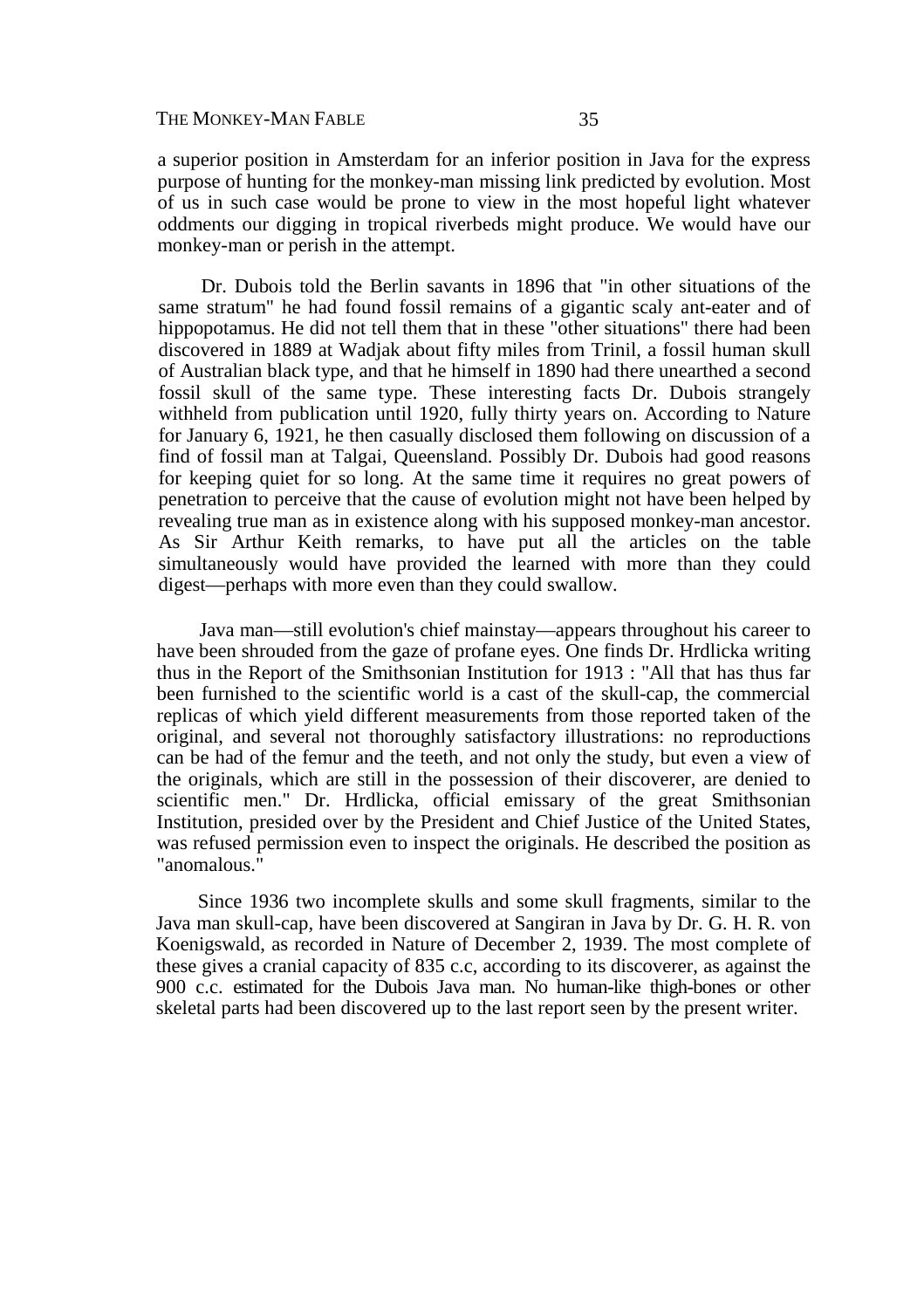There has never been the least agreement among scientific men that Dr. Dubois was justified in assuming his skull-cap and thighbone to belong to the same individual. In his Berlin paper of 1896 Dr. Dubois tabulated the opinions of about a score of leading scientific men on the remains, showing the utmost variance. Finally, to cap all, Dr. Dubois himself in 1938 announced that after prolonged study of anthropological textbooks, of the Pithecanthropus bones, and "of other material from the same provenance in his possession, for the most part not previously published," he was of opinion that "we are here concerned with a gigantic gibbon."

In making this announcement in its issue of February 26, 1938, Nature flatly refused to yield up Java man as evolution's prize exhibit. Dr. Dubois' new conclusions about his fossils, it said, had been received "with respect, but not with general acceptance; and in the light of the new evidence must be regarded as definitely disproved." This leading scientific journal then asserted : "Pithecanthropus now stands within the line of human descent, if only as a prehominoid."

It thus appears that the editor of Nature is a better authority on Java man than its discoverer. Nethertheless, whatever Pithecanthropus may have been, it is quite impossible for him to have been ancestral to man, as we shall see later. Nature's dogmatic statements, moreover, are extremely rash in view of Dr. Dubois' announcement that even after half a century he still has some cards up his sleeve in unpubli-cised Trinil fossils. Java man would probably never have been heard of, had Dr. Dubois in 1894 placed his two Wadjak human skulls on the table alongside his Trinil chimpanzee skull-cap and human thighbone. Java man is hardly likely to be abandoned by his discoverer without the very best of reasons.

Piltdown man, otherwise Eoanthropus, or Dawn man, is the next item on the monkey-man list. He hails from a fossil-bearing stratum six inches thick, near the bottom of a small gravel pit, four feet deep, used for metalling a by-road on the Sussex Downs, eight miles north of Lewes. Piltdown man consists of nine small fragments of skull-bone, and rather less than half of a chimpanzee-like jaw bone. There was not much of him altogether, and he was discovered in sections over a considerable period of years by Mr. Charles Dawson, solicitor of Lewes, an amateur fossil-hunter. Toward the end the assistance was secured of Dr. (later Sir) A. Smith Woodward, of the British Museum staff and soon afterwards president of the Geological Society.

This jig-saw puzzle was laboriously fitted together—so far as it would fit to form part of the top and back of a skull. The vacant spaces were filled with plaster of pans, with forehead and facial bones duly modelled in plaster. Finally, the jaw-bone, with its missing three-fifths also completed in plaster, was neatly hung on in front. The resulting monkey-man was then exhibited to a crowded and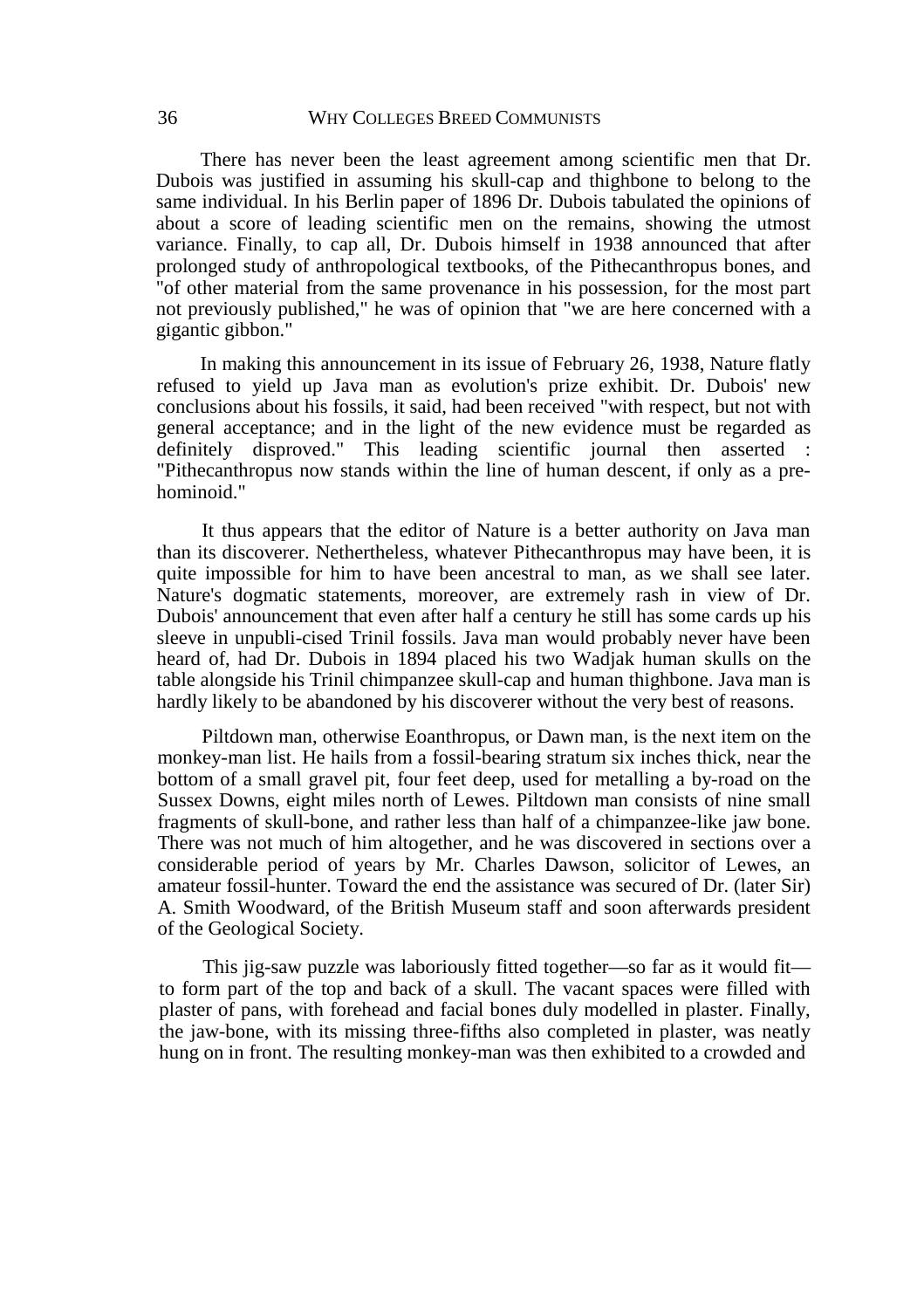sensational meeting of the Geological Society in London on December 18, 1912.

Piltdown man as first presented was announced to have a cranial capacity of 1,070 c.c, which puts him ahead of Java man's 900 c.c., but well below the Australian blacks' 1,250 c.c. He has been several times reconstructed—apparently with still more generous assistance from the plaster-pot—as he is nowadays quoted as measuring 1,300 c.c. in cranial capacity.

The chief of the numerous points at issue in this highly conjectural item of evolutionist evidence is whether the chimpanzee jawbone ever had any real connection with the human skull fragments. It is a debatable point, and there is the utmost diversity of opinion in scientific circles on it. There is reason for doubt, for along with the skull fragments and jaw-bone there were extracted from this sixinch wide fossil-bearing stratum the following things : A tooth of a mastodon, a tooth of a Stegedon (an extinct elephant previously unknown in Western Europe), two teeth of a hippopotamus, two teeth of a beaver, the femur of an elephant shaped up for use as a tool, and finally some flint implements. There would appear to be nothing wildly incredible in a real chimpanzee having contributed part of a jaw-bone to this miscellaneous zoological collection.

Piltdown man got the late Mr. Charles Dawson a monument, and helped Dr. Smith Woodward on to the presidency of the Geological Society in 1914 and a knighthood later on. His claims are by no means universally accepted, for one finds Professor Sir Grafton Elliot Smith stating in 1931 of this evolutionist exhibit: "Even today many Continental anthroplogists refuse even to refer to it in treatises on fossil man, or when they do, brush it aside as so doubtful that it is best to ignore it" (Nature, June 27, 1931).\*

Peking man, the final exhibit of the series, next presents himself to our view. He hails from the floor of a cave in a disused limestone quarry, thirty-five miles southwest of Peking in China. In the Smithsonian Report for 1931 Professor Elliot Smith stated that Dr. Davidson Black, on learning of the discovery of a peculiar fossil tooth somewhere near Peking, went out to China to join the Chinese Geological Survey in the hope of finding a fossil monkey-man. In 1929 Dr. Black made his first discovery of an incomplete skull. A considerable number of skulls have since been found, one or more complete enough to show the nose as broad and flat; and the cranial capacity of the skulls is put at from 1,000 c.c. to 1,100 c.c.

These remains so closely resembled the chimpanzee-like Java skull-cap that there was long argument whether Peking man was sufficiently distinct from Java man to be allotted a scientific name of

\* In an article in the Times of Nov. 21st 1953 a British Museum correspondent admitted the fraudulency of Piltdown Man. (Editor)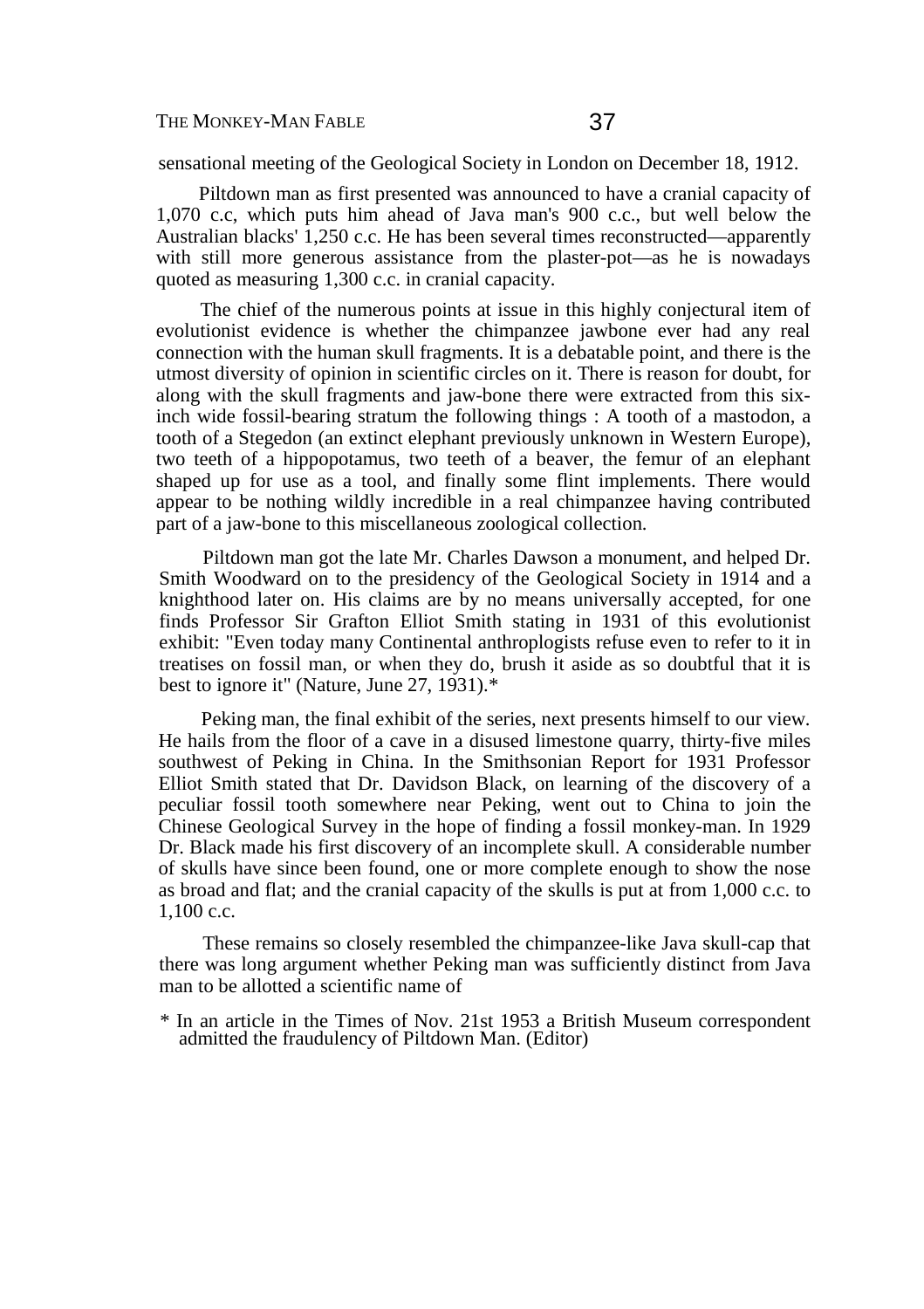his own. Eventually he was christened Sinanthropus, though some scientists affirmed that there was next to nothing to distinguish him from Pithecanthropus erectus of Java. In Nature of December 2, 1939, it was recorded that seven thighbones of Peking man had been discovered, mostly incomplete shafts, and according to the descriptive matter they lacked the human characteristics of the Java thigh-bone. Incidentally, it may be noted that along with Peking man there were also found in the cave floor remains of over fifty types of mammals, as well as fossil frogs, snakes, turtles, and birds. Up to 1930 no less than 1,475 cases of fossil bones were removed from the site (vide Prof. G. B. Barbour at the British Association, Nature, September 27, 1930).

Java man got his semi-human attributes by assumption that a human thighbone had belonged to a chimpanzee skull-cap. Peking man is Java man over again, but without any human thigh-bone. In view of the condition of uncritical credulity induced in the scientific mind by the evolution theory, the layman must be pardoned for wondering if the position is that Peking man climbs up to semihuman status on Java man's knees—or Java man's thigh-bone, to be precise. If such is the case, one can understand the total havoc which would be wrought in mankind's evolutionary ancestry were Dr. Dubois permitted to fling Java man to the wolves as a mere ape and nothing more. Not only would evolution's No. 1 exhibit vanish, but down with it would crash Peking man also. The sole remaining monkey-man would then be Piltdown man. And when the plaster of paris is removed how much is left of Piltdown man ? Nothing but a few fragments of bone which look as if they might all be packed up inside a breakfast cup. It may be that the editor of Nature scented this impending tragedy when he so flatly refused to part with Java man on any consideration whatsoever—not for all the Dr. Dubois in the world.

We now come to the final point. No matter just what Java man, Piltdown man, and Peking man may have been, it is quite impossible for them to have been ancestors of man. The reason is that full-fledged man, Homo sapiens, was already in existence, cooking his breakfast, making his tools, and going about his daily business when evolution's alleged missing links appeared.

Mr. Dewar, F.Z.S., in his More Difficulties of the Evolution Theory (p. 93) points out that fossils of men of modern type have been discovered in deposits "certainly at least as old as, probably older than" those containing Java man, Peking man, etc. He enumerates the Castenedolo, the Olmo, and the Calaveras fossil skulls, the Oldo-way and Clichy skeletons, and the Abbeville, the Foxhall, the Kanam and Kanjera fossil jaws. Mr. Dewar is an anti-evolutionist, and antievolutionists are beyond the pale in well-conducted scientific circles. We therefore lay his statements aside.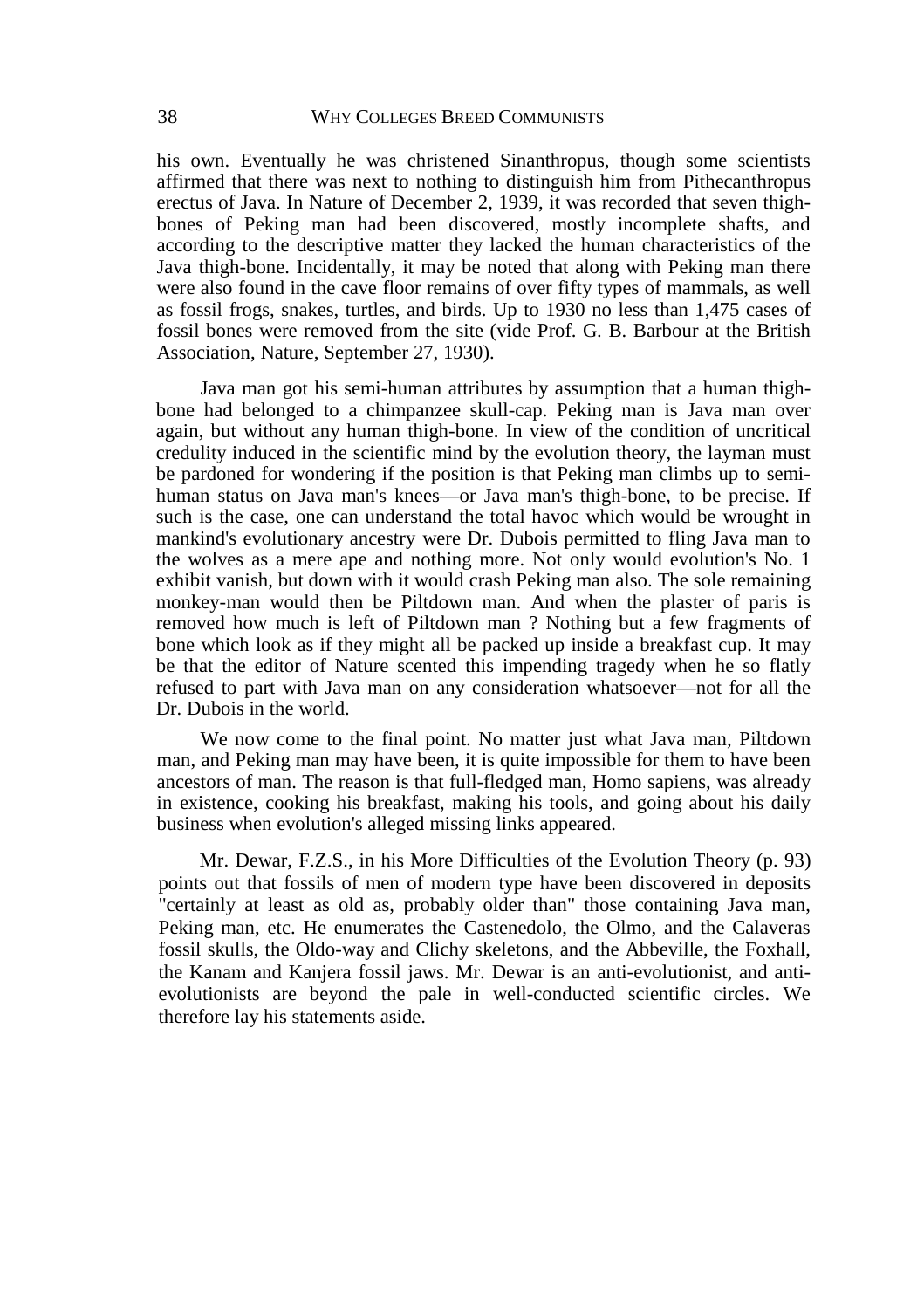We turn instead to the leading British scientific quarterly review Science Progress issued by the highly respectable publishing house of John Murray. In the number for July, 1938, we find there an article on "The Antiquity of Recent Man" by Professor H. H. Woollard, F.R.S., professor of anatomy at University College, London. Needless to say, Professor Woollard is an evolutionist. No antievolutionist would for one moment be permitted to occupy the post he holds. However, Professor Woollard is an unusually candid evolutionist.

In his article he reviews the various fossil men. He thinks "there cannot be absolute certainty" that the two bones, plus two teeth, constituting Java man belonged to the same individual. The thighbone is "indubitably human," and the skull-cap "recalls in many ways the form of the acrobatic gibbon." Java man and Peking man form "one type." The Heidelberg jaw is "essentially human," but "the resemblance to the anthropoid jaw is especially close." The Piltdown skull fragments differ only from a modern skull in being unsually thick, and the jaw "resembles most closely that of a chimpanzee and looks incongruous with the skull." In view of later discoveries of fossil man in England, Professor Woollard rejects the jaw as in no way connected with the skull fragments. This leaves Piltdown man just' a plain human being.

As to the age of the various remains, Professor Woollard puts Java man and Peking man as contemporaries in the Lower Pleistocene; Heidelberg man in the Middle Pleistocene; Piltdown man in the Lower Pleistocene, or even earlier; and Neanderthal man in the Upper Pleistocene. As previously stated, Professor Woollard describes Neanderthal man as a more primitive human being than the Australian black, but nearer to him than he is to the modern European.

Professor Woollard remarks that Java man, Peking man, and Neanderthal man form a series rising in cranial capacity, and are regarded by palaeontologists as forming a sequence in the emergence of man from the lower animals. He adds : "The difficulty in feeling content with this view arises because in sharp contrast with these fossil types others have been discovered which are in no way different from modern man, and which are as old, or even older, than those just described." Professor Woollard remarks that, "obviously people living contemporaneously cannot be ancestors to one another."

"The other aspect of the matter, "he continues, "is illustrated by a series of fossils which have been found in various parts of the world, but curiously with quite uncommon frequency in England. A series of very ancient fossils has been found which attest the fact that the modern Englishman, so far as his anatomy goes, extends backwards into the past to a time when in other countries man was distinguishable with difficulty from the ape."

The English skulls referred to by Professor Woollard are the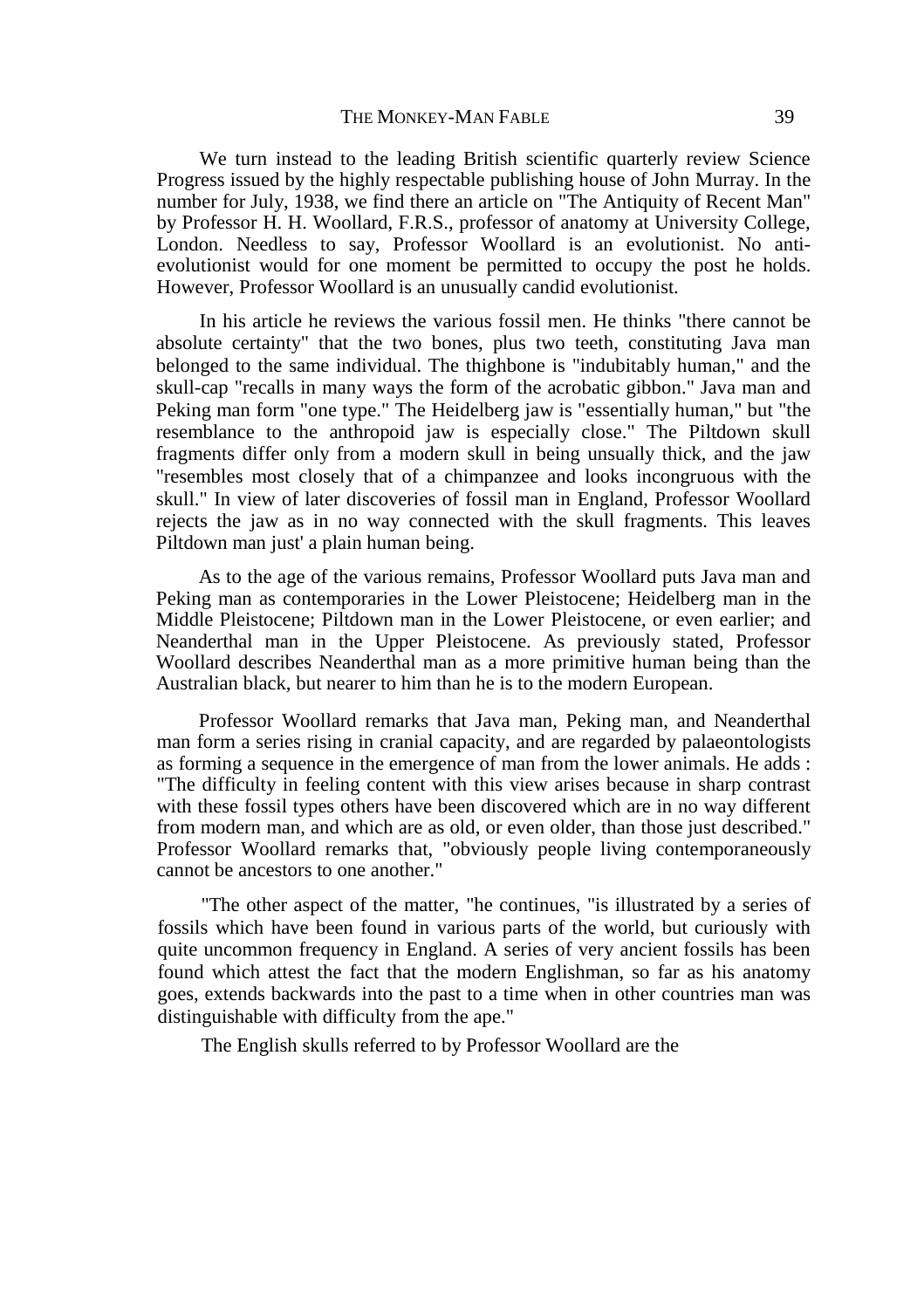Swanscombe skull discovered in 1937; the skull discovered in 1925, in excavating for foundations for Lloyds Bank in Leadenhall Street, London; and a third fossil skull found at Bury St. Edmunds. All these he says, date at least to the Early Pleistocene.

Professor Woollard's own evolutionist view is that "man started abruptly, and that in the ancestral stock there was a period of great instability and change, and by mutations many new types were evolved." In other words, you go to bed one night as a chimpanzee (or whatever animal is preferred), and wake up next morning as full-fledged man, with powers of speech, a taste for music, and a faculty for mathematics. Science will swallow anything to dodge away from the idea of God Almighty having had anything to do with man's appearance upon the earth. Needless to say, Professor Woollard adduces no evidence in support of a sudden magical transformation of animals into men.

The degraded condition of much present-day biological science is pretty evident from some of Professor Woollard's candid statements. Consider, for example, the implications of the following :

"If two fossil men are found on the same geological level, and one has a large brain and the other a small brain, invariably it will be shown on a genealogical map that the man with the small brain emerged much earlier from the common stock than one with the big brain. This, of course, is an anatomical inference drawn so because of preconceptions that the evolutionary process must proceed by gradations. It is not founded upon any knowledge got from palaeontolo-gical evidence."

And again : "The discovery that recent man has a vast antiquity, in fact greater than any other variety, most anatomists have always tried to get round or minimise by making all hominoid fossils carry pithecoid features which are absent in present-day man."

These are plain and open admissions by a front-rank evolutionist that evolution is kept going by faked facts and doctored evidence.

We have now gone over the evolutionist "evidence"—if such it can be called—of man's alleged animal descent. Mr. Dewar states no more than plain fact when he says that despite a search extending over the greater part of a century, "it is not possible to point to any fossil and say of it : the species represented by that fossil, while not human, is ancestral to man" (More Difficulties, pp. 93-94).

Having looked over the actual facts in some detail, it is instructive to note the kind of statement to be found in book after book on the shelves of the public libraries in English-speaking countries today. Typical of what is palmed off on an unsuspecting public as established fact, is the following, from Man, the Slave and Master by Dr. Mark Graubard, published by Dent and Sons, London, in 1939, after first appearing in the United States :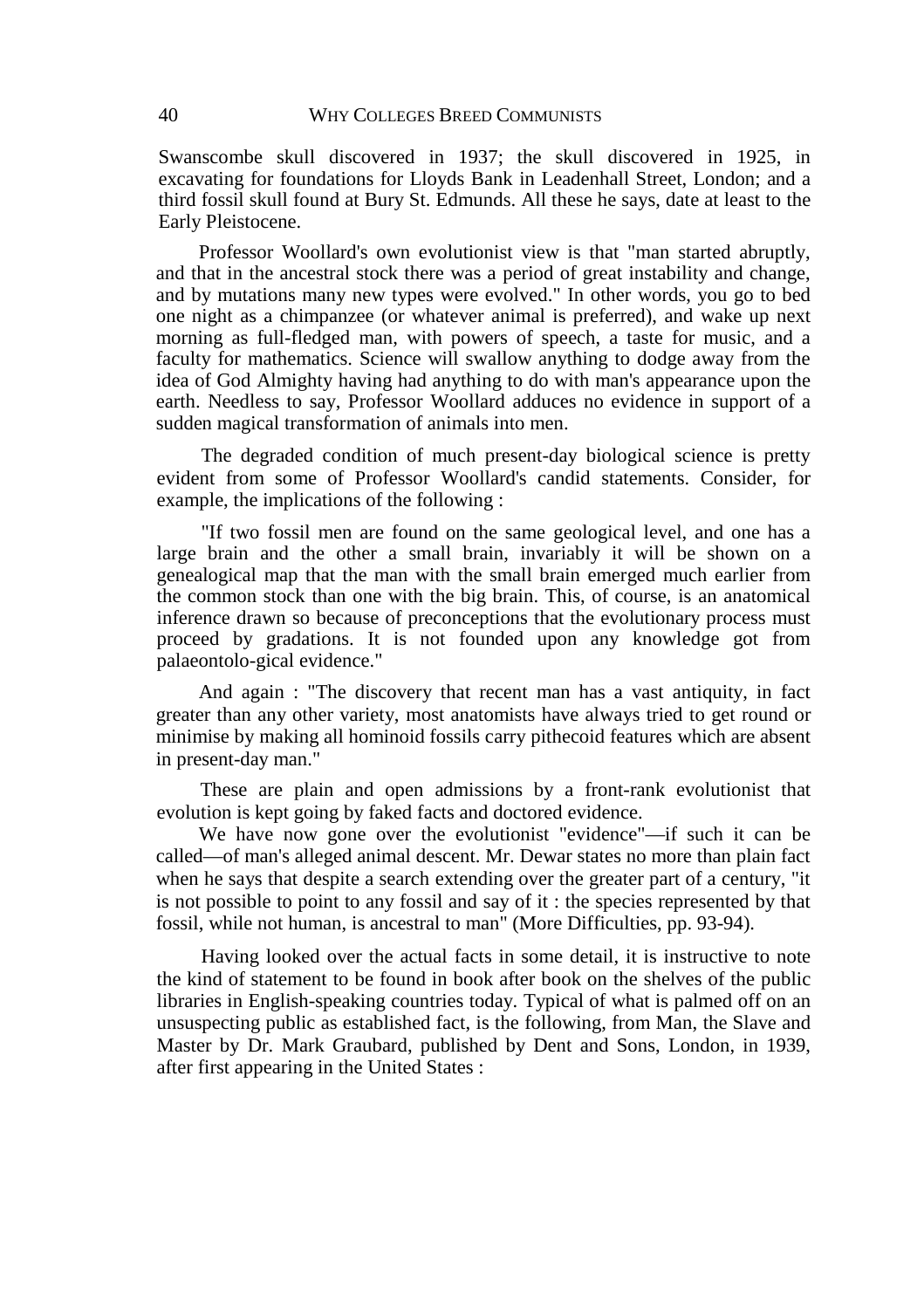"The oldest fossils pertaining to man, almost a true missing link, is the apeman of Java, with a brain intermediate in size between ape and man, yet walking upright like a man, as his skeletal structure indicated beyond a doubt. There is also the Piltdown or dawn-man with large canines-and small forehead and ape-like jaw. And finally we have the Peking man, definitely outside the genus homo, but more advanced than the ape. The oldest distinctly human fossil is probably that found near Heidelberg and called the Heidelberg man . . . The ape-man of Java and the Piltdown and Peking men all existed about a million years ago . . . The Heidelberg man roamed the earth about half a million years ago."

A suburban grocer selling under-weight butter or adulterated foodstuff is hauled before the courts and punished if detected, but it is nobody's business that reckless evolutionist rubbish, without a rag of fact to support it, is ground out wholesale on the printing presses to poison the public mind. To their everlasting honour there are a number of scientists who have refused to countenance the monkey-man fabrication.

Here is what Professor Wassmann says in his Modern Biology: "It is nothing short of an outrage upon truth to represent scanty remains, the origin of which is so uncertain as that of Pithecanthropus, as absolute proof of the descent of man from beasts in order to deceive the general public." .

Dr. Clark Wissler, Curator-in-Chief of the Anthropological Section of the American Museum of Natural History, said in the New York American of April 2, 1918 : "Man, like the horse, or the elephant, just happened anyhow . . . Man came out of a blue sky so far as we have been able to delve back."

Professor W. Branca, of Berlin, says in Fossil Man: ' Palaeontology tells us nothing on the subject, it knows of no ancestors of man." Professor J. Reinke, of Kiel University, says in his Monism and its Supporters: "We are merely having dust thrown in our eyes when we read in a widely circulated book the following words : 'That man is immediately descended from apes, and more remotely from a long line of the lower vertebrates, remains established as an indubitable historic fact, fraught with important consequences.' . . . The only statement, consistent with her dignity, that science can make, is to say she knows nothing about the origin of man."\*

Mr. Douglas Dewar says in his Man, a Special Creation: "The way in which the public is deluded by complete pictures of man's

<sup>\*</sup>These four statements are quoted from Major E. C. Wren's Evolution: Fact or Fiction? p. 68.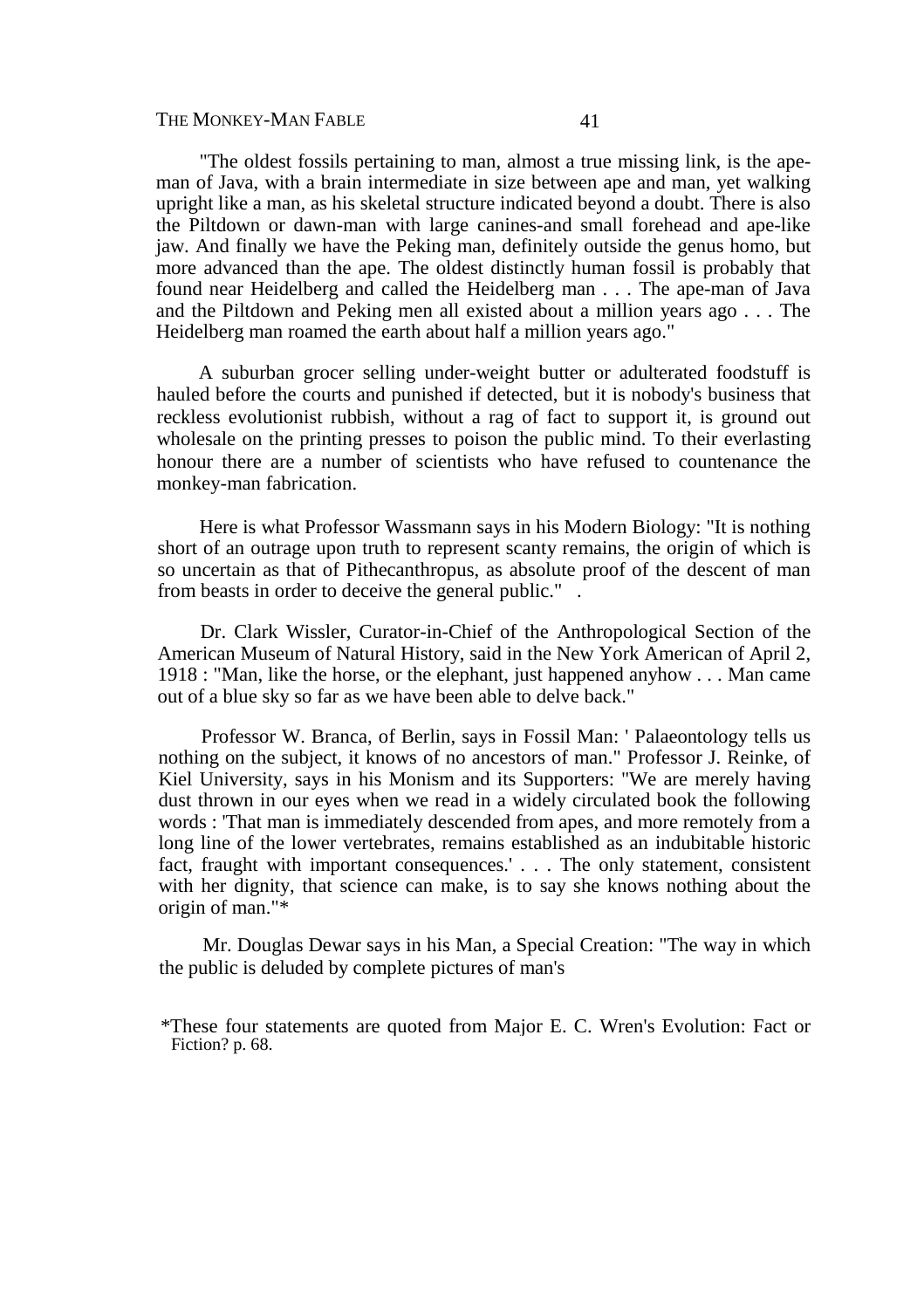supposed ancestors, based on a jaw or a piece of a skull or even a tooth, is scandalous. The public has no idea that these pictures are pure figments of the imagination."

The extent to which evolutionist imaginings can dominate the scientific mind was illustrated by an incident in the United States in 1922, as quoted in Major Wren's Evolution—Fact or Fiction} A single molar tooth was found in a Pliocene deposit in Nebraska. The great palaeontologist, Professor H. F. Osborn, then president of the American Museum of Natural History, described it as belonging to an early type of monkey-man which he duly christened Hesperopithecus. At this date, Mr. William Jennings Bryan was denouncing evolution, and Professor Osborn made the discovery of Heseropithecus the occasion for the following rebuke to Mr. Bryan: "The earth spoke to Bryan from his own State of Nebraska. The Hesperopithecus tooth is like the still small voice, its sound is by no means easy to hear . . . this little tooth speaks volumes of truth" of man's animal descent.

In England the eminent anthropologist, Professor Sir Grafton Elliot Smith, induced the Illustrated London News to publish an article on this ancestor of humanity, illustrated by drawings of Hesperopithecus and his spouse—all on the strength of one small tooth. Presently, it was established that the tooth was that of a peccary, a kind of pig, and Hesperopithecus disappeared from view. In its 1929 edition the Encyclopaedia Britannica felt it necessary to make reference to this lost asset of evolution, but it wrapped up the horrid truth as well as it could by disclosing no more than that the tooth was eventually found to belong to "a being of another order"—which was one way of spelling "pig" in twenty letters.

In 1925 the State of Tennessee passed a law forbidding the teaching of evolution in its schools, and Mr. Bryan, just before his death, successfully appeared as chief anti-evolutionist counsel in a test case at Dayton, which was given wide publicity, with universal newspaper ridiculing of him. The case was promoted and financed on the evolutionist side by the American Civil Liberties Union, and it is not inappropriate to note that six years later a United States Congressional Committee on communist propaganda said of this body, "fully ninety per cent of its efforts are on behalf of communists who have come into conflict with the law" (House of Representatives' Report No. 2290, 1931, p. 56). Allusion is made to this Tennessee case in a passage in Mr. R. C. Macfie's Theology of Evolution, published in 1933. He says:

"So long as the question is as open as at present, it is scandalous that children and students should be taught as a proven fact that their ancestors were apes, and should be shown abominable pictures of primitive man as a shaggy apelike creature with a low forehead, receding chin, bowed back, and bent legs. Such science is a disgrace to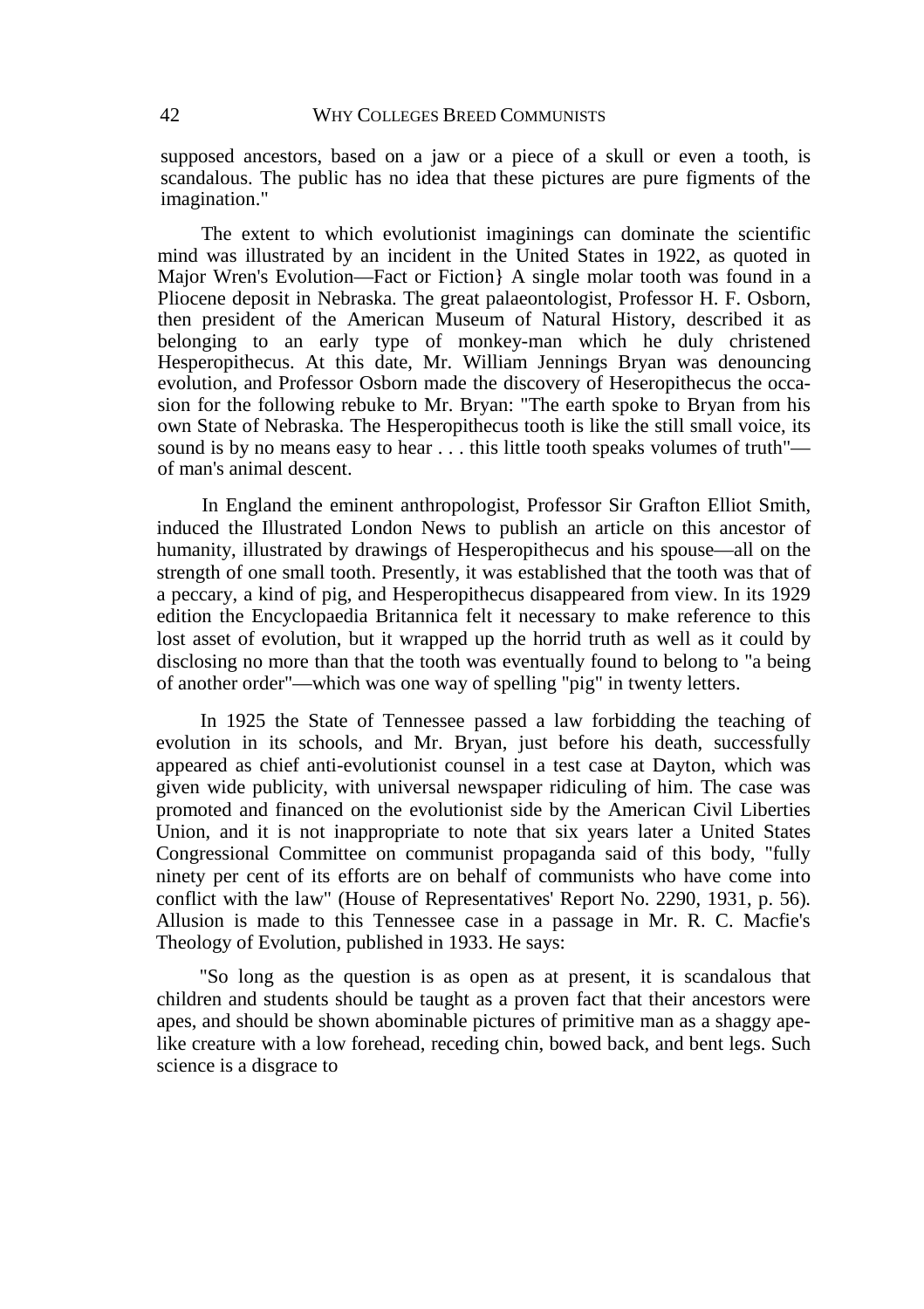THE MONKEY-MAN FABLE 43

the spirit of science and a crime against humanity, fit only for the yellow press, and the Catholics and Daytonians deserve honour for declining to accept a totally unproven hypothesis."

The gospel of man's animal descent is the crown of the evolution theory, and to it all the rest leads. The evidential standards of modern evolutionist science represent probably the lowest point in intellectual degeneration reached by civilised man in the past two thousand years. All is wildest assumption and limitless credulity, and with no other end in view than to arrive, by hook or by crook, at the most debased view of human origins which the mind of man is capable of conceiving.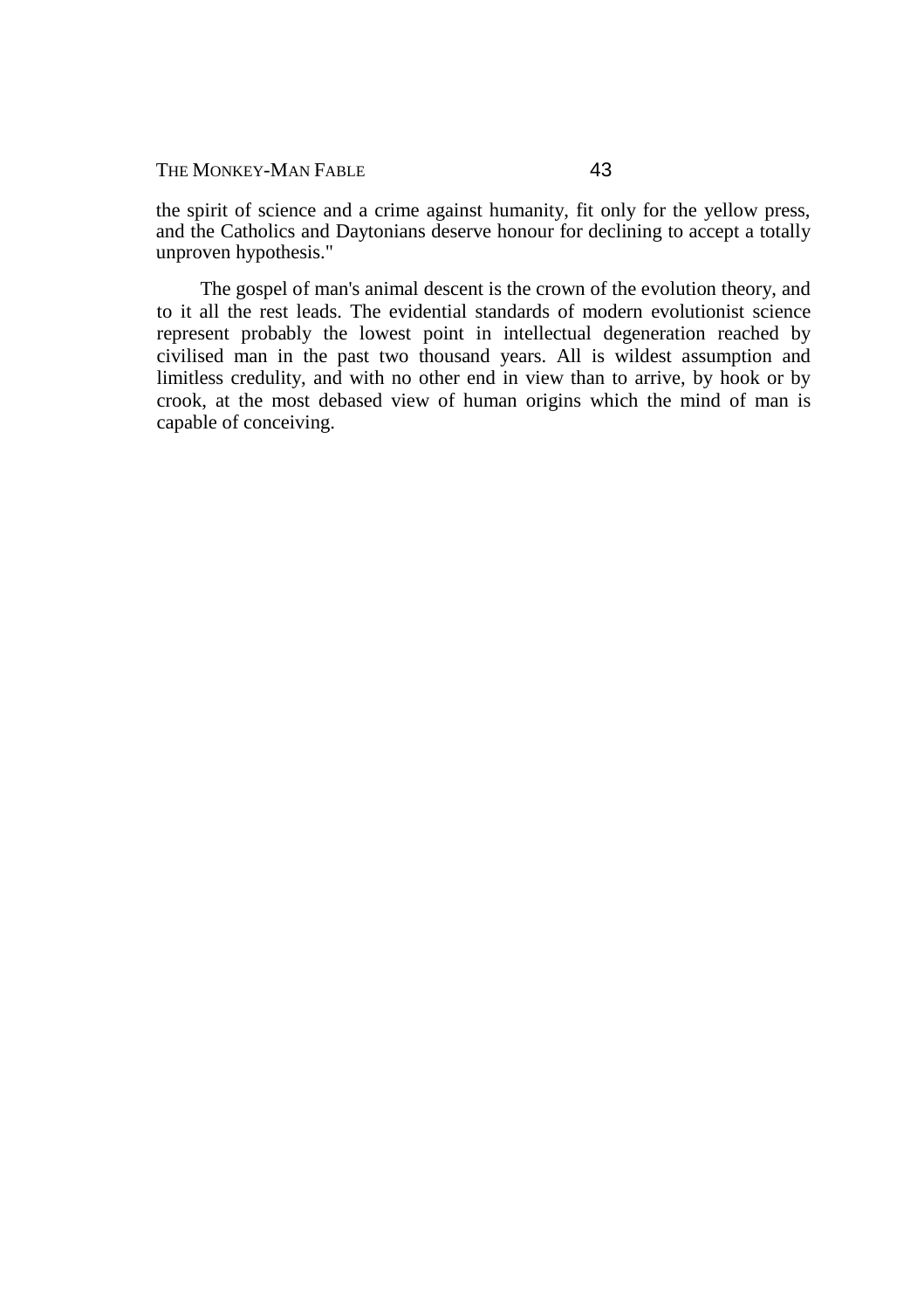# Chapter VI

## HOW EVOLUTION WAS BORN

A SIGNIFICANT fact about evolution is that the central idea of the Darwinian theory is not based upon anything observed in nature. Darwin states that he opened his first notebook for facts in relation to the origin of the species in July, 1837, at which time he was twenty-eight years old. He had observed affinities between living and extinct species in his work as a naturalist during the voyage of the Beagle. He had also noticed how man had produced varieties of domesticated plants and animals by selection in breeding. These observations had led to belief in evolution. "But," he relates, "how selection could be applied to organisms in a state of nature remained for some time a mystery to me" (Life and Letters, i, 83).

Illumination came in October, 1838. It came by Darwin reading the famous Essay on Population of the Rev. Thomas Malthus, with its gospel of an intense struggle for existence in consequence of living things increasing faster than food supply increased. Darwin's own observation in his work as a professional naturalist had not impressed any such idea on his mind as the outstanding fact in nature. The reader will do well to reflect whether this supposed eternal remorseless struggle for existence is a thing which drives itself into his own consciousness in his wanderings abroad. Does he witness it in his garden, about the countryside, in the wilderness, in the air, in the waters? Is he presented with a view of a world with every cranny bursting to suffocation with life, and with the surplus production dying from starvation or trampled underfoot ? Is this evolutionist idea of "Nature red in tooth and claw," with the mangled remains of the unfit strewn in every direction, something real existing for all mankind to see, or is it a dream—a scientific nightmare ?

Darwin certainly had no idea of this fierce struggle for existence as a factor in evolution until he read Malthus. Having adopted the idea as the foundation of his theory, he spent the next twenty years collecting facts to support it. This work involved correspondence with naturalists and others in all parts of the world. Among Darwin's correspondents was a young naturalist named Alfred Russell Wallace. In June, 1858, Darwin received from Wallace, then on an expedition to the East Indies, a paper which Wallace said he would like to have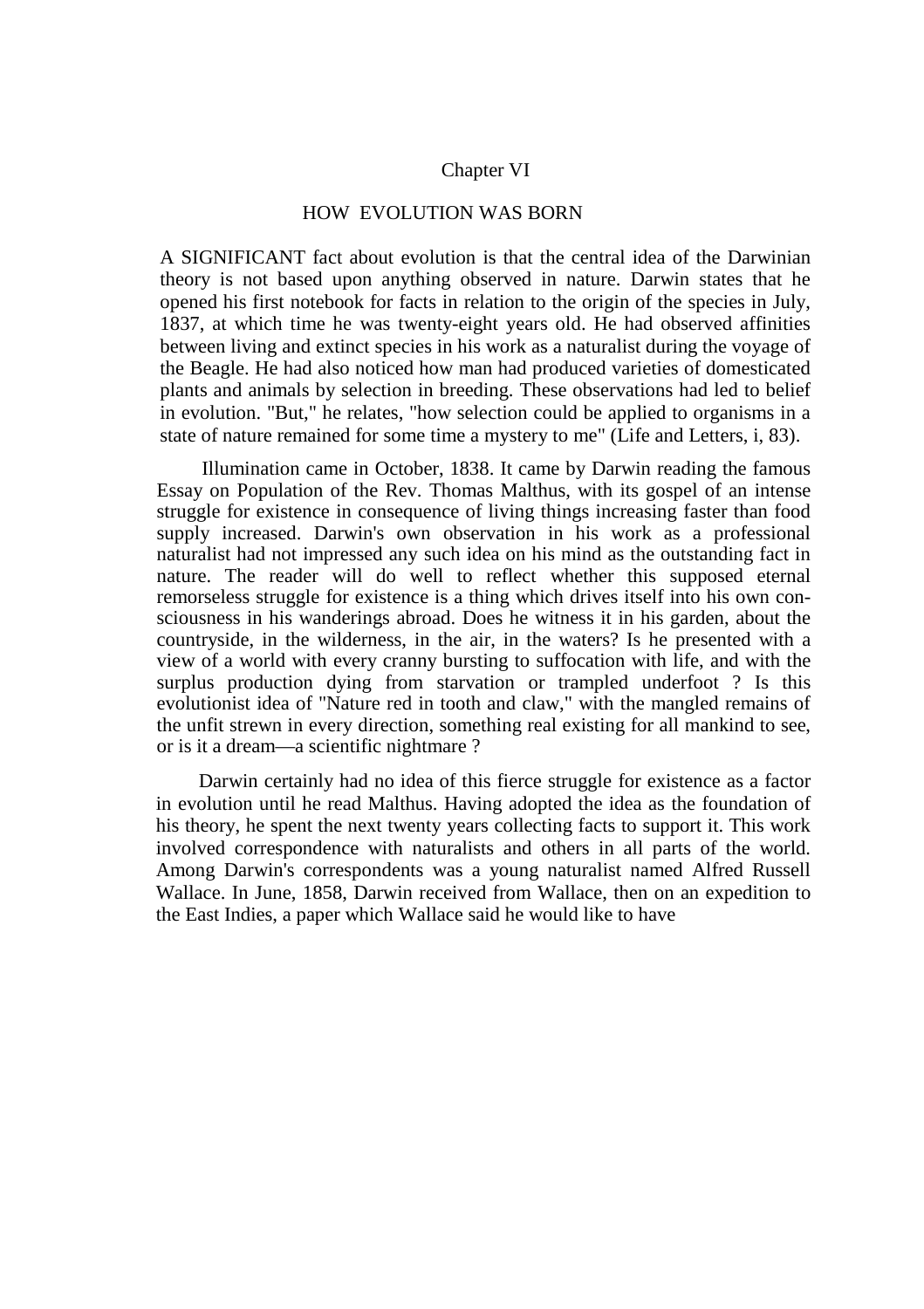read before a scientific society, and he asked Darwin to arrange this. Darwin looked at the paper, and was prostrated with mortification to find that it set forth exactly his own idea of evolution by natural selection, or survival of the fittest in the struggle for existence.

The question thus arises where Alfred Russell Wallace got his idea of the struggle for existence. How close it was to Darwin's may be gathered from the letter which Darwin in his anguish wrote to his friend Sir Charles Lyell, the eminent geologist : "Your words have come true with a vengeance—that I should be forestalled... if Wallace had read my MS. sketch written out in 1842 he could not have made a better short abstract! Even his terms now stand as heads of my chapters. . . So all my originality, whatever it may amount to, will be smashed. . . " (Life and Letters, ii, 116). Darwin had guarded his great idea very closely, for in a letter to Lyell a week later all he seemed able to think of as proof of his priority over Wallace was that his intimate friend Hooker, the botanist, had seen his earlier sketch, and that more recently he had given Professor Asa Gray in America an extremely vague and guarded outline of his ideas. As history records, this matter of priority was adjusted by Lyell and Hooker arranging for the reading of a paper by Darwin along with Wallace's paper at the Linnxan Society on July 1, 1858. Evolution thus saw the light with Britain's leading geologist and leading botanist standing as sponsors with explanatory remarks.

Wallace had arrived at exactly the same idea as Darwin, and he had reached it in exactly the same way. He had not observed an intense struggle for existence as a fact of nature. All that had happened—as Wallace relates in his autobiography and elsewhere—was that he had chanced to read Malthus on Population, and then sat down and dashed off an essay on evolution by survival of the fittest in the struggle for existence. After publication of the Origin of Species it came out that Dr. W. C. Wells had read a paper to the Royal Society in 1813 on evolution by natural selection, and that in 1831 Mr. Patrick Matthew had embodied the idea in the appendix to his book on Naval Timber and Aboriculture. It does not appear where these writers found their inspiration. There would be nothing wildly improbable in it coming from the same source, for Malthus published his book in 1798 and it was soon attracting the widest attention.

We therefore turn to the famous Essay on the Principle of Population as the fountainhead of the mighty river of evolution. At last, surely, we shall find it here related just where in nature the Rev. Thomas Malthus witnessed this remorseless struggle for existence. Again we are doomed to disappointment. Before we finish perusing the first two pages of his first chapter we find Malthus in a footnote referring us to Benjamin Franklin's Miscellany, page 9, as the place to learn about the struggle for existence. The present writer has not had access to this last-named book. He is thus unaware whether Ben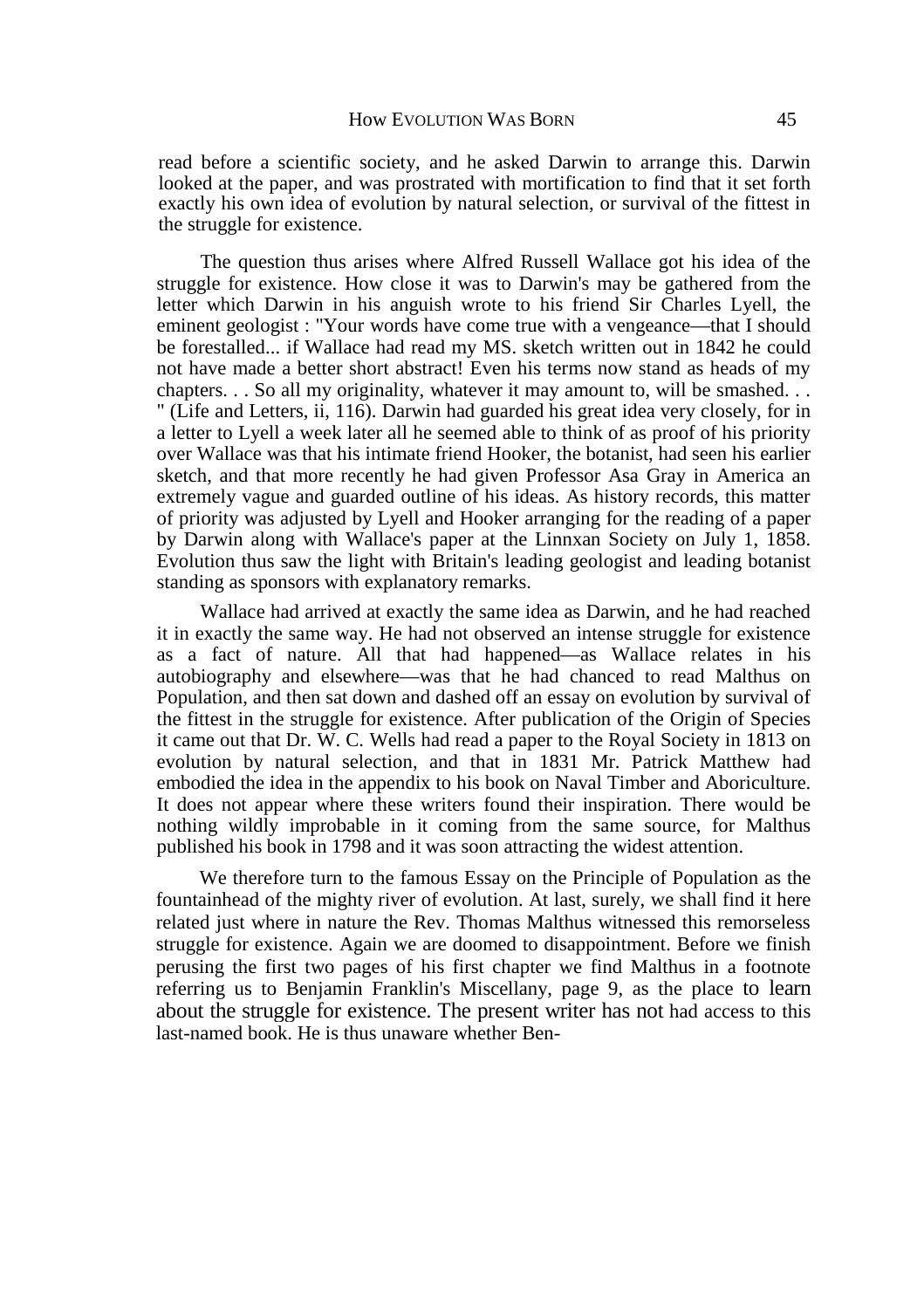jamin Franklin saw anything for himself, or whether he in turn derived the idea of living things increasing faster than food supply from yet another book. He notes, however, a statement in Buckle's History of Civilisation (World's Classics edition, ii, 247) that it was Voltaire who first threw out this foundation idea for so many theories. As Franklin was United States envoy and minister in France in Voltaire's day, and according to his biographers was intimate with Voltaire, it may be that he picked up the notion there. Our search for evolution's origins thus leads back once more to the peculiar brand of philosophy on which the French Revolution was incubated.

Malthus opens his famous book by stating that his object is "to investigate the causes which have hitherto impeded the progress of mankind towards happiness," and in particular "the constant tendency in all animated life to increase beyond the nourishment prepared for it." Malthus then adds :

"It is observed by Dr. Franklin that there is no bound to the prolific nature of plants or animals but what is made of their crowding and interfering with each other's means of subsistence. Were the face of the earth, he says, vacant of other plants, it might be gradually sowed and overspread with one kind only, as for instance with fennel; and were it empty of other inhabitants, it might in a few ages be replenished from one nation only, as for instance with Englishmen. This is incontrovertibly true. . ."

An Australian writer, Mr. O. C. Beale, in his National Decay (1910, p. 33) remarked that so far from being incontrovertible truth, the spread of fennel quoted by Malthus was a strange and venturesome untruth. No botanist, he said, would admit the statement as being true for fennel or any other plant. Nor had anybody knowledge that Englishmen could survive through ages all over India or throughout Africa.

Mr. Beale noted, to begin with, that this supposed profound truth of Malthus—in reality the foundation of the most colossal errors of all time—is remarkable for its laxities of expression. "Causes," for instance, cannot impede progress : only impediments impede. Is it so sure that there is a "progress of mankind towards happiness ?" In any case this abstract and intangible phrase is no basis for a proposition of importance. As for "the constant tendency in all animated life to increase beyond the nourishment prepared for it," we may assume that by "prepared" Malthus means "available," as otherwise the preparation would be in default. Mr. Beale remarks that Malthus was asked by someone what he meant by a "tendency" which nowhere had the effect ascribed to it. The question remained unanswered. Where was the evidence that mankind, for instance, had ever pressed upon the planet's limits of production ?

The social philosophy of the Rev. T. Malthus was expressed in its most naked form in a paragraph in his first edition, but which he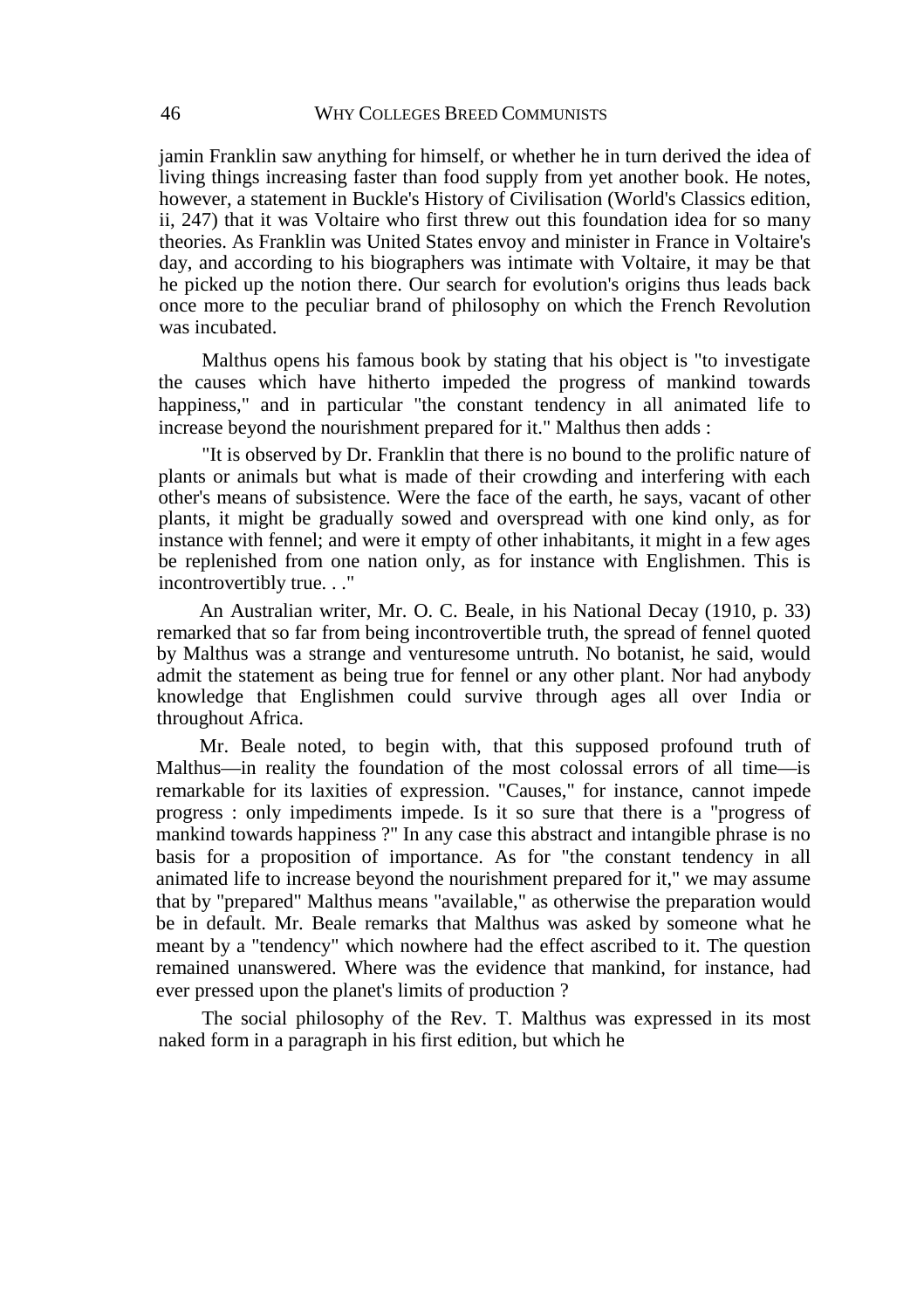discreetly suppressed in later English editions. As translated back by Mr. Beale from the French edition, it reads as follows :

"A man born into a world already occupied, if his family can no longer keep him, or if society cannot utilise his work, has not the least right whatever to claim any share of food, and he is already one too many upon the earth. At the great banquet of Nature there is no cover laid for him. Nature commands him to go and she is not long in putting this order herself into execution."

Malthus, writing at a time when the British Isles had a population of 12 millions as compared with their present 47 millions, urged immediate restriction of population as the way to social betterment. He preached voluntary limitation of families, abolition of outdoor poor relief, and the herding of the poor into workhouses with hard fare and husband and wife separated so as to check breeding. These eminently Christian ideas were adopted in part in the British Poor Law of 1834.

The name of Malthus is most prominently associated with the modern practice of birth restriction. "The infant," said Malthus, "is of comparatively little value to society, as others will undoubtedly supply its place. Its principal value is on account of its being the object of one of the most delightful passions in human nature—parental affection." France was the first country to adopt the Malthusian doctrine of baby restriction, and France has been the first great European nation to go under. In Britain it was preached with immense success by John Stuart Mill, George Jacob Holyoake, Charles Brad-laugh and Annie Besant, and the birthrate of the whole British race has now fallen below the point necessary to maintain population.

From Malthus also was derived in large part the inspiration of David Ricardo's Principles of Political Economy, as Ricardo himself admitted therein. The Ricardian doctrine of every man for himself and devil take the hindmost coloured all nineteenth century economic thought: and, via Ricardo, the Malthusian gospel of the struggle for existence was transformed by Marx into the class war of his revolutionary socialism. Malthus thus helped to provide bloodthirsty Bolshevism with its theoretical outfit.

Finally, through Charles Darwin the same Malthusian teaching became the foundation of the theory of organic evolution, itself in turn the sheet anchor of materialism and atheism; and with a large percentage of its adherents attached also to the birth-control and Bolshevik fruits of the same tree.

Such is the enormous fabrication of error built upon one fantastic untruth. No one has ever seen this imagined, continuous intense struggle for existence with all living things pressing to the limits of food supply, and with mass starvation of surplus population. The whole thing is a dream. All animals have to bestir themselves to get their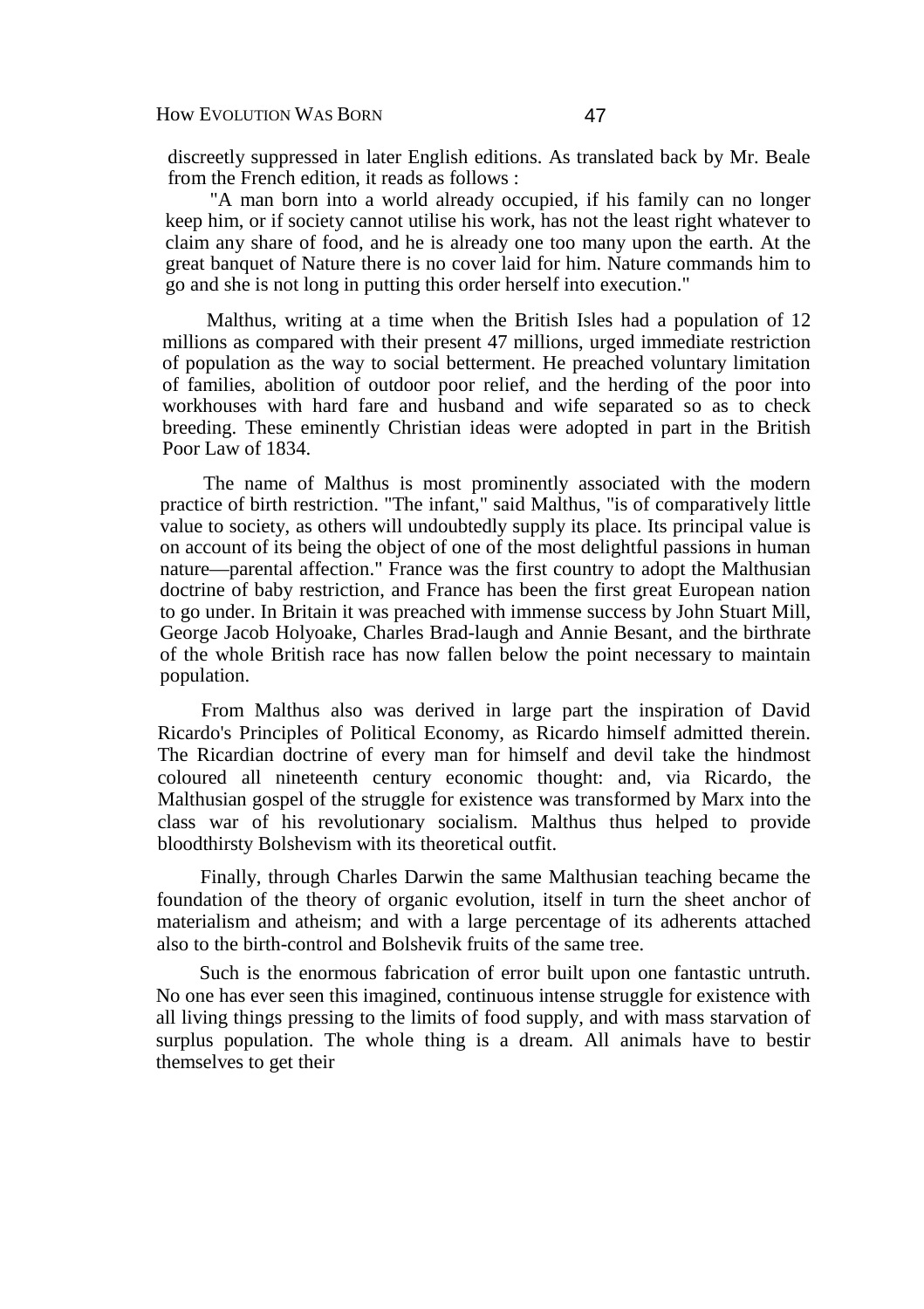breakfast it is true : but that is all there is to it. Even the orthodox evolutionists today are unable to discover Darwin's imagined struggle for existence. "It is the doctrine of Malthus applied with manifold force to the whole animal and vegetable kingdoms," said Darwin in his Origin of Species. Here is what a modern specialist has to report. The extract is from the Oxford book on Evolution of 1933, to which reference has been made in previous chapters. The writer of the essay quoted is Mr. Charles Elton, director of the bureau of animal populations at Oxford University. He says :

"A first impression might be that every niche has long ago been filled with plants and animals dependent on plants, that the habitats are full to bursting point with life. . . This concept fits plant life fairly well, but it is not true of animals. It is obvious to any naturalist that the total quantity of animal life in any place is an extremely small proportion of the quantity of plant life. This general observation has been amply confirmed by all recent studies of the biomass of animal species or animal communities. For example, the bird life on an acre of rich farm land with trees and hedges and grass and crops may be only a few kilograms in weight. The animal life is widespread, it has, so to speak, staked out its numerous claims, but has seldom succeeded in exploiting them to the full. Only in certain inter-tidal communities of the sea do we feel that animals have reached the limits of the space that will hold them. Even here it is, cosmically speaking, a tiny film of life" (pp. 129-130).

"From this situation we may conclude that, on the whole, animal numbers seldom grow to the ultimate limit set by food-supply, and not often (except in some parts of the sea) to the limits of available space. This conclusion is also supported by the general experience of naturalists, that mass starvation of herbivorous animals is a comparatively rare event in nature. . . " (p. 130).

"Fluctuations occur in every group of animals and in every habitat that has been investigated . . . Although the amplitude of fluctuations is often very great, . . .two things that we might expect do not often happen. The first, complete destruction of vegetation by herbivorous aninals, has already been mentioned. The second is complete destruction over any wide area of either predators or prey" (p. 131).

Thus this specialist in charge of a bureau set up to investigate the matter of animal numbers can find no sign whatever of the Malthus's imagined universal tendency of all living things to multiply and increase beyond the available food supply. The whole Darwinian theory of evolution, basis of all modern biological science and proclaimed on every hand as established fact, rests on something that never was on land or sea.

"Only in certain inter-tidal communities of the sea," says Mr. Elton, "do we feel that animals have reached the limits of the space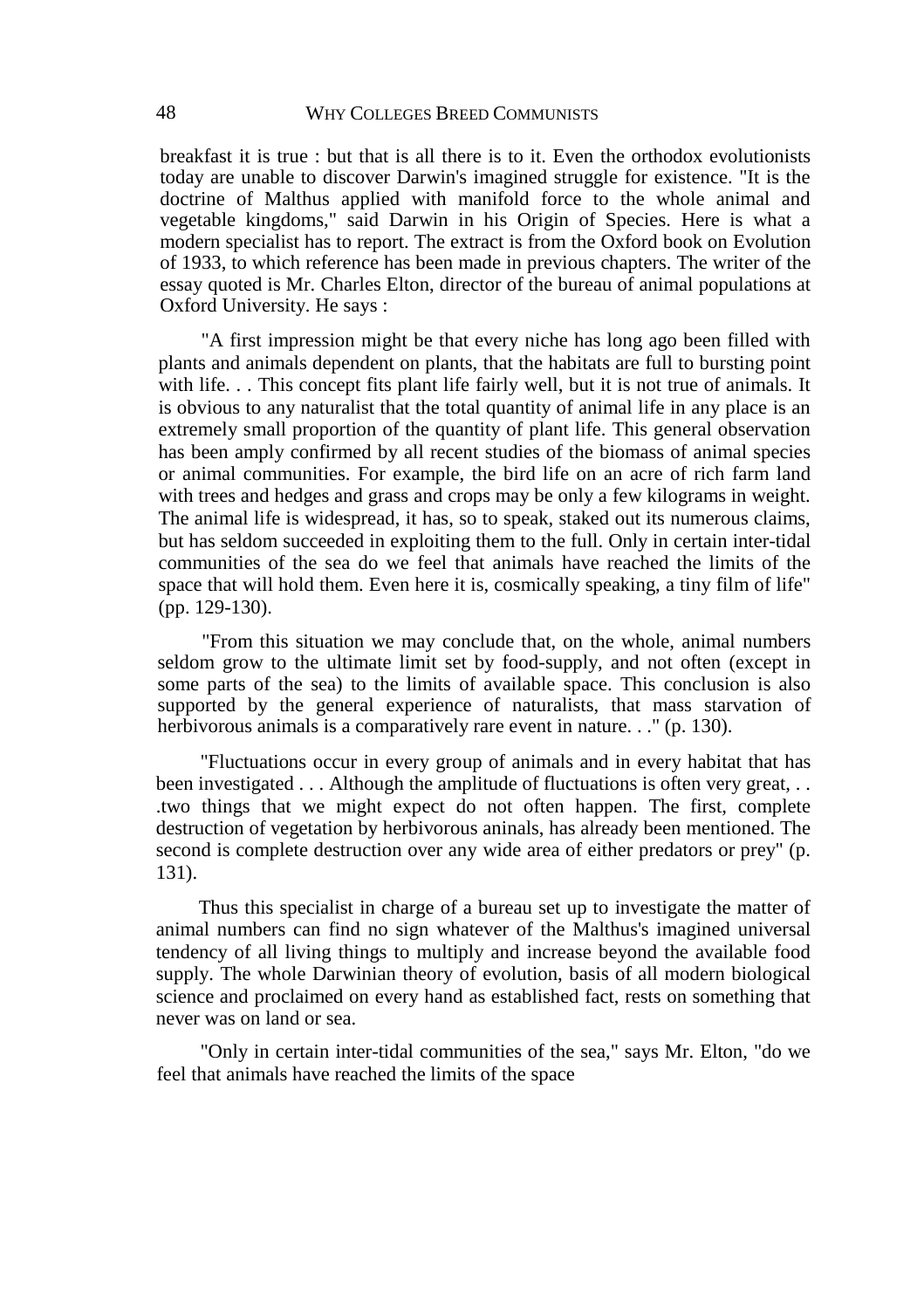that will hold them." We all know these spaces on certain beaches where at lowwater we find a mass of pools and living things. What are the commonest objects meeting the eye in such spots ? The answer is, mussels and seaweed. If there is a struggle for existence, mussels' and seaweed are thus in the very mid-centre and vortex of it. Evolution should here be proceeding at top-speed. What are the actual facts? The eminent Professor J. Ritchie in his presidential address to the zoological section of the British Association in August, 1939, handed down the latest bulletin about mussel evolution. He said: "The edible mussel (Cardium edule) has retained its specific characters for two million years or more, its genus in a wide sense lived 160 million years ago in the Trias" (Nature, Sept. 23, 1939). In other words, so far from evolving into something else, the mussel, packed up twenty to the dozen on his perch, has not changed a whisker in two million years, and was a perfectly good mussel 160 million years ago. As for seaweed, we have already noted the statement by Sir J.W. Dawson, that the seaweeds of today are "not very dissimilar from those of the Cambrian and Silurian seas—dating back 600 to 400 million years ago, according to the same fashionable evolutionist chronology. Where is the fabled evolution ?

The great evolution theory falls down flat at the very first hurdle, the supposed struggle for existence. This struggle for existence is affirmed to result in Natural Selection. Very well, we get our evolu-tionist steed up on his feet and start off again. Down he falls once more. "No recognised case of Natural Selection really selecting has bbeen observed," states Professor Vernon Kellogg (vide Major Wren's Evolution, p. 91). That is to say, all sorts of individual variations occur in organisms, but no instance at all is known of individuals with favourable variations supplanting individuals with unfavourable variations.

Let us persevere once more. Natural Selection, according to evolutionist doctrine, results in survival of the fittest. Once more evolution fails to make the jump. "The non-utility of specific characters is the point on which Natural Selection as a theory of the origin of species is believed to fail," says Professor D. H. Scott (Extinct Plants, p. 22), and many other scientists say the same thing. Species are just different in some way from the next nearest species, but no particular usefulness can be discovered in the characteristics distinguishing the one species from the other.

The actual fact of the matter thus appears to be that there is no intense struggle for existence; there is no Natual Selection; and there is no onward and upward evolutionary progress of the more fit re-placing the less fit. Every part of the theory of evolution crumbles away to nothing when examined. These things are the foundations of the whole edifice. In earlier pages we have noted the total absence of evidence that living things can break through their breeding limits.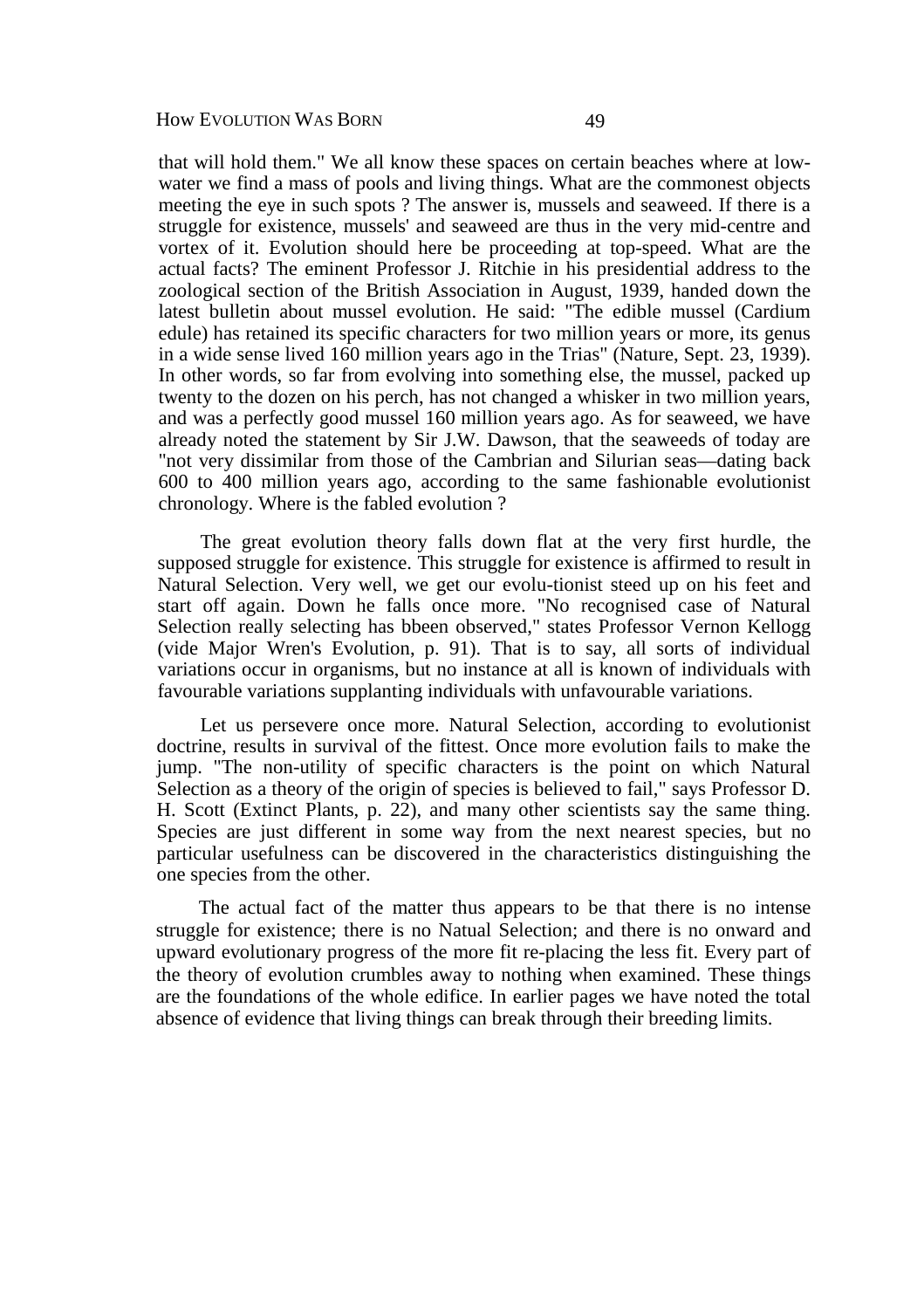No such thing has ever been observed, and every attempt to produce it by experiment has failed. Eighty years of fossil-hunting has totally failed to produce the intermediate forms between species which evolution says existed. The imagined embryological evidence of evolution is nowadays rejected by evolutionists as amounting to nothing at all. The vestigial organs, the "plain inutility" of which, to use Darwin's words, showed them to be survivals from past forms of being, are all the time turning out to be useful and not useless : they thus steadily and increasingly vanish as evidence of evolution. From top to bottom there is nothing whatever that will hang together. Evolution is the biggest scientific fraud of all time.

We have noted how Darwin spent twenty-one years collecting matter to support his theory of evolution before he published the Origin of Species at the end of 1859. His letters show quite clearly that even at the end, on the very eve of publication, Darwin had not succeeded in convincing himself. On November 23, 1859, he wrote to Lyell, ". . . Often a cold shudder runs through me, and I have asked myself whether I may not have devoted my life to a phantasy" (Life and Letters, ii, 229). Two days later he wrote to Huxley. "I had awful misgivings, and thought perhaps I had deluded myself as so many have done" (ibid, ii, 232). That was all the actual belief in his theory Darwin was able to muster up with advance copies of his book in the hands of his friends. He saw and knew in his heart that he had produced nothing but a patchwork of incoherent guesses. No man who feels the firm ground of truth beneath his feet writes in such a strain as Darwin wrote in these letters.

Beside his main theory Darwin introduced various subsidiary theories into his books. One such, for instance, that runs through the Origin of Species is that continental animals and plants are more highly evolved by stress of competition than are insular ones; and that continental productions introduced into an island will supplant and replace the less improved native productions. This notion got into Darwin's head apparently at the end of 1858, for he then mentions it in a letter to Hooker, saying, "See how all the productions of New Zealand yield to those of Europe. I dare say you will think all this is utter bosh, but I believe it to be solid truth" (Life and Letters, ii, 143).

In his Naturalised Animals and Plants of New Zealand Mr. G. M. Thomson relates how in the early years of settlement introduced plants and animals flourished exceedingly, water-cress, for example, for a few years growing to 14 feet in length, and then later subsiding to normal size again. Mr. Thomson tells how as an ardent evolutionist he waited to see the introduced vegetation replace and exterminate the New Zealand bush. He states that he waited in vain : "The opinion of all botanists in New Zealand today is that when the direct, or—to a large extent—the indirect influence of man is eliminated, the native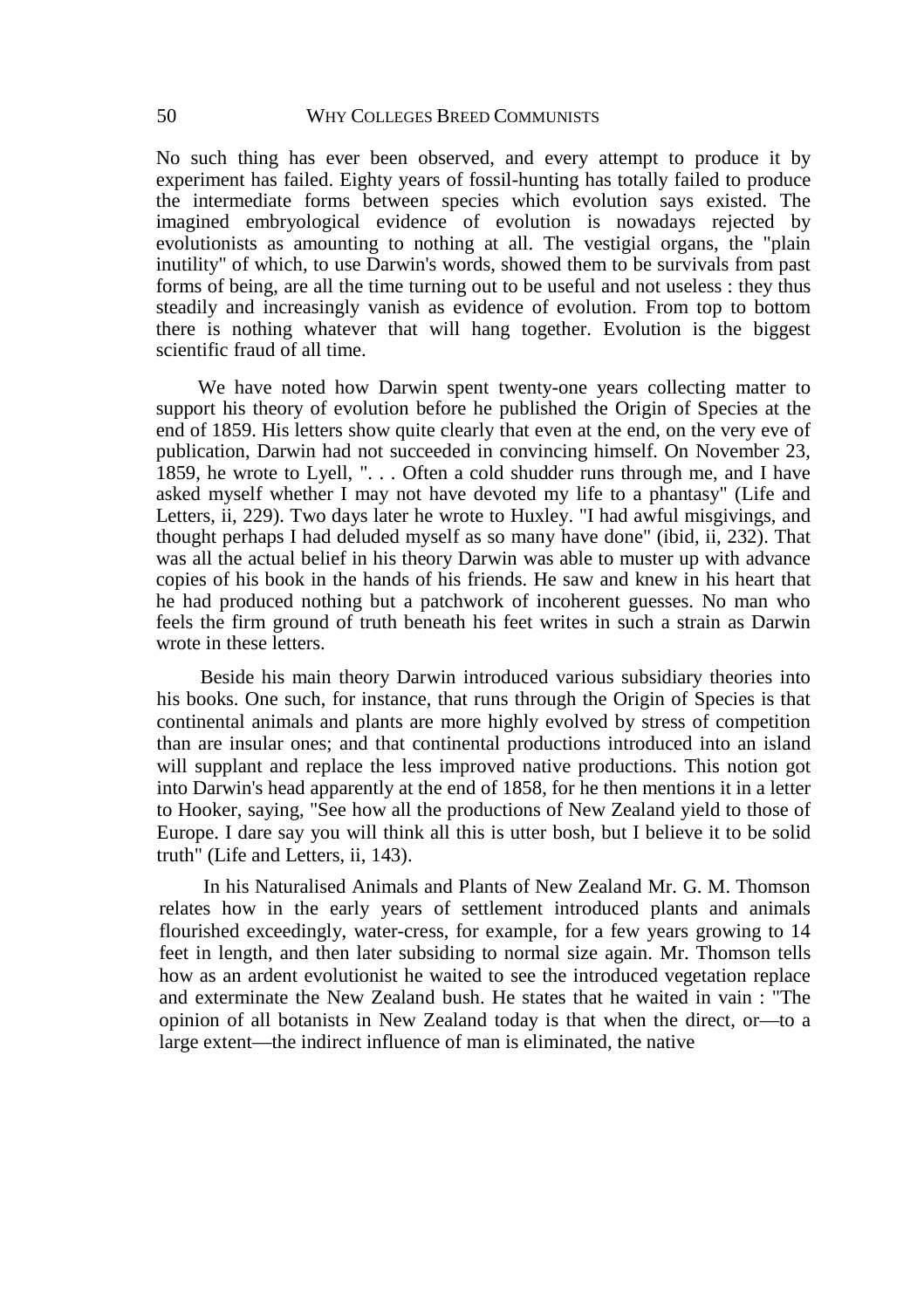vegetation can always hold its own against the introduced" (pp. 527-8). He says also, "The same probably holds good to some extent with animal life, only the problem is more difficult to follow out."

Darwin's son, Sir Francis Darwin, as editor of his father's Life and Letters said of the paternal propensity for theory-building that "it was as though he were charged with a theorising power ready to flow into any channel on the slightest disturbance" (i, 149). Darwin's elder brother Erasmus wrote back after reading his copy of the Origin: "The a priori reasoning is so entirely satisfactory to me that if the facts won't fit in, why so much the worse for the facts is my feeling" (ii, 233). Darwin's close friend, Sir Charles Lyell, after reading the Origin of Species suggested that in a future edition, "you may here and there insert an actual case to relieve the vast number of abstract propositions" (ii, 206). It is this absence of "actual cases," of course, which is the entire difficulty with evolution. There are no actual cases.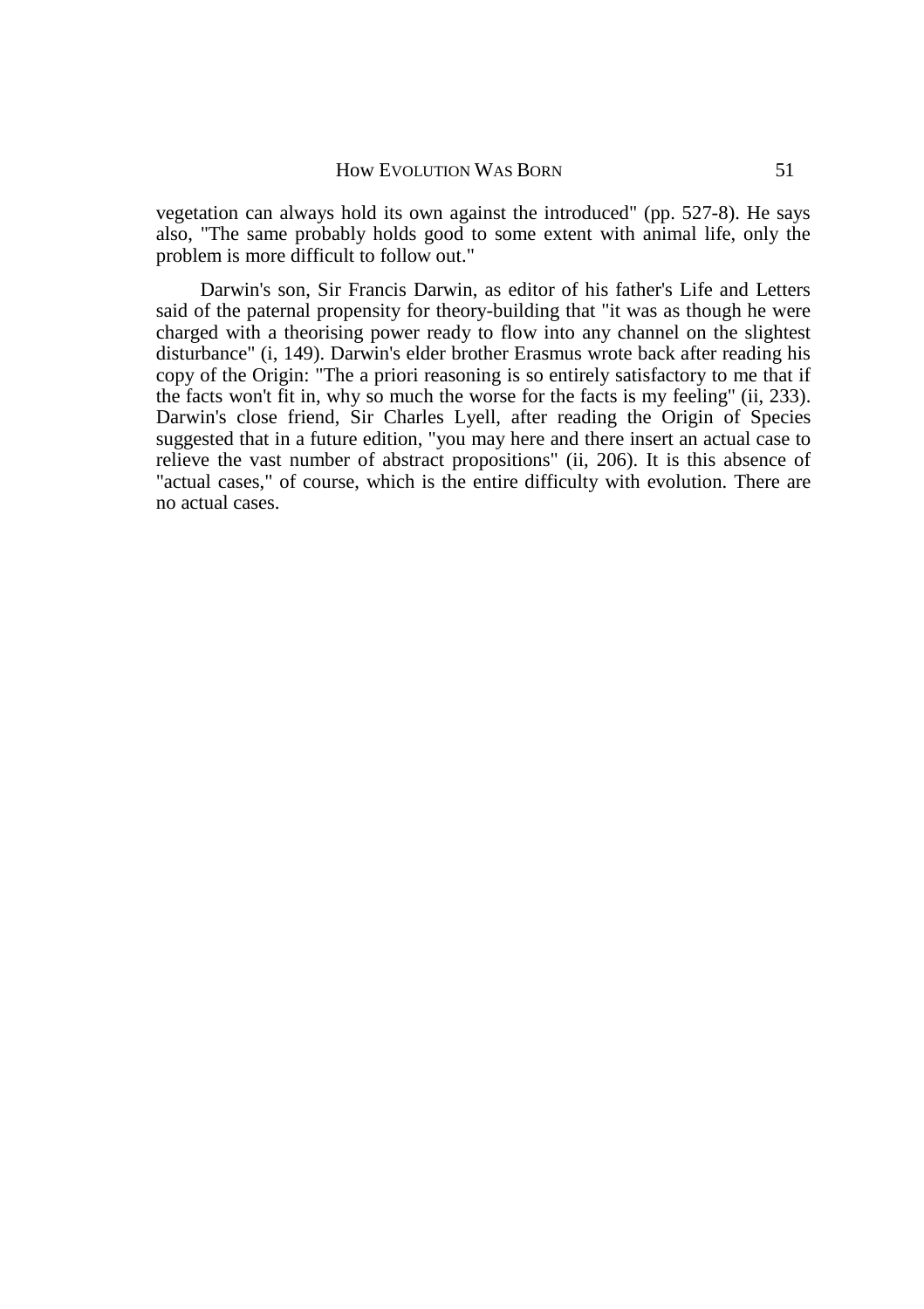### Chapter VII

### FROM BOOM TO RACKET

THE Darwinian gospel on its first appearance in 1859 had an im-mediate and world-wide success. Huxley in a contribution to Darwin's Life and Letters (ii, 179) has written wild nonsense about Darwin earning his place, "by sheer native power, in the teeth of a gale of popular prejudice, and uncheered by a sign of favour or appreciation from the official fountains of honour." The fact of the matter is that the London Times on December 26, 1859, devoted no less than the almost unprecedented space of three and a half columns to a highly respectful notice of The Origin of Species, this review, incidentally, being written by Huxley himself. The chorus of praise was so general as to drown dissentient voices. Immediately after his book appeared Darwin is found writing to Hooker, "My head will be turned. By Jove, I must try and get a bit modest." The first edition was sold out on the day of issue and new editions and reprints appeared in quick succession.

In 1864 the Royal Society awarded Darwin the Copley Medal, and Dr. Hugh Falconer in seconding the award described the Origin of Species as having "instantly fixed the attention of mankind throughout the civilised world" (More Letters, i, 255). Within six years of publication of his book Darwin was elected an honorary member of the leading learned societies of eight nations. The position twelve years after the Origin appeared was thus described in Professor St. George's Mivart's Genesis of Species (p. 10) in 1871 : "It would be difficult to name another living labourer in the field of physical science who has excited an interest so widespread, and given rist to so much praise, gathering around him as he has done a chorus of more or less completely acquiescing disciples, themselves masters of science, and each the representative of a crowd of enthusiastic followers." As noted in an earlier chapter, the last scientist to raise his voice against evolution at the congresses of the British Association for the Advancement of Science was Dr. Wright in 1881. By February, 1888, Herbert Spencer, a rival prophet of evolution, was complaining in the Nineteenth Century that "the new biological orthodoxy"—that is, the evolutionist—had become as intolerant as the old, and was rigidly shutting its eyes to everything that did not fit in with the Darwinian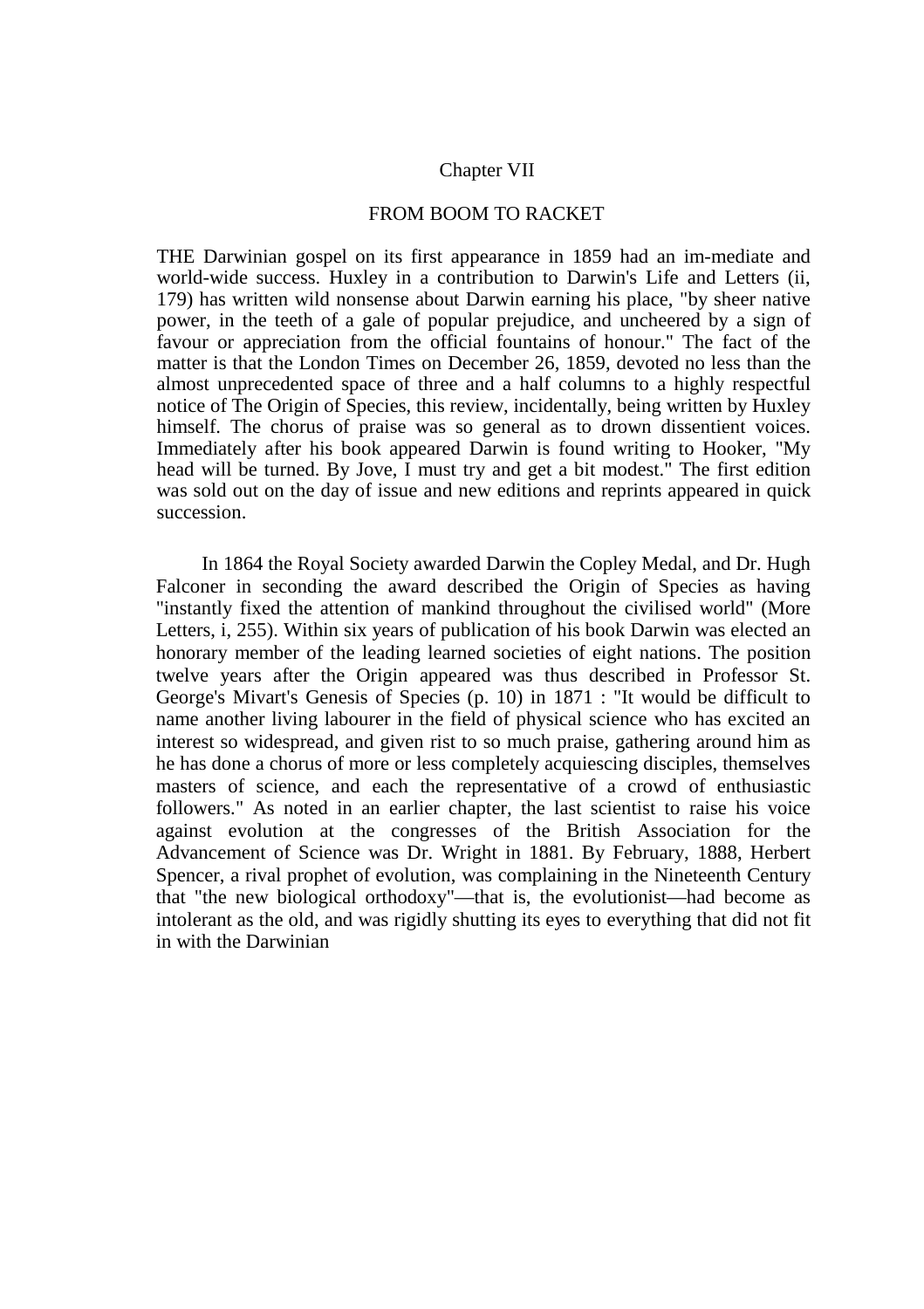#### FROM BOOM TO RACKET 53

idea of natural selection. The booming of evolution remains the most successful scientific stunt on record.

What was the reason for Darwin's success ? For one thing, he applied to science the gospel of Malthus which had already become the foundation of political economy. Ricardo's theory of rent and his "iron law of wages," etc., and J. S. Mill's similarly inspired writings all received valuable philosophical reinforcement and expansion from Darwin's theory of natural selection and survival of the fittest in the struggle for existence, with a supposed onwards and upwards march to illimitable improvement and progress.

These ideas of Darwin's also enabled any successful man to justify himself to himself in riding rough-shod over his weaker competitors. Such notions were far more comforting teaching than anything to be found in the sayings of Jesus Christ. As John Morley gracefully expressed it in reviewing the Descent of Man in the Pall Mall Gazette in 1871 : "Mr. Darwin's work is one of those rare and capital achievements which effect a grave modification in the highest departments in the realm of opinion" (Darwin's More Letters, i, 324). Everyone in these highest departments was shown by Darwin to be there by survival of the fittest. The idea was naturally completely acceptable in these elevated quarters. No doubt this was another instance of what Darwin's More Letters (i, 71), calls "his supreme power of seeing and thinking what the rest of the world had overlooked." As Darwinism taught that the Bible was all astray in its statements, it also made a wide appeal to those advanced and enlightened people who had had more than enough of the Ten Commandments. There was thus an enormous public ready to receive the comfortable new gospel, and quite willing to overlook the absence of any facts in support of it.

In some quarters there was resistance to Darwin's doctrine. The scientists of France were about the last to be converted, as is recorded in Darwin's Life and Letters (iii, 224). It was not until 1878 that Darwin was elected a corresponding member of the French Institute, and then only on the botanical side. He received 26 votes out of a possible 39. In 1872 an unsuccessful attempt had been made to elect him to the zoological side, but he only got 15 votes out of 48. Nature of August 1, 1872, quoted an eminent member of the Academy as writing in Les Mondes:

"What has closed the doors of the Academy to Mr. Darwin is that the science of those of his books which have made his chief title to fame—the Origin of Species, and still more so the Descent of Man --is not science, but a mass of assertions and absolutely gratuitous hypotheses, often evidently fallacious. This kind of publication and these theories are a bad example, which a body that respects itself cannot encourage."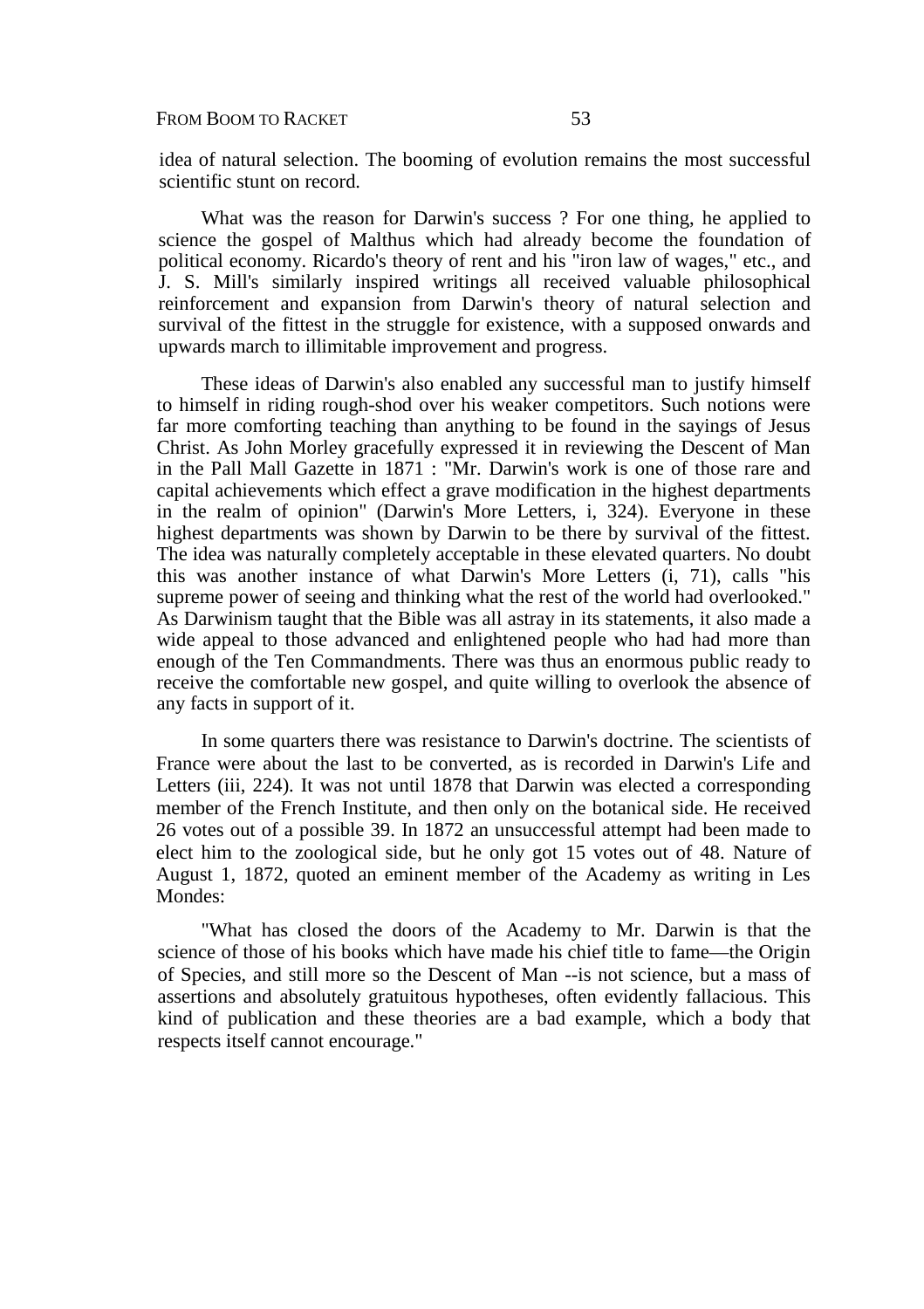In Britain and America there were a small number of scientists who refused to accept evolution. Professor Fleeming Jenkin, an engineer, in an article on the Origin in the North British Review in 1867 remarked that Darwin's idea that a species could be modified by a favourable variation occurring in an individual was the same as arguing that the arrival of one ship-wrecked European sailor on an island populated by negroes would result in the population gradually turning white in the course of a century or two (vide Mivart's Genesis of Species, p. 58). Fleeming Jenkin said he did not anticipate this little difficulty would embarrass the "true believer" in evolution, for : "He can invent trains of ancestors of whose existence there is no evidence; he can call up continents, floods, and peculiar atmospheres; he can dry up oceans, split islands, and parcel out eternity at will; surely with all these advantages he must be a dull fellow if he cannot scheme out a series of animals and circumstances explaining our assumed difficulty quite naturally." (Darwin's Life and Letters, iii,  $108$ ).

Darwin in the next edition of the Origin set to work and tidily patched up this rent in his theory. He said there could be no doubt that owing to similar organisms being similarly acted on by external conditions, "the tendency to vary in the same manner has often been so strong that all the individuals of the same species have been similarly modified without the aid of any form of natural selection." Any theory needed could be supplied on demand apparently. An analysis of the various repairs effected in the six editions of the Origin would be instructive.

After reading a well-known work by his fellow evolutionist, Herbert Spencer, Darwin wrote to Hooker in 1866 : "I feel rather mean when I read him; I could hear, and rather enjoy the feeling that he is twice as ingenious and clever as myself, but when I feel he is about a dozen times my superior, even in the master art of wriggling, I feel aggrieved . . ." (Life and Letters, iii, 55).

Disbelief in evolution is today regarded as a sign of crankiness and serious mental incapacity. From the five volumes of Darwin's letters one gathers that such disbelief also results in degeneration of character, for those who criticise the great man's views almost invariably appear in these volumes rapidly to develop unpleasant traits in personaility. Sir Richard Owen, the eminent naturalist, commonly suspected of being the author of a severe slating of the Origin in the Edinburgh Review, turns out to be a most unpleasant person, and "mad with envy because my book has been talked about" (More Letters, i, 149). The Edinburgh Review article had the audacity to say, "Lasting and fruitful conclusions have, indeed, hitherto been based only on the possession of knowledge; now we are called upon to accept an hypothesis on the plea of want of knowledge. The geological record is so imperfect! " (ibid, i, 146).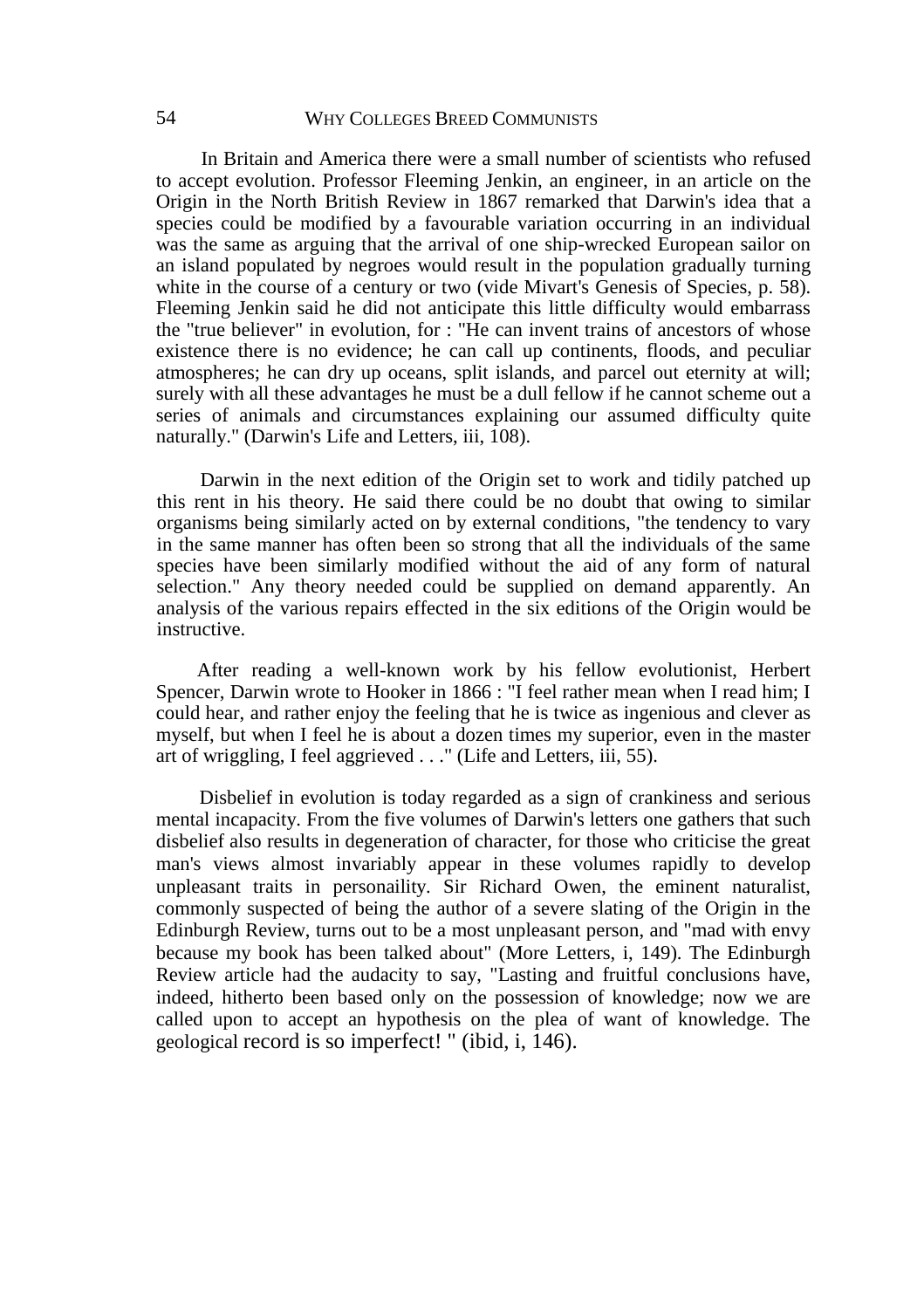Professor St. George Mivart, F.R.S., suffered a similar deterioration of character after acquiring a disbelief in various parts of the Darwinian theory, expressed by him in review articles and at length in his book of 1871, the Genesis of Species. "He is very unfair," writes Darwin to Lyell. "You never read such strong letters Mivart wrote to me about respect to me, begging that I would call on him, etc., etc. Yet ... he shows the greatest scorn and animosity towards me, and with uncommon cleverness says all that is most disagreeable. He makes me the most arrogant, odious beast that ever lived ... I suppose that accursed religious bigotry is at the bottom of it . . ." (More Letters i, 332).

Mivart in his writings had pointed to various gaps in the Darwinian argument. He remarked, for example, on Darwin's objection to the idea that any special sterility had been imposed on species to prevent inter-mixture. On this point Darwin wrote in the Origin: "To grant a species the special power of producing hybrids, and then to stop their further propagation by different degrees of sterility . . . seems a strange arrangement." Mivart's comment in his Genesis of Species (p. 125) was : "But this only amounts to saying the author would not have so acted had he been the Creator. 'A strange arrangement' must be admitted anyhow . . . and it is undeniable that the crossing is checked . . . there is a bar to the intermixture of species, but not of breeds." This little defect in his theory, as we have seen, was a standing vexation to Darwin, who objected strongly to Huxley obtruding it to public notice.

Darwin held natural selection to operate on chance variations occurring haphazard, and rejected all ideas of design in nature—at any rate subsequent to the First Cause. Mivart noted Darwin asking, "Can it be reasonably maintained that the Creator intentionally ordered . . . that certain fragments of rock should assume certain shapes, so that the builder might erect his edifice ? " Mivart's comment was possibly displeasing to Darwin. "It is almost incredible," he wrote, "but nevertheless it seems necessary to think that the difficulty thus proposed rests on a sort of notion that amidst the boundless profusion of nature there is too much for God to superintend; that the number of objects is too great for an infinite and omnipresent Being to attend to singly to each and all in their due proportions and needs" (Genesis of Species, p. 258). Was this a specimen of Mivart's "accursed religious bigotry" making Darwin appear as he complained, "the most arrogant, odious beast that ever lived" ?

In passing it may be noted that one of Darwin's stock arguments against design in nature was the shape of his nose, which displeased him every time he looked in the mirror. The point recurs in various letters. "Will you honestly tell me (and I shall really be much obliged)" he wrote to Lyell in 1861, "whether you believe the shape of my nose (eheu !) was ordained and guided by an intelligent cause ? " (More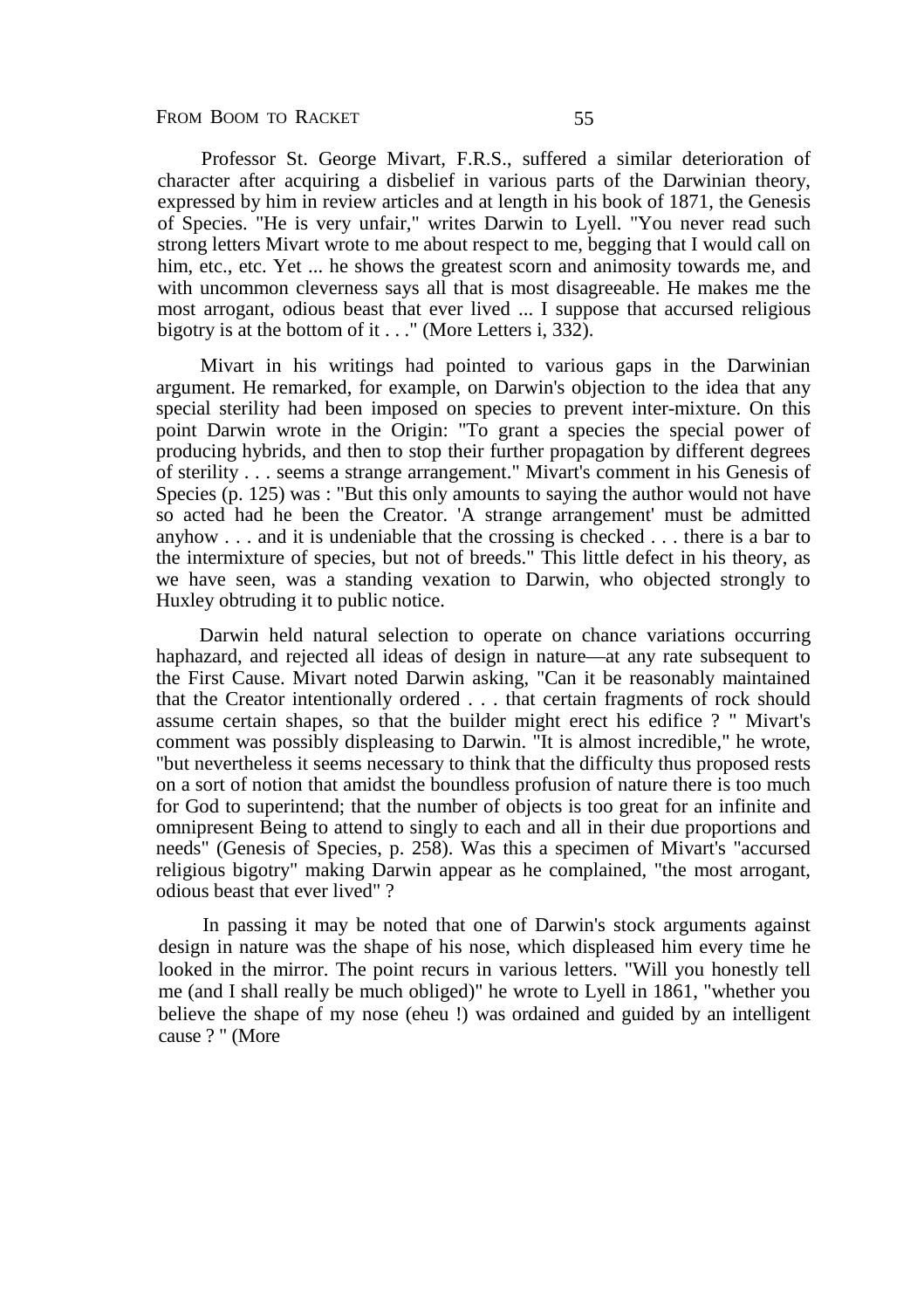Letters, i, 193). In a letter to Hooker in 1870 Darwin said of the universe, "I can see no evidence of beneficent design, or indeed of design of any kind in the details" (ibid, i, 321).

Professor Adam Sedgwick, the geologist, condemned the Origin of Species emphatically in the Spectator and at the Cambridge Philosophical Society. But the old man was very considerably Darwin's senior, and he was let off by being frozen out of the presence on calling on Darwin some time after his offences. Sedgwick declared quite truly, that the palaeontological record defied the evolutionist at every turn. "I cannot conclude," he wrote in the Spectator, "without expressing my detestation of the theory, because of its unflinching materialism; because it has deserted the inductive track, the only track that leads to physical truth; because it utterly repudiates final causes and thereby indicates a demoralised understanding on the part of its advocates. . . Not that I believe that Darwin is an atheist, though I cannot but regard his materialism as atheistical. . . And I think it intensely mischievous. . . Each series of facts is laced together by a series of assumptions and repetition of the one false assumption. You cannot make a good rope out of a string of air bubbles." (Darwin's Life and Letters, ii, 298).

Louis Agassiz, the American naturalist, in reviewing the Origin, at once put his hand on the weakest spot of all, saying : "Unless Darwin and his followers can succeed in showing that the struggle for life tends to something beyond favouring the existence of some individuals over that of other individuals, they will soon find they have been following a shadow" [Life and Letters, ii, 330). Neither Darwin nor anybody else has ever been able to show this, but eighty years have passed without the scientists being able to perceive that they are following a shadow. Agassiz apparently over-rated the penetration of the scientific mind. As to the theory generally, Agassiz said : "Until the facts of Nature are shown to have been mistaken by those who have collected them. . . I shall therefore consider the transmutation theory a scientific mistake, untrue in its facts, unscientific in its methods, and mischievous in its tendency" (ibid, ii, 184)— "Have you seen Agassiz's weak metaphysical and theological attack ? " wrote Darwin to Huxley (ii, 330).

The foregoing extracts show that the fundamental defects of the theory of evolution were clearly exposed by competent scientific men at the time of its first appearance. These defects remain today, along with numerous others since disclosed. And yet the public has it rammed down its throat on every hand that evolution is an established scientific fact. In the United States, for instance, when Bryan was campaigning against evolution in 1922, the council of the American Association for the Advancement of Science passed a resolution affirming that evolution was "not a mere guess," and furthermore that "the evidences in favour of the evolution of man are sufficient to convince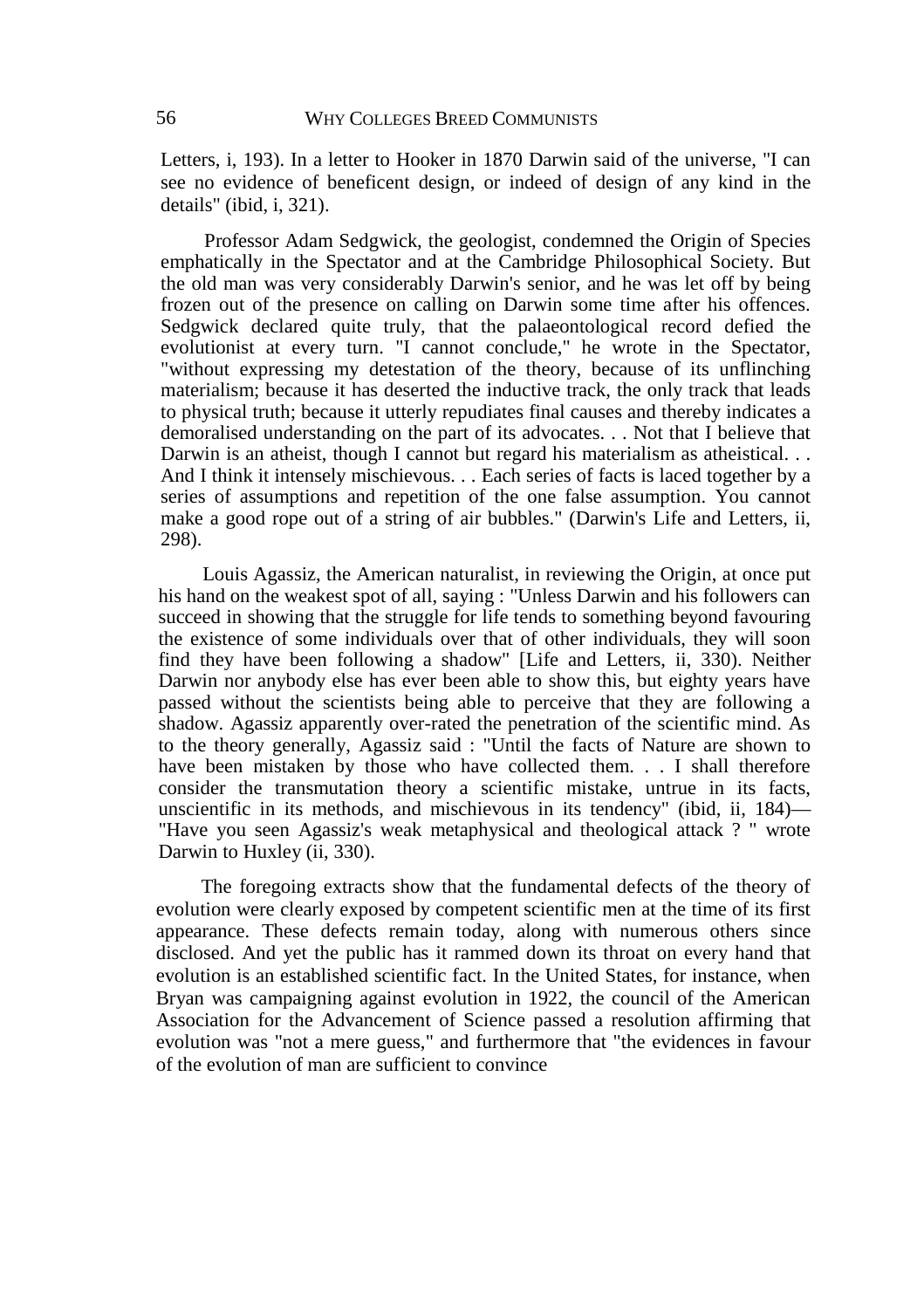every scientist of note in the world" (Nature, March 3, 1922). This latter statement was not true: that is, unless regarded as announcement of intention by a scientific ring to treat as a blackleg and scab any scientist who rejected evolution. There is evidence from various quarters of evolution today being run as a scientific racket.

Take the case of a leading biologist like Professor Sir William Bateson, who at the Toronto congress of the American Association for the Advancement of Science in 1921 admitted the total failure of all experiments directed to breaking through the natural breeding limits of species. The weight of this negative evidence against evolution could no longer be ignored, he said. While admitting this, Sir William Bateson nevertheless concluded in loyal evolutionist style : "Let us then proclaim in unmistakable language that our faith in evolution is unshaken. Every available line of argument converges on to this inevitable conclusion. . .The difficulties which trouble the professional biologist need not trouble the layman. Our doubts are not as to the reality or truth of evolution, but as to the origin of species, a technical, almost a domestic problem. Any day that mystery may be solved" (Nature, April 29, 1922). For his candour in referring in various addresses to the lack of evidence of evolution, Sir William Bateson is stated in his biography written by his son to have suffered at the hands of his scientific brethren a grievous ostracism, amounting to a professional boycott.

Professor G. Macready Price, professor of philosophy and geology at Washington, an anti-evolutionist, is quoted as writing : "When my unorthodox" college text-book on geology appeared in 1923 it was pounced upon savagely by the scientific journals—or by all that deigned to notice it at all. I was at that time green enough to think that the editors of these journals would allow me to make some sort of reply to my critics. But I had to learn the sad lesson that my offence had placed me beyond the pale. Finally, some years later, I did manage to get a partial reply to two of my critics in the official journal of the scientific society to which I belonged, but only after I had threatened the editor with the proceedings for libel (vide Why Be an Ape ? by a London journalist, Mr. Newman Watts, p. 38).

The way scientists are kicked into line on the subject of evolution was revealed by Mr. Arnold Lunn in his Flight from Reason in 1930. He wrote : "The other day I met a Fellow of the Royal Society. 'I am glad you are taking up this issue,' he said, 'because, of course, we professional scientists can do nothing. Our hands are tied. Take my own case for instance. Professor X regards Darwin as a Messiah. He has good jobs in his gift, and no jobs are going excepting to those who worship at the Darwin shrine.'"

Mr. Lunn also quotes the late Professor Thomas Dwight, an eminent anatomist, as saying : "The tyranny of the Zeitgeist in the matter of evolution is overwhelming to a degree of which outsiders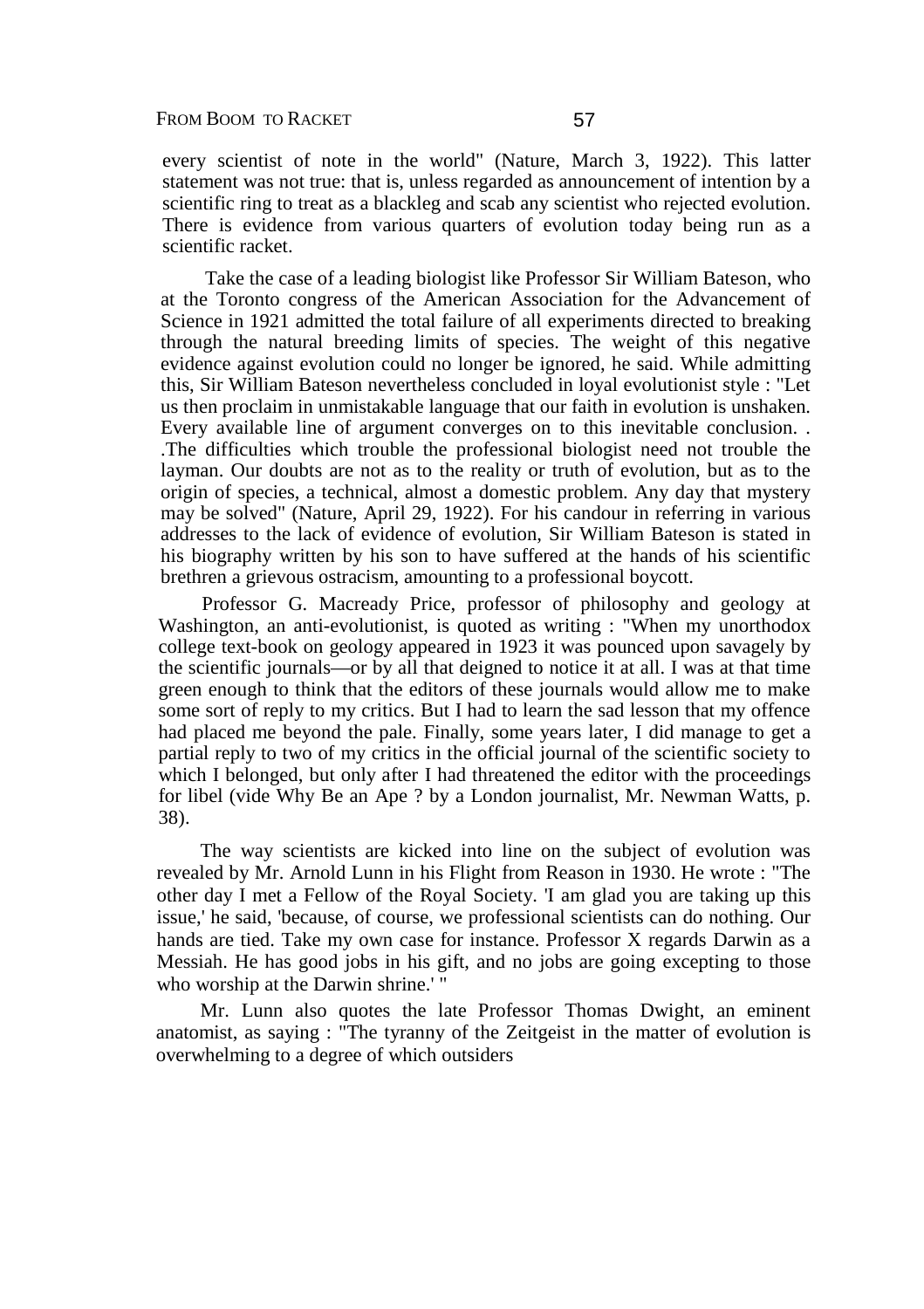have no idea. Not only does it influence (as I admit it does in my own case) our manners of thinking, but there is an oppression as in the days of the Terror. How very few of the leaders of science dare tell the truth concerning their own state of mind ! "

A palaeontologist who has rejected evolution is Lieut.-Col. L. Merson Davies, a Fellow of the Royal Society of Edinbrugh, a Fellow of the Royal Anthropological Society, and a Fellow of the Geological Society. Colonel Davies in a Victoria Institute paper, said in 1926 : "It 'does not pay,' as they say, to oppose evolution nowadays . . . how many have heard of the words of a leading zoologist like Fleischmann, a scientist of European reputation, who flatly denied that evolution could be regarded as scientifically established ? It is significant that no one has ever undertaken the task of directly opposing Fleischmann; but he was thoroughly abused instead, and soon forgotten. When men of science find that open expression of serious doubts upon the subject is treated after this fashion it is natural that they incline to keep them to themselves. Although the great majority of scientific workers do certainly accept belief in evolution, we have no reason to suppose they all do, even if we seldom hear of them openly opposing it" (vide Dewar's More Difficulties, pp. 124-5).

Mr. Douglas Dewar, F.Z.S., tells how the press has been nobbled up so that the public never hears the truth about evolution. Mr. Dewar was an evolutionist up to 1931, when he published his first book against the theory. In 1912 he was coauthor with Mr. F. Finn of an evolutionist book, The Making of Species, which was specially commended by President Theodore Roosevelt. In later life Mr. Dewar whose subject is Indian birds, rejected Darwinism in favour of evolution by sudden mutations. In the end he rejected the entire theory. He writes in his Man, a Special Creation (pp. 103-4) :

"Few people realise how important has been the capturing of the press by evolutionists. Today very few periodicals will publish an article or a paper attacking the evolution theory, and this applies both to the lay and the religious press : most of the religious journals are in the hands of modernists who have accepted the theory of man's animal descent . . . Generally speaking the editors of newspapers believe evolution to be an established fact, and in consequence regard anyone who attacks it as an ignoramus or crank . . . Scientific journals, being conducted by evolutionists, usually decline to publish any contribution that casts even a shadow of doubt on the evolution concept. . . Book publishers . . . are unwilling to publish a book, which as it runs counter to current scientific opinion will either be ignored or savagely attacked. Nor are most of them willing to publish at the author's expense a volume attacking evolution for fear they should lose caste. Thus the public is permitted to hear only one side of the case .... the average man ... is led to believe that evolution is a law of nature as firmly established as is the law of gravity."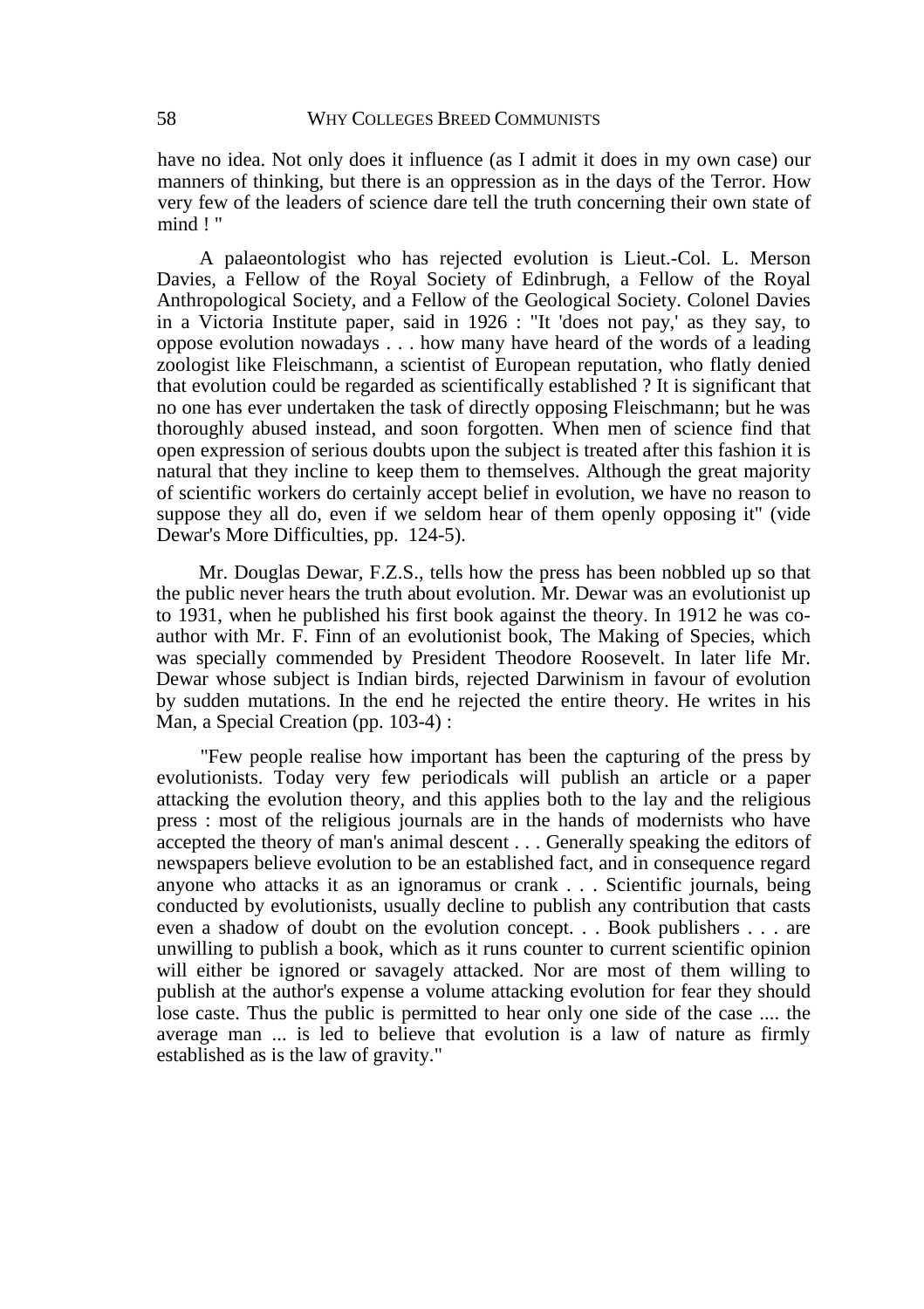As an instance of how Britain's leading scientific journal deals with antievolutionists the following facts may be mentioned. The present writer in looking through a file of Nature noticed in its issue of November 27, 1937, a half-page review of Evolution and Its Modern Critics by Dr. Morley Davies. This book was a rejoinder to Mr. Douglas Dewar's Difficulties of the Evolution Theory published in 1931. In 1938 Mr. Dewar replied to Dr. Davies with another book, More Difficulties of the Evolution Theory. Inspection of the very full index to Nature revealed no review of either of Mr. Dewar's two anti-evolutionist books. Most of Nature's review of Dr. Davies' book was occupied with belittlement of Mr. Dewar. Said the reviewer : "In place of a hypothetical discussion, the author takes Mr. Dewar's Difficulties of the Evolution Theory in place of a young student's questions." Having thus by inference written Mr. Dewar down to the to the intellectual level of an immature student, Nature's reviewer proceeded to give him a kindly lecturette on the extreme rarity of fossilisation, suggesting that if Mr. Dewar watched a dog pulling an animal carcase to pieces he might have some elementary ideas on the subject. In point of actual fact, Mr. Dewar and Mr. Levett-Yeats, as we have noted, had five years before contributed a paper to the Victoria Institute giving detailed statistics on this subject of fossilisation. However, the last thing any reputable scientific journal desires today is to allow anything injurious to evolution to creep into its pages.

Testimony as to a similar state of things in the United States was provided by Mr. Paul Shorey in an article in the Atlantic Monthly in 1928. "There is no cause," wrote Mr. Shorey, "that is so immune from criticism, that is so sacred a cow, not only in newspaper offices but in the universities of the North (of America), as Evolution with a capital E. An ambitious young professor may safely assail Christianity or the Constitution of the United States, or George Washington, or female chastity, or marriage, or private property. But he must not apologise for Bryan. . . That would be intolerance, lack of a sense of proportion, failure in open-mindedness, unfaith in progress. It is not done."

In Britain in 1934 an Evolution Protest Movement was formed and presently requested the British Broadcasting Corporation that its president, Sir Ambrose Fleming, F.R.S., might be given an opportunity of stating the case against evolution over the radio. Mr. C. A. Siepmann, the B.B.C. director of talks, refused this, stating in his reply : "It is the policy of the Corporation to allow of reference to evolution in such terms as have the support of the large majority of distinguished scientists in this country." An Evolution Protest Movement leaflet notes that while taking this stand to block an anti-evolution broadcast, the B.B.C. nevertheless defended a communist broadcast on the ground that "there was no greater danger than that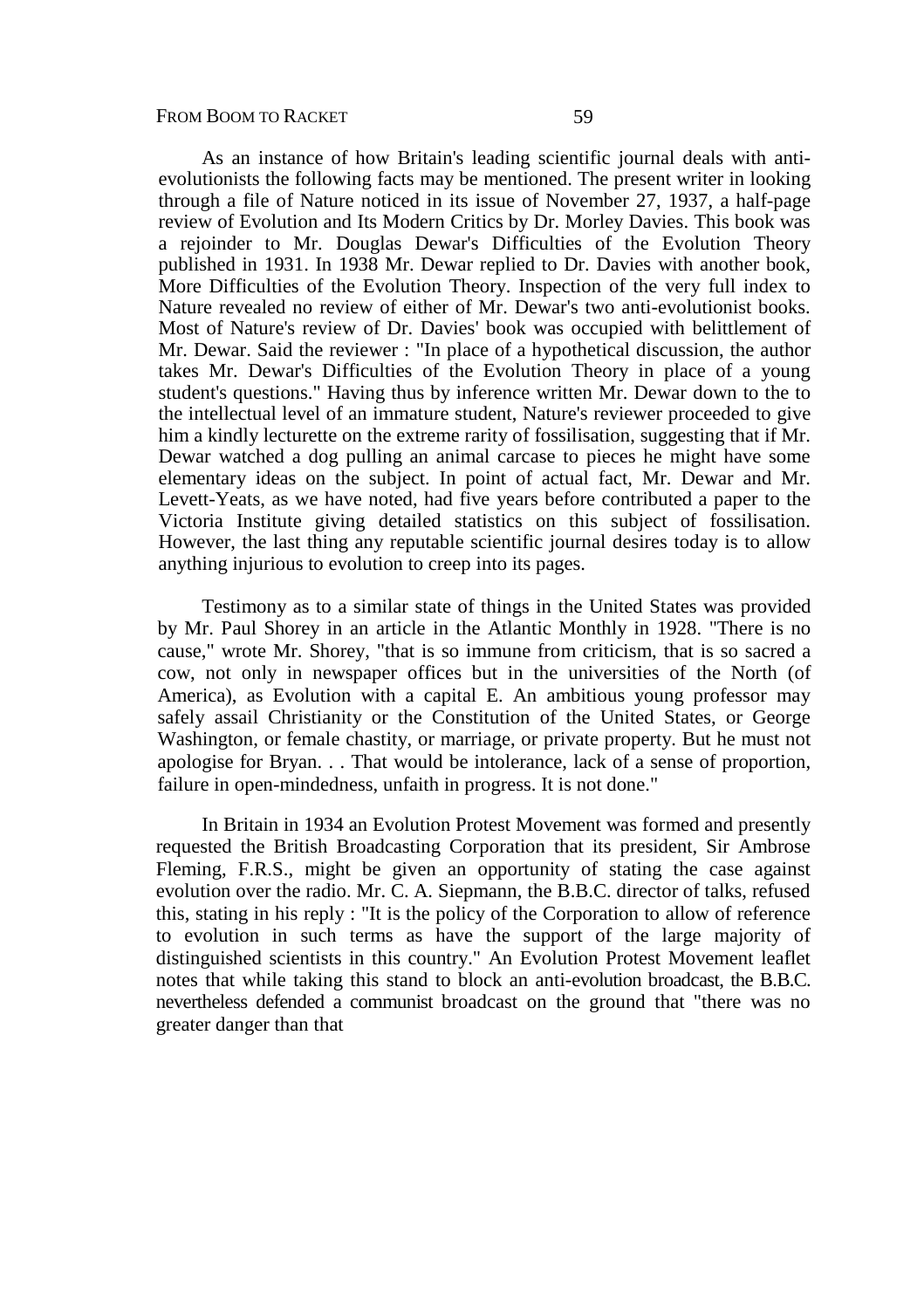a point of view should be suppressed." Curiously enough, it was only by the invention of the thermionic valve by Sir Ambrose Fleming, whom the B.B.C. refused to allow to speak, that radio broadcasting became possible at all. The incident is significant as just one more instance of evolutionist and communistic influences operating in double harness in influential quarters.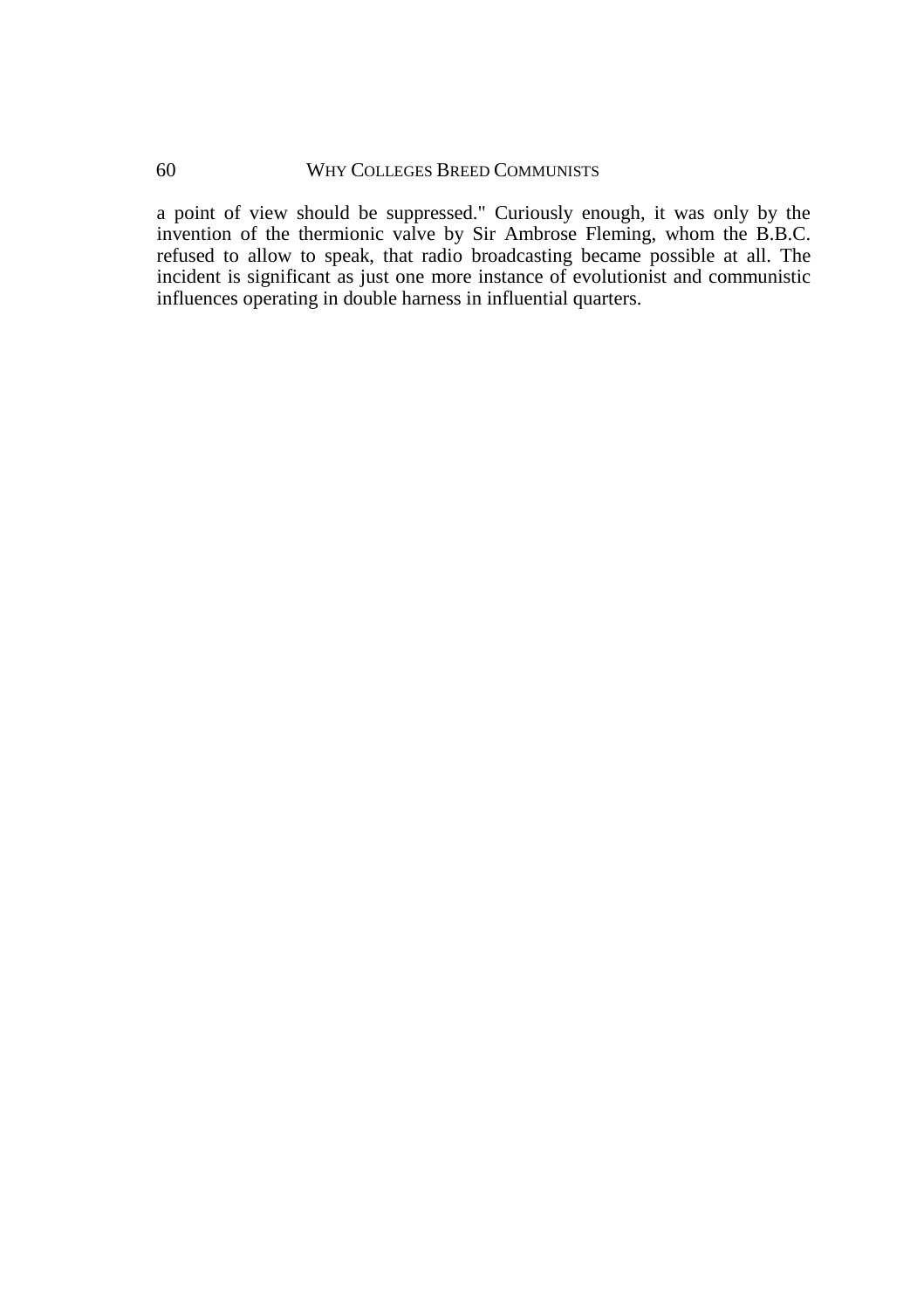## Chapter VIII

## ALL ABOARD FOR ATHEISM

EVER since its first proclamation eighty years ago, the theory of organic evolution has been actively at work disintegrating the religious beliefs of those who accept it. Its principal achievement has been to empty the churches by mass manufacture of atheists and materialists. Atheism and materialism very frequently find their political embodiment in communism. It is not correct to say that all evolutionists are atheists, materialists, and communists. They are simply headed that way, that is all. It is correct on the other hand, to say that communists are almost invariably atheists, materialists, and evolutionists. Evolution is essential to materialism and atheism in that it provides a mechanical explanation of the universe without any spiritual principle.

Both Darwin, prophet of evolution, and Huxley, his high priest, had abandoned belief in Christianity at the time they took up with evolution. Darwin records that after his return from the voyage in the Beagle in 1836, at which date he was twenty-seven years of age, "I gradually came to disbelieve in Christianity as a divine revelation" (Life and Letters, i, 308). Huxley similarly relates that by 1850, at the age of twenty-five, he had "long done with Pentateuchal cosmogony," and desired "some particle of evidence" that animals came into being by creation (ibid ii, 187-90). That neither held established religion in especial esteem is evident by their letters. Darwin in 1859, for instance, wrote to Hooker complaining that a certain reviewer of his book "drags in immortality, and sets the priests at me," and is ready to "tell the black beasts how to catch me" (ibid, ii, 228). Huxley's attitude was well known, and right at the end within a year of his death he wrote in 1894 : "I am not afraid of the priests in the long run. Scientific method is the white ant which will slowly but surely destroy their fortifications," and lead to "the gradual emancipation of the ignorant upper and lower classes, the former of whom especially are the strength of priests." (Huxley's Life and Letters, ii, 379). The word "priests" in these extracts is used as descriptive of clergy generally, irrespective of denomination.

Huxley expounded his theological views publicly and emphatically in his addresses and books. Darwin did not do so. In various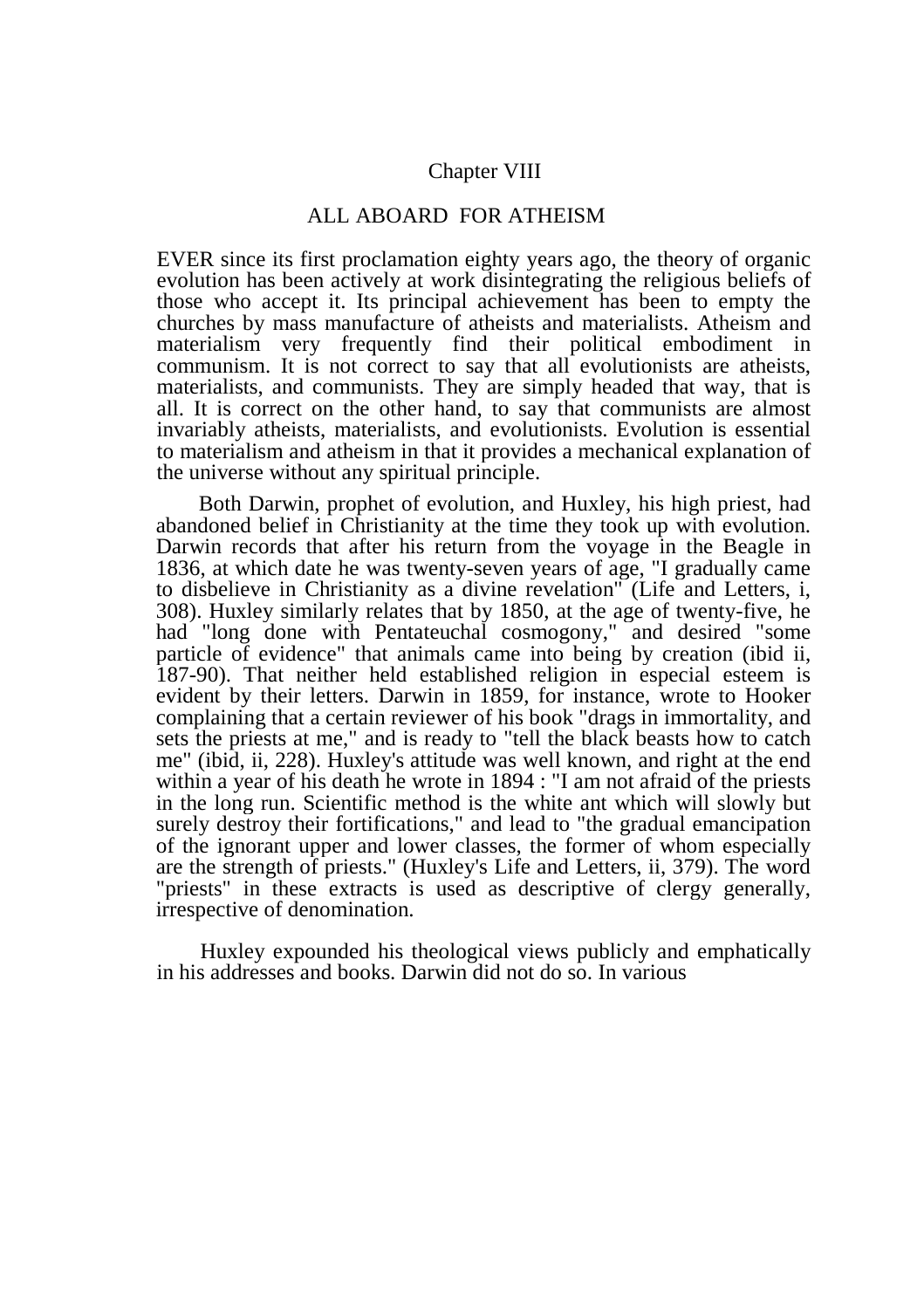letters he is to be found stating, "My theory is in a muddle." The fact of the matter seems to be that his own intuitive feelings for a long time prevented him from carrying his scientific views to their logical conclusion. According to the Darwinian theory of natural selection all living things are the product of chance variations without purpose or design. Modern evolutionists carry the idea a stage further, regarding life itself as a chance product of inorganic matter. Darwin for a long time refused to accept this idea, but in 1871 he is to be found imagining a chance generation of life from non-living matter—"in some little warm pond, with all sorts of ammonia and phosphoric salts, light, heat, electricity, etc." (Life and Letters, iii, 18).

As he advanced in life, Darwin became more completely materialistic in his views. Less than two months before his death he wrote on February 28, 1882 : "Though no evidence worth anything has as yet, in my opinion, been advanced in favour of a living being, being developed from inorganic matter, yet I cannot avoid believing the possibility of this will be proved some day in accordance with the law of continuity. . . Whether the existence of a conscious God can be proved from the existence of the so-called laws of nature (i.e., fixed sequences of events) is a perplexing subject, on which I have thought, but cannot see my way clearly" (More Letters, ii, 171). The chaotic nature of Darwin's views is revealed in the following statement made in 1879 :

"The old argument from design in Nature, as given by Paley, which formerly seemed to me so conclusive, fails now that the law of natural selection has been discovered. . . There seems to be no more design in the variability of organic beings, and in the action of natural selection than in the course which the wind blows. . . At the present day the most usual argument for the existence of an intelligent God is drawn from the deep inward convictions and feelings which are experienced by most persons. . . Formerly I was led by such feelings ...to the firm conviction of the existence of God and the immortality of the soul. . . I well remember my conviction that there is more in man than the mere breath of the body. But now the grandest scenes would not cause any such conviction and feelings to rise in my mind. Another source of conviction in the existence of God. . . follows from the extreme difficulty, or rather impossibility, of conceiving this immense and wonderful universe, including man and his capacity for looking backwards and far into futurity, as the result of blind chance or necessity. . . This conclusion . . . has gradually, with many fluctuations, become weaker. . . I, for one, must be content to remain an Agnostic" (Life and Letters, i, 309-12).

In 1881 Darwin was asked if a certain correspondent was correct in describing him as saying everything was due to chance. Darwin replied that the word "chance" must have been used "in relation only to purpose in the origination of species." He added : "On the other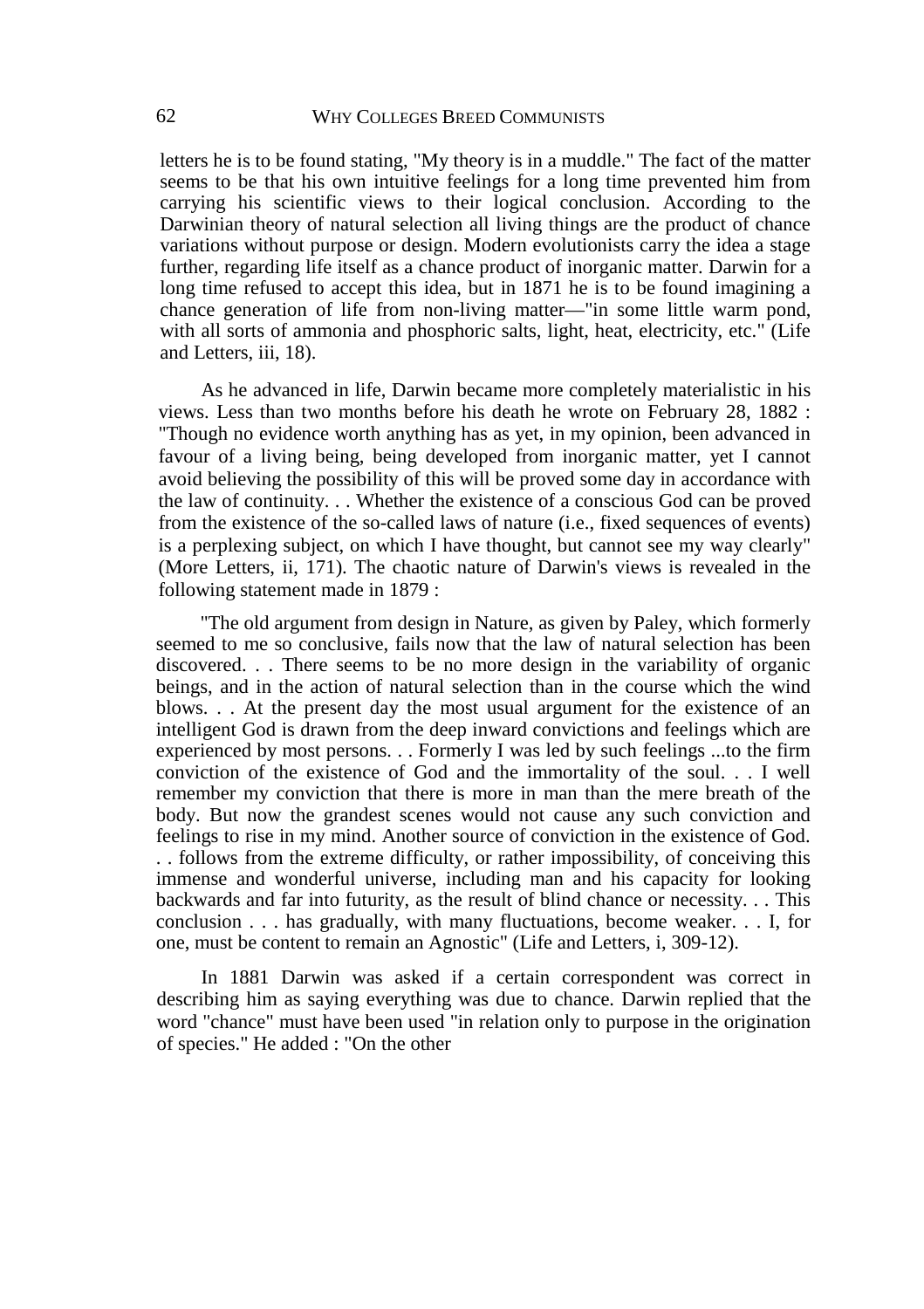hand, if we consider the whole universe the mind refuses to look at it as the outcome of chance—that is, without design or purpose. The whole question seems to me insoluble, for I cannot put much or any faith in the so-called intuitions of the human mind, which have been developed, as I cannot doubt, from such a mind as animals possess; and what would their convictions or intuitions be worth ? " (More Letters, i, 395).

Darwin's position was that whatever the First Cause of all things might be, everything thereafter occurred by chance. Alfred Russell Wallace and Sir Charles Lyell accepted evolution subject to in-breathings of creative power to help the process on, particularly with respect to the appearance of man upon the earth. Wallace regarded natural selection as quite incapable of accounting for man's powers of speech, his taste for music, mathematical faculty, and other attributes separating him by an immense gulf from the lower animals, and in his Darwinism in 1901 Wallace imagined evolution helped along by creative power from time to time just as the direction of a curve is imperceptibly altered. Lyell in correspondence with Darwin in 1859 had raised the same point of injections of primeval creative power, and Darwin replied, "If I were convinced that I required such additions to the theory of natural selection, I would reject it as rubbish" (Life and Letters, ii, 210).

Huxley, with his endless capacity for writing nonsense, rebuked the critics of Darwin for "the most singular" of their fallacies, "that which charges Mr. Darwin with having attempted to re-instate the old pagan goddess, Chance" (Darwin's Life and Letters, ii, 199). Nevertheless, one finds Sir Edward Poulton in his presidential address to the British Association in 1937 recalling the "heroic help" given in the study of Darwinian natural selection by Miss Welldon "who four times recorded the result of 4,096 throws of dice, showing that the faces with more than three points were, on the average, uppermost slightly more often than was to be expected" (Nature, Sept. 4, 1937). According to evolutionists, chance developed the human eye by the operation of discontinuous light on a freckle on the skin. Chance is the only God evolution knows.

Huxley, chief propagandist of Darwinism, expressed himself with frequency and vigour on theological matters. He saw not a tittle of evidence, he said, of a Deity standing to mankind in the relationship of a father. "I am unable," he declared, "to discover any 'moral' purpose, or anything but a stream of purpose towards the consum? mation of the cosmic process, chiefly by means of the struggle for existence, which is no more righteous or unrighteous than any other mechanism" (Huxley's Life and Letters, i, 241, and ii, 303).

Darwin's moral ideas were based on his evolutionist doctrine. He expressed the opinion in 1879 that "most or all sentient beings have been developed in such a manner, through natural selection,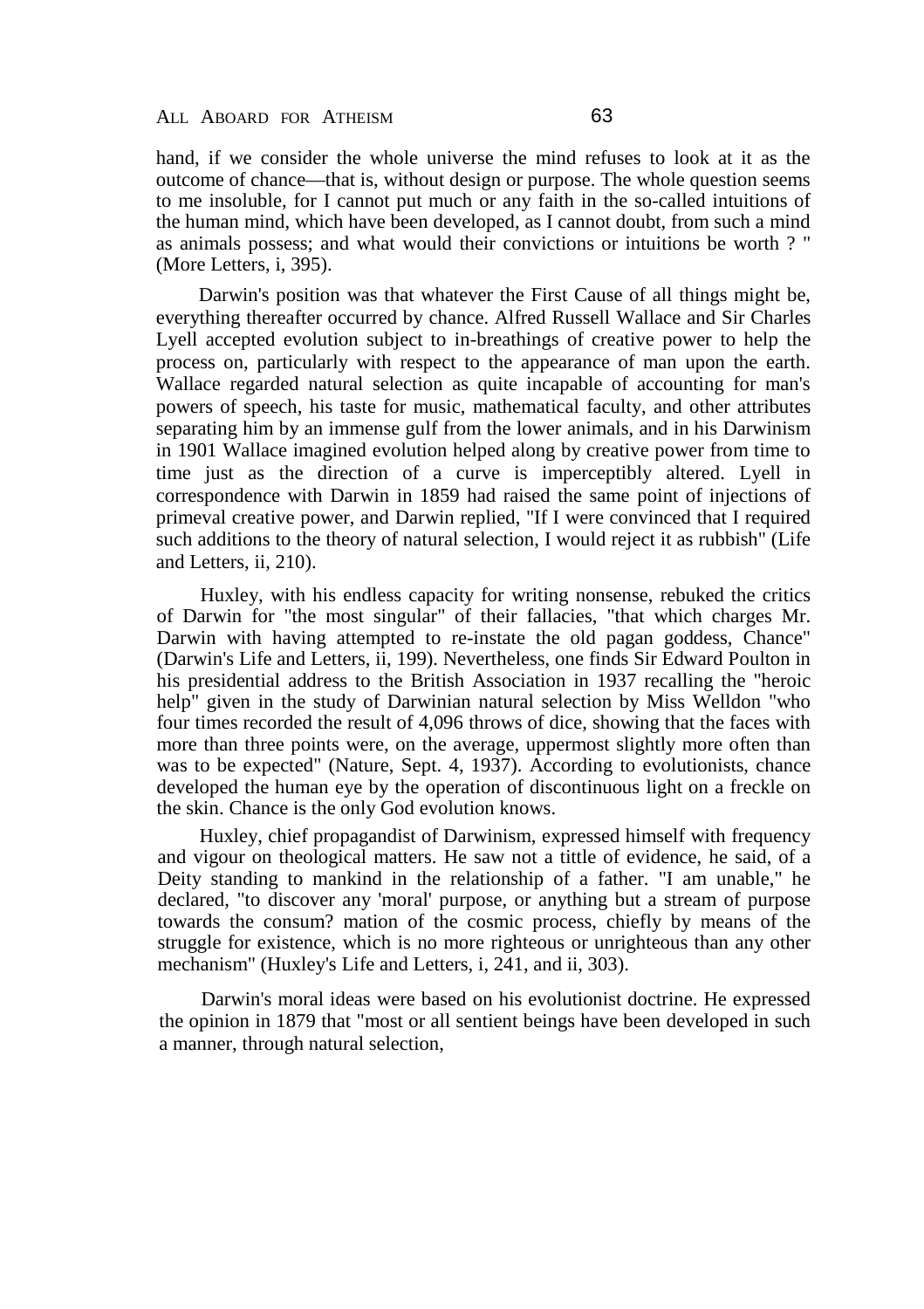that pleasurable sensations serve as their habitual guides" (Life and Letters, i, 310). Morality on this basis slides easily and naturally into the doctrine of Aleister Crowley and the Black Mass, 'Do as thou wilt, there is no other law.' The so-called new morality runs along these lines, and the same idea (wrapped in cotton wool) is at the back of the new education, etc.

While Darwin became increasingly materialistic in his views in later life, Huxley became less so. However, one finds Huxley writing on the subject of morality as follows in 1892 : "So far as mankind has acquired the conviction that the observance of certain rules of conduct is essential to the maintenance of social existence it may be proper to say that 'Providence,' operating through man, has generated morality" (Huxley's Life and Letters, ii, 303). Huxley in his Romanes lecture of 1893 admitted that the ethical principle of disregard of self is opposed to the self-regarding principle on which evolution is assumed to have taken place. Huxley also admitted that natural selection fails to account for man's taste for music and his innate sense of moral beauty.

Enough has been quoted of the views of Darwin and Huxley to show the deteriorating effect of their evolutionist imaginings on their entire outlook on life. They are adrift from whatever bearings they ever had, and without any idea of where they are. Their moral standards, so far as they have any clearly defined standards, are inferior to the Christian ones they threw away. Their idea of man as descended from brute beasts is a degraded conception as compared with the conception of man as a spiritual being; and the Darwinian idea of the living world as a chance product without aim or purpose is one which runs counter to the intuitions of mankind. If what they had to tell us was true we should have to accept it and reconcile ourselves to it as best we could. But the standards of proof accepted by evolutionist scientists would be despised by a mediaeval witch finder. The late Lord Halsbury, a former Lord Chancellor of England, has been quoted as very truly saying : "In court we are expected to give full proof in support of every assertion. A professor, on the other hand, appears to consider himself relieved of any such anxiety" (vide Why be an Ape?, p. 34).

Evolution is an emanation of darkness, a product of a decadent age. A passage in Huxley's Life reveals the progress of that decadence. In expounding his theological views in correspondence with Charles Kingsley in 1863, Huxley remarked that, except with two or three scientific colleagues, he felt himself helplessly at variance with his fellowmen on these matters, and as remote from them as they would feel among a lot of Hottentots. He added : "I don't like this state of things for myself—least of all do I see how it will work out for my children" (Huxley's Life and Letters, i, 240). Huxley need have had no fear. The evolution boom swept him and his family onward and upwards. Nine years after he wrote the University of St. Andrews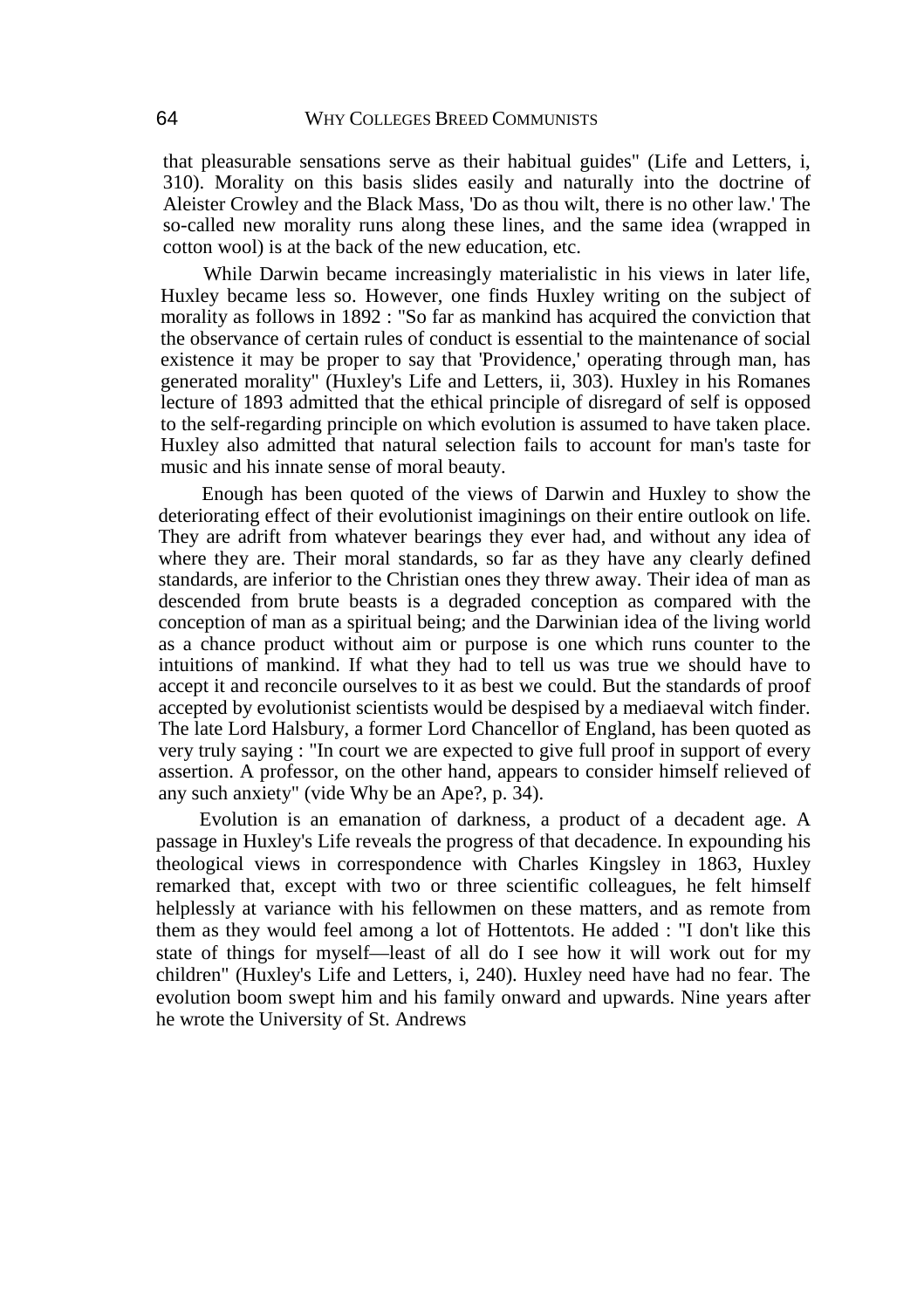recognised his eminence by electing him its rector. Oxford University later acclaimed him as one of the great men of the day by bestowing an honorary D.C.L. Finally, in 1892 Queen Victoria (or her Ministers) thought it not inappropriate for the Defender of the Faith to summon this active and noisy propagator of disbelief to membership of her Privy Council.

As for the Huxley family, they have flourished mightily in preaching the same Huxleian gospel. In 1899 the evolutionists, in their task of emancipating the ignorant upper and lower classes from thraldom to religion, founded the Rationalist Press Association. Seren years later that body was busy pushing out in scores of thousands a book of 432 pages sold at the obviously unprofitable price of sixpence, and proudly flaunting on its cover an excerpt from the Sunday School Chronicle quoting the Bishop of London as saying that this particular book "has done more damage to Christianity during the last few years than all the rest of the sceptical books put together." Inside the cover appeared the name of Professor Leonard Huxley, son of the great Huxley, as one of the executive officers of the association.

In the third generation Huxley's grandson, Professor Julian Huxley, is able triumphantly to proclaim in his widely circulated Essays of a Biologist (p, 74) that "any view of God as a personal being is becoming frankly untenable."The "march of knowledge," he affirms, has left no room in the universe for any such idea. "Creation of earth and stars, plants, animals and man—Darwin swept the last vestiges of that into the wastepaper basket of outworn imaginations, already piled high with the debris of earlier ages," so affirms this worthy scion of the House of Huxley.

It is worth noting that evolution is the mainstay of the Rationalist Press Association volume of which Professor Julian Huxley's father was one of the sponsors. The volume, The Churches and Modern Thought by Philip Vivian, solemnly assures us without a quiver of an eyelid that "Evolution is no longer a mere speculative theory, possibly or probably true, but an established fact accepted by the whole scientific world with hardly a single dissentient voice " (p. 169). In putting Christianity through the mincing machine, the author dwells on the pitiful lack of evidence on the religious side. "Even the working man," he tells us, "will not remain satisfied with a theology which maintains the necessity for a foundation of facts, and yet is unable to prove them" (p. 361). With gusto he quotes on page 339 the following statement from T. H. Huxley's essay on "Science and Morals" : "The foundation of morality is to have done, once and for all, with lying; to give up pretending to believe that for which there is no evidence. . ."

If evolutionists were to follow Grandfather Huxley's advice, and give up pretending to believe that for which there is no evidence, not very much would be left of their theory. Even prominent evolutionists in pronouncements from the throne in the scientists' parliament have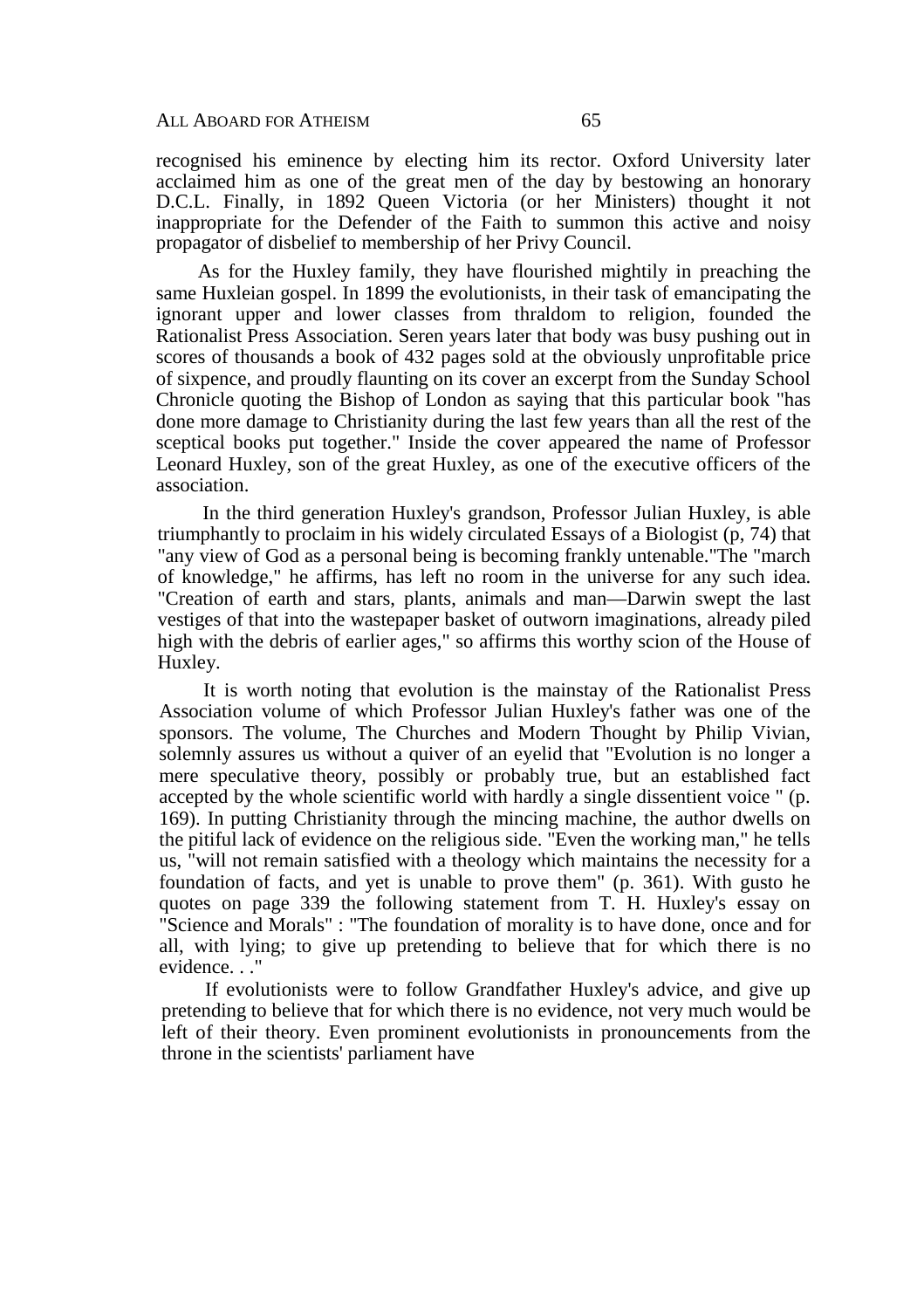declared evolution to be just as much a matter of faith as religion. The eminent Professor D. H. Scott, for example, in his presidential address to the botanical section of the British Association in 1921 is to be found saying : "Is then evolution a scientifically ascertained fact ? No ! We must hold it as an act of faith because there is no alternative." Eight years later Professor D. M. S. Watson, of the University of London, told the assembled zoologists of the British Association in 1929 : "The theory of evolution is a theory universally accepted, not because it can be proved true, but because the only alternative, special creation, is clearly incredible."\* The facts assembled in these pages suggest strongly that Professors Scott and Watson had excellent grounds for saying no evidence can be found of evolution. The fact of the matter is simply that the Huxleys, Vivians, and the rest, approach evolution in a spirit of credulity and religion in a spirit of incredulity.

It is noticeable that both Professor Julian Huxley and Mr. Vivian attach importance to the number of believers as an item of proof of evolution. Professor Huxley, as previously noted, opens the 1929 Encyclopaedia Britannica article on evolution by telling us that "among competent biologists and geologists, there is not a single one who is not convinced," etc. Mr. Vivian proclaims evolution as "accepted by the whole scientific world with hardly a dissentient voice." On the other hand, we have noted various qualified scientific men stating that it 'does not pay' today to express disbelief in evolution, and that the scientific billets only go to professing evolutionsts.

The proposition thus seems to run : (1) Evolution is established fact. (2) It is established because scientists believe in it. (3) Scientists have to believe in evolution to rise on the payroll. The reader can draw his own conclusion from these premises. There is certainly no pecuniary sacrifice attaching to belief in evolution today. It is a suitable belief for a scientist desirous of presently possessing a higher-grade motor car. And pursuit of truth for truth's sake is a cold, cheerless occupation compared with going places in a limousine. You travel in pursuit of truth on a secondhand push-bicycle.

"Materialism," says Professor John Elof Boodin, in his Cosmic Evolution (1925), "has substituted magic for sober thought. The whole process of evolution becomes a succession of miracles without intelligible ground in the process. The appearance in a world of chance of any order at all, the emergence of life with its series of forms and organs, the final appearance of intelligence and a sense of beauty— all are miracles. . . That any age should take seriously such an incoherent mixture of mysticism and science is evidence of nothing so much as a want of logical thinking. . . By some magic the antecedent

<sup>\*</sup> Professors Scott and Watson are quoted in Major Wren's Evolution: Fact or Fiction? pp. 22 and 59. Nature's reports of their addresses, apparently condensed, are to similar effect in less direct language.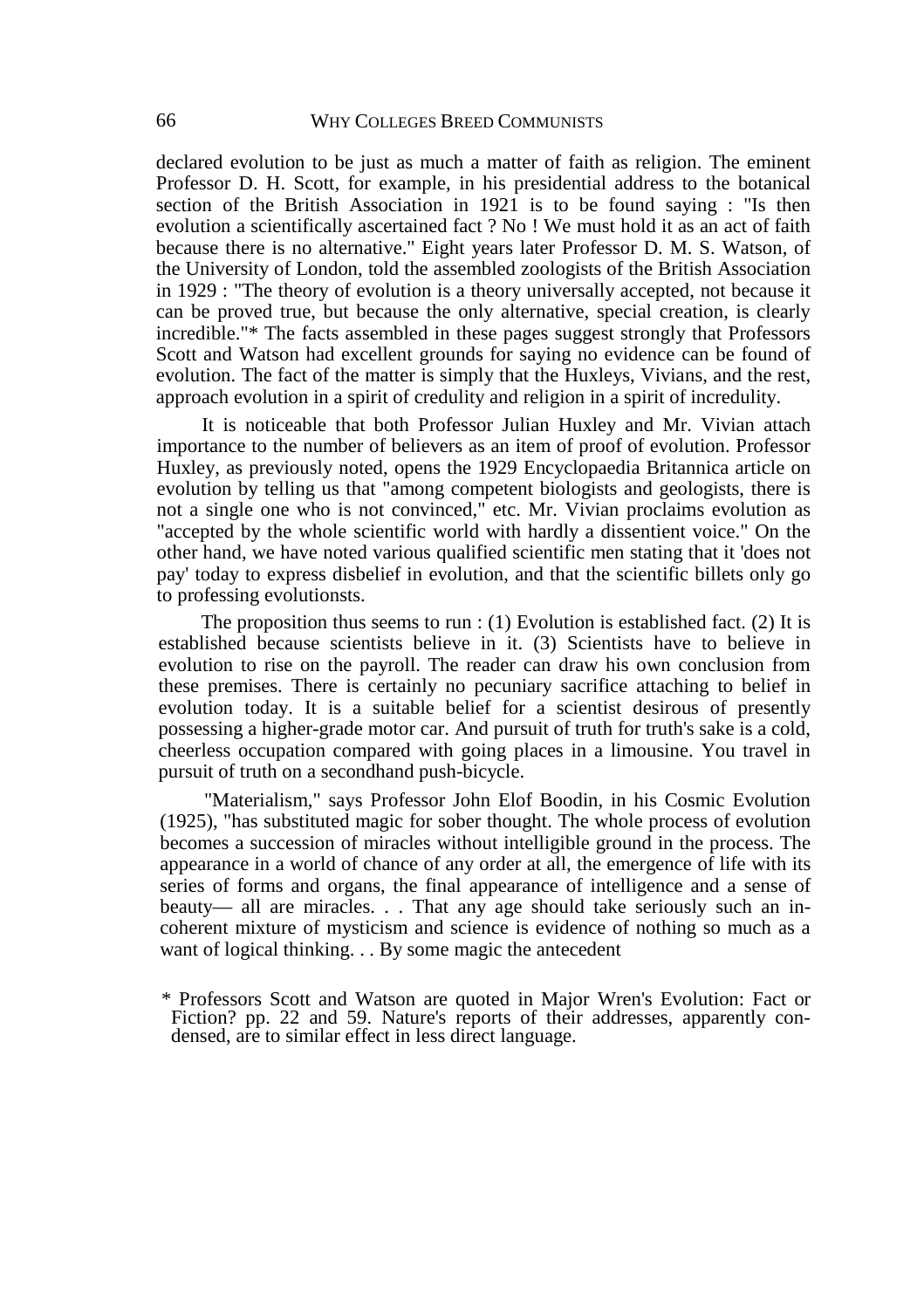forms are supposed to yield new forms and characters. By chance variations the structure of protoplasm is supposed to be built up from inorganic matter, and by further chance the various forms and characters appear. . . Chance is God. . . Materialism offers the most astounding instance of credulity in history" (extracts quoted in Major Wren's Evolution, Fact or Fiction ?).

Evolution is not a science at all. It is a religion, and a very low-grade religion, with its hymns played in jazz and syncopated cacophony, and its sanctuaries adorned with cubist art—the religion of the Godless, of the crazy intellectuals who don't know anything about anything except knowledge. A few faint gleams of light begin to appear through the murk of this evolutionist hellupon-earth. A stray scientist here and there begins to perceive that knowledge is not all. Professor Sir Arthur Eddington, peering out into space through his astronomical telescope, perceives something else looming into view. "The problem of knowledge," he writes, "is an outer shell beneath which lies another philosophical problem—the problem of values" (Philosophy of Physical Science, 1939, p. 222).

With their heads stuffed full of what they call knowledge our materialistevolutionist intellectuals have lost all sense of values. They forget that the human rational intellect is but a measuring machine capable of reporting on the difference between this and that, but dealing all the time with nothing but the symbols of reality. Not all the books and all the professors in the world can even tell you the taste of bacon and eggs, you have to eat a dish of them to find that out. Rationalism gives you the menu card and calls it a dinner. It hands you the music score and calls it a concert. Your contact with reality comes through other parts of your consciousness.

Rationalism cannot measure God Almighty, cannot weigh Him : therefore God Almighty does not exist. But as William James, the psychologist, points out\* the innumerable men and women who in all ages have felt the presence of God behind phenomena need no logical demonstration to prove that God exists : they know that all the words in all the creeds and religions of the world are but the feeblest shadow of a tremendous fact. Not all men have this insight, but the intuitive feeling that there is an omnipresent power in the universe, outside and beyond man, yet friendly to him and his ideals, has endured in the human heart through all ages and in all lands.

The evolutionist-materialist says these intuitions are superstitious delusions. He wants logical proof before he believes in anything but his material world. But the materialist has yet to be born who can provide any logical proof that the material universe has any existence apart from his own consciousness of it. When it comes to logical foundations he is as hopelessly bankrupt as his opponent. It all comes down to the practical working value in human life of the goods that

<sup>\*</sup> Varieties of Religious Experience, pp. 73 and 443.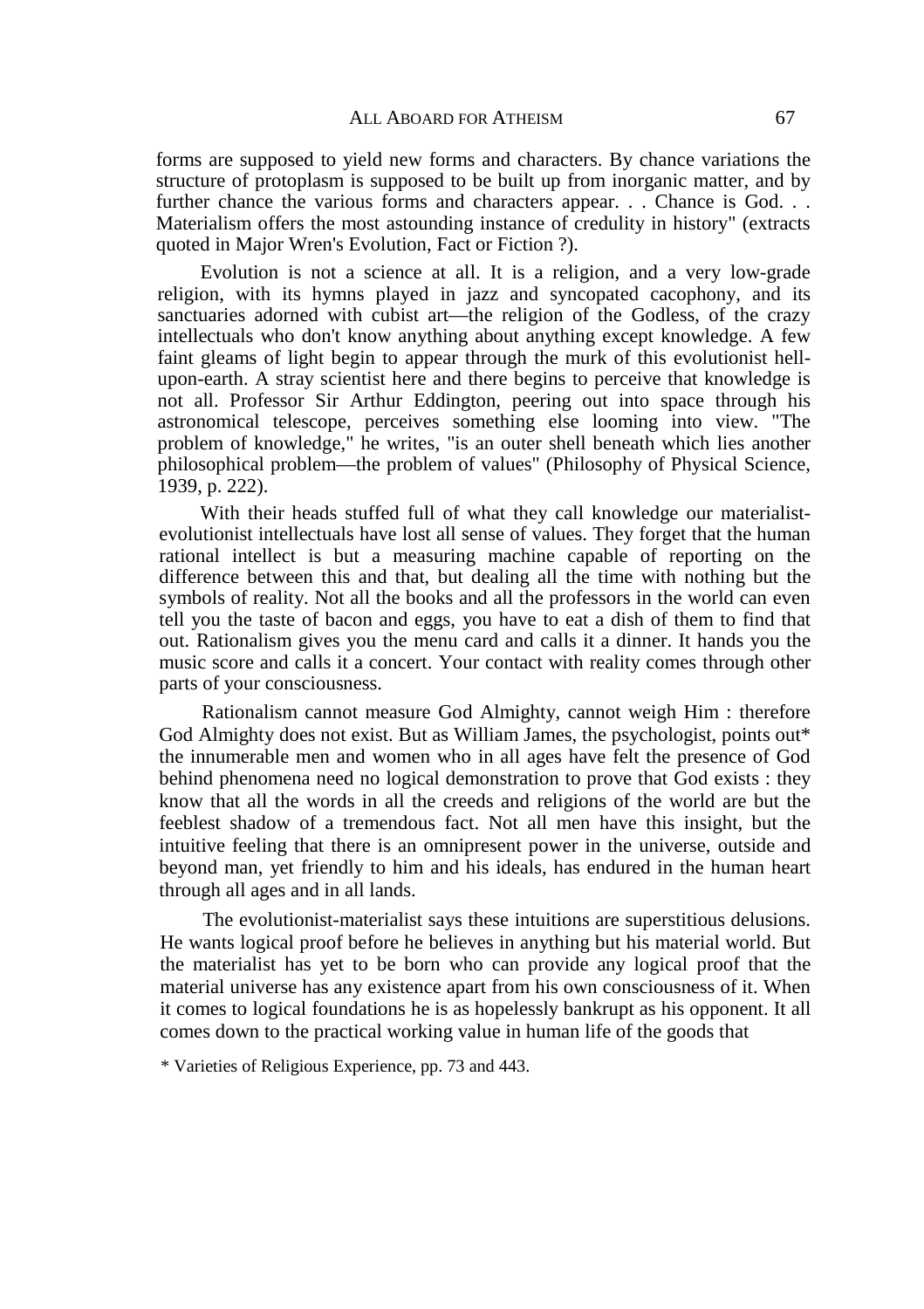evolutionist-materialism and religion have to offer. We hear a lot about "Democracy" today. A very valuable book entitled Modern Democracies was written a few years after the war of 1914-1918 by the late Lord Bryce. After surveying the democracies of the world as they then stood, Lord Bryce expressed the opinion that the future or civilisation depends upon the future of religion. Of Christianity he said :

"Christianity—a far more powerful force than any political ideas or political institutions, since it works on the inmost heart of man— has produced nearly all the moral progress that has been achieved since it first appeared, and can in individual cases transmute lead into gold; yet Christianity has not done these things for peoples, because checked or perverted by the worse propensities of human nature, it has never been applied in practice" (vol. ii, p. 585).

What has Darwinian monkey-man materialism produced since it first appeared? Nothing but dirt and degradation all along the line. No one is twopence the better for it. What is it based upon. Upon nothing whatever but faith, upon belief in the reality of the unseen-belief in the fossils that cannot be produced, belief in the embryo-logical evidence that does not exist, belief in the breeding experiments that refuse to come off. It is faith unjustified by works— "fanatic faith, that wedded fast to some dear falsehood, hugs it to the last." Whether we seek our ancestors in the Garden of Eden or the monkey-house, it is faith that guides us equally to the one quarter or the other : upwards to the stars and immortal harmonies beyond this muddy vesture of decay; or downwards to the dark earth and the beasts that perish.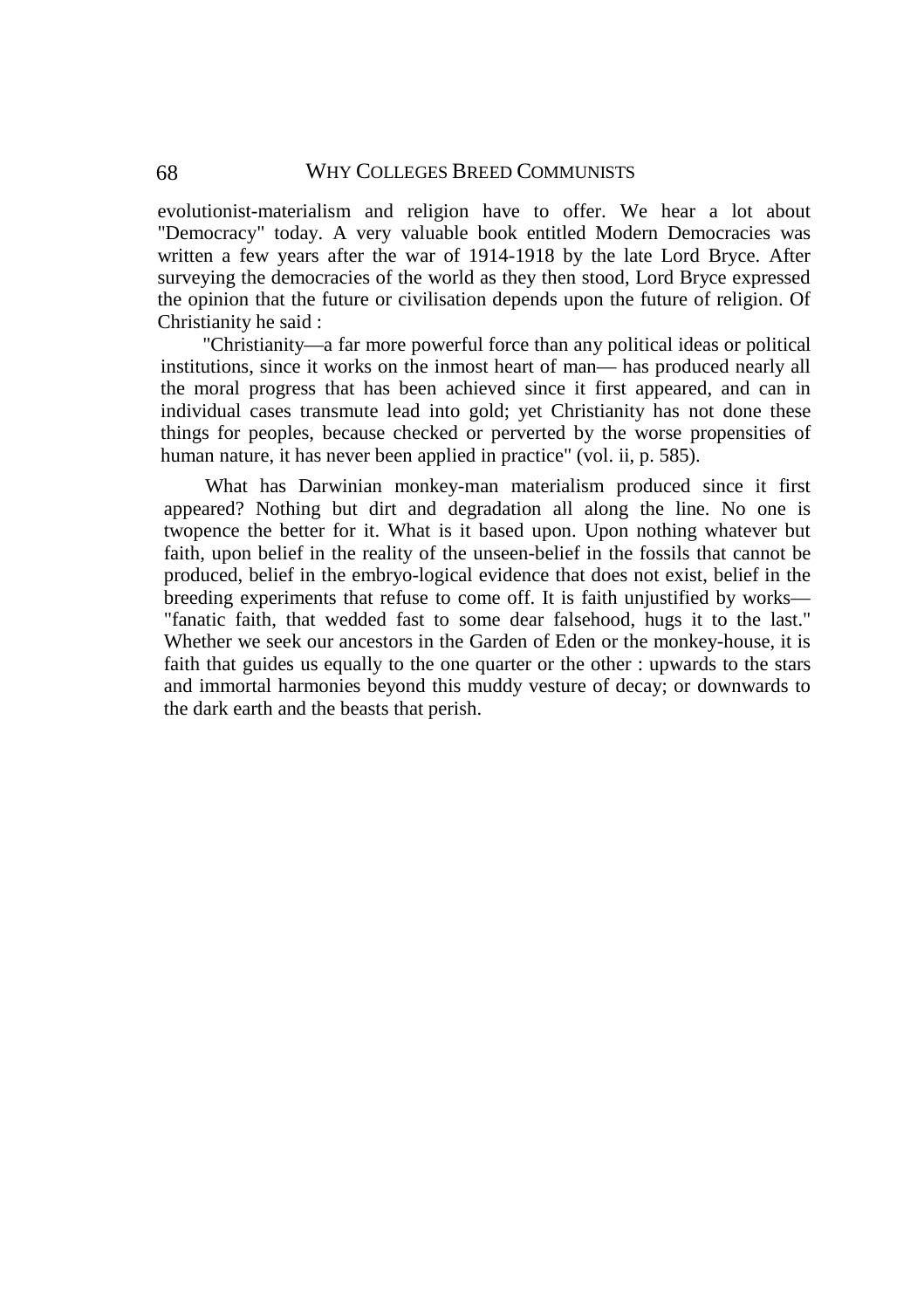## Chapter IX

## EVOLUTION'S OFFSPRING

IN CURRENT thought today everything is assumed to be in a state of evolution into something else. The theory of organic evolution is not only treated as a fact, but has been made the basis of a philosophy which has invaded every branch of knowledge, and every side of life. This assumed evolutionary change is associated with the idea of progress and an inevitable onwards and upwards movement. The net result of the propagation of evolutionary ideas is, first and foremost, to lower the public resistance to change. The propagation of evolution is thus of the highest advantage to those who, for their own reasons —which are not necessarily those publicly proclaimed by them—wish to effect a revolutionary overthrow of existing institutions. Their battle is half won if they can succeed in propagating the idea that everything is in a state of inevitable and automatically beneficial evolution. In modern parlance, evolution is first-class revolutionary sales talk.

The pioneer in this evolutionary philosophy—himself very far from being a revolutionary—was Herbert Spencer. He embarked on the undertaking a few years before Darwin's Origin of Species appeared, and devoted most of a long life to it. The results were embodied in the ten ponderous volumes of his System of Synthetic Philosophy, treating of first principles, biology, psychology, sociology, and ethics. It is significant that in applying evolutionary principles to the universe at large, Herbert Spencer passed over inorganic nature. He admitted that logically a treatise on evolution in inorganic nature should have followed next after his First Principles, but excused himself on the ground that "even without it the scheme is too extensive," and also evolution in organic nature is "of more immediate importance" (Epitome of Synthetic Philosophy, p. 65).

An additional reason for the omission of this portion of the Spencerian philosophy may possibly have been the fact that science appears to be unable to discover any trace whatever of the assumed universal, onwards and upwards, integrative principle of evolution at v/ork in inorganic nature. "Whatever a star's evolution may be," says Sir James Jeans in The Universe Around Us (p. 306), "it is essential that it should always be down the steps : any upward step is impossible." The sun, for example, is reported by science to be always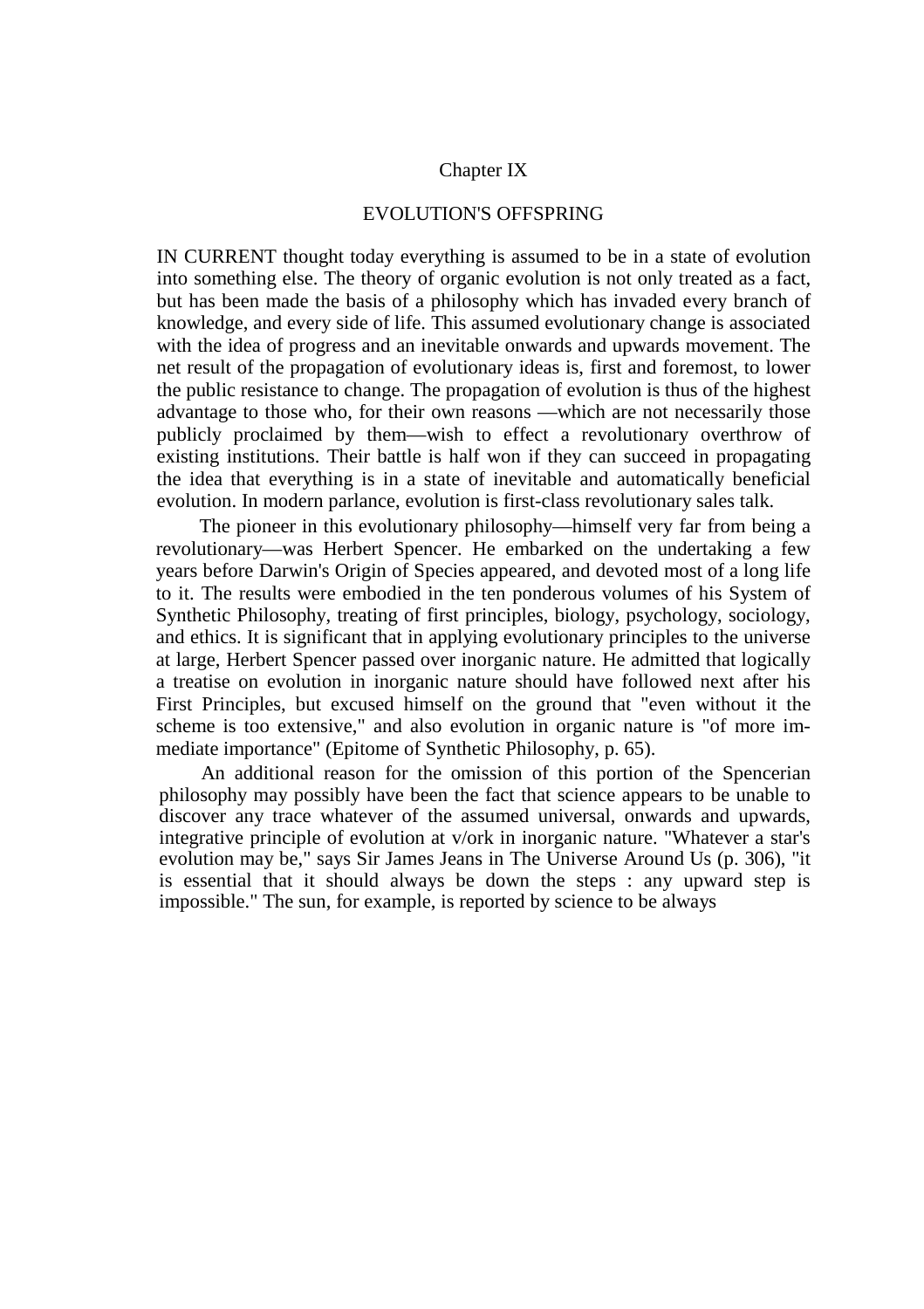losing energy without full recovery. Turning from stars to atoms, the scientific report is that the largest and heaviest among the atoms (such as radium and uranium) are continually breaking up of themselves; and some atoms have been broken up artificially. But nothing is known of any process of building up the higher-class atoms out of simpler elements. Dr. F. Soddy, professor of physical chemistry at Oxford University, in his contribution to Evolution in the Light of Modern Knowledge (pp. 401-4) says there is no reason to suppose the simpler atoms came first and the complex ones afterwards, or that one atom is the parent of another. "Can one honestly see even a trace of that consecutive progress. . . reflected in the ways of the material universe ? " he asks.

In discussing this matter of inorganic nature and evolution in his book The Bible Confirmed by Science (from which the above excerpts are taken), Dr. W. Bell Dawson noted the contention in 1930 of Dr. R. A. Millikan that "cosmic radiation" indicates that atoms are being built up in inter-stellar space. Dr. Dawson remarked that such a view could not be definitely verified, and that Sir James Jeans in his Mysterious Universe (pp. 75-6) showed the probabilities to be enormously against it. That the Millikan idea remains purely supposititious is indicated from Nature's report of Professor P. M. S. Blackett's Kelvin Lecture on "Cosmic Rays" before the Institution of Electrical Engineers on April 27, 1939. Professor Blackett is reported as saying, "There is little exact knowledge about these rays, and it is assumed that they are due to radiation from the extra-solar universe." If it is only assumption that the cosmic rays come from the extra-solar universe, it presumably requires an extra large dose of evolutionist faith to spring the further assumption that cosmic rays are evolving atoms there. Except for this unverified idea, it seems to be correct to say that science knows nothing of evolution in inorganic nature.

It thus appears that Herbert Spencer might have included a treatise on "The Principles of Inorganic Evolution" in his vast work with no more labour than was involved in the famous chapter Ixxii "Concerning Snakes," in Horrebow's Natural History of Iceland, the whole truth of which reads exactly thus : "There are no snakes to be met with throughout the whole island." The reader will recall that the great Darwin himself, after reading a volume of the Spen-cerian philosophy described Herbert Spencer as "about a dozen times my superior, even in the master art of wriggling." Nevertheless, if evolution is a universal principle it should be able to explain how material things came to be. Professor Sir William Bateson admitted this, saying "Every theory of evolution must be such as to accord with the facts of physics and chemistry : a primary necessity to which our predecessors paid small heed" (vide Dr. W. Bell Dawon's Is Evolution True ? No. 2, p. 8). Once again our evolutionist steed collapses at the hurdle.

If the great integrative principle of evolution could not be applied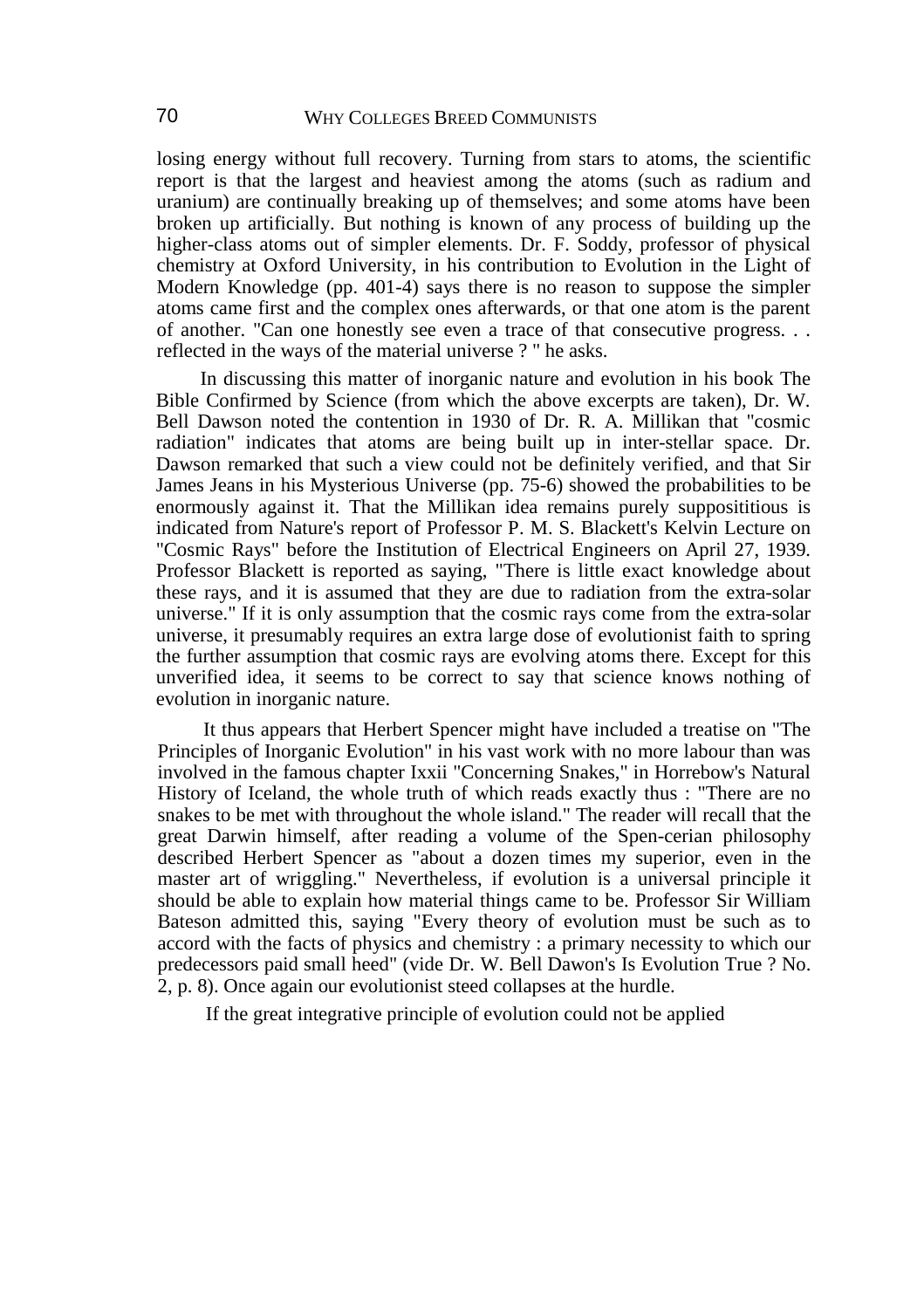to inorganic nature, it was, however, applied to everything else. The evolutionist dram-drinker soon found himself "seeing things," and with respect to man in particular. Huxley, accepting evolution as a fact, and accepting man's descent from the lower animals as a fact, found himself in sight of various illuminating consequential facts. As dispenser-in-chief of the Darwinian distillation, the aged Huxley in 1893 solemnly got on to his feet, and rammed the following statements down the throats of the callow undergraduates of Oxford in his Romanes Lecture of that year :

"Man, the animal, in fact, has worked his way to the headship of the sentient world, and has become the superb animal he is, in virtue of his success in the struggle for existence ... the self-assertion, the unscrupulous seizing upon all that can be grasped, the tenacious holding of all that can be kept, which constitute the essence of the struggle for existence, have answered. For his successful progress, throughout the savage state, man has been largely indebted to those qualities which he shares with the ape and the tiger; his exceptional physical organisation; his cunning, his sociability, his curiosity and his imitativeness; his ruthless and ferocious destructiveness when his anger is aroused by opposition . . . after the manner of successful persons, civilised man would gladly kick down the ladder by which he has climbed."

There are no "ifs" and "ands" in this Huxleian pronouncement. All is as real and visible as the pink snakes crawling over the counterpane. Unfortunately, the archaeologists, looking in the ground for their facts instead of drawing upon their imaginations for them, appear to be finding evidence that civilised man was in existence all the time. One finds an eminent archaeologist, Dr. A. H. Sayce of the University of Oxford, quoted as saying: "Neither in Egypt nor in Babylon has any beginning of civilisation been found. As far back as archaeology can take us, man is already civilised, building cities and temples, carving stone into artistic form, and even employing a system of picture writing; and of Egypt it may be said, the older the country, the more perfect it is found to be. The fact is a very remarkable one, in view of the modern theories of development, and of the evolution of civilisation out of barbarism. Whatever may be the reason, such theories are not borne out by the discoveries of archaeology. Instead of the progress we should expect, we find retrogression and decay; and where we look for the rude beginnings of art, we find an advanced society and artistic perfection. Is it possible that the Biblical view is right after all, and that civilised man has been civilised from the outset ? " (vide Dr. W. Bell Dawson's The Bible Confirmed by Science, p. 141).

In Germany, the modernists in the Church and the socialists outside it, both took up with Darwinism at an early date. On it also Frederick Nietzsche built up his philosophy of Prussianism. "Nietzsche was the child of Darwin," says Dr. Will Durant in his Story of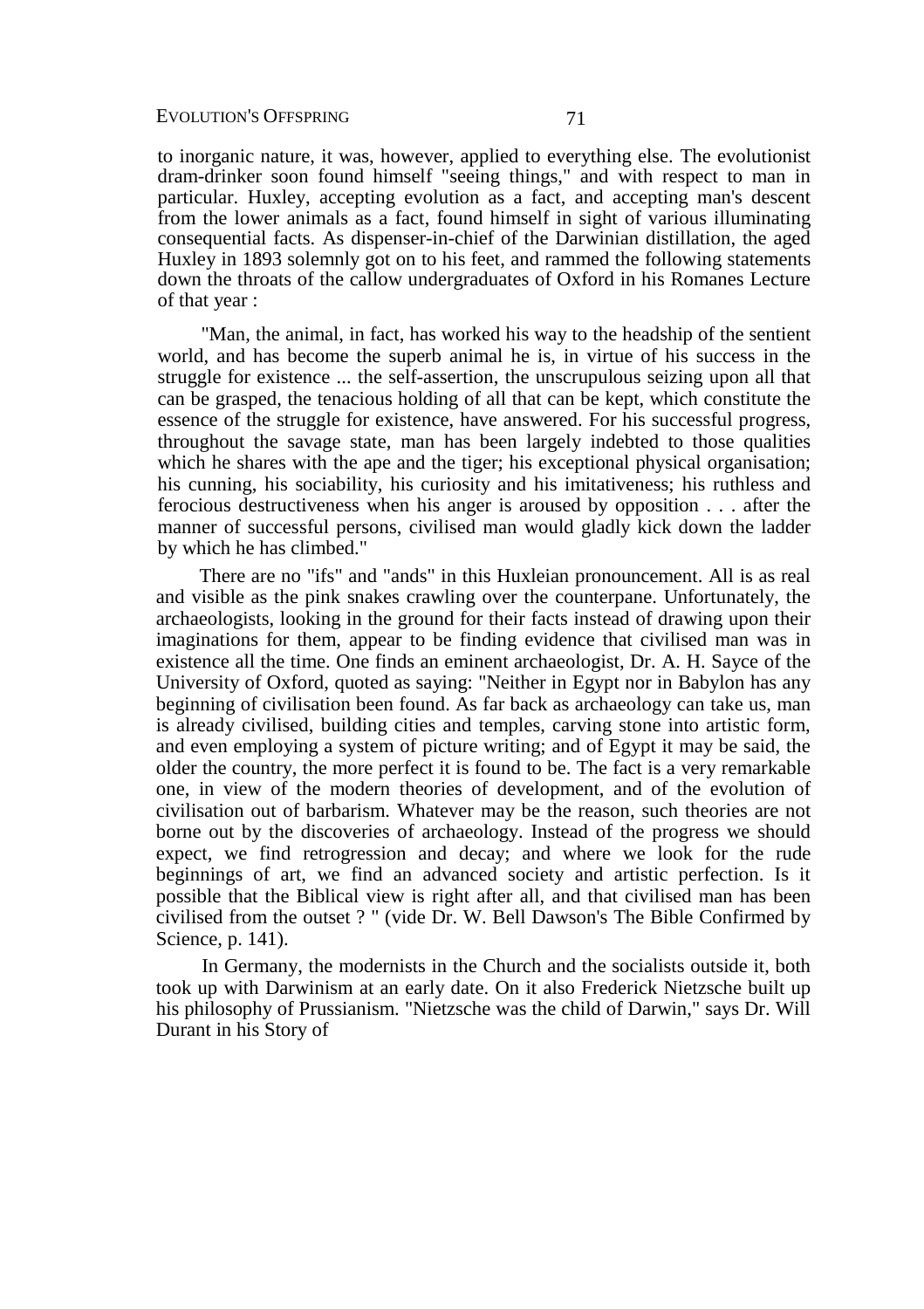Philosophy. Darwin, Durant says, swept away the last remnant of the theological basis of modern morals, and "men who could think clearly soon perceived . . . that in this battle we call life, what we need is not goodness but strength, not humility but pride." Nietzsche contended that just as man had evolved from an ape-like ancestor, so a higher type "superman" would evolve from man. Here are a few Nietzschean pearls of wisdom :

"We . . . believe that [man's] will to Life had to be intensified into unconditional Will to Power; we hold that hardness, violence, slavery, danger in the street and in the heart, secrecy, stoicism, arts of temptation and devilry of all kinds; that everything evil, terrible, tyrannical, wild-beast-like and serpent-like in man contributes to the elevation of the species just as much as the opposite—and in saying this we do not even say enough."—Beyond Good and Evil, sec. 44.

"Ye say it is the good cause which halloweth even war ? I say unto you, it is the good war, which halloweth every cause."—Thus spake Zarathusa, "War and Warriors."

"One must . . . resist all sentimental weakness : life is in its essence appropriation, injury, the overpowering of whatever is foreign to us and weaker than ourselves, suppression, hardness, the forcing upon others of our own forms, the incorporation of others, or, at the very least and mildest, their exploitation."— Beyond Good and Evil. sec. 259.

"We children of the future ... do not by any means think it desirable that the kingdom of righteousness and peace should be established on the earth ... we count ourselves among the conquerors; we ponder over the need of a new order of things, even of a new slavery—for every strengthening and elevation of the type 'man' also involves a new form of slavery."—The Joyous Wisdom, sec. 377.

Huxley held cunning and ruthlessness to be the means by which man had ascended from beast, according to the Darwinian hypothesis. Nietzsche arrived at exactly the same idea from the same source, and as a practical-minded person urged his fellow Germans to carry on with the good work and joyously evolve into the "Super-man," "the blond beast, lustfully roving in search of booty and victory." Darwin's and Huxley's countrymen have since been engaged in two expensive efforts to remove this Darwinian inspiration from the German intellect.

Marxian socialism, like its stable companion atheism, with which it is usually to be found jogging along in double harness, has drawn sustenance freely from the evolutionary nosebag. Karl Marx (original family name Mordecai) produced his original programme of revolutionary violence in his Communist Manifesto of 1848, and the first volume of his theoretical justification of it, Das Kapital\* in 1867. In this he drew largely on Malthusian ideas, via Ricardo. His financial

\* It was to Darwin that Marx wished to dedicate Das Kapital. With characteristic tact, Darwin declined the honour. (Editor).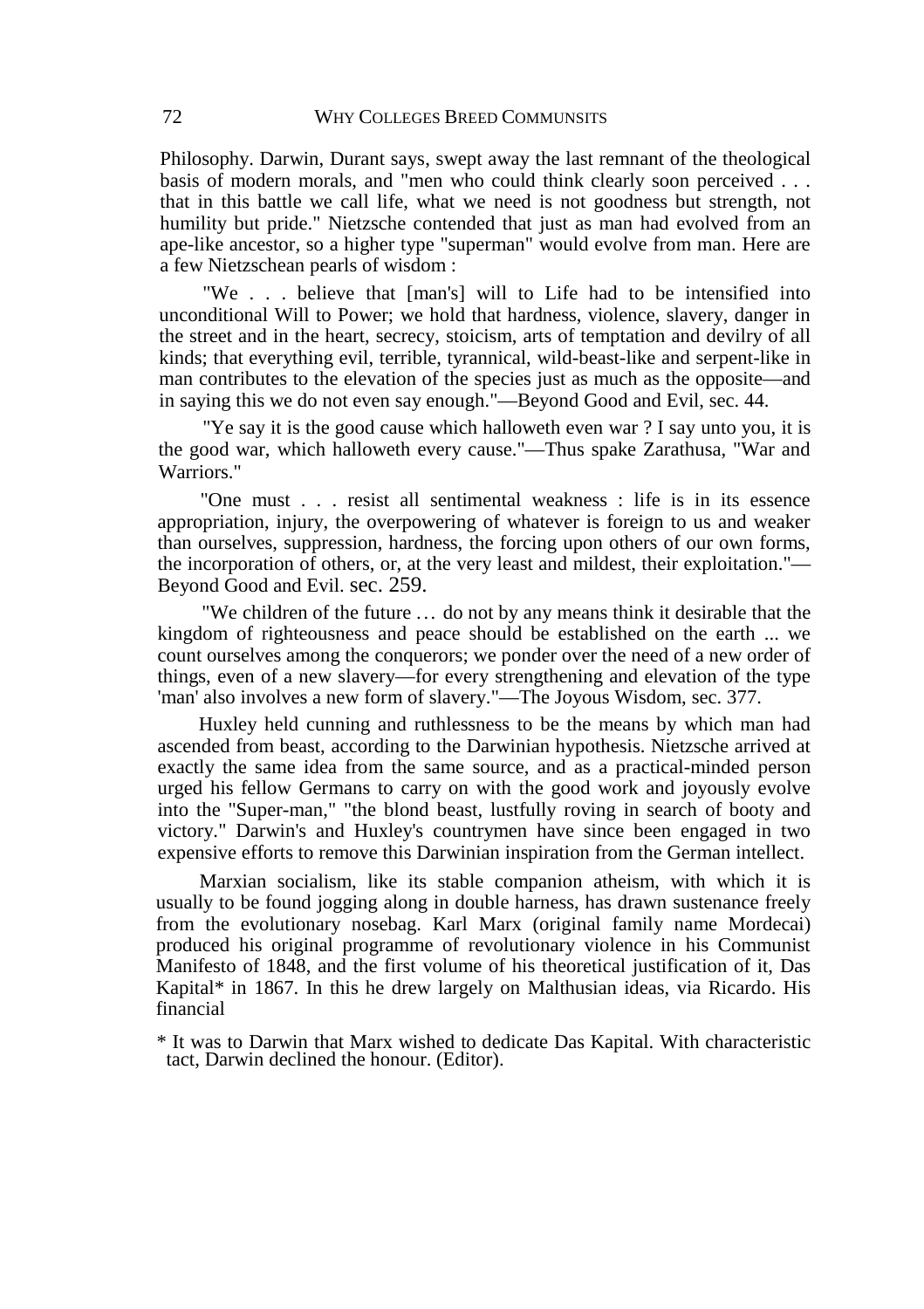backer and collaborator, Engels, in his celebrated oration over the grave of Marx, declared Marx and Darwin to be twin discoverers of the law of evolution, saying : "Just as Darwin discovered the law of evolution of organic nature, so Marx discovered the evolutionary law of human history—the simple fact that ... the production of the material necessities of life and the corresponding stage of economic evolution of a people or a period provides a foundation upon which the national institutions, legal systems, art, and even the religious ideals of the people in question have been built, and upon which, therefore, their explanation must be based."

Numerous quotations showing the close tie-up between evolution and revolutionary socialism appear in Mr. Dan Gilbert's excellent little book Evolution: the Root of All Isms from which the foregoing is quoted. Enrico Ferri, the Italian socialist leader, asserted in his Socialism and Modern Science that Marxian socialism "is nothing but a vital and logical corollary in part of Darwinian, in part of Spencerian, evolution." Said Karl Kautsky, German socialist leader : "For Marx, on the other hand, the class struggle was but a particular instance of the universal law of evolution, whose essential qualities are in no case peaceful." The American socialist, Morris Hillquit (real name Hilkowicz) said in his Socialism in Theory and Practice: "Karl Marx alone consistently introduced the spirit of Darwinism into the study of social phenomena by substituting the . . . doctrine of the class struggie in the more modern stages of social development for the . . . doctrine of the struggle for existence in its lower stages." Hillquit proceeds to lay it down that "in the ascending scale of organic existence the struggle between individuals of the same species gradually abates and is superseded by collective struggles of such individuals."

The various socialist writers, after imbibing at the evolutionary fountain, arrive at very similar views to those of Nietzsche as to the morality of the whole business. Survival is the evolutionary test of fitness, and anything which helps to survival is moral. Here are a few flowers of socialist thought along these lines of evolutionist morality :

"All the factors which impede the path to its [socialism's] approximate realisation are anti-ethical or immoral; contrariwise, all factors or movements which tend in its direction are ethical."—Morris Hillquit, noted American Socialist, in his Socialism in Theory and Practice.

"The socialist has a distinct aim in view. If he can carry the initial stages towards it by means of the count-of-heads majority, by-all means let him do so. If, on the other hand, he sees the possibility of carrying a salient portion of his programme by trampling on this majority, by all means let him do this also."—E. Belfort Bax, noted English socialist, in his Ethics of Socialism.

"The dictatorship of the proletariat is nothing else than power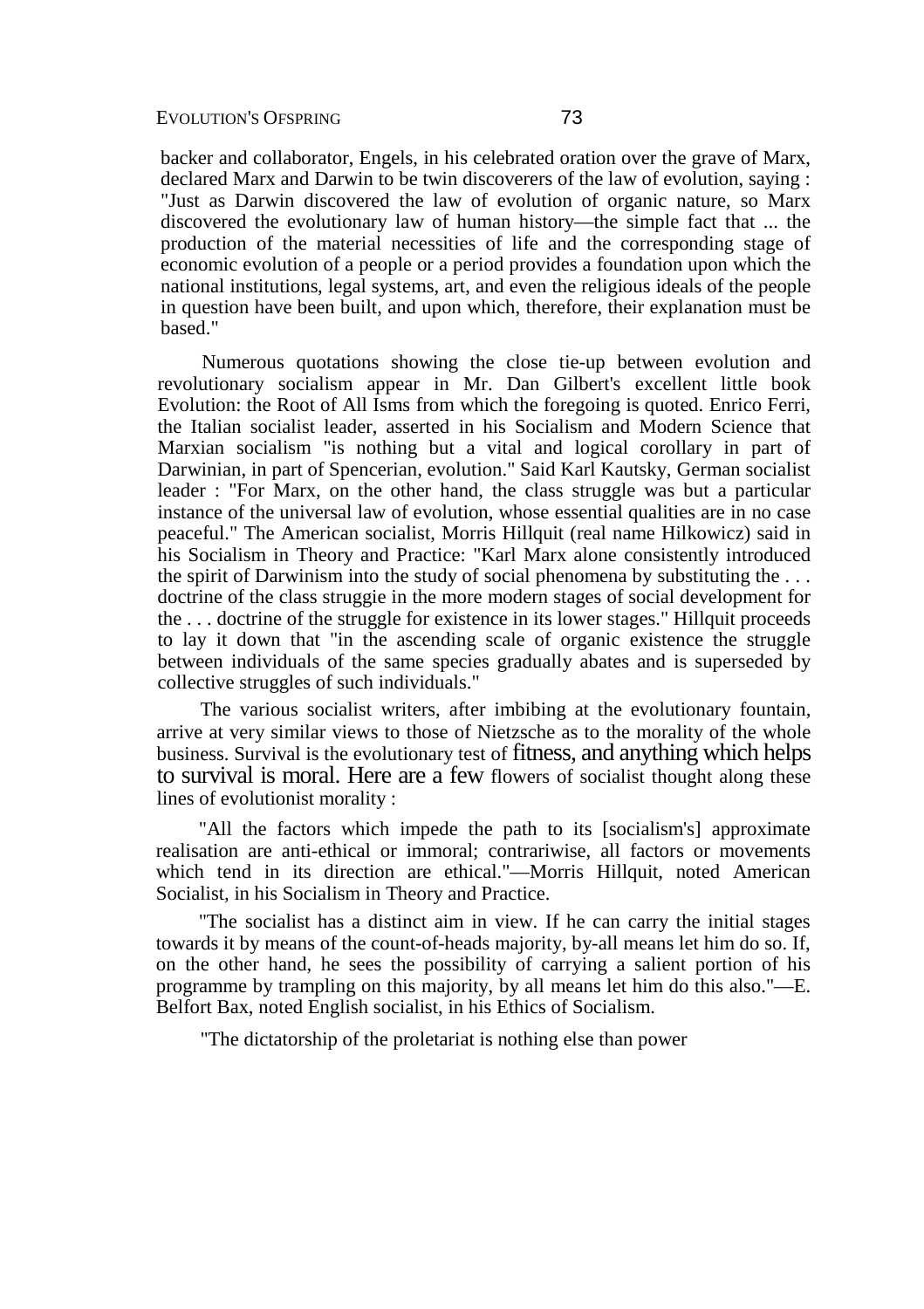based upon force and limited by nothing—by no kind of law and by absolutely no rule."—Lenin, Complete Works, vol. xviii, p. 361.

"The class-war is not only to continue, but must be carried on with considerably increased intensity. The classes inimical to the workers are, it is true, beaten, but the individuals continue to exist. They have not all of them been shot as yet, not all of them have been caught, not all of them have been physically annihilated. The carrying out of this task lies before us."—Krylenko, principal public prosecutor of the Soviet Union, in May, 1934.

The foregoing excerpts appear among others in Mr. Gilbert's book to which reference has been made. They could be multiplied indefinitely. Everything is based upon the evolutionist line of thought of the survival of the fittest in the struggle for existence—that which succeeds, anything that pays, is moral. The socialistic authors quoted exhibit exactly the same moral ideas as underlie Nietzsche's Prussian-istic philosophy, and both are derived from the same source.

The tie-up between evolutionary scientists and Bolshevism is notorious. According to London press statements of July, 1940, Professor J. B. S. Haldane, noted evolutionist, was then chairman of the editorial board of the Daily Worker, official organ of the Communist Party of Great Britain, and which, according to Lord Newton in the House of Lords on June 13, 1940, had "done all it can to impede the war effort of the Government."

In his references to the file of Britain's leading scientific journal Nature, the present writer noticed in its issue of May 23, 1936, three and a half of its foremost pages devoted to a glowing review of a new book, Soviet Communism\* by Sidney and Beatrice Webb. This book is a whitewashing of Bolshevism by two English socialists who have spent the last half-century in percolating socialism, via the Fabian Society, into the British upper classes, civil service, and universities. The book was outside the usual range of topics of a purely scientific journal, and the present writer in turning over the files of Nature did not chance to encounter reviews of books critical of Bolshevism. Nature declared the Webbs' book to be "a work of ultimate significance to the English-speaking world"; and the Bolshevik revolution itself is described as "an event in human history like the spiritual emancipation that came with Christianity and the political emancipation that culminated in the French Revolution." This scientific journal thus showed itself ready to go out of its way to use its pages

\*Beatrice Webb in "Our Partnership," p. 491, categorically affirmed that Soviet Communism was the work of her husband and herself. But the one-time Soviet Army officer, Colonel Bogolepov, who fled to the West, giving evide the Judiciary on April 7th, 1952, stated that the entire text of the Webbs' book had been prepared in the Soviet Foreign Office. The Colonel explained that he had done most of the ghost-writing himself in the line of duty.

(Editor).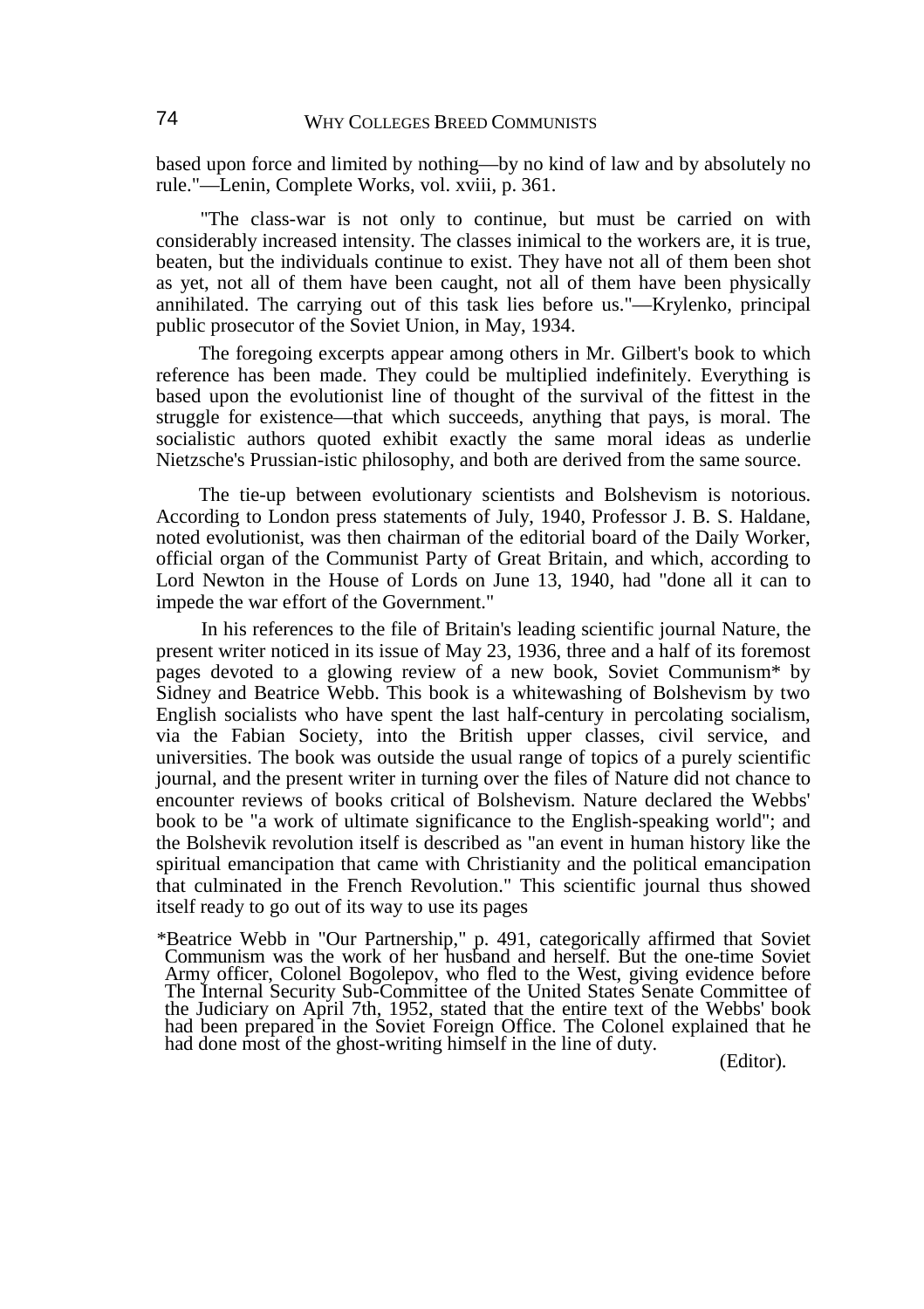as a vehicle for communist propaganda in the university and other circles in which it circulates.

Evolutionist worship of Bolshevism is reciprocated by Bolshevist worship of evolution. Evolution is a mainstay of the Soviet anti-God campaign. One Soviet evolutionist effort for the "spiritual emancipation" of Russia was recorded in Mr. R. O. G. Urch's Rabbit King of Russia (pp. 82-83). He relates that according to the Krasnaya Gazette of December, 1925, Professor Ilya Ivanovich had left with a scientific expedition on a mission to the Congo. The object was to catch a number of female chimpanzees, and "to fertilise the apes by artificial methods and bring back the mothers with the little human apes to gladden the hearts of the Anti-God Society in Soviet Russia and prove that "There is no God." The result remained obscure, a detailed rumour in circulation in Moscow the next year stating that the ship on which the expedition was returning had been lost with all hands. Evolutionist experiment obstinately refuses to come off, not even to help along the spiritual emancipation of Soviet citizens.

Among the varied offspring of the Darwinian doctrine of man's animal descent are the numerous "scientific" doctrines of free-love. Mr. Gilbert deals at length with these in his useful Evolution: the Root of all Isms. He points out, for example, that the late Professor Freud in his General Introduction to Psychoanalysis, of which teaching he was the founder, lays it down that "man's animal nature is ineradicable" and makes this the justification for "giving full rein to one's sexuality." This Freud affirms to be quite in order as evolution shows that man is "an animal accustomed to the freedom of the jungle." and "unadapted" to the restrictions of Christian civilisation. This is the entire burden of the psychoanalytic gospel. A popular American university textbook, An Outline of Psychoanalysis, edited by J. S. Van Teslaar, states : "Psychoanalysis represents but an extension of the theory of evolution, an application of the principle of evolution . . ." Dr. Samuel D. Schmalhausen, probably America's most popular and persistent champion of the so-called new morality of "sex expression" and "sex experimentation" with unlimited license, bases his arguments throughout on animal behaviour and man's supposed animal descent. "The sexual revolution is the terminal phase of the scientific revolution," he says in his Sex and Civilisation. Robert Briffault, another leading writer on these lines, in a contribution to a symposium by America's "sex philosophers," entitled Our Neurotic Age, records various observations of the habits of monkeys, etc., and triumphantly announces : "No indication is to be found among any animal of an appreciation of the rudiments of Christian morals." Christian morals thus lack evolutionary sanction, and are defined by Briffault as a "disease" of civilisation.

Another by-product of evolution dealt with by Gilbert is Determinism, which teaches that it is wrong to put criminals in gaol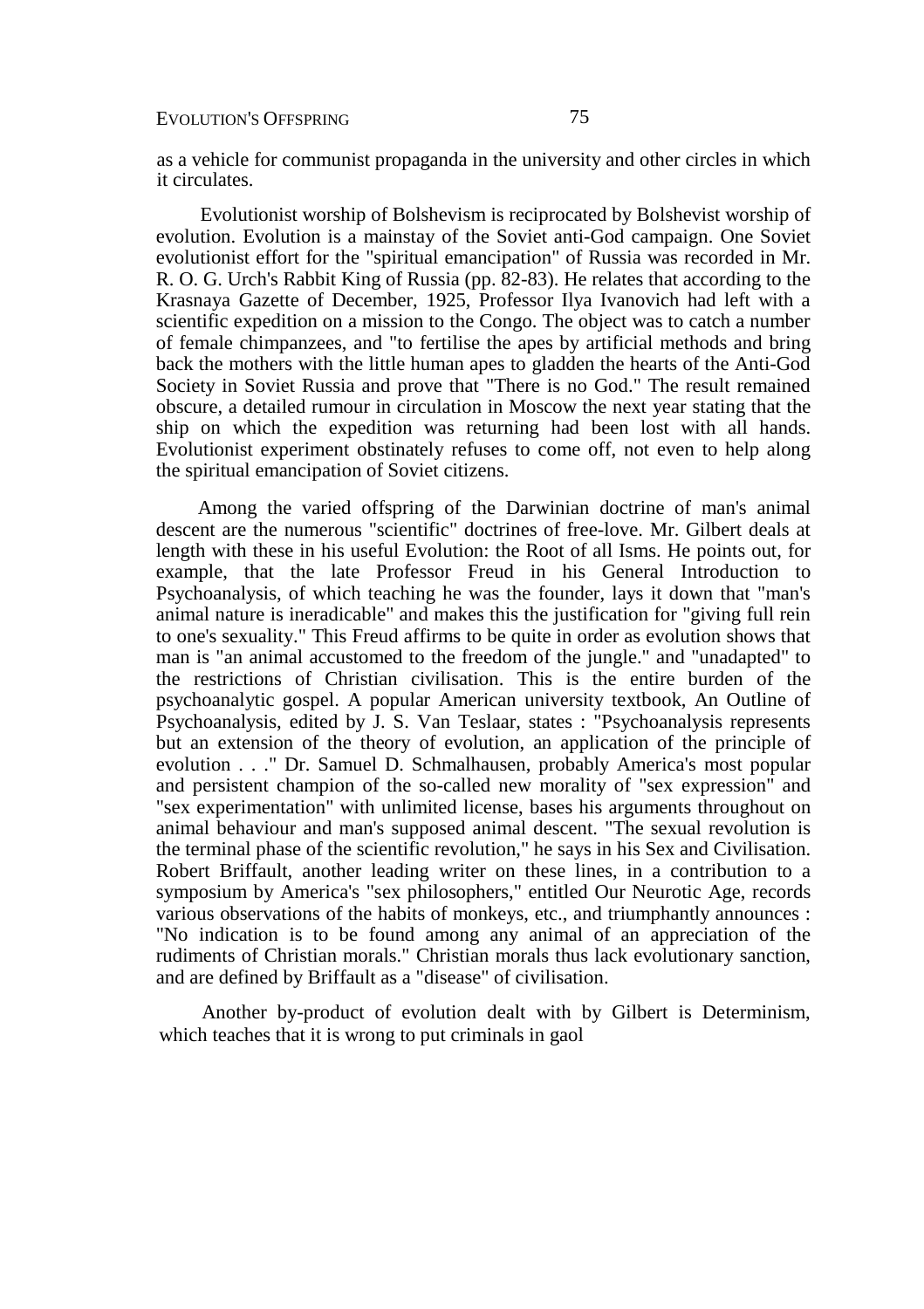## 76 WHY COLLEGES BREED COMMUNISTS

because human beings are not responsible for their actions and have no freewill. Metchnikoff, leading Determinist, in his Nature of Man says : "Evolution knows nothing of free will. All our actions, scientifically speaking, are the necessary outcome of chemical processes of the brain." A number of evolutionists take this stand. Behaviourism goes a step further again, and flatly denies the existence of the soul, of free will, and of consciousness. Its founder, Dr. John B. Watson, started out with a study of animal psychology and then carried on with human psychology. Behaviourism maintains that man is entirely animal, and that "man should be treated just as the animal is treated."

In concluding this brief survey of some of the fruits of the theory of organic evolution, it is interesting to recall the comment of Adam Sedgwick, the geologist, on the Darwinian theory when it first appeared. After reading through his copy of the Origin of Species, the old man sat down and wrote a letter to Darwin on Christmas Eve. 1S59. In it he said :

"We all admit development as a fact of history : but how came it about ? Here in language, and still more in logic, we are point-blank at issue. There is a moral or metaphysical part of nature as weil as a physical. A man who denies this is deep in the mire of folly. 'Tis the crown and glory of organic science that it does through final cause, link material and moral . . . You have ignored this link; and if I mistake not your meaning, you have done your best in one or two pregnant cases to break it. Were it possible (which, thank God, it is not) to break it, humanity, in my mind, would suffer a damage that might brutalise it, and sink the human race into a lower state of degradation than any into which it has fallen since its written records tell us of its history" (Darwin's Life and Letters, ii, 248).

For great masses of people the theory of organic evolution has undoubtedly broken the link between material and moral, has had brutalising results, and has plunged them into a lower state of degradation. It represents lost ground in every direction.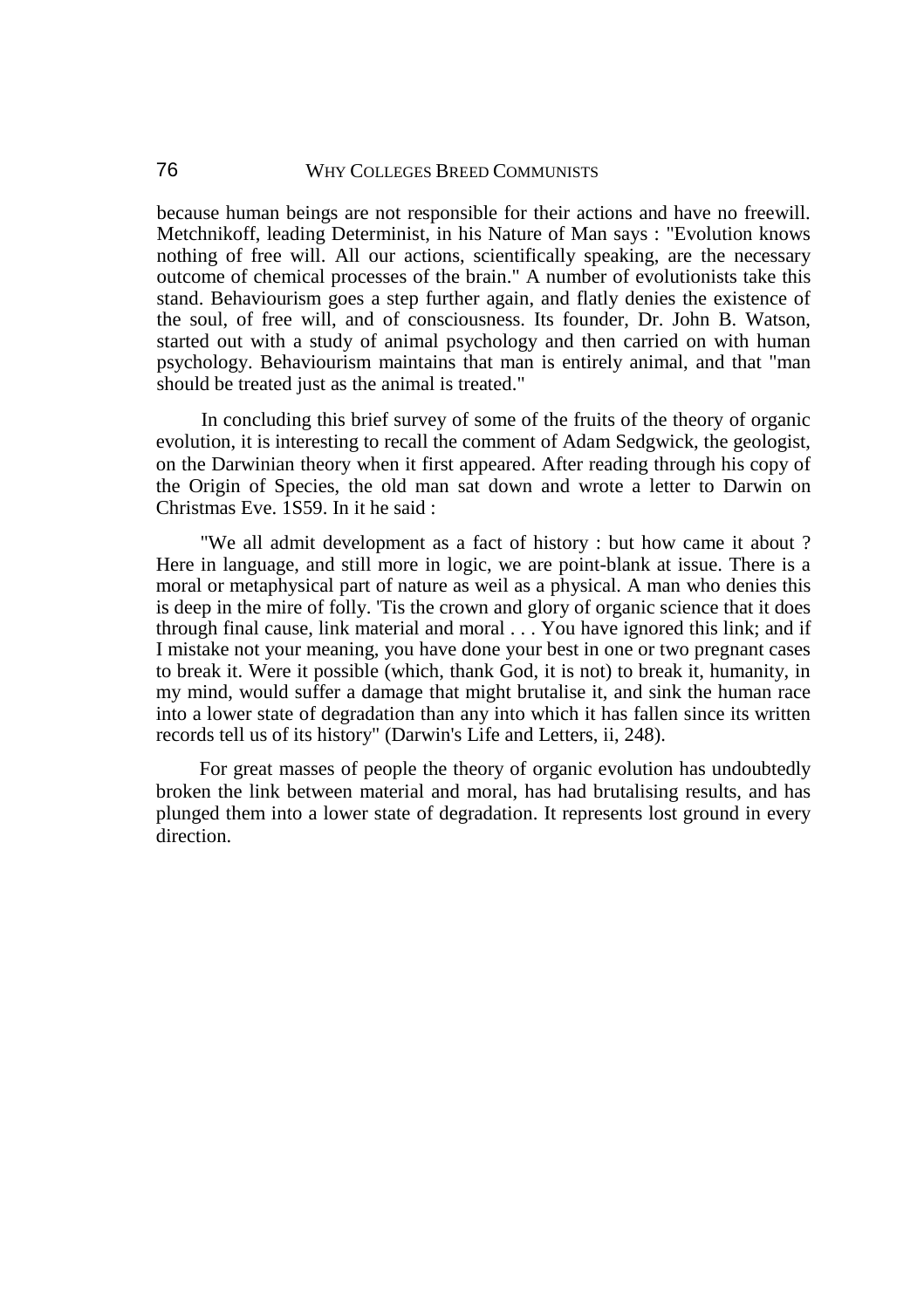## Chapter X

## WHAT SCIENCE IS FINDING

NOTHING is more striking in recent scientific literature than the steady accumulation by. evolutionists themselves of a mass of facts wholly opposed to the theory of evolution to which they continue to affirm their adherence. This applies not only in the field of biology, but also, as will be seen in the next chapter, in archaeology and anthropology. In every direction the scientists themselves are busy removing bricks and undermining the walls of the citadel of evolution while at the same time loudly proclaiming the fabric to be intact. The indications are either that the entire theory will presently be abandoned as obsolete and untenable, or, alternatively, that scie'nce will be reduced to the teaching of dogma regardless of fact, in which direction it has already proceeded a considerable distance.

Evolution teaches the mutability of species. Modern scientific observation is becoming increasingly impressed with the great stability of species as the outstanding fact about living organisms. Darwin in concluding the Origin of Species proclaimed that there was no essential difference between varieties and species, species being all the time in process of evolution into new forms, and varieties being merely incipient new species. "We shall at least be freed from the vain search for the undiscovered and undiscoverable essence of the term species," he declared. Living organisms being nothing but a series of dissolving views with everything in transformation, Darwin laid it down that in future naturalists in labelling species would only have to decide whether any form happened to be "sufficiently important to deserve a specific name."

This idea is in line with a notion freely advanced in intellectual quarters today : that there are no pure races of mankind, and that it therefore follows there is no difference between a white man and a negro. On these lines we had Mr. Bernard Shaw holding forth in South Africa a few years back that the uplift of that country would be brought about most quickly by the two million whites intermarrying with the seven million black inhabitants of the country.

On the Darwinian view individuals alone exist in nature, species being purely an arbitrary concept. Nevertheless, species seemed to be sufficiently real to Darwin for him to devote a book of 700 pages to trying to account for their origin. Louis Agassiz, in reviewing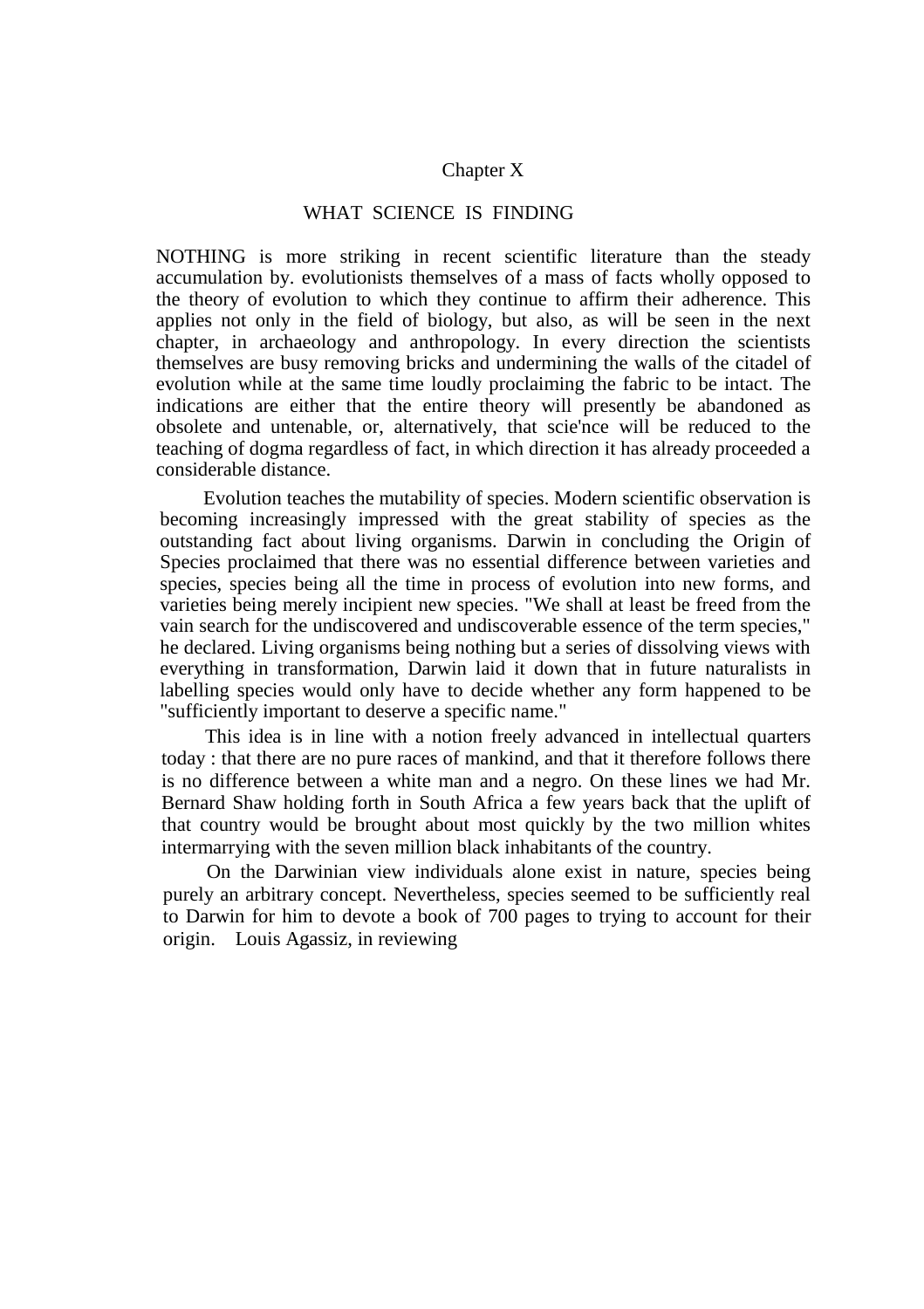Darwin's book in the American Journal of Science for July, 1860, commented on this anomaly, and asked : "If species do not exist at all, as the supporters of the transmutation theory maintain, how can they vary ? and if individuals alone exist, how can the differences which may be observed among them prove the variability of species ? " It does not appear that Agassiz ever got an answer to this conundrum.

According to evolutionist teaching, living things are a chance product of inorganic matter, and are being continuously pruned and moulded into new shapes by their environment. The living forms are, so to speak, mere jelly or plastic putty, struggling together for existence, in a given environment, and by natural selection attaining an endless succession of forms increasingly adapted to the environment. The environment is the determining factor, and heredity amounts to little or nothing. Such is the grand theory. When the scientists lay their theoretical spectacles aside we find them announcing the exact opposite as the outstanding fact to be observed in the natural world.

Here, for example, is a recent report from the scientific throne, delivered in 1939 by the president of the zoological section of the British Association, Professor James Ritchie, of the University of Edinburgh : "We are accustomed to lay stress upon the variation of living things, upon which evolution depends, but surely more remarkable is the stability of living organisms, which retain their own characters in spite of changes in the environment, and whose germ cells pass these characters unaltered through countless generations" {Nature, September 25, 1939).

As far back as 1921 Professor D. H. Scott was saying exactly the same thing as president of the botanical section of the British Association for that year. He said : "The small variations on which the natural selectionist relied so much, have proved, for the most part, to be merely fluctuations oscillating about a mean, and therefore incapable of giving rise to permanent new types. . . The whole tendency of modern work is" to show that in living things heredity is supreme. An organism is what it is by virtue of the constitution of the germ plasm derived from its parents" (Nature, September 29, 1921).

In the Oxford University Evolution book of 1938, one finds Mr. J. Z. Young, demonstrator in zoology at Oxford, saying (p. 180) : "As Henderson puts it, 'living things preserve or tend to preserve an ideal form, while through them flows a steady stream of energy and matter which is ever changing, yet moulded by life; organised in short.' The very object of our study as biologists is this organisation and its preservation, it is 'the first fact which strikes us about organisms,' and it is, as Woodger remarks, curious that it should be necessary to draw attention to it."—This is tacit admission that evolutionist theory has blinded scientists to what stares them in the face.

Similar testimony to this constancy of species is borne by Professor A. W. Lindsey, of Denison University, U.S.A., in his interest-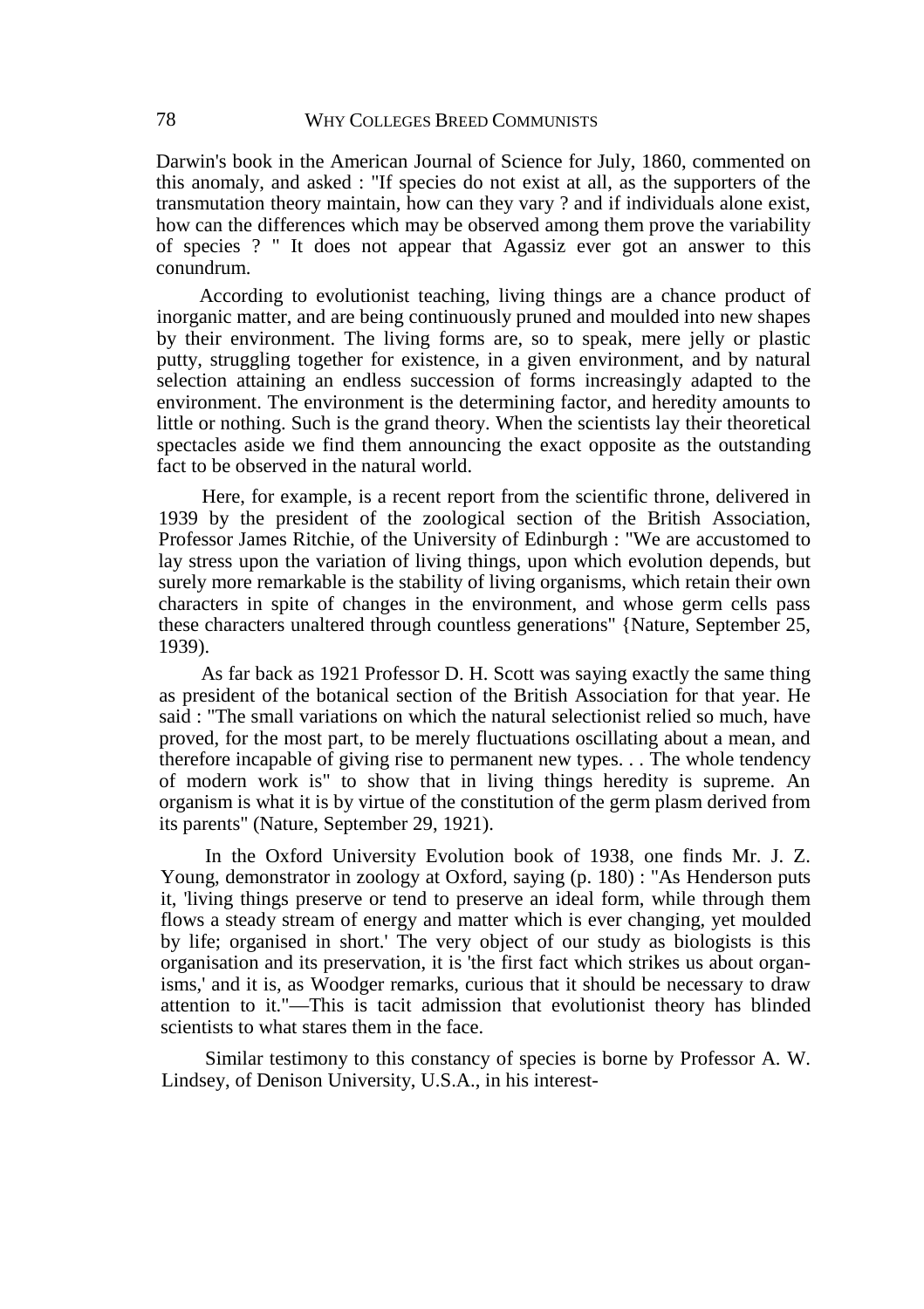ing Problems of Evolution published by Macmillans in 1931. Professor Lindsey remarks that: "All of the selection theories, all ideas of isolation, all of our knowledge of mutations, serve only to show that the characters which make up a species may be reassorted, re-distributed, preserved in part and destroyed in part, or modified to some degree" (p. 134).—In other words, you can get variations within species, and sometimes wide variations, but you cannot get anything whatever which was not there to begin with.

All the above statements are made by professing evolutionists. Nevertheless, all are testimony unfavourable to the theory of evolution. Professor Ritchie after remarking on the stability of species, gets no further than observing that "we must conceive of evolution as a process of extreme slowness." Failure to discover evidence of evolution has led to the scientists making very large drafts on the bank of time. On this point Sir William Bateson remarked a good many years ago that "Time cannot complete that which has not begun."

The majority of the evolutionists did not share this Batesonian view. They felt that evolution could achieve anything if supplied with sufficient time. A furious battle raged in the scientific world from  $1892$  to 1921 over this subject of time. The geologists, calculating the rate of deposition of the sedimentary rocks, had in the main been willing to supply generous allowances of time. Sir Archibald Geikie on this basis provided evolution with about 100 million years. The physicists next upset the applecart. Lord Kelvin asserted that not more than 40 million years had elapsed since the molten earth solidified. Professor Tait knocked this down to 10 million. Professor Joiy eased the situation by estimating the sodium content of the oceans and the amount of salt carried in by the rivers, and he calculated the age of the

oceans as from 80 to 90 million years. Professor Sollas in a British Association presidential address reprinted in his Age of the Earth (1908) affirmed that, properly regarded, both the sedimentary rocks and the oceans testified to about 26 million years as the correct figure : and he asserted that this should be sufficient time for everybody. Most of these estimates were revised by those who made them, sometimes out of recognition.

At the British Association meeting in 1905, Sir George Darwin threw out a life-line to the evolutionists by announcing that Madame Curie's investigations with radium might throw light on the age of the earth. Calculations were thereupon embarked on as to the rate of disintegration of radio-active ores in the rocks, and by 1921 Lord Rayleigh had evolution nicely fixed up with about 1000 million years available for something to evolve into something else. A few more hundred million years have since been thrown in to prevent any undue cramping. Professor Ritchie in his 1939 address was able to remark that "now a concensus of opinion admits credibility to estimates based upon the break-up of radio-active minerals in the rocks," and that they might say life had existed on the earth for perhaps 1200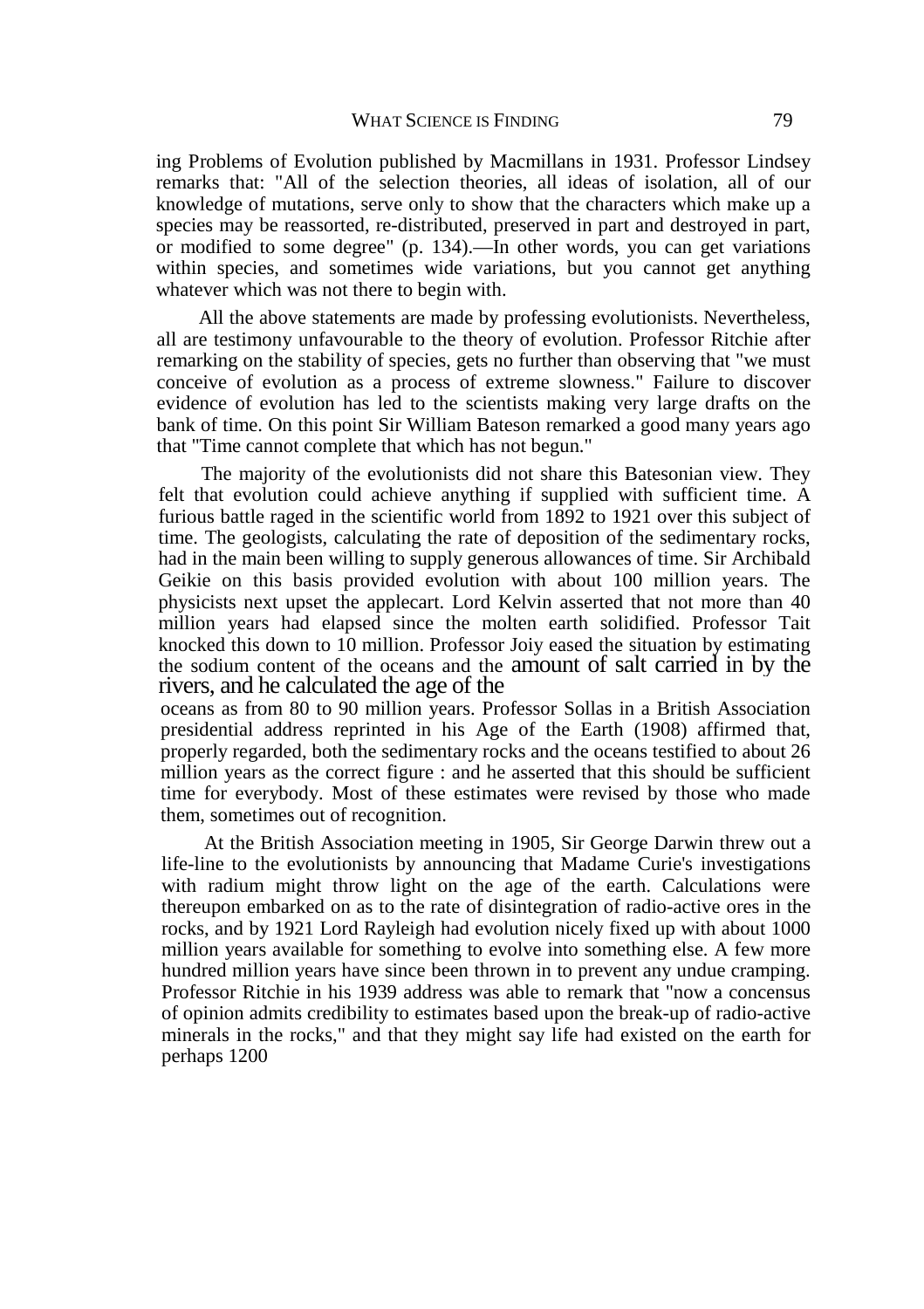million years, and that the birth of the sun and stars took place about 2000 million years ago.

Mr. Dewar in his More Difficulties (pp. 101-6) remarks that having abandoned belief in evolution, he has ceased to be particularly interested in the time allowance for the imagined process. He points out that the present fashionable calculation based on radio-activity is in total conflict with all the previous calculations, and seems to have been jumped at on the principle of not looking a gift horse too closely in the mouth. He notes Professor Joly, Mr. D. J. Whitney, and Professor A. Holmes recording the most completely discordant results from tests of radio-active ores obtained from the same rocks. He remarks that the present theory assumes that the rate of disintegration of radio-active ores has always been the same as today; whereas Lord Rutherford, Professor Joly, and Professor Fermi have expressed the opinion that the radio-active elements may be simply the end-product of other elements which disintegrated so rapidly that no trace of them now remains on earth.

Sir Ambrose Fleming, F.R.S., in a presidential address to the Victoria Institute in 1935, said, "It is certain that the geologists have not found any generally agreed and unquestionable test by which to determine the geological age in years of earth crust materials or deposits and the assumptions made by some are disputed by others." Sir Ambrose Fleming has since continued to insist emphatically on the worthlessness of present evolutionist chronology, and he appears to have good grounds for doing so. In every sphere it touches evolution demands the wholesale manufacture of conclusions to fit in with preconceived theory.

Although now supplied with years by the thousand million, the main result seems to be that science finds species remaining unchanged over longer periods than was the case under its former chronology. This stability continues to be the great fact presented both to the zoologist and the botanist. Coupled with it is also another impressive fact, the endless small variations within the species themselves. Species exhibit ail manner of varieties and strains within the interbreeding community, and within these varieties and strains again are endless small individual differences. Here in Nelson, New Zealand, we had the eminent Dutch botanist and evolutionist, Dr. J. P. Lotsy tell us in his Cawthron Lecture in 1927 that: "It is practically impossible to make a group of identical individuals; we can but make a group of similar individuals, because in nature no two in-viduals are alike in all respects." Many other naturalists have made similar remark.

"To my mind," says Mr. Dewar, "one of the most impressive phenomena of the organic world is this variety, coupled with stability of the type. It would seem that in a sense every individual is a new creation" (More Difficulties, p. 72). Mr. Dewar adds that he knows of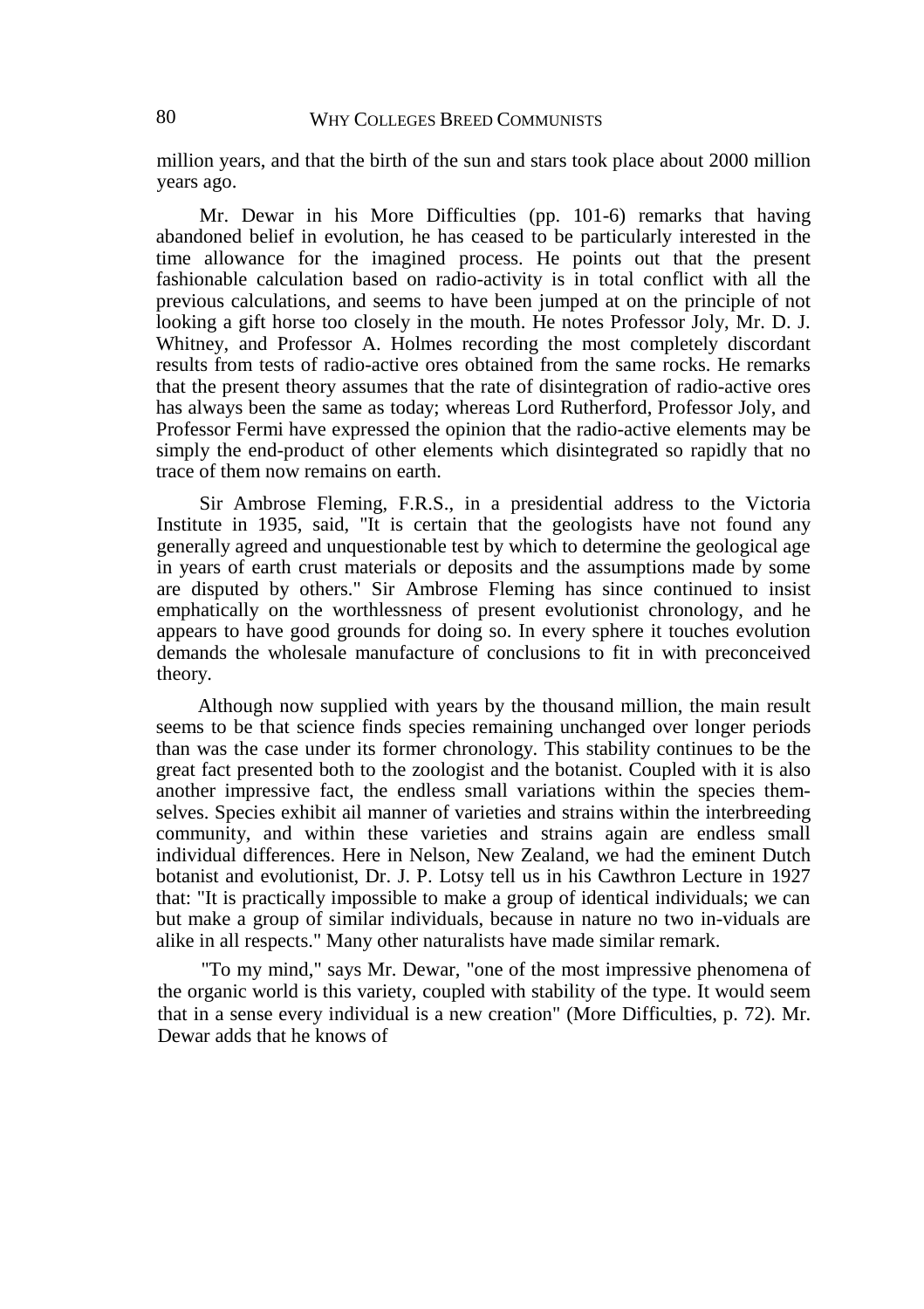no better explanation of this variety than that given by Paley away in 1802 in his Natural Theology (p. 170), when he wrote that what we see around us might "induce us to believe that VARIETY itself, distinct from every other reason, was a motive in the mind of the Creator, or with the agents of His will." In Paley's day not so much was known about this variety in individuals as is now the case. Nobody, for example, had then recognised that apparently the whorls on the finger tips are not alike in any two human beings.

So far from evolution having relieved naturalists of the task of deciding What is a true species and what is not, one finds them still busy discussing the point. In 1938 the Linnaen Society of London celebrated its 150th anniversary with a symposium on "The Concept of Species from the time of Linnaeus to the Present Day." From the London Times report (May 26, 1938) it appears that the speakers were agreed that species area reality, and that a number of them were of the opinion that the true concept of species is an interbreeding community. This, of course, is sliding back a long way from Darwin's idea that in the light of evolution a species is merely a group of similar individuals of sufficient importance to deserve a specific name—a purely arbitrary conception, in short.

As to what are true species—using the word as connoting interbreeding communities—it appears that science today has very limited knowledge. In the Linnean Society discussion Dr. Karl Jordan of the Tring Museum pointed out that a large number of described species are known only from a specimen or two, and great numbers of them are probably mere varieties within other species. In the Oxford University Evoluion book (p. 108) Dr. O. W. Richards remarks that there is only one way to obtain genetical information about species, and that is by breeding experiments. He points out, however, that "many animals are extremely difficult to breed in captivity, and in any case there is no hope that more than a few of the very numerous known species of animals can be investigated genetically."

To a layman it appears curious that with the scientists all at sixes and sevens as to what constitutes a species, they should all be so dogmatic on the origin of species. The cart seems to have got before the horse. Mr. Dewar as an antievolutionist and a believer in special creation adopts a more rational attitude. In his More Difficulties (p. 10) he says he does not in the least profess to know what the units of creation are. He does not assert that every species, every genus, or even every family has been specially created. He holds it the duty of biologists to try to discover what these units are. In his opinion the data at present are not nearly adequate to make even a tentative pronouncement; and "all that can be safely said is that so far, breeding experiments seem to indicate that the units of creation are small, or in other words, that the number of these units is great."

It is interesting to note that Professor St. George Mivart in his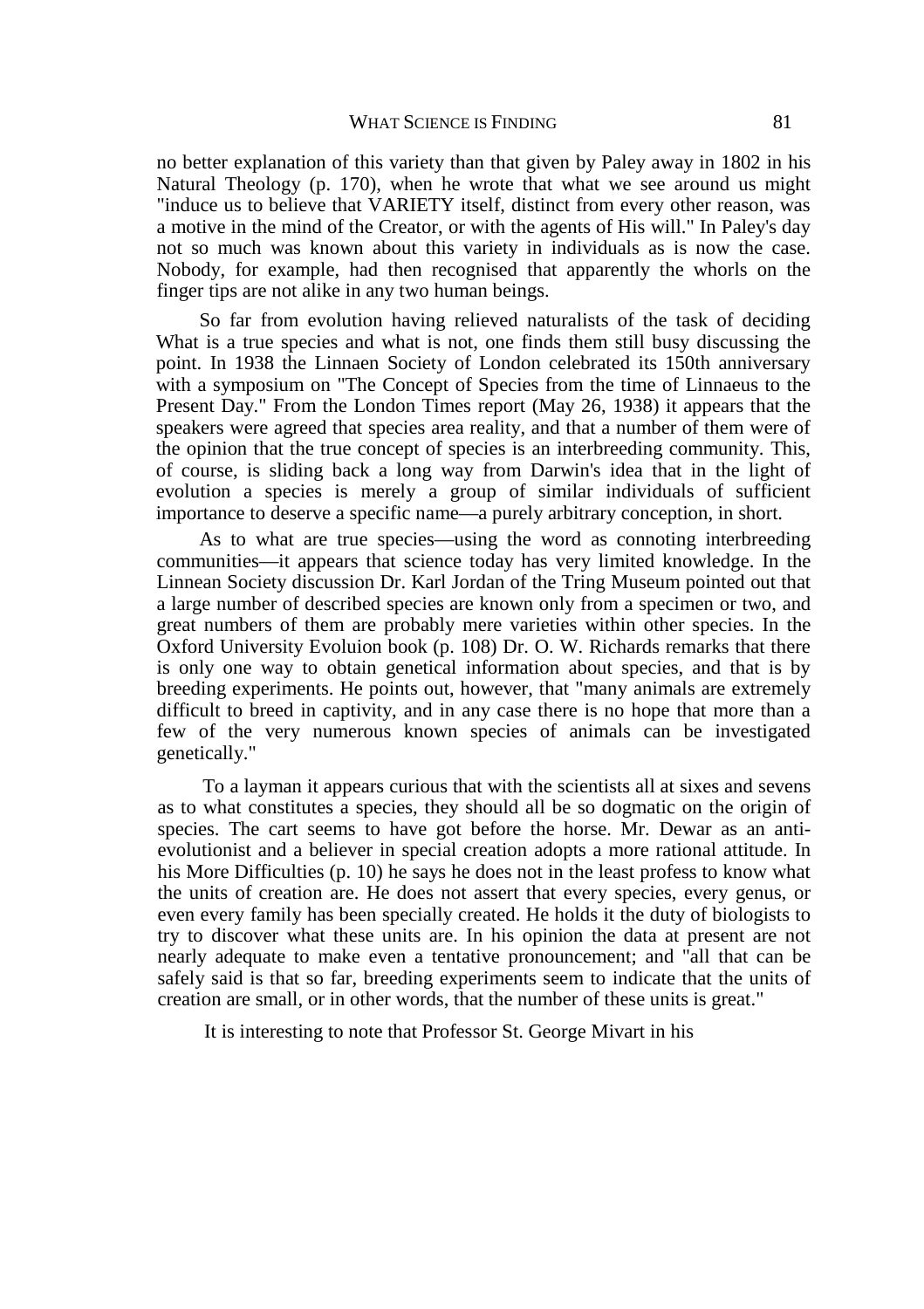Genesis of Species in 1871 quoted various passages from the writings of the early Christian Fathers which showed them as holding it allowable to believe that existing forms of animals and plants are not necessarily the forms of their original creation, but are derived therefrom. Mr. Dewar from his anti-evolutionist point of view says he sees no harm in scientists adopting evolution as alternative hypothesis to creation, but, he adds, "I consider it suicidal to adopt evolution as a creed, to distort facts to cause them to conform to it, to brush aside facts not amenable to it, and to minimise difficulties" (More Difficulties, p. 205).

The task of science is to trace back the chain of causation as far as she can, preceding step by step from fact to fact. The theory of organic evolution is assertion unsupported by evidence, and is an invasion by science of the domain of philosophy and religion. In tracing back causation science must in any case come to a point beyond which she cannot go. Man's rational intellect has its limitations, and is quite incapable of conceiving a First Cause. There are only three possible ideas as to the origin of life : (1) that it was created by external agency, (2) that it has always existed, and (3) that it is the product of spontaneous generation. Modern evolutionist science rejects the idea of creation as "incredible." Major Wren in his Evolution, Fact or Fiction ? quotes various pronouncements on the point. Says Professor J. B. S. Haldane, "The evidence for the existence of a superhuman Designer . . . was invalidated by the discovery of evolution and the theory of Natural Selection" (An Address to Modern Churchmen, Oxford, 1926). Sir Arthur Keith is quoted as stating, "To say that God made matter, and out of dead matter made living matter, cannot satisfy even a child's intelligence, for the child's next question is sure to be, 'and who made God ? ' "

In point of actual fact the constancy of species—which we have noted as impressing itself so strongly on the scientific mind of late— coupled with the endless variety in the individual organisms, is much more consistent with the idea of special creation than with evolution. The observed fact that apparently no two individuals in nature are exactly alike in all respects is in harmony with the intuition of mankind that every living thing is a direct and unique manifestation of the creative power of an omnipotent and omnipresent Deity. When the evolutionist rejects the idea of special creation as "incredible" the most he can say against it is very much what Mr. Dewar in his Man: a Special Creation (p. 95) quotes Dr. S. Zuckerman as saying with respect to human beings :

"Either evolutionary change or miraculous divine intervention lies at the back of human intelligence. The second of these possibilities does not lend itself to scientific examination. It may be the correct explanation, but, from the scientific point of view, it cannot be legitimately resorted to in answer to the problem of man's dominantly successful behaviour until all possibilities of more objective explana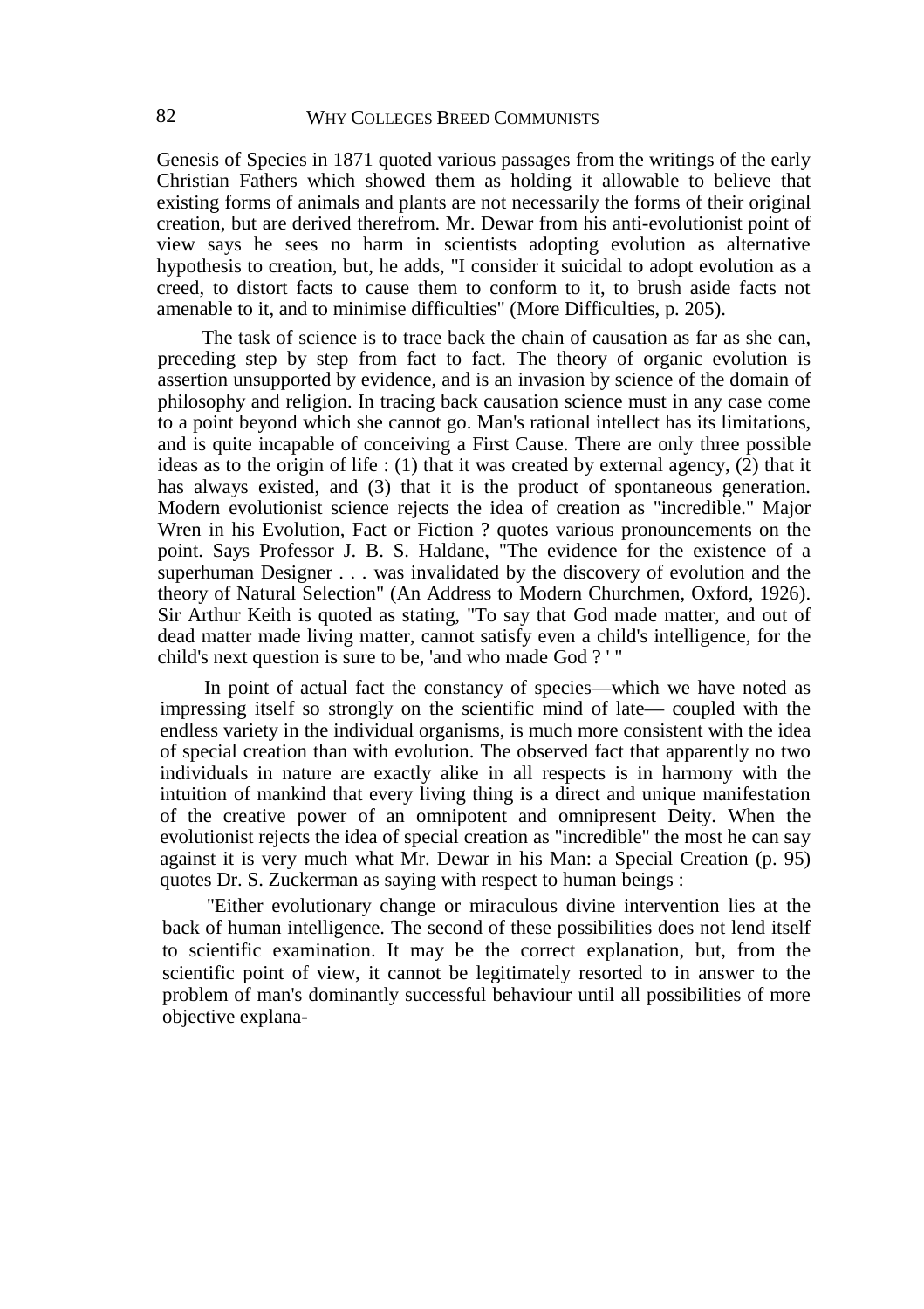tion through morphological, physiological and psychological observation and experiment are exhausted" (Functional Activities of Man, Monkeys and Apes, p. 155).

The scientists are not content to adopt a neutral attitude. They are not content to state the plain truth that science has nothing to report about the origin of species, and that the quest for evidence of evolution has run to a dead end with negative results in every direction. They insist on ramming evolution down the public throat, evidence or no evidence. In doing this they cease to be scientists and become theologians. The majority of present-day scientists are atheistically inclined, and evolution provides them with a philosophical background for their atheism. The basic issue is thus not scientific but theological.

When the history of modern evolutionist theory is studied its atheistical basis stands out conspicuously throughout. Any reference book in outlining the history of the theory will be found making reference to Buffon (1707-1788), Erasmus Darwin (1731-1802), Lamarck (1744-1829), and finally Charles Darwin (1809-1882). The Comte de Buffon was a prominent figure among the French philosophers and men of letters inveighing against established religion and providing the ideas which were presently put into practical application in the French Revolution. Guizot in his History of France describes Buffon as "absolutely unshackled by any religious prejudices"; and notes him pulling strings to avoid having his Histoire Naturelle black-listed by the ecclesiastical authorities. An old encyclopaedia (Chambers, 1885) describes him as "largely participating in the vices of the time," and his widow was the last of the numerous mistresses of the Duke of Orleans before that prince was guillotined in the revolution. Buffon put forward evolutionist views, and declared life and mind to be a property of matter.

Lamarck's religious views are not mentioned in any reference book at hand, but he was under Buffon's patronage and was tutor Xo Buffon's son for a number of years, and presumably found the atmosphere of the household to his taste. Alison's History of Europe (i, 176-7) states : "Almost the whole of the philosophical and literary writers in Paris, for a quarter of a century before the French Revolution broke out, were avowed infidels; the grand object of all their efforts was to load religion with obloquy, or, what was more efficacious in France, to turn it into ridicule. When David Hume was invited at Paris to meet a party of eighteen of the most celebrated men in the French capital, he found, to his astonishment, that he was the least sceptical of the party : he was the only one present who admitted even the probability of the existence of a Supreme Being." It does not appear whether Buffon was of this company, but he ornamented many such gatherings.

Erasmus Darwin, grandfather of Charles Darwin, aired evolutionary views in his Zoonomia published in 1794. He was a physician at Derby and became acquainted with Rousseau during the period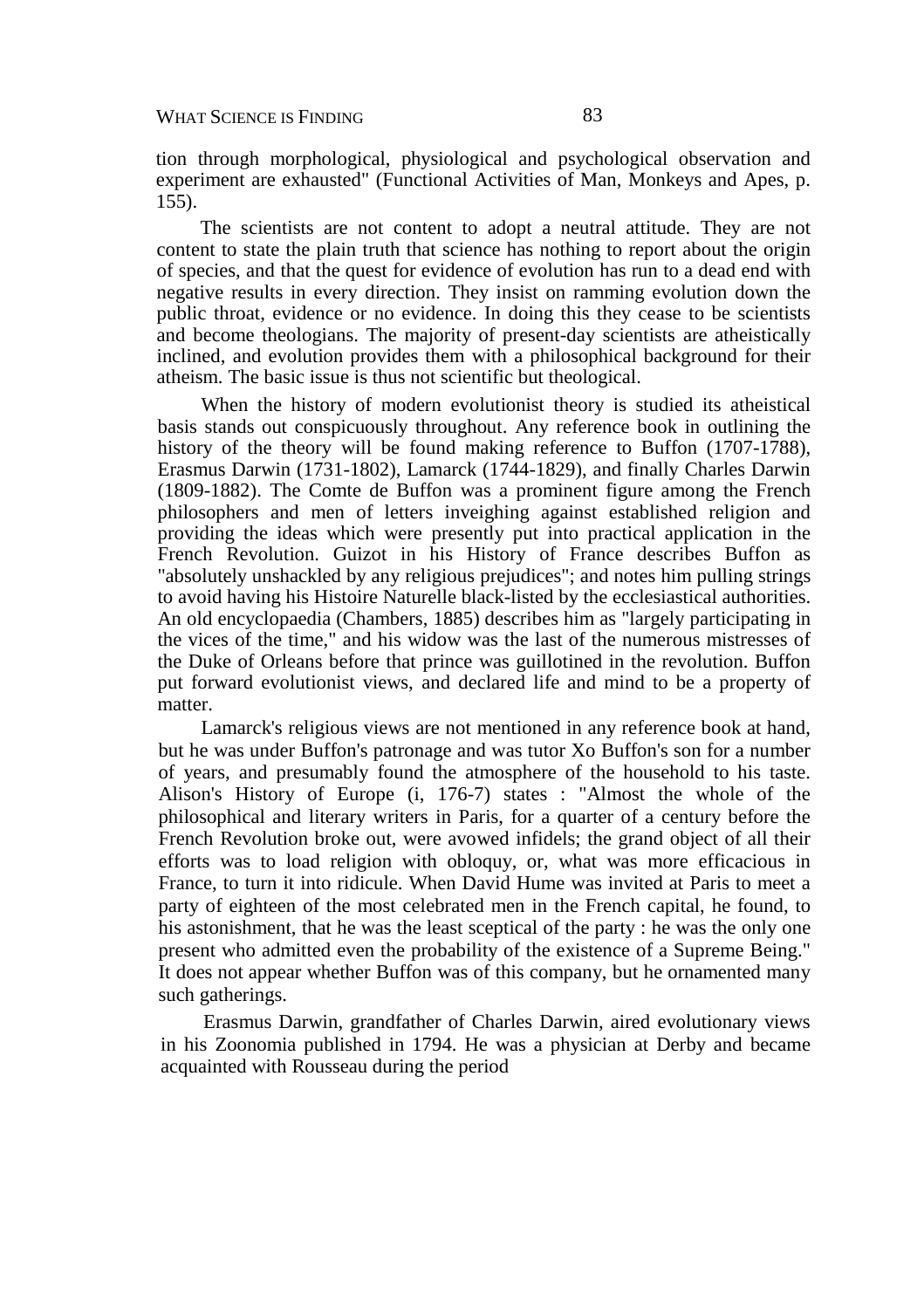#### 84 WHY COLLEGES BREED COMMUNISTS

when the latter was living in exile in England at Lichfield under the patronage of David Hume, and corresponded with him thereafter. Rousseau was the chief philosopher of the French Revolution, affirming that man was born innocent and good, that the savage was the model of every virtue, and that all miseries and vices were due to the tyranny of kings, the deceptions of priests, the oppressions of nobles, and the evils of civilisation. Property, he declared, was the great evil which had ruined mankind : and self-control was a violation of nature. It was significant of much that was to come that Rousseau opened his famous Discourse on the Origin of Inequality by saying, "Let us begin by laying facts aside as they do not affect the question."

Charles Darwin in his Life and Letters (iii, 179) describes his father, son of Erasmus, as "a freethinker in religious matters," and although he himself was at one time a divinity student at Cambridge, he presently turned his back on both the Church and Christianity. It is noticeable that both Darwin and Huxley abandoned their religious beliefs at or about the time at which they adopted evolutionist views.

Darwin derived the basic idea of his theory—the struggle for existence from Malthus, and it is curious that although Malthus himself was a clergyman of the Church of England, his father, Daniel Malthus, according to Beale's Racial Decay (p. 38) was a friend and executor of Rousseau. If Buckle's statement in his History of Civilisation is correct, and Voltaire was the real originator of the Malthusian idea of population increasing faster than food supply, we have yet another root of modern biological science running back into the midst of French prerevolutionary philosophy. "Voltaire," says Guizot's History of France, "has remained the true representative of the mocking and stone-flinging phase of freethinking ... At the outcome of the bloody slough of the French Revolution and from the chaos it caused in men's souls, it was the infidelity of Voltaire which remained at the bottom of the scepticism and moral disorder of the France of our day" (Sampson Low's edition, 1889, p. 521).

The foregoing facts are sufficient evidence of a pronounced atheistical background in the incubation of the theory of organic evolution. It is obvious that if belief in God is rejected, a necessity at once arises for some theory accounting for the origin of life otherwise than by creation from the dust of the earth. Evolution meets this need, and the indications throughout are that evolution is a theological and not a scientific product. It was invented to meet the requirements of atheism, and it is maintained and propagated for the same reason.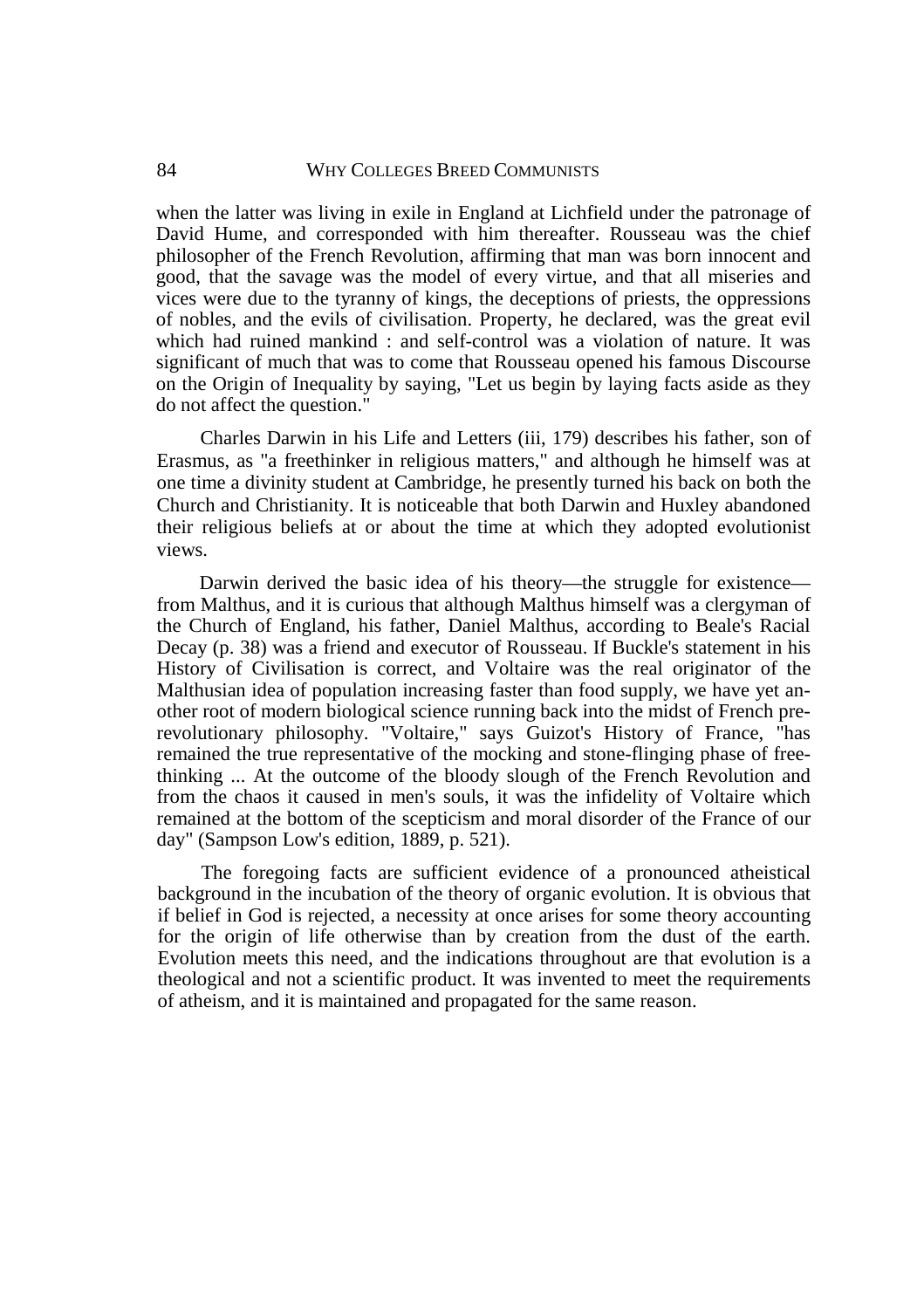#### Chapter XI

## MAN AND CIVILISATION

THAT expensive compendium of evolutionary fairy stories, the fourteenth edition of the Encyclopaedia Britannica, opens its article on civilisation with the announcement that "there could be no real understanding of the fundamental characteristics of civilisation until the fact was well established and digested that if we could trace back man's lineage far enough we should find it merging into that of wild animals." The truth of the matter is that modern research into the origins of civilisation and human culture is busy all the time piling up a mass of facts totally inconsistent with any such evolutionist ideas.

The archaeologists excavating in Babylonia and Egypt report that they are unable to discover any beginnings to civilisation. As far back as they can go man is already civilised. At the same time the diffusionist school of anthropologists which has grown up in the past twenty years reports that the weight of evidence is that no savage race ever invented anything, and that all culture was diffused from a common source in South-western Asia, with its centre somewhere about the head of the Persian Gulf.

On page 71 above we noted the late Professor A. H. Sayce remarking on this failure of archaeology to discover any beginnings to civilisation, and asking whether the truth was that the Bible was right after all, and man was civilised from the beginning. In quoting this passage in his book Dr. Bell Dawson did not mention its source, but it is possibly from the Huxley Lecture of 1930 on "The Antiquity of Civilised Man" which Professor Sayce delivered to the Royal Anthropological Society, and of which an abridged report appears in Nature of November 29, 1930. In that report one finds Professor Sayce remarking incidentally that the jewellery discovered in the remains of the earliest civilisation would grace a Bond Street jeweller's window today. When the present writer, in common with the many other New Zealand soldiers of the last war, visited the Cairo Museum, nothing impressed him more than the beautiful workmanship of the jewellery of the First Dynasty, dating back to a period almost as far before Moses as we are after him.

Writing of the earliest remains of pre-dynastic civilisation in Egypt, Mr. Arthur Weigall, formerly inspector-general of antiquities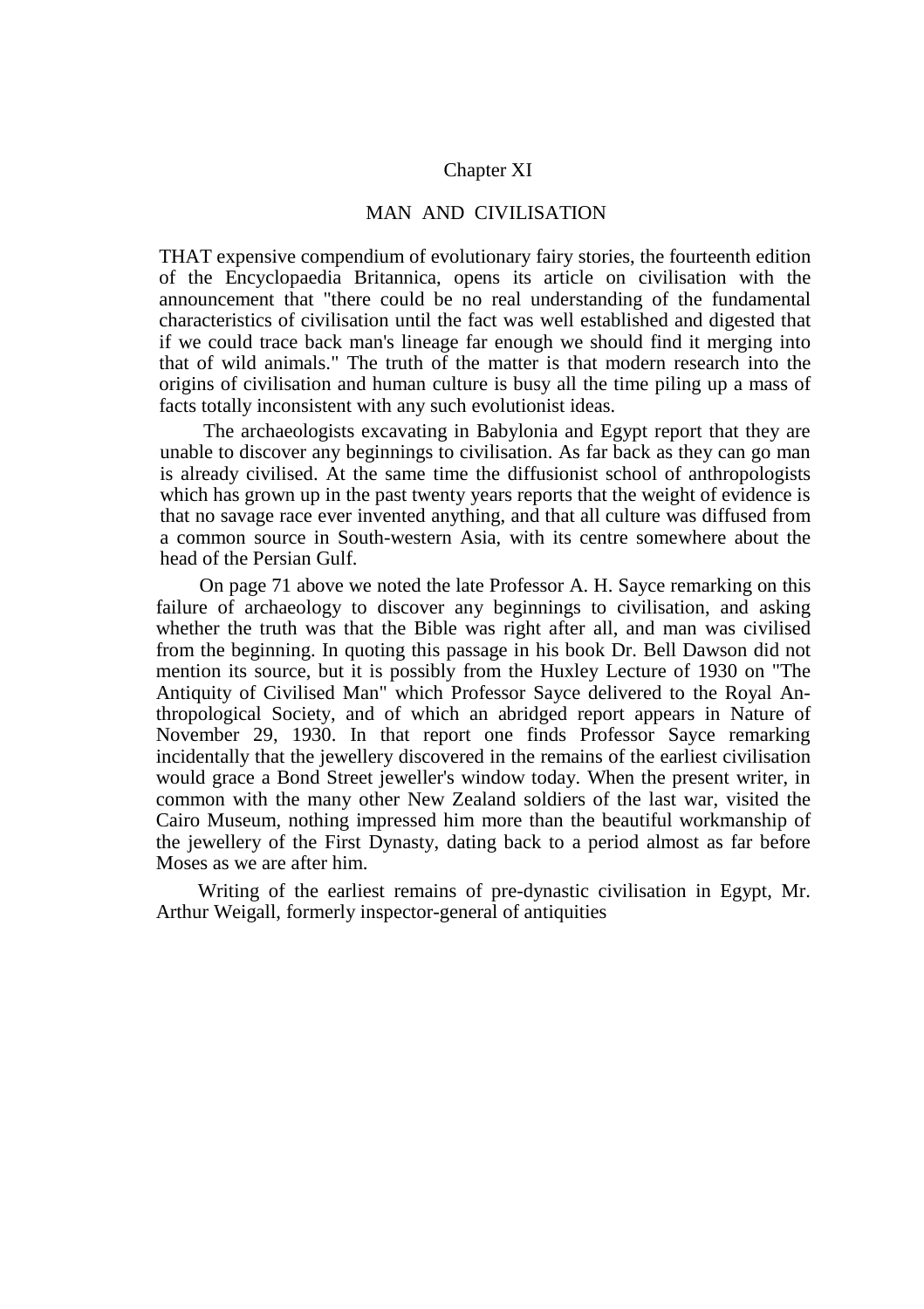to the Egyptian Government, says in his Short History of Ancient Egypt (1934, p. 19) : ". . . We find ourselves confronted with a civilisation in being and we really do not know whence it came. Writing had begun; the arts were already highly developed; great armies were in commission; cities had grown up; and the king was surrounded by his ministers and his nobles." Other archaeologists make similar report as to the. absence of any discoverable primitive beginnings to these ancient civilisations.

Turning to the side of anthropology, we find a recent writer of the diffusionist school, Lord Raglan, who was president of the anthropological section of the British Association in 1933, providing considerable further food for thought. In his How Came Civilisation ? (1939, pp. 56-7) he states that all the evidence is that the inventions and discoveries on which European civilisation that is to say, Graeco-Roman civilisation—was based, seem to have been made somewhere within a region centering on Persia and extending from Egypt to North India and China. "The question then arises," adds Lord Raglan, "were the people of Persia, Mesopotamia, etc., when they began to make all these discoveries and invent all these traits, savages ? The answer must be that if they were they must have been very different from any savages, either ancient or modern, of whom we know anything, since these latter, as we must repeat, are not known ever to have invented or discovered anything."

Current belief today is that the savage races of the world are in the same state civilised man is supposed to have been in a few thousand years ago, and if left alone would ultimately rise to civilised status by process of gradual "evolution." Lord Raglan in summing up the diffusionist case in his most interesting little book, says all the evidence is in exactly the opposite direction, and that "no savage society, when left to itself, has ever made the slightest progress." The only change that has ever been observed to take place in these isolated societies is a change for the worse.

Many lands are stated by Lord Raglan to provide evidence of this retrogression, and it is especially evident in Polynesia. Language and customs show that the people of the Pacific Islands from Hawaii to Easter Island and across to New Zealand probably spread from some common centre. They possess sea-going canoes, but since they have been known to Europeans they have never ventured far out of sight of land. Their ancestors must have made long voyages again and again. In many of the islands are erections built of large blocks of stone. The modern Polynesian is completely ignorant of the art of building in stone. Dixon in his Building of Cultures (p. 280) says that "the Polynesians in their eastward drift into the Pacific lost textiles, pottery, and metal-working, and gave up the use of the bow." Fragments of pottery are found scattered about on islands where the natives have now lost the art. In the New Hebrides the natives had the art of weaving in the seventeenth century, but have since lost it. Lord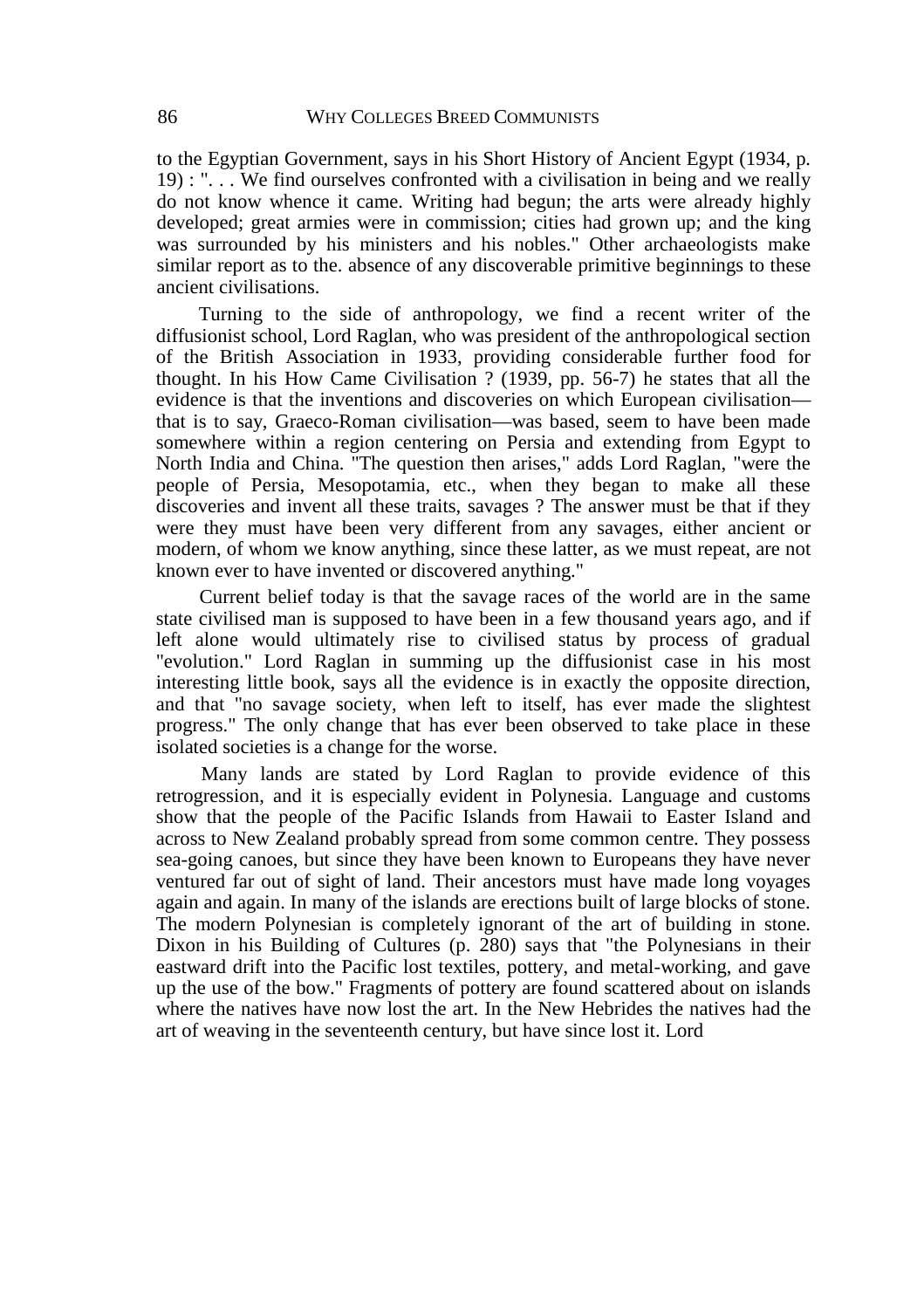Raglan devotes a chapter to instances of deterioration of culture among different savage races, and says that so far as he can learn there is nothing whatever to put into the scale against it. Savage races are capable of being civilised by missionary effort, but are incapable of civilising themselves.

Taking such items as the bow and arrow, the domestication of animals, the plough and the hoe, pottery and the potter's wheel, etc., Lord Raglan contends that all the evidence points to diffusion of these inventions and discoveries from a common centre. "I know of no case," he says, "in which anything which can be described as an invention has been recorded as having been made by a living savage . . . People who themselves have never had an idea exhibiting the slightest sign of originality have no difficulty in crediting primitives or savages with brains of the utmost fertility. . . what have Binks the banker and Brown the bus-driver invented ? There are in our midst thousands of intelligent and capable Binkses and Browns who have invented nothing whatever; can it really be believed that every savage community, however small and primitive, has produced a succession of men possessing an inventive genius such as has been totally denied to Binks and Brown? " (pp. 40-1).

Throughout historic times we know that civilisation has spread by diffusion. On what ground, asks Lord Raglan, are we to assume that in pre-historic times the exact opposite was the case and everything was independently invented? Everything points to things like the baking and glazing of pottery, the use of the potter's wheel, etc.,. etc., only being discovered once. The distribution of culture points to groups of people pushing out in all directions from the original home of mankind. The larger the cultural equipment in such a movement, the further it would be likely to get, and adaptation to the environment would probably consist of dropping whatever elements were unsuitable to life in the wilderness. On top of this, as families possessing skill in various crafts became extinct further cultural loss would be probable. In another striking passage Lord Raglan says :

"We know that our own civilisation in all but its latest phases, was not evolved locally, but derived from the Mediterranean. We know that Greece derived its civilisation from Asia Minor, Crete and Egypt. We, like the Greeks and Romans, have improved upon the civilisation which we received from outside, but it is quite untrue to say we evolved our own civilisation. It is then clearly not the fact that civilisation has everywhere been evolved out of savagery, and to say that it has anywhere been evolved out of savagery is a guess which cannot be supported by any evidence. As Niebuhr (quoted by Tylor, Primitive Culture, i. 41) remarked, 'no single example can be brought forward of an actually savage people having independently become civilised. So far as we know, all civilisation has been derived from pre-existing civilisation, not from savagery.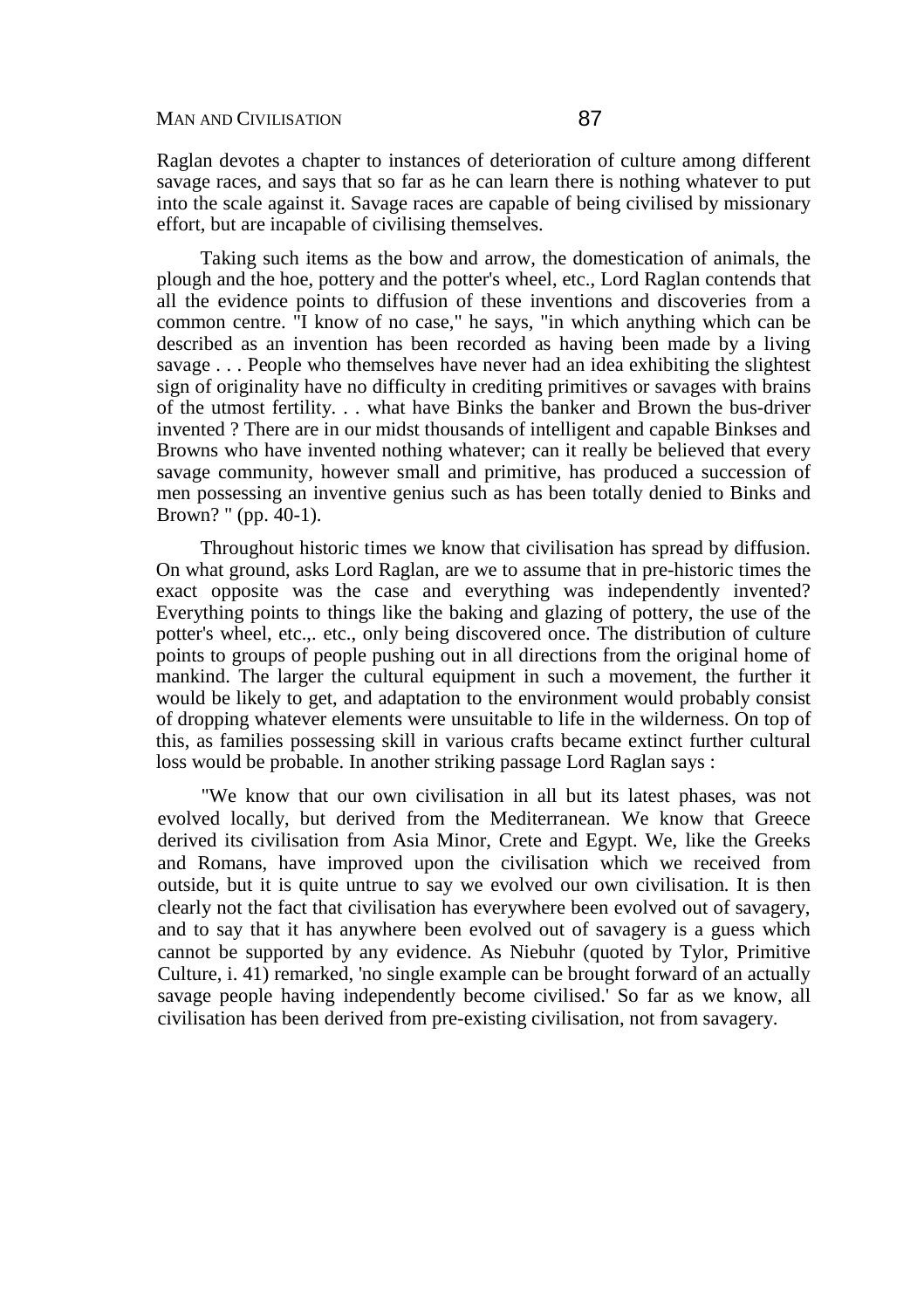"Of the real beginnings of culture we know nothing for certain, and it is very doubtful whether we ever shall. It seems likely that the cradle-land of the human race was in South-western Asia, where was also the seat of the earliest civilisations, yet there are fewer traces of 'primitive man' there than in many other parts of the world. Whether this is because the earliest cultures are beneath the silt of the Euphrates or the Indus, or whether their remains still await the chance disturbance of the surface at some hitherto unsuspected spot we cannot say. What we can say is that all the facts alleged as the beginnings of culture are fallacious" (pp. 50-1).

It is impossible to present here even an outline of the evidence on which the diffusionist anthropologists reach their conclusions. Lord Raglan's intensely interesting little book so freely drawn upon above, gives the most recent outline of the case; and the reader desiring more information will find it in the books of Dr. W. J. Perry and the late Sir Grafton Elliot Smith, formerly professor of anatomy in the University of London, who appear to have been the leading exponents of this line of research. It may be mentioned in passing that the diffusionist contention is that the Maya and Inca civilisation of America was carried from East Asia by sea-voyagers across the Pacific. Like the ancient civilisations of the Near East, this appears to have no primitive beginnings; and the diffusionsts point to many remarkable affinities with Asiatic civilisation.

Coupled with the inability of the archaeologists to uncover any primitive origins of the Mesopotamian and Egyptian civilisations, the evidence assembled by the diffusionist anthropologists presents believers in human evolution with some very considerable nuts to crack. Curiously enough, the diffusionists themselves are all convinced evolutionists. The late Professor Elliot Smith ranked as a leading authority on monkey-men. Lord Raglan in his book says on page 56 that "we may suppose that man v/as evolved from the ape within this region" of ancient culture. Dr. Perry in his Growth of Civilisation (1924) on page 112 reveals himself as an evolutionist also. His view is that through a misunderstanding of evolutionary doctrine it has been assumed that simple forms of social organism must necessarily have preceded the more advanced in all parts of the world. Both he and Professor Elliot Smith claim in their books that Egypt provides evidence of a development of civilisation from primitive beginnings. The archaeologists, however, appear unable to find evidence either there or anywhere else of the origins of any of the ancient civilisations.

Accepting evolution in general, the diffusionists reject all idea of evolution as an operating principle in human society. We have seen the flimsy and worthless evidence which is supposed to show mankind as descended from brute beasts. On top of this the archaeologists are unable to find any trace of civilised man ascending from barbarism. Finally, to crown all, the diffusionist anthropologists pre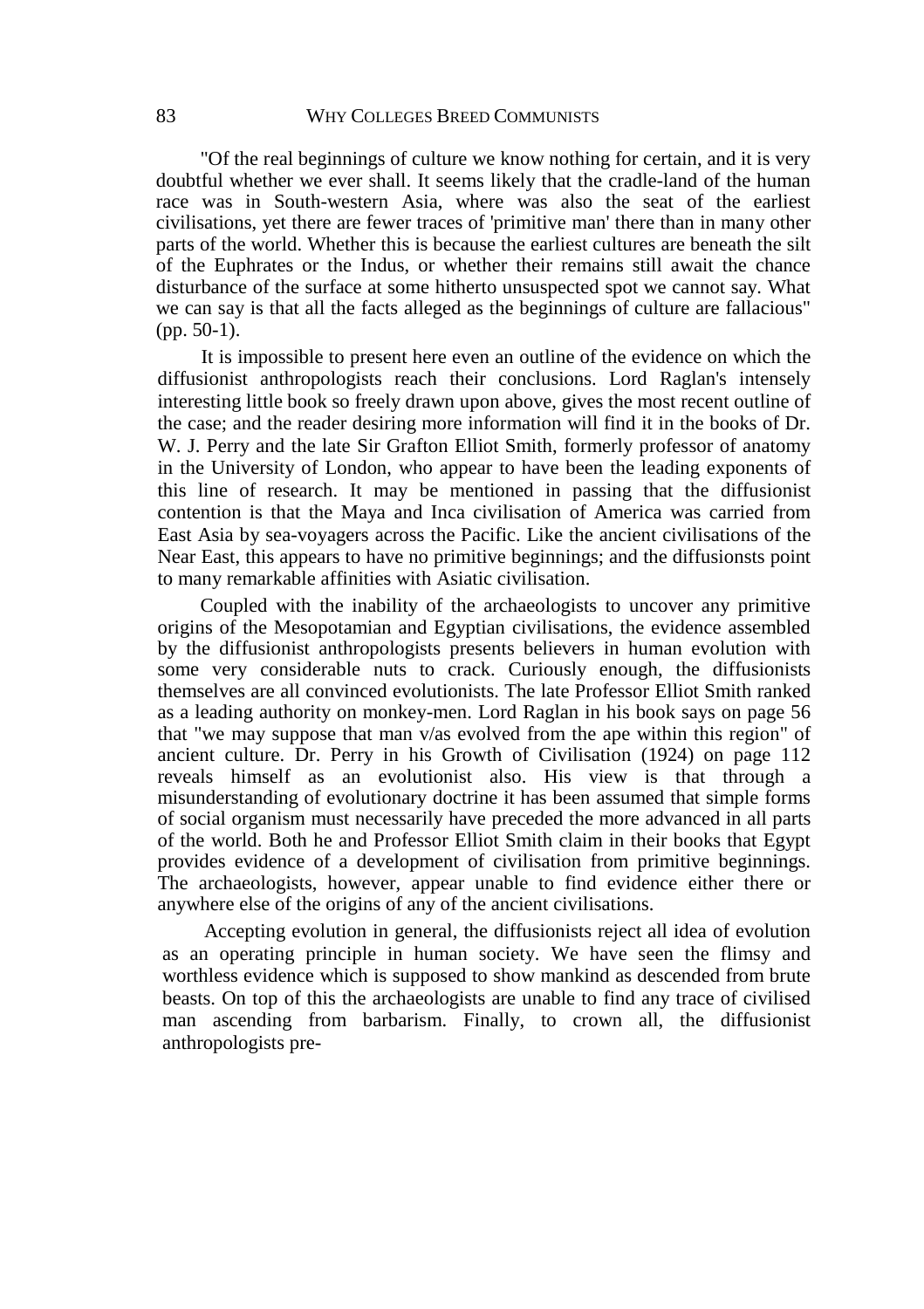sent a mass of facts all pointing to the diffusion of culture throughout the world from some common centre. They may overstate their evidence in some respects, but they certainly assemble together enough to make an exceedingly strong prima facie case against the idea of any upward evolutionary movement from barbarism to civilisation. The net result is complete demolition of any idea whatsoever of evolution in mankind and human affairs. In view of all the facts the following from Mr. Dewar's Man: a Special Creation (p. 28) is to the point :

"We have no reason for supposing that ... the mental powers of the prehistoric men known to us were lower than those of their descendants; in these early races of man, to quote Professor W. Schmidt (European Civilisation, 1934, p. 76) : 'No "ape-like" features are to be found. On the contrary, their really human character manifests itself with purity, clearness and beauty, as certainly as anywhere else in the whole history of mankind . . . Thus, once and for all, we may finally abandon any expectation of fresh evolutionary links being established between the spiritual life of man and that of the highest forms of animal life. Even in the earliest representatives of mankind known to us, the soul is so absolutely and completely human that the advance to it from the highest level of the brute creation is more plainly than ever seen to be an impossibility, and mental development such as evolution requires it utterly excluded.' "

Lord Raglan points out that except for the complex known as Western civilisation, all the cultures of the world today are in a state of decay and degeneration. Civilisation, he says in concluding his book, is far from being a process which keeps going on everywhere. It is really an event which has only occurred twice on the grand scale. All the evidence suggests that the first time was somewhere in Southwestern Asia about the fourth millenium B.C., at which time a number of discoveries were made—corn-growing, cattle-breeding, metalworking, pottery, the wheel, the sail, the loom, the brick—which discoveries were diffused in varying degree about the world. This civilisation reached its prime, and then stagnated and decayed, finally collapsing with the fall of the Roman Empire, the Romans themselves inventing practically nothing.

After a thousand-year interval a new burst of enterprise and inventiveness came, and our present Western civilisation began to arise. "Our Western civilisation," says Lord Raglan, "is not a product of evolution or any other natural process, but the result of a series of historical coincidences" (p. 181). In 1400 Europe knew very little that had not been known in Babylon, Egypt, Greece and Rome. In the fifteenth century four very important events occurred. The Turks took Constantinople, and the dispersion of the scholars of the Byzantine Empire flooded Europe with classical knowledge; America was discovered and a new world opened up; block printing was introduced from China; and a ferment of religious thought accompanied the rise of Protestantism. The upshot of these happenings was a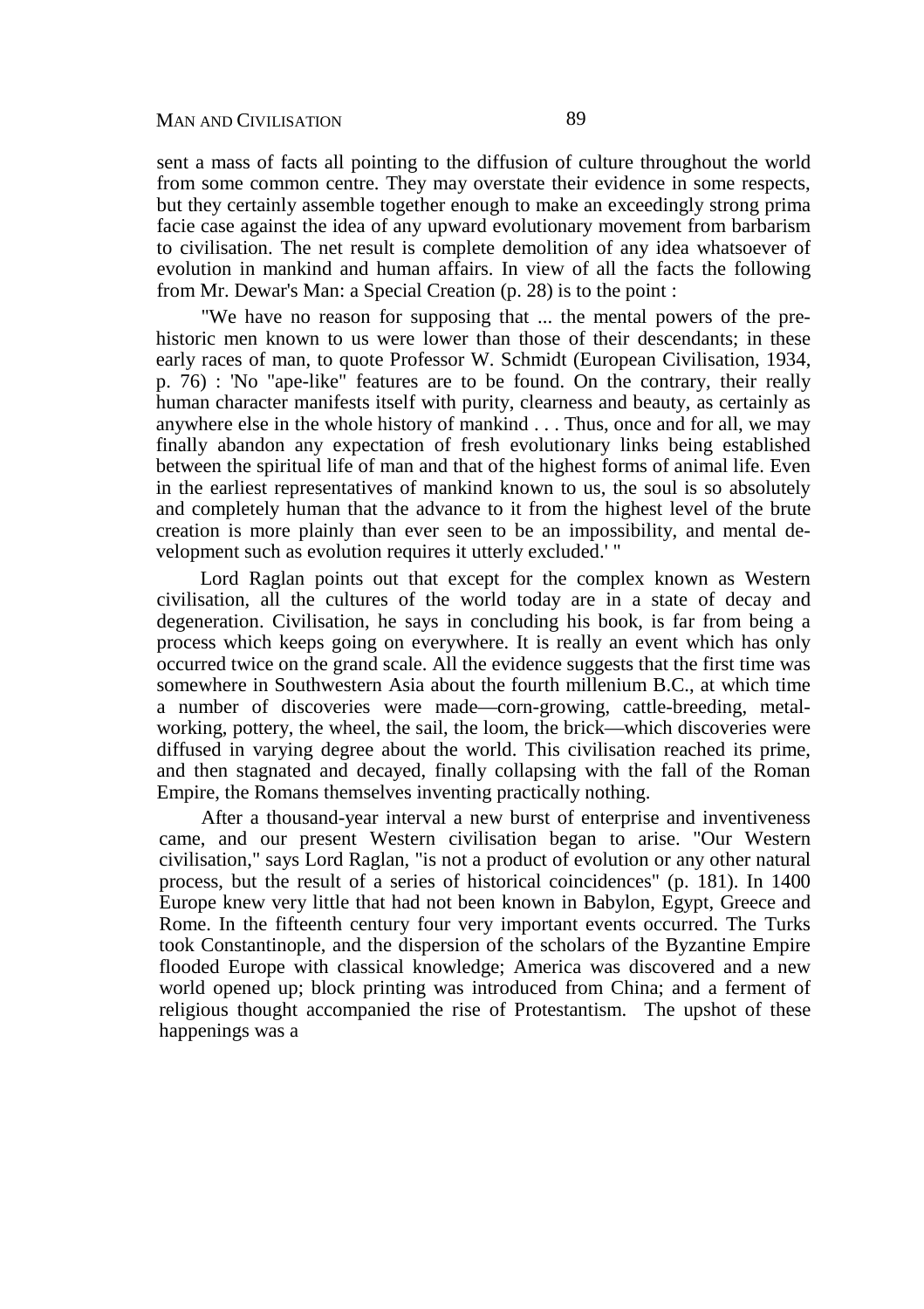stirring among mankind which has continued to our day, with steam, electricity, and all manner of inventions transforming life throughout the world. How the first civilisation arose we do not know; but Lord Raglan points out that it was religious in its inspiration, whereas the second was mainly secular. Other writers, however, dwell on the fact that learning was preserved through the Dark Ages in the monasteries and by survival to the fifteenth century of the Christian Byzantine Empire; that the synods of the Church provided the pattern on which the representative political institutions of Europe were modelled; and that the Christian tradition gave Europe a totally different civilisation from the despotisms of Asia, all kingly power being viewed under it as held in stewardship from God.

The diffusionist anthropologists, as already remarked, are evolutionists who flatly reject evolution as a factor in human affairs. Evolution apparently operates throughout the rest of nature, turns apes into men, and then suddenly ceases to operate for reasons not explained. The diffusionist literature is unsatisfactory in that fact and speculation are as badly mixed up as in the rest of present-day scientific literature, and it is not always easy for the lay reader to discover where one ends and the other begins. The diffusionists are orthodox scientifically in their views in so far that evolution is evolution up to man's appearance, and religion is apparently superstition wherever appearing. Nevertheless, the actual facts they present as to diffusion of culture from a common centre are numerous, striking, and destructive of belief in human evolution.

The late Sir Grafton Elliot Smith in his Human History (1934 edition, pp. 59-60) is even more emphatic than Lord Raglan in his rejection of evolution as a factor in human affairs. The idea that human destiny is under control of the terrestrial forces of nature he regards as a mistaken and fallacious application of science to history. He protests strongly against the almost mystical significance given by some writers to climate and geographical environment as implying "some inevitable process of mechanically working development leading to inevitable results in shaping human qualities and behaviour." History, he says, is cataclysmic, and he quotes with high approval an article to this effect by Sir Charles Oman, former professor of modern history at Oxford, in the National Review for February, 1929.

In the history department at Oxford University the student under Professor Oman apparently had to leave his evolutionist ideas outside on the doormat for the time being. Professor Oman is quoted as saying : "Two generations have now passed since the blessed word 'Evolution' was invented, and was applied as a universal panacea for all the problems of the universe—historical no less than physical or metaphysical. By this I mean that a whole school of historians have set forth the thesis that history is a continuous logical process, a series of inevitable results following on well-marshalled tables of causes." Sir Charles Oman will have none of this. The career of mankind, he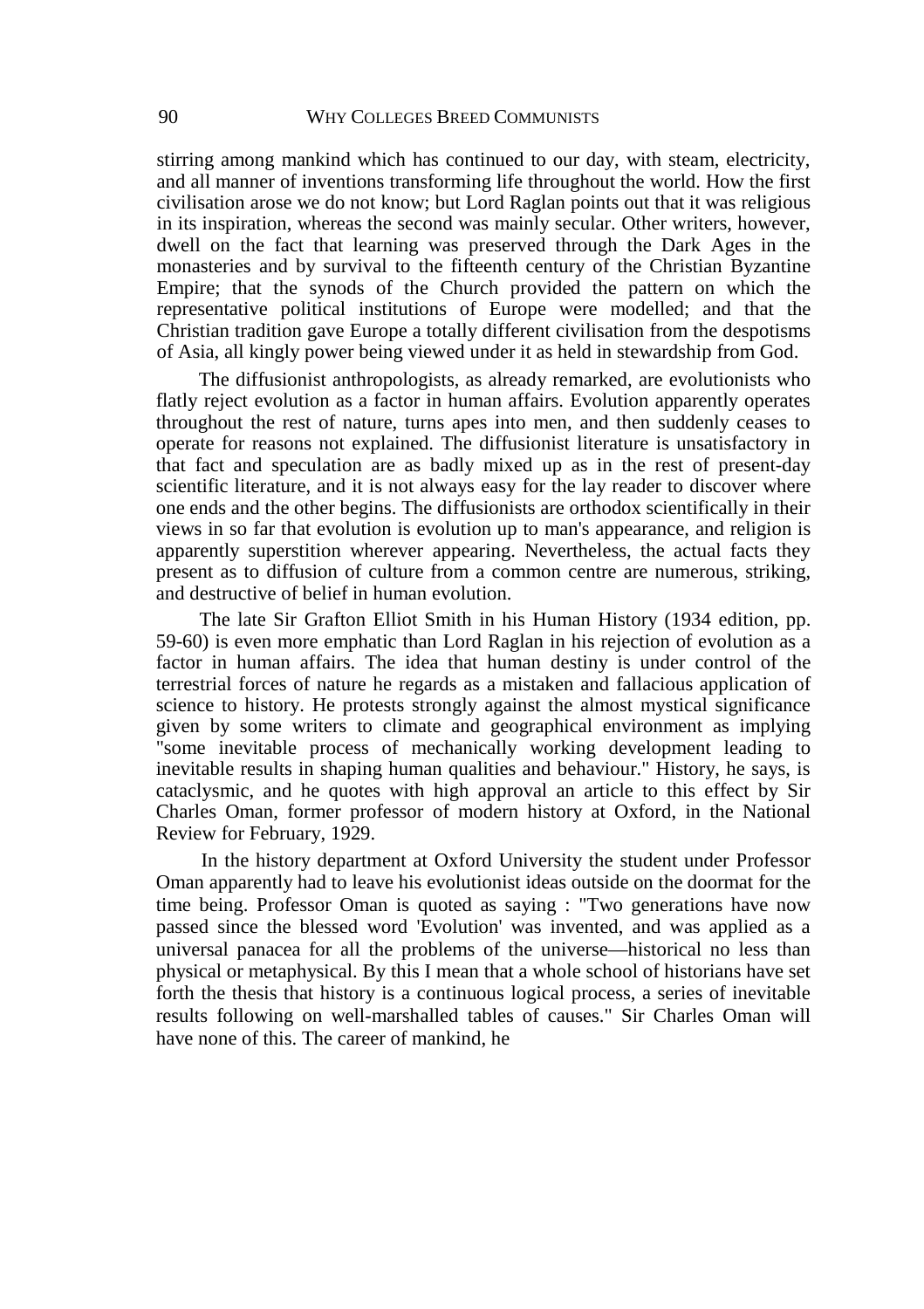says, has been shaped by accidents and catastrophes and by the action of dominating personalities who have deliberately provoked great movements, peaceful and warlike, which have shaped the destiny of the world.

"The great events in Human History," says Professor Elliot Smith, "were provoked by individual human beings exercising their wills to change the direction of human thought and action, or by natural catastrophes forcing men of insight to embark on new enterprises." He points out that, according to Sir Charles Oman, America would have been colonised by the Norse inhabitants of Greenland if the Black Death in 1350 had not completely destroyed these people. Eventually, the irruption of the Turks into Europe blocked the old trade routes to Asia, and led to search for a new route to the Indies. These historical incidents provided the predisposing causes for a momentous event. But it was the vision and persistence of Columbus which effected the transformation.

The importance of the individual is similarly stressed by Lord Raglan in his How Came Civilisation? (p. 172). "Sentimentalists," he says, "may imagine that new culture forms arise from the 'communal mind' or the 'spirit of the folk' or some such abstraction, but the fact is that new ideas can only occur to individuals and do only occur to highly exceptional individuals." Lord Raglan incidentally remarks that it is often assumed that decay is due to conservatism. But decay can occur in other ways than by standing still or going backward. "It is often less realised on the other hand," he adds (p. 172), "that decay of culture can be brought about even more rapidly by breaking away from the past; by the belief that we could and should go back to nature, shaking off the burden of tradition and all that it entails, and living and developing in the innocent freedom of primitive man. People who think like this fail to realise that man became man by getting away from nature, and that it is unnatural not merely to cook food and wear clothes, but to read and write, and even to speak. We learn these arts not from nature, but from tradition. The belief that primitive man was wiser and better than we are is really a symptom of degeneration, of 'that degeneration of the democratic theory which imagines that there is a peculiar inspiration in the opinions of the ignorant' (John Buchan, Augustus, p. 340)."

An outstanding feature of the diffusionist argument is the emphasis placed on individual enterprise and initiative as the source and mainspring of civilisation. Equally outstanding is the disregard of the individual in the evolutionist interpretation of history, of which interpretation the Marxian socialist materialist view of history is an offshoot. The dominant idea of evolutionist philosophy as applied to sociology and history is the insignificance of the individual as compared with society past and present. In his Critical Examination of Socialism (1909, chap. viii) w. H. Mallock discussed this point at length. He remarks that the modern socialists did not originate this leading idea of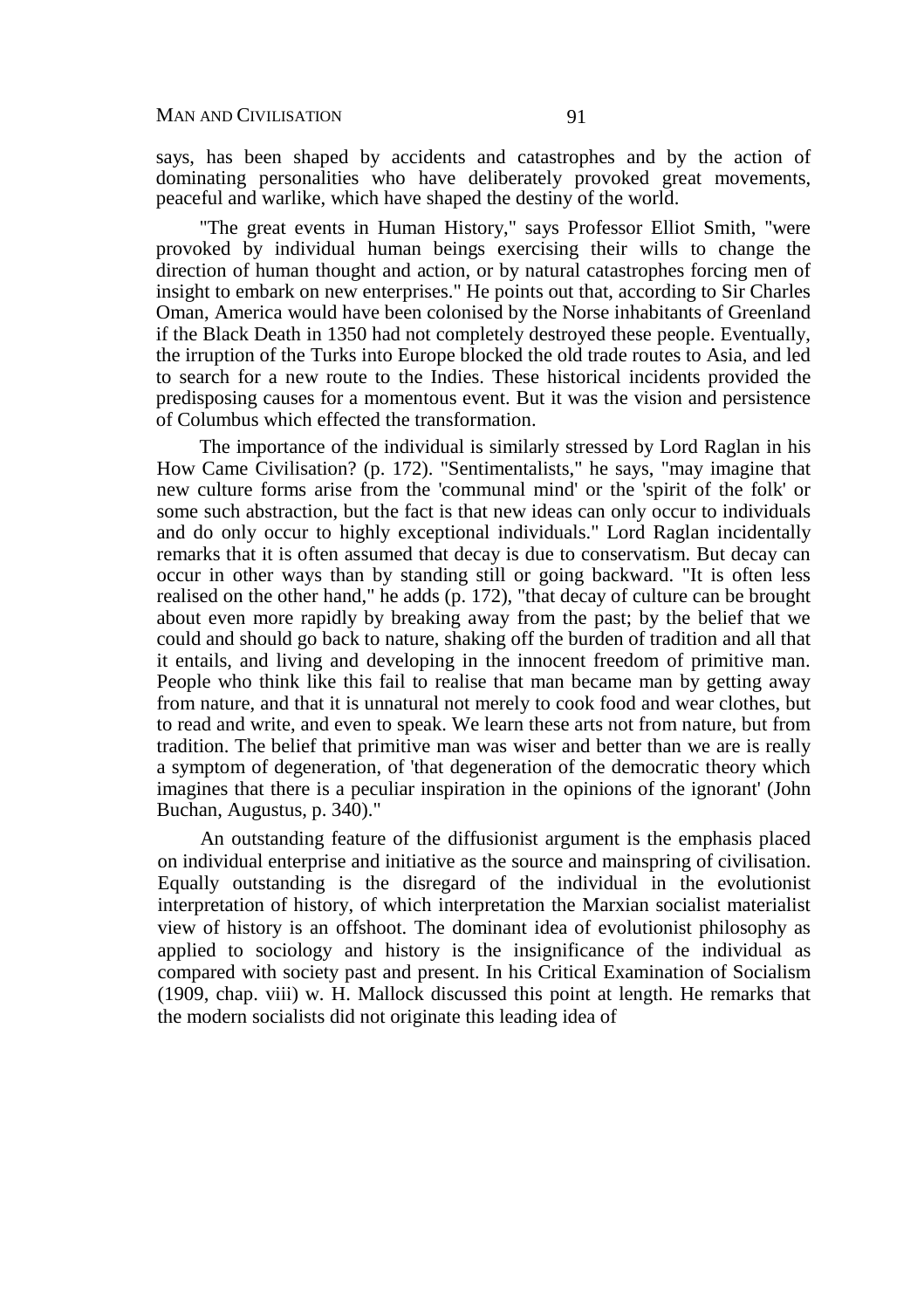theirs, but borrowed it from the evolutionists, among whom Herbert Spencer was its most systematic exponent.

Herbert Spencer in his Study of Sociology (p. 35) lays it down that the great man is only the "proximate originator" of changes, and that the real explanation of these changes must be sought in the "aggregate of conditions" in which he exists. Mallock points out that Macaulay in his essay on Dryden said the same thing : " it is the age that makes the man, not the man that makes the age." This idea was the mainstay also of Buckle's History of Civilisation. Edward Bellamy in his Looking Backwards, a description of a socialist Utopia which had an enormous sale half a century back, likewise asserted that "nine hundred and ninety-nine parts of the thousand of the produce of every man are the result of his social inheritance and environment." Herbert Spencer in his book quoted goes at length into demonstrating that the inventor of a new printing press just installed by the London Times was no more than its "proximate initiator," and that the press was really produced by the "aggregate conditions" of the period. This aggregate of conditions similarly produced Shakespeare's plays.

Benjamin Kidd, a semi-socialist, is noted by Mallock as helping along the good work by pointing out that various inventions have been arrived at almost simultaneously, and "thus rival and independent claims have been made for the discovery of the differential calculus, the invention of the steam-engine, the methods of spectrum analysis, the telephone, the telegraph, as well as many other discoveries." It is thus inferred that almost anybody might make these discoveries. Mr. Mallock remarks that actually the position with many inventions is that a number of men are trying to scale a peak at the same time, and it is not surprising that two or three men of exceptional ability should sometimes simultaneously reach the previously virgin summit. That anybody might have made the invention is no more demonstrated by this happening than an ascent of the Matterhorn demonstrates that all the people in the tourist hotel at the bottom could have made it. Yet this is the burden all the time of the evolutionist-socialist song—the individual is nothing, environment is everything.

Mankind is viewed in the mass in these theories. But when anything practical is needed in life it is the individual man that counts. The patient at death's door is not helped by being told that man is a great physician and having the first passer-by taken in to attend to him. A series of great frescoes to adorn a public building is not secured by information from the sociological department that great artists are the product of the aggregate of conditions : millions of men subject to this aggregate of conditions might be taken off the streets and tried in turn, and nothing result but hopeless daubs.

The point to which the evolutionist-socialist argument is directed is to show the smallness of the products which the able man can really claim as his own. Another point that it seeks to make is the common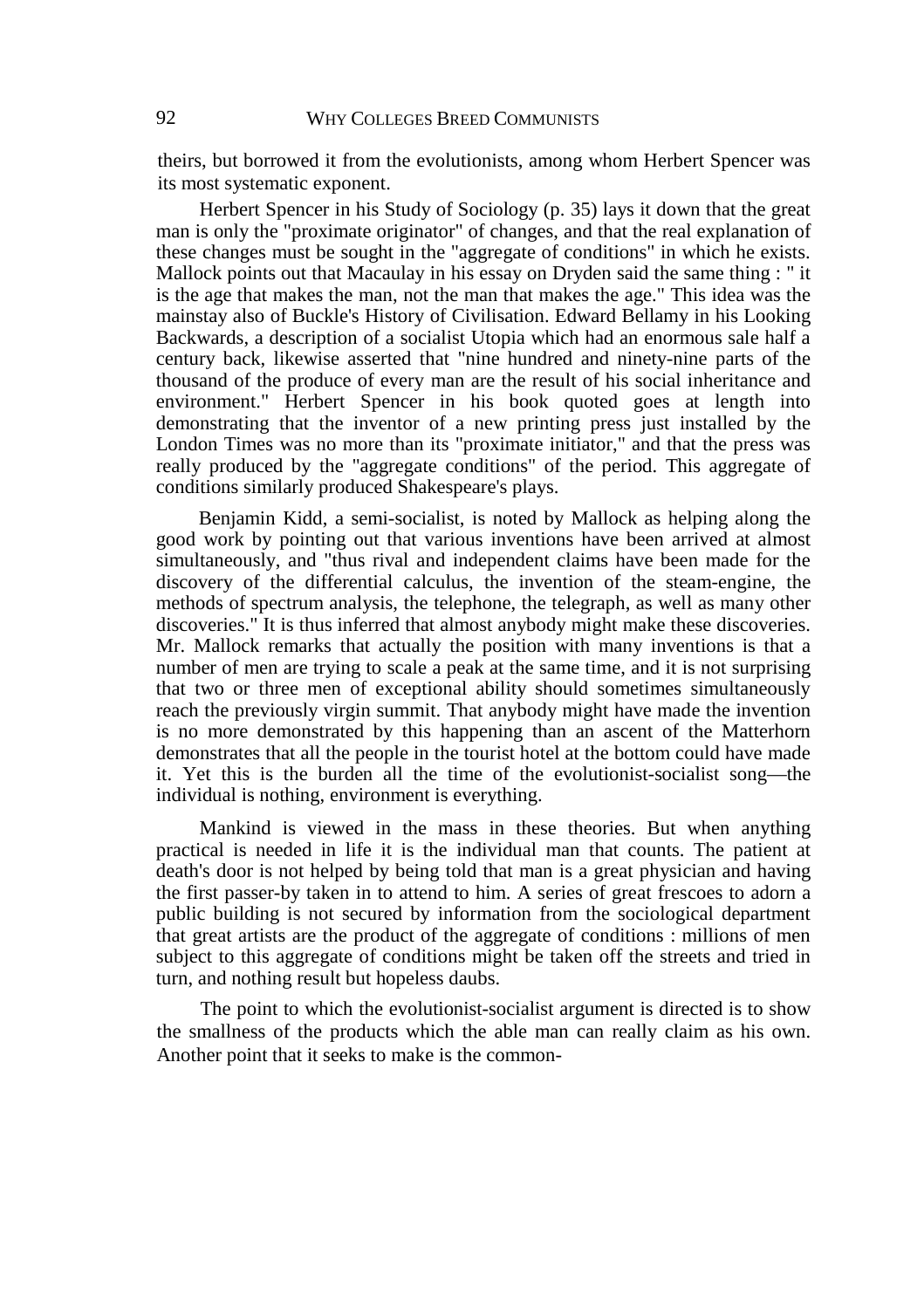ness of ability, which is regarded as purely a product of the environment. Furthermore, whether the great man is a rare or a common phenomenon, his inventions and discoveries become common property. Mallock observed Mr. Sidney Webb (now Lord Passfield, the pope of the Fabian socialists) giving a practical turn to the argument. He noted Mr. Webb, discussing the question of equal pay for all, and holding that the able man has no moral right to a greater share of the product of labour than the less able worker. If one man's brains and effort are responsible for nine-tenths of the value produced, and the other man's one-tenth, they are thus each entitled to fifty per cent. Mr. Webb is quoted as saying that this proposal "has an abstract justification, as the special energy and ability with which some persons are born is an unearned increment due to the effect of the struggle for existence upon their ancestors, and consequently, having been produced by society, is as much due to society as the unearned increment of rent."

Such is evolutionist-socialist philosophy applied to economic affairs. Mr. Webb's notion is not the aberration of a person of no account. It is the idea of one of the most influential socialists in the British Empire. The same idea forms the entire theme of a big book written by another eminent socialist, Mr. G. Bernard Shaw. In his Intelligent Woman's Guide to Socialism and Capitalism (1928), Mr. Shaw says equality of income is the basis of socialism, and on page 341 he says, "when there is a difference between the business ability of one person and another, the price of that difference is rent," and this "rent" must be "nationalised" by equal pay for all. Duffers and loafers under socialism are thus entitled to more than they produce : able and energetic workers, on the other hand, have no moral claim to the larger or superior produce of their labour, which is an unearned increment due to accidental effects of evolution and belongs not to them but to society. On this basis the idle man owes his idleness to society, the stupid man his stupidity, and the dishonest man his dishonesty. Nobody is responsible for anything, and all connection between conduct and the natural results of it is brought to an end.

Evolutionist emphasis on the environment as the controlling factor in the living world has long coloured political thought, and particularly socialist thought. Ability is assumed to be evenly distributed throughout the community and ready to spring forth in all directions with improved environment. When we turn to the actual facts as to the occurrence of ability, we find a different story. A handy summary of the results of various lines of investigation into the subject is Mr. Eldon Moore's Heredity Mainly Human (1934). Mr. Moore, on one side, reviews the facts revealed as to the distribution of ability by intelligence tests of school children. These tests are designed to discover the actual intelligence of the individual as measured by the time taken to solve various ingeniously devised problems. At the other end are various enquiries into the occurrence of exceptional ability,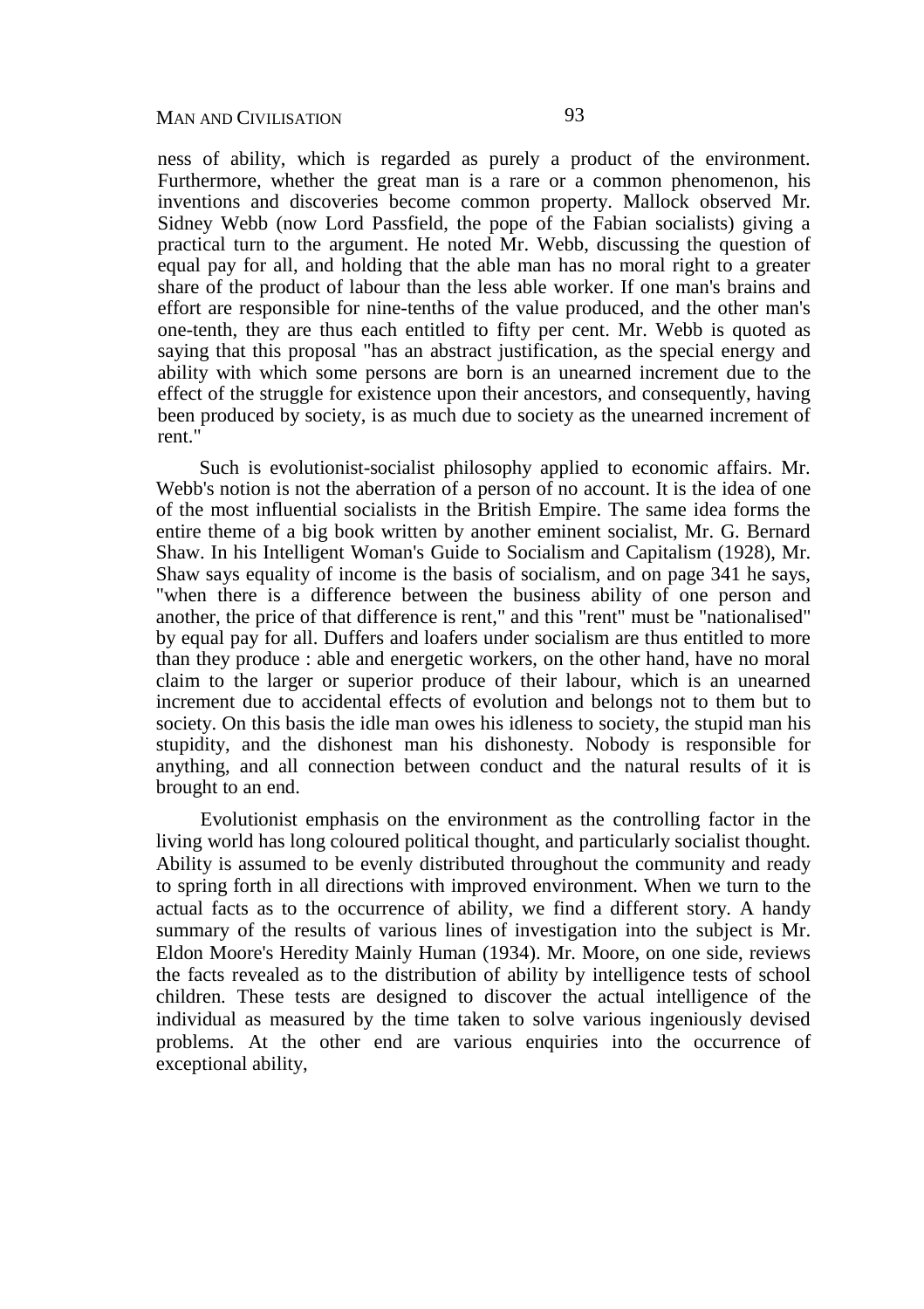based on examination of the biographies of great men of history, etc.

The intelligence tests, according to Moore and Professor Terman, show that about three-quarters of the children tested are bunched together within 15 per cent. of the average, above and below; and that a third of the total tested come within 5 per cent. of average intelligence either way. About one in ten ranges from 15 to 25 per cent. above average intelligence, and no more than two or three individuals in a hundred have intelligence in excess of this. So far as they go, these tests thus suggest that the community is not supplied with vast concealed reserves of surplus ability. A further fact revealed by the tests is that, taken generally, the intelligence of the children corresponds closely to the occupational and social status of the parents. On top of this, tests of children reared under identical conditions in orphanages, etc., and many of whom have never known their parents, are stated by Mr. Moore to show just the same distribution of intelligence according to the occupational status of the parents as do home-reared children. This indicates that heredity and not environment is the dominating factor, and that what the scientists have noted about living organisms generally applies with equal force to human beings. It further indicates that whatever its other defects, the social and economic organisation under which we have lived has been efficient on the whole in allowing ability to find its level.

Turning now to the inquiries into the occurrence of exceptional ability, we find Mr. Moore's analysis of a number of different investigations showing that exceptional ability runs very largely indeed in strains. For example, one of the first of these investigators, Sir Francis Galton, in his Hereditary Genius (1869) made a list of 451 greatest men of all time in eight different fields of endeavour. He then discovered that these 451 men had sprung from a mere 300 families, which families had produced a further 562 men of eminence. Nearly a third of the 451 greatest men had eminent fathers, whereas only about one person in four thousand in the general population had a father reaching the degree of eminence adopted in the inquiry.

Another inquiry, made by Gunn, selected from the thirty thousand biographies of the British Dictionary of National Biography some 200 greatest men in the period from 1500 to 1900. Of these 200 greatest men, 21.5 per cent. had fathers with biographies also in the Dictionary, 30 per cent. had brothers, and 64 per cent had sons. Only 31.5 per cent. had no such kin with dictionary biographies. In some walks of life family influence of course, can do much in helping mediocrity along to prominence. Family influence, however, cannot make a man into a great or even eminent poet, artist, musician, philosopher, or scientist, and Mr. Moore notes that the great men in these spheres had just as many eminent relatives as had those in such careers as the law, the army, public life, etc., where influence could operate.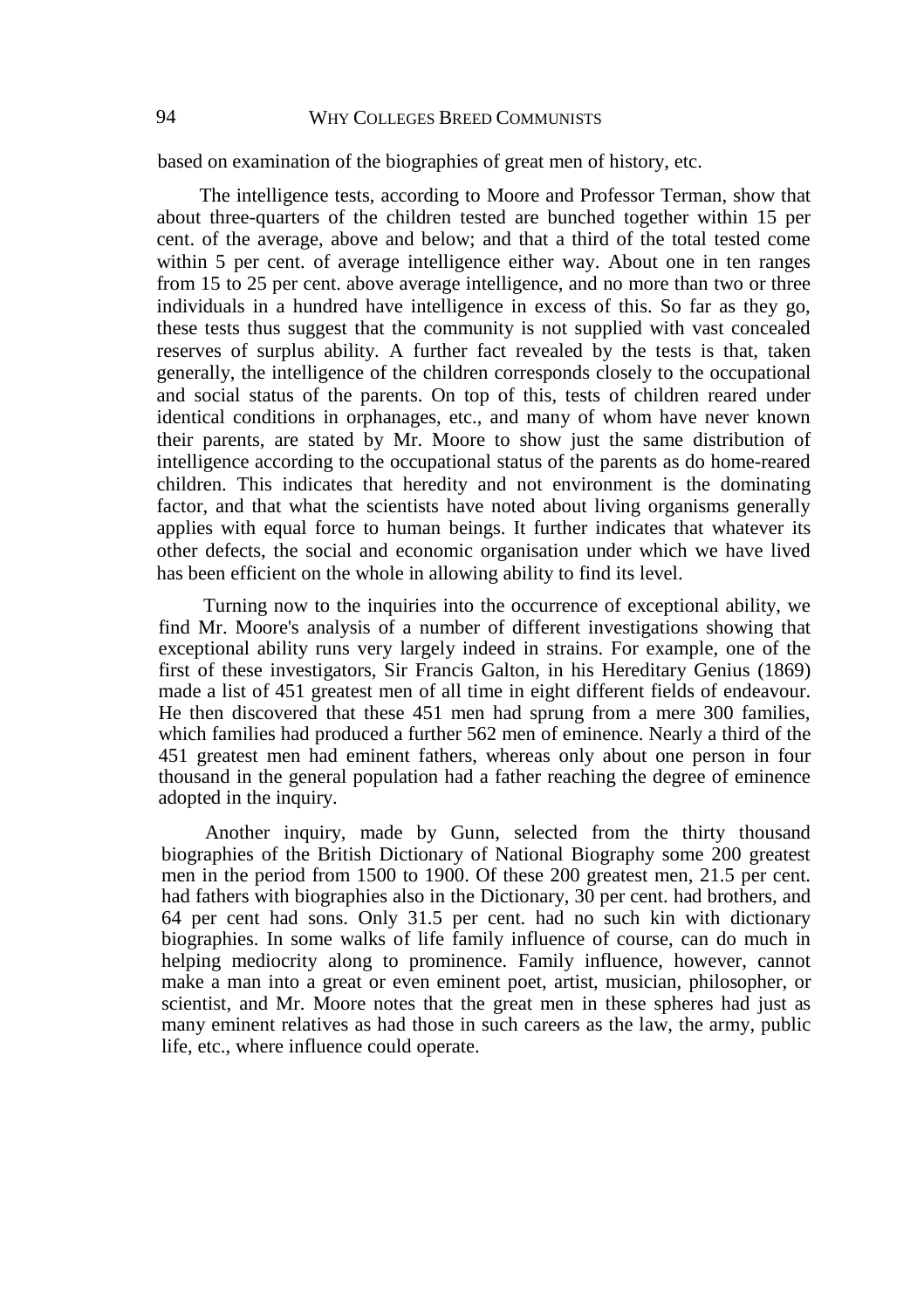Both lines of investigation as to the occurrence of ability in human beings thus demonstrate heredity as the dominating factor. On top of this Mr. Moore in his book (p. 204) notes another influence co-operating to marked extent. He remarks that "artists, musicians, scientists, and poets beat their illustrious brethren hollow in the number of eminent sons; and they are the men whose gifts are most individual, who live and work at home, and make the closest contact with their children. A pedigree examination which cannot be reduced to figures, further confirms me in concluding that the one environmental circumstance of material importance in these highest grades of achievement is—Family Tradition."

Both lines of investigation are in complete harmony with the report of the scientists that a living organism is what it is by virtue of the germ plasm inherited from its parents. Added to this we have the mass of matter the diffusionist anthropologists have been assembling, all pointing to civilisation as founded on the discoveries and initiative of a very small number of exceptional men. The inference is that a social and economic organisation which gives free play to initiative and ability wherever found is the type of organisation which is likely to result in the highest civilisation. Evolutionist philosophy as applied to politics has tended to exactly opposite conclusions, and is the basis of present-day ideas of a completely controlled economy with everything regimented from above, and with little or no room for initiative from below.

As like tends to produce like, and the different kinds of degrees of ability run largely in strains, it follows that a social organisation under which the son slips easily and naturally into his father's place is one most likely to have the highest degree of efficiency and stability —provided that at the same time the organisation has sufficient flexibility to enable exceptional ability at all times to push through to its level. Furthermore, what Mr. Moore remarks about the influence of family tradition applies much more widely than to artists, musicians, and the like. It suggests strongly that the family business undertaking with son succeeding father is likely to be about the best type of undertaking with highest traditions and efficiency. Under present-day ideas this type of business appears to have been specially selected by those in authority for extinction. The existing financial system has tended for a long time to entrap such undertakings into debt and then hand over their mangled remains for incorporation in some financiercontrolled combine. Planning and control ideas further accelerate the process.

Summed up, the indications are that the application of political programmes based on evolutionist philosophy is more likely to plunge our civilisation into the stagnation and decay in which every other civilisation has sunk than to lift it to higher levels. In this, as in every sphere it touches, the false theory of evolution is potently at work as an agent of disintegration.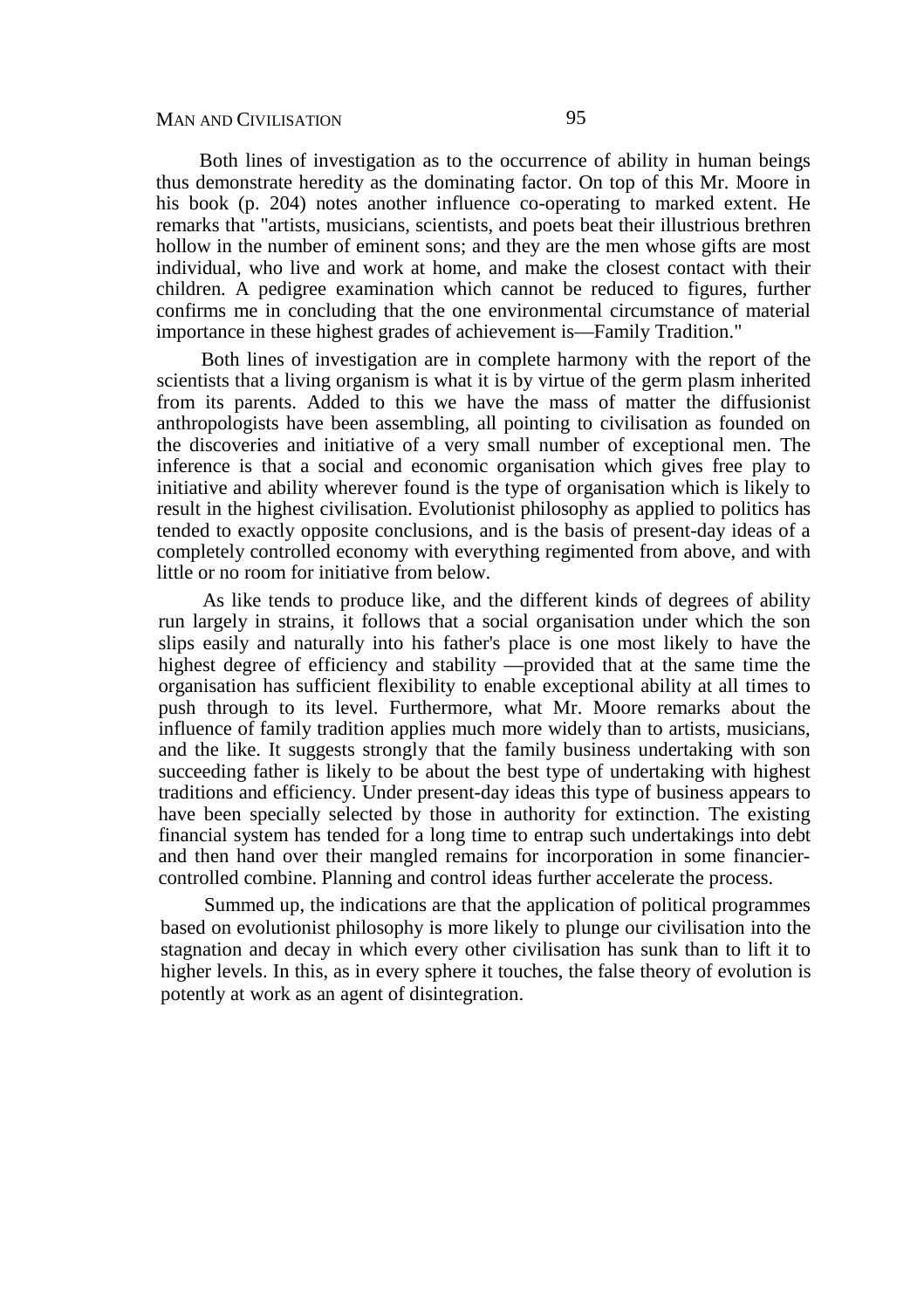#### Chapter XII

### **CONCLUSION**

SIX years ago a small group of scientific men and others launched an Evolution Protest Movement in London. In a circular they issued it was pointed out that subversive doctrines were undermining every side of national life, and that this pointed to some fundamental fallacy operating on the national mind as a whole. This fallacy they believed to be the acceptance as true of the theory of evolution and its employment as the spring of action in all spheres. The reader is now in possession of the necessary material for forming his own opinion as to the soundness of this contention. He has viewed the small substratum of fact on which this top-heavy theory has been erected. He has also traced the peculiar origins of the theory : has seen how observed facts on which scientists are now dwelling run in flattest contradiction of it: and has glanced briefly over some of its principal fruits in the spheres of theology, morals, politics and economics.

The outstanding fact about the evolution theory is that it was a revival in the middle of the nineteenth century of ideas which had formed part of the intellectual ferment leading to the French Revolution. The propagation of evolution in the universities of Britain and elsewhere has been accompanied by an exactly similar growth of atheistical and revolutionary thought to that preceding the upheaval in France a century and a half ago. The weight of evidence throughout as we have seen, is that evolution is a theological and not a scientific product. If belief in God is rejected it becomes necessary to provide some theory as to the origin of life. The theory thus provided is next bolstered up with such material as can be scraped together, in great part by reckless distortion of observed fact, and then in turn becomes the means of further propagation of atheism. The result is that immense numbers of people are swung adrift from their bearings, social tradition is weakened, and upon one set of false assumptions an endless series of further false assumptions is erected in every direction. The entire theory and its offspring are products of the forces of darkness and not of light.

Modern evolutionist thought without doubt had its birthplace in the atheistical and revolutionary philosophy of eighteenth century France. Nothing is more mistaken than to regard the French Revolution as the spontaneous uprising of an oppressed people. All the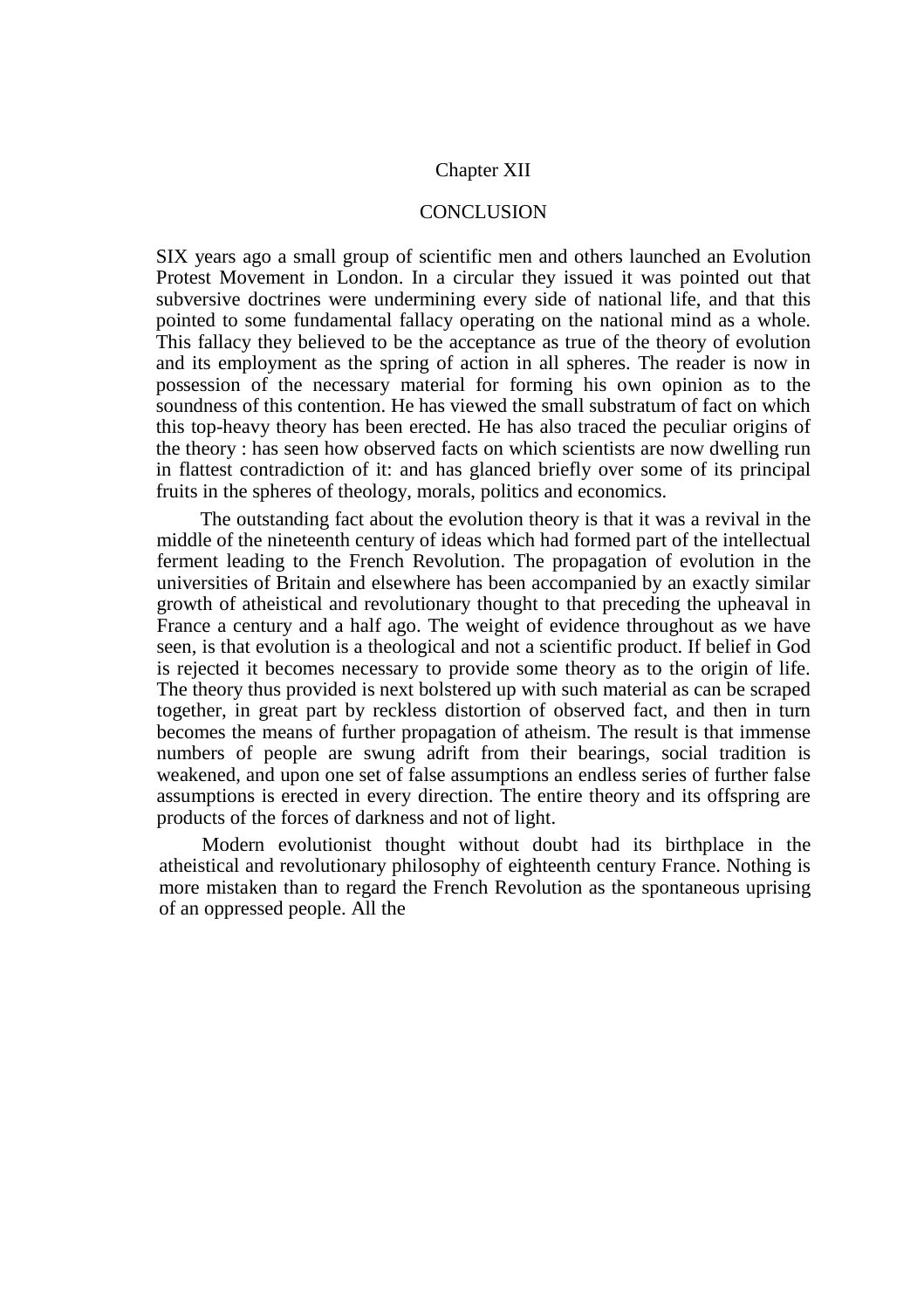evidence points to its having been a most carefully prepared event by men of great, though diabolical, intelligence in whose hands the mob were mere pawns. One of the greatest historians of the nineteenth century was Lord Acton, and he wrote of the French Revolution: "The appalling thing is not the tumult but the design. Through all the smoke and fire we perceive evidence of calculating organisation. The managers remain studiously concealed and masked, but there is no doubt about their presence from the first" (vide. The Cause of World Unrest).

Many writers, such as Mrs. Nesta Webster in her World Revolution, and the London Morning Post in its book of reprinted articles of 1920, The Cause of World Unrest, have gone into the nature of the hidden forces behind the French Revolution and other revolutions. The indications are that there has existed down through the centuries from ancient days a body of thought opposed to the whole World Order, and from time to time inspiring bloody upheaval. In its broadest aspects the subject was discussed by Professor Gilbert Murray of Oxford in his essay on Satanism and the World Order published in 1920. Professor Murray pointed out that both by thinkers and writers of pagan Greece and later on by those of Christendom the belief has been held that there exists a Cosmos or Divine Order : that what is good is in harmony with this Order, and what is bad is in discord against it. Opposed to this, there has also existed a belief that the World Order is evil and a lie. After noting that an appalling literature of hatred is in existence, dating at least from the eighth century B.C., Professor Murray added : "The spirit I have called Satanism, the spirit of unmixed hatred towards the existing World Order, the spirit which rejoices in any great disaster to the world's rulers, is perhaps more rife today than it has been for a thousand years. It is felt to some extent against all ordered Governments, but chiefly against all imperial Governments, and is directed more widely and intensely against Great Britain than against any other power."

This idea is exactly that which the late Lord Sydenham, a former Governor of various parts of the Empire, expressed in his autobiography My Working Life published in 1927 : "That the main bulwark of law and order and of Christianity should be laid low by any and every means is, therefore, the main object to which all revolutionary forces are now directed. The rest would be easy. The Union Jack is the most formidable enemy of the Red Flag."

A remarkable book first published in 1935 takes the view that the basic conflict in the world is between Supernaturalism, in which all power and authority is viewed as derived from God on high, and Naturalism, in which all power is viewed as derived from man below. The latter view leads to deification of man, which was the essence of the revolutionary philosophy of Rousseau : and under it no eternal principles of right and wrong exist, and murder—for example—ceases to be a crime if a victorious majority at an election so decrees. This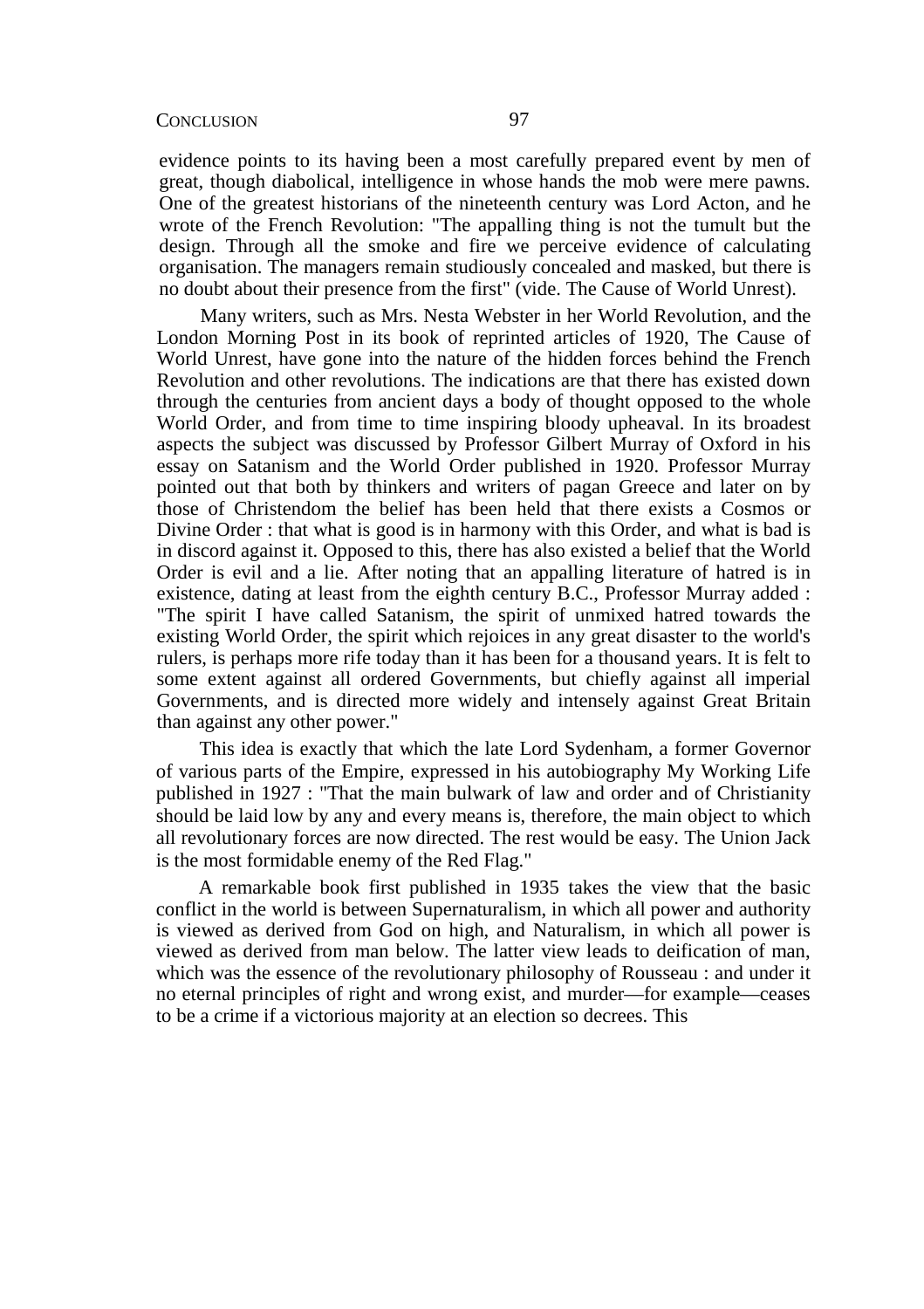book, The Mystical Body of Christ in the Modern World by the Rev. Dr. Denis Fahey, professor of philosophy and Church history at Blackrock College, Dublin, points out that having rejected Christ, the Supernatural Messias, the Jews thereafter looked forward to a Natural Messias and the establishment of a World Order under the Jewish nation. In this author's view all who do not fully accept the Supernatural Messias are inevitably drawn, consciously or unconsciously, into the army which is working for the advent of the Natural Messias. This line of thought is similar to the idea expressed by a Jewish author, Mr. Magnus Hermansson, who in his book, Where Now, Little Jew ? contends that the Jewish question will only be solved by both Jews and Christians adopting Christianity, a view which was not shared by the American Hebrew of May 20, 1938, in recommending both Jew and non-Jew to read Mr. Hermansson's book. This again takes us back to Lord Bryce's diagnosis that the trouble with the world is that the nations have professed Christianity without practising it.

It is at least certain that the revolutionary upheavals have not made the world a better place to live in. Dr. Fahey in his book (p. xxi) quotes a spokesman at the Assembly of the French Grand Orient in 1920 as saying: "Every revolution had for object to bring about universal happiness. When our ancestors proclaimed the principle of Liberty, Equality, and Fraternity, they aimed at realising this state of happiness. After one hundred and thirty years we see the result of their efforts, and they are not famous. Of Liberty, there is not a shred left; of Equality, there is scarcely a trace; of Fraternity, there has never been a sign."

It has been remarked that any human society will always and inevitably form itself into the shape of a pyramid, and that if the pyramid is overturned the units in the human ant-hill will immediately and necessarily build up another pyramid without a moment's delay in order to preserve their social existence. All that the people ever get out of a revolution is a change of masters. They may exchange a Tsar for a Stalin and an aristocracy of nobles for an overlordship of Bolshevik commissars, but they will never escape from the pyramidal organisation of their social machinery.

This point was discussed by Nicholas Berdyaev in his essays on The Russian Revolution (1931). The author was an eye-witness of the Russian Revolution up to 1922 as a Professor in the University of Moscow, but then abjured Bolshevism and all its works and went into exile. He points out that atheistic communism is Christianity turned inside out, and either Christians must put their Christianity into practice or see the world reorganised in the name of a godless collectivity. Christianity, he says, is the only basis on which a solution can be found for the painful conflict between personality and society, which communism resolves in favour of society completely crushing out personality. "And," Berdyaev adds, "it is also the only basis on which a solution can be found for the no less painful conflict between the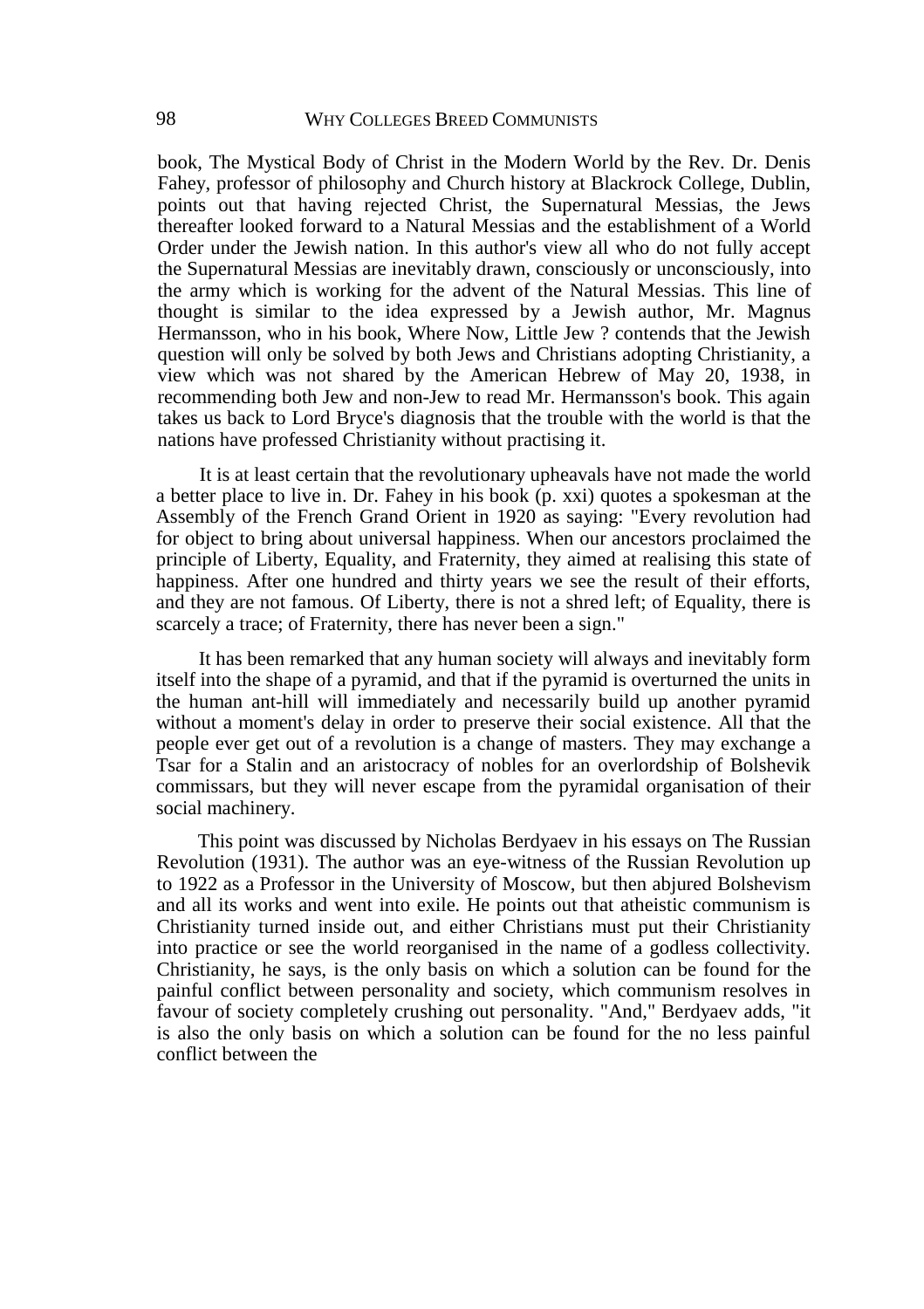aristocratic and democratic principles in culture, resolved by communism in favour of completely overthrowing the aristocratic principle. On a basis of irreligion, either aristocracy oppresses and exploits democracy, or democracy vulgarises the souls of men, lowers the cultural level, and destroys nobility."

"Good which does not work itself into life, which has turned into conventional rhetoric so as to hide actual evil and injustice," says Berdyaev, "cannot avoid raising revolt, and righteous revolt, against its own self. The Christians of our bourgeois epoch of history have created most painful associations in the minds of the working class; they have not done Christ's mission to the souls of the oppressed and exploited . . . The situation of the Christian world face to face with communism is not merely that of the depositary of eternal and absolute truth, but also that of a guilty world which has not practised the truth it possesses, but rather turned traitor to it. Communists practise their truth and can always oppose that fact to Christians. Of course, Christian truth is much harder to carry out than communist truth. Much more, not less, is demanded of Christians than of communists, of materialists. And if Christians carry out less, and not more, Christian truth itself is not to blame." In Berdyaev's view, either the world must be renewed "in the name of God and Christ, of the spiritual principle in man, or in the name of divinised matter, in the name of a divinised human collectivity, in which the very image of man disappears and the human soul expires."

An enormous background lies behind the theory of organic evolution, our present subject. It has been noted that when Darwin published his Origin of Species he had apparently by no means fully convinced himself of its soundness. The fact of the matter is that after reflecting on the subject for over twenty years Darwin finally rushed into print in order to avoid being forestalled. Once his book had appeared and been acclaimed he cast all doubt aside and upheld his theory. Before publication all was uncertainty in his mind. For instance, in 1856 one finds him writing thus to his closest friend, Hooker, the botanist: "It is a melancholy, and I hope not quite true view of yours that facts will prove anything ... I do not fear being tied down to error, i.e., I feel I should give up anything false published in the [proposed] preliminary essay, in my larger work; but I may thus, it is very true, do mischief by spreading error, which I have often heard you say is much easier spread than corrected" (Darwin's Life and Letters, ii, 70).

Recent events remind us that in the public schools of New Zealand evolution and Christianity are very differently regarded. In bygone years a number of leading atheists, some of whom came to occupy high positions, took advantage of the dissensions of the Christian sects cleverly to engineer a movement to de-Christianise the schools as a step to universal de-Christianisation.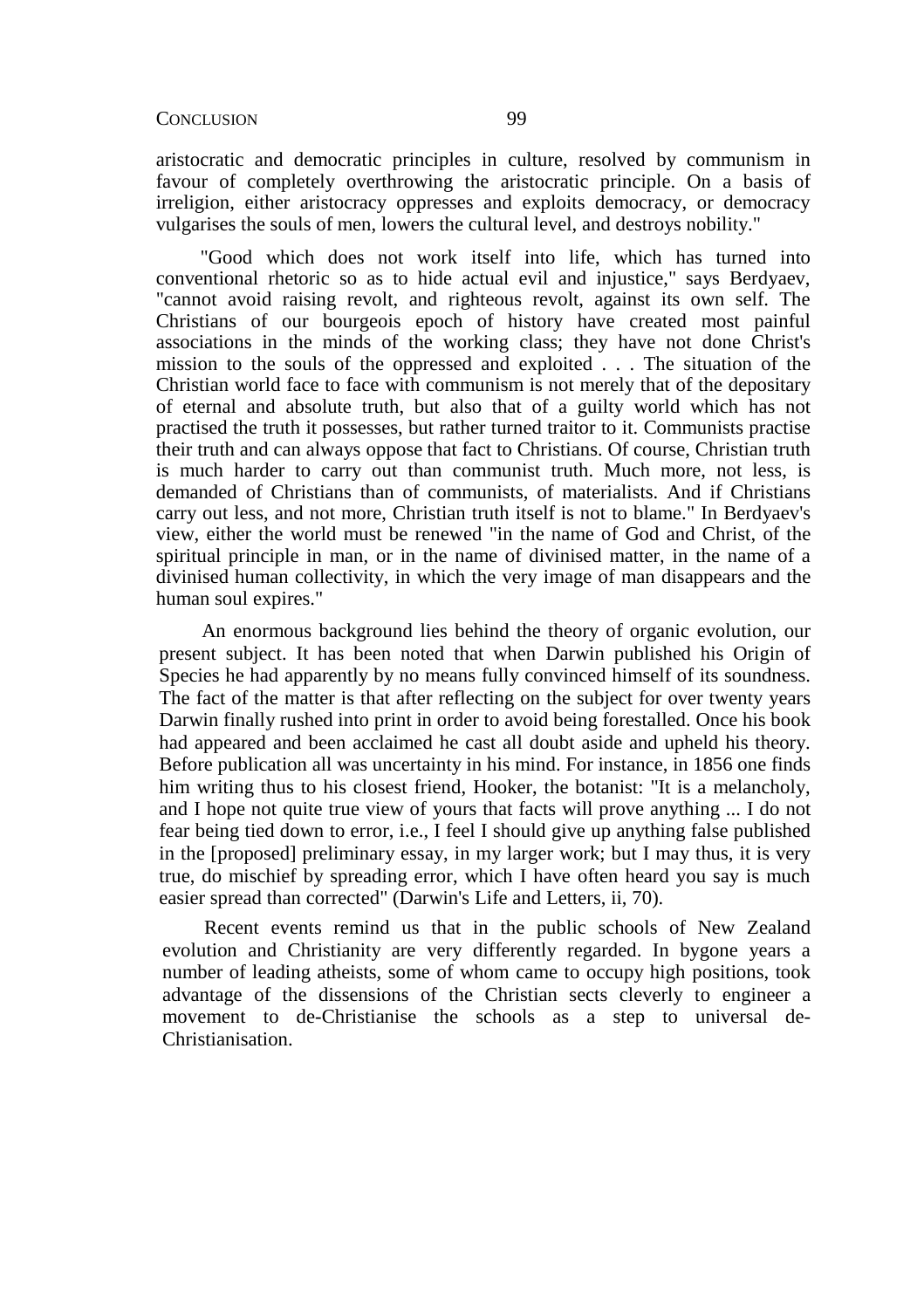In October, 1940, the newspapers recorded the Director of Education as officially notifying the "Wellington Education Board that its decision to open the schools in its district by recital of the Lord's Prayer was entirely unlawful and of no effect. The Board, however, was reported as adhering to its decision. Turning to the Government Syllabus of Instruction for Public Schools issued in 1937—which repeated what had been there for many years—one discovers that whereas the doors of the State schools are kept tight shut against the eternal truths of Jesus Christ they are flung wide open to the manifold errors of Charles Darwin. The highly potent de-Christianising theory of organic evolution is laid down as one of the subjects to be taught to schoolchildren under the compulsory education system of New Zealand. Under the heading "Nature Study and Elementary Science" the syllabus says:

"The material for this subject is practically inexhaustible in that it comprises the whole of the animate population of the world together with the physical setting into which the many organisms have been born, and in which they have fought and are fighting their way upward to higher and yet higher stages of development. Ultimately Nature-Study should aim at enabling Man to understand and appreciate to some extent the scale of the universe and his own place in it" (pp. 42-3).

". . . The scheme should provide for progressive treatment of the subject as the pupils advance in their school life, and in the higher classes the pupils should gain some definite ideas of the principle of evolution" (p. 43).

In passing, it may be noted that the New Zealand public school syllabus is not altogether up-to-date in its idea of evolution. It visualises living things fighting their way in the struggle for existence to "higher and yet higher stages of development." Darwin, it is true, concluded the Origin of Species with a picture of "progress towards perfection" by natural selection. Modern evolutionists are now satisfied to discover grounds for imagining evolution in any direction, upwards or downwards, sideways or forwards, purposeful or purposeless. In the Oxford University book on Evolution (p. 125) we find Professor A. M. Carr-Saunders writing as follows :

"The course of evolution has generally been downwards The majority of species have degenerated and become extinct, or what is perhaps worse, have gradually lost many of their functions. The ancestors of oysters and barnacles had heads. Snakes have lost their limbs and penguins their power of flight. Man may just as easily lose his intelligence."

This learned professor is director of the London School of Economics, founded by Mr. Sidney Webb and his socialist Fabian Society and expanded with money obtained through Lord Haldane from Sir Ernest Cassel, international financier, which endowment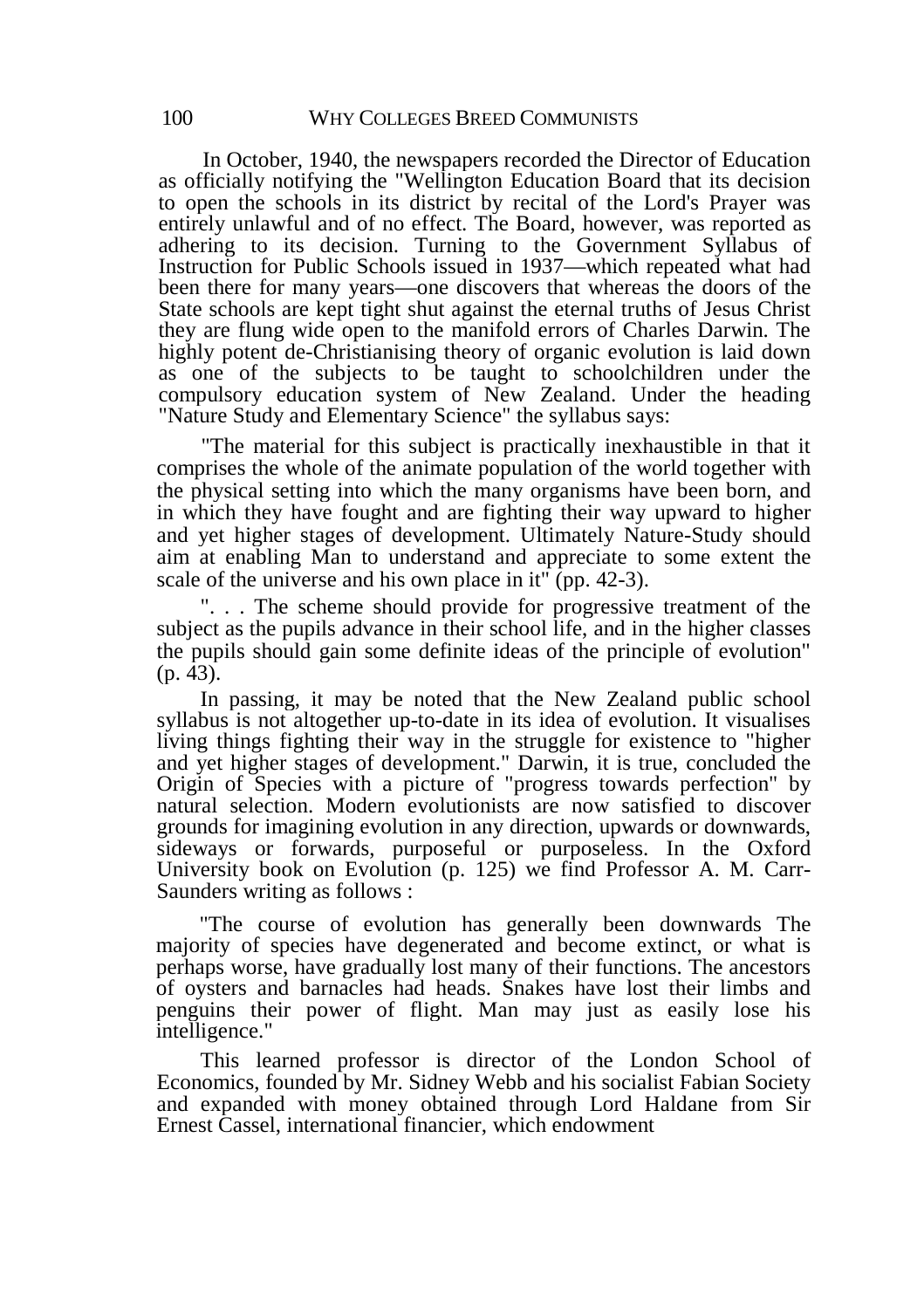Lord Haldane told Mr. J. H. Morgan, K.C., had been provided "to raise and train the bureaucracy of the future Socialist State (vide Quarterly Review, January 1929). In addition to supervising this undertaking, Professor Carr-Saunders in the essay quoted above reveals himself as possessed of plans for human evolution. He says the "less well-endowed" sections of the population are breeding too freelv today and are far ahead of the "better endowed" sections. This evil can, in his opinion, be cured "once a cheap, efficient and simple contraceptive is available." This will enable the poor to behave the same as the "better endowed" do. Professor Carr-Saunders's idea is that when the lower orders are cured of the habit of having children the upper-crust can be encouraged to have them on patriotic grounds and upward evolution can then begin—that is, presuming that no other nation happens to take a fancy to possessing the depopulated country in the meantime. The big immediate step in human evolution, according to this professor, seems to be get the lower classes into the abortion parlours, etc., without delay.

While this book is in the press further comment on the communistic leanings of New Zealand intellectuals comes to hand in the December, 1940, issue of a little Auckland publication, View. Some leading lights of Auckland University College had protested against the efforts of the Auckland Education Board to keep the primary schools clear of communistic teachers, and View said : "Whatever may be the value ... of the operations of the University in the field of natural science, the prevailing trend of its influence in the sphere of human affairs—the 'social sciences'—is somewhat worse than worthless. Its deliverances fall below the commonsense of the average man. This does not apply to New Zealand alone, but to most of its sources of inspiration and recruitment overseas."

If View will dig deeper still it will find that the essential worth-lessness of present-day university teaching is that natural science has been made a vehicle for atheistic and materialist propaganda per medium of the imbecilities of the evolution theory. The modern university college is a machine for de-Christianising and demoralising the community.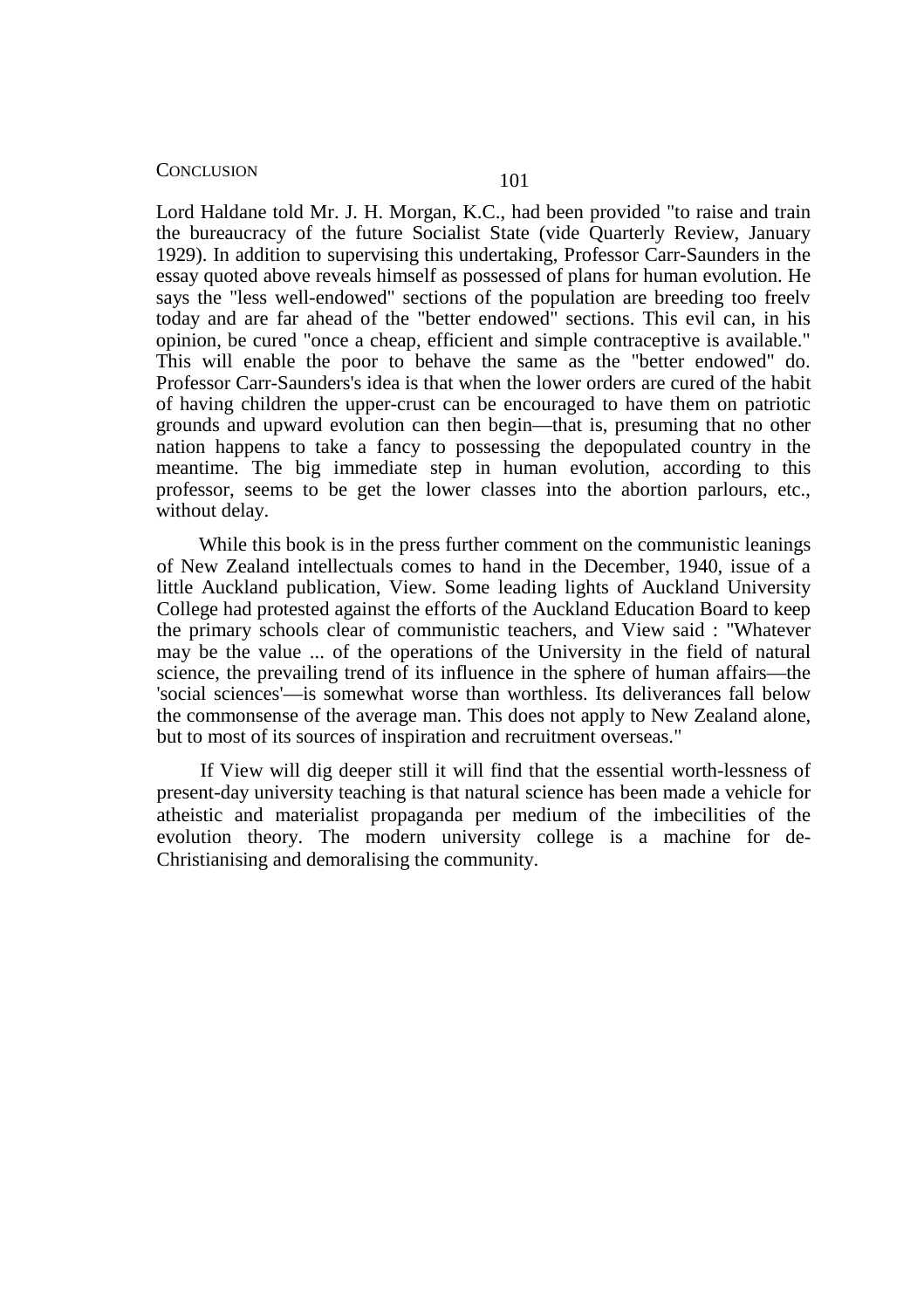# APPENDIX

# SCIENTISTS WHO REJECT EVOLUTION

Evolutionists commonly make statements leading the casual reader to believe that all scientists accept evolution as established fact. If these statements are attentively read, however, almost all of them will be found to contain an unobtrusive qualification. For instance, in the current fourteenth edition of the Encyclopaedia Britannica the article on evolution says that "among competent biologists and geologists there is not a single one who is not convinced," etc. This means no more than that in the opinion of the writer of the article the scientists who reject evolution are not "competent." Similarly, when the council of the American Association for the Advancement of Science in 1922 proclaimed by resolution that "the evidences in favour of the evolution of man are sufficient to convince every scientist of note in the world," they are likewise merely throwing dust in the public's eyes. All that the announcement means is that this scientific body is blacklisting the scientists who reject evolution and is refusing to regard them as of "note." This strain runs through evolution from top to bottom.

The following list of scientists who have definitely rejected the entire theory of organic evolution is compiled from a pamphlet by Lieut. Col. L. Merson Davies, from a leaflet issued by the Evolution Protest Movement, and from names mentioned in Mr. Douglas Dewar's books :

# PHYSICISTS

## SIR J. AMBROSE FLEMING, F.R.S.

President of the Victoria Institute and Philosophical Society of Great Britain, has been awarded many medals and honours by various scientific societies; inventor of the thermionic valve making radio broadcasting possible; has flatly rejected the entire theory of evolution in numerous addresses.

## Louis TRENCHARD MORE

Professor of physics, University of Cincinnati, U.S.A., an expert physicist who has ridiculed evolution in his Dogma of Evolution (1925).

# ZOOLOGISTS

## ALBERT FLEISCHMANN, GR.

Professor of Zoology and Comparative Anatomy in the University of Erlangen, Germany, a scientist of European reputation: roundly attacked evolution in 1901 in his book, Die Descendenztheorie (1901), and remained completely unmoved by the abuse heaped upon him; in a letter to Col. Merson Davies in 1931 said : "I reject evolution because I deem it obsolete; because the knowledge, hard-won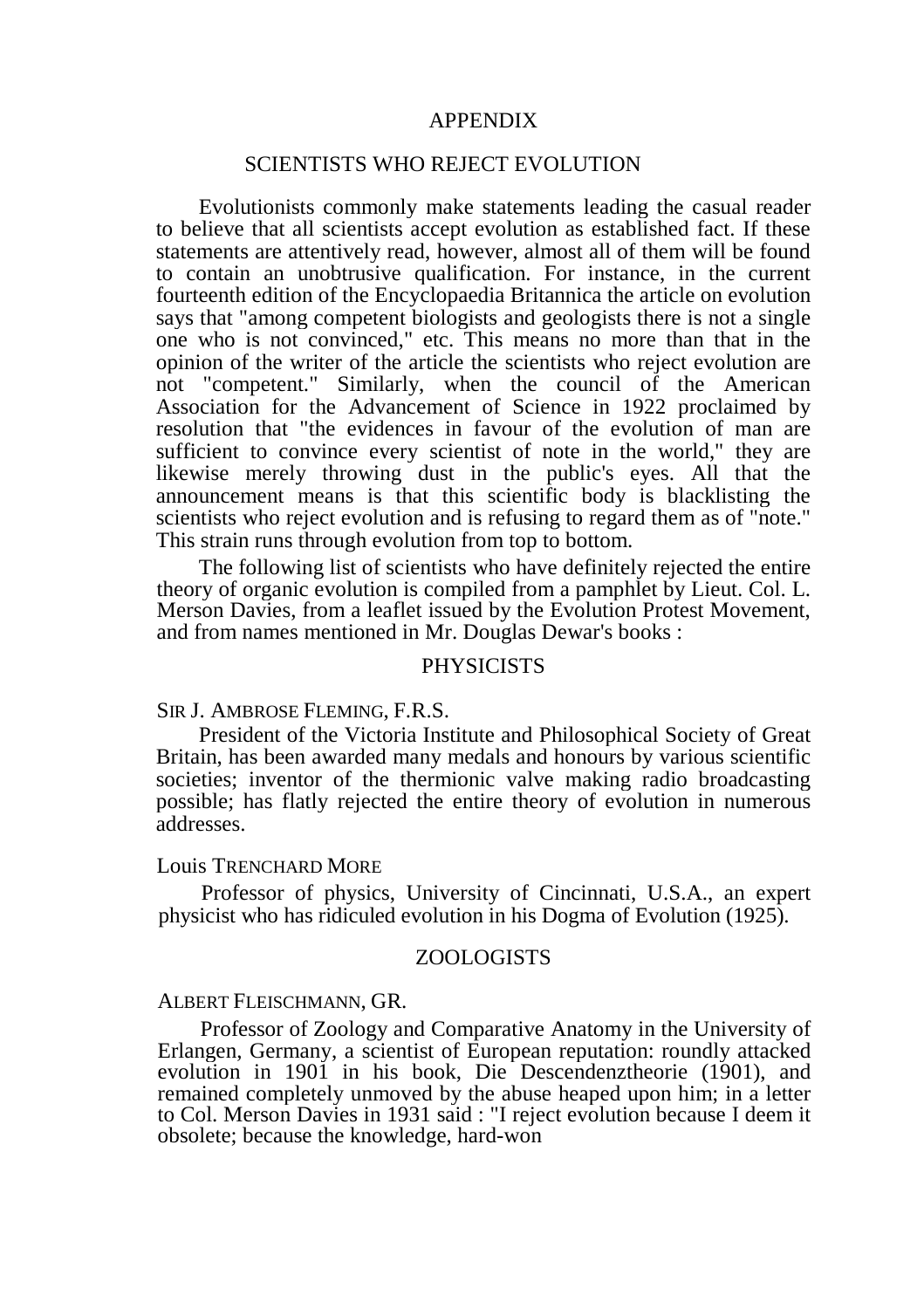#### APPENDIX 103

since 1830, of Anatomy, Histology, Cytology and Embryology, cannot be made to accord with its basic idea"; attributes persistence of evolution to "mankind's love of fairy tales."

## L. VIALLETON

Professor of Zoology, Anatomy, and Comparative Physiology at Montpellier University, France, member of the Royal Academy of Science of Turin (which marks him as a leading European scientist); attacked evolution in his Morphologie Generate (1924); his book L'Origine des Etres Vivants appeared in 1929 and ran through fifteen editions by 1930, but being strongly against evolution no English translation ever appeared.

# E. G. DEHAUT

French biologist and palaeontologist, author of numerous scientific works, professes his belief in intervention of creative power to produce new types.

# DOUGLAS DEWAR, F.Z.S.

An authority on Indian birds, rejected evolution in 1931; and has since written the following books condemning it: Difficulties of the Evolution Theory, More Difficulties of the Evolution Theory, Man, a Special Creation and A Challenge to Evolutionists: the latter being a report of his share of a debate (as representative of the Evolution Protest Movement) with Mr. J. J. McCabe (representing the Rationalist Press Association), who threatened legal proceedings if his part of the debate were published.

# GEORGE BARRY O'TOOLE

A Catholic lecturer or professor of biology; author of The Case against Evolution, published by the Macmillan Co., New York, in 1931.

# VINCENZO DIAMARE

Director of the Institute of Osteology and General Physiology in the University of Naples, rejected evolution in a book published in 1912.

# D. CARAZZI

Another Italian biologist quoted by Vialleton, rejected evolution in his Il Dogma dell' Evoluzione, 1920.

# GIULIO FANO

Director of the Institute of Osteology and General Physiology in the University of Rome; attacked evolution in his book, Brain and Heart, of which an English translation was published by the Oxford University Press in 1926.